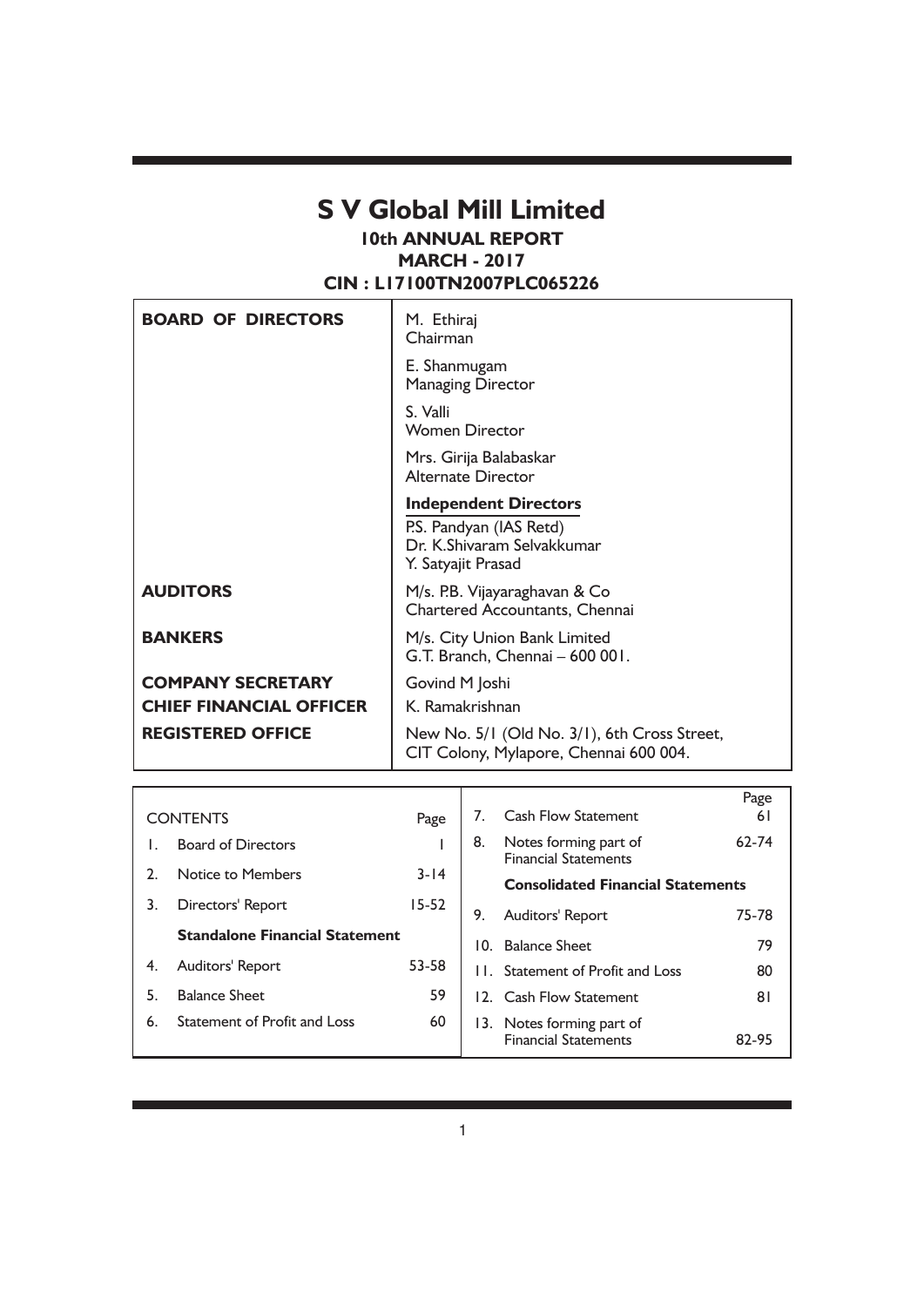# **NOTICE OF10th ANNUAL GENERAL MEETING**

NOTICE is hereby given that the 10th Annual General Meeting (AGM) of the members of **S V Global Mill Limited** will be held on Wednesday, the13th day of December, 2017at 10.30 AM at the Registered Office of the Company situatedat New No. 5/1 (Old No. 3/1), 6th Cross Street, CIT Colony, Mylapore, Chennai 600 004 to transact the following business:

## **ORDINARY BUSINESS:**

#### **Item No. 1 - Adoption of Audited Financial Statements.**

To consider and adopt the audited financial statements (including the consolidated financial statements) of the Company for the financial year ended March 31, 2017 and the reports of the Board of Directors ('the Board') and Auditors thereon.

#### **Item No. 2 - Re-appointment of a Director liable to retire by rotation.**

To appoint a Director in the place of Mr.M.Ethiraj (DIN 00041996)who retires by rotation and being eligible offers himself for re-appointment.

#### **Item No. 3 - Ratification of Appointment of Statutory Auditors.**

To ratify the appointment of the Auditors of the Company, and to fix their remuneration and to pass the following resolution as an Ordinary Resolution :

**"Resolved that,** pursuant to Section 139, 142 and other applicable provisions of the Companies Act, 2013 and the Rules made thereunder, as amended from time to time, pursuant to the recommendations of the Audit Committee and the Board of Directors, and pursuant to the resolution passed by the members at the AGM held on September 21, 2016, the appointment of M/s. P B Vijayaraghavan& Co Chartered Accountants, Chennai (Firm's Registration No. 0047215) as the auditors of the Company to hold office till the conclusion of the next AGM be and is hereby ratified and that the Board of Directors be and is hereby authorized to fix the remuneration payable to them as may be determined by the audit committee in consultation with the auditors, and that such remuneration may be paid on a progressive billing basis as may be agreed upon between the auditors and the Board of Directors."

#### **SPECIAL BUSINESS:**

## **Item No. 4 - Re-Appointment of Mr.E.Shanmugam (Din:00041968) as Managing Director.**

To consider and if thought fit, to pass with or without modification(s), the following Resolution as an Ordinary Resolution.

 **"RESOLVED THAT** pursuant to the recommendation of the Nomination and Remuneration Committee and subject to the provisions of Sections 196, 197, 198, 203 read with Schedule V and other applicable provisions of the Companies Act, 2013 and the Companies (Appointment and Remuneration of Managerial Personnel) Rules, 2014, (including any statutory modification or re-enactment thereof) and Article 130 to 141 of Articles of Association of the Company, approval of the members of the Company be and is hereby accorded to the re-appointment of Mr.E.Shanmugam (DIN - 00041968) as the Managing Director of the Company for a further period of five years with effect from April 3rd, 2017 upon the terms and conditions as set out below:

- (i) Salary : Subject to a ceiling of Rs. 5 lakhs per annum.
- (ii) Perquisites : As detailed in the Statement pursuant to Section 102(1) of the Companies Act, 2013.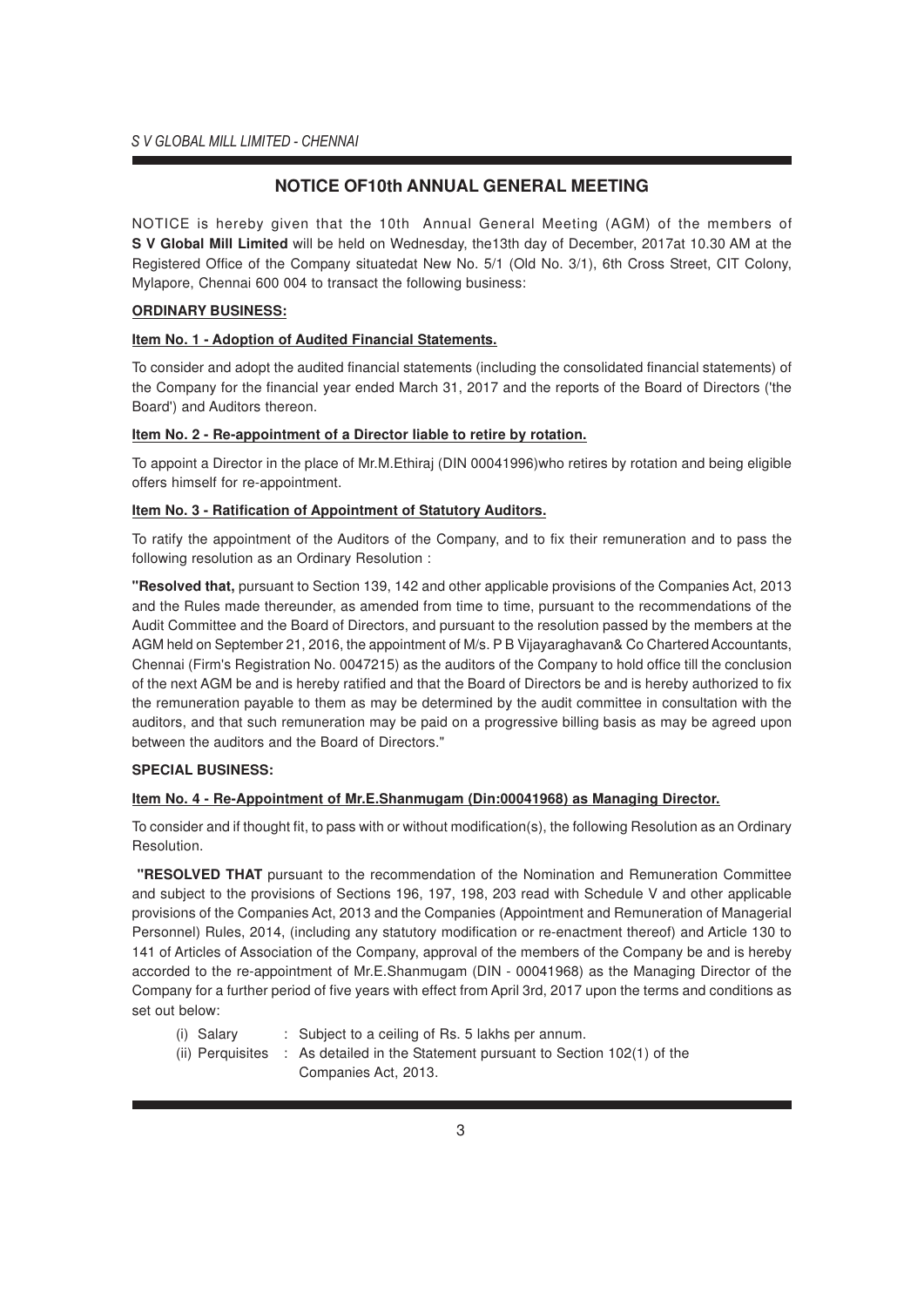"RESOLVED FURTHER THAT the aforesaid remuneration be and is hereby approved as the minimum remuneration by way of basic salary and / and other perquisites / allowances not exceeding the limits specified under Section II of Part II of Schedule V of the Act, as amended, or such other limits as may be prescribed by the Government from time to time as minimum remuneration payable to Mr.E.Shanmugam, even in case of no profits or inadequacy of profits in any financial year during the currency of his tenure as Managing Director".

"RESOLVED FURTHER THAT the Board of Directors be and is hereby authorized to enhance, alter or vary from time to time the scope and quantum of remuneration, perquisites, benefits and amenities payable during the tenure of appointment of Mr.E.Shanmugam , provided that any revision in the quantum of remuneration payable to him shall not exceed the statutory limits specified under Section 197 read with Schedule V of the Act, as amended, and shall be subject to such approvals, sanctions or permissions, as may be required for such revision in the remuneration".

"RESOLVED FURTHER THAT for the purpose of giving effect to this resolution, the Board of Directors and/ or the Nomination and Remuneration Committee be and is hereby authorized to do all such acts, deeds, matters and things as they may, in their absolute discretion, deem necessary, expedient, usual and proper in the best interest of the Company."

## **Item No. 5 - Re-Appointment of Dr.K.ShivaramSelvakkumar (Din:02384372) as an Independent Director for a second term.**

To consider and if thought fit, to pass with or without modification(s), the following Resolution as a Special Resolution.

"RESOLVED THAT pursuant to the provisions of Sections 149 and 152 read with Schedule IVand other applicable provisions, if any, of the Companies Act, 2013, and the Companies (Appointment and Qualifications of Directors) Rules, 2014 and the applicable provisions of the Securities and Exchange Board of India (Listing Obligations and Disclosure Requirements) Regulations, 2015 (including any statutory modification(s) or re-enactment(s) thereof for the time being in force), Dr.K.ShivaramSelvakkumar (DIN:02384372), who was appointed as an Independent Director and who holds office of Independent Director for a term up to 26thSeptember, 2017 and being eligible and in respect of whom the Company has received a notice in writing under Section 160 of the Companies Act, 2013 from a member proposing his candidature for the office of Director be and is hereby re-appointed as an Independent Director of the Company, not liable to retire by rotation and to hold officefor a second term of consecutive five years on the Board of the Company with effect from 27.09.2017 to 26.09.2022."

"RESOLVED FURTHER THAT, the Board be and is hereby authorized to delegate all or any powers conferred herein, to any committee of directors, with power to further delegate to any executives / officers of the Company to do all such acts, deeds, matters and things and also to execute such documents, writings, etc., as may be necessary in this regard.

> By Order Of The Board For **S V GLOBAL MILL LIMITED**

Place: Chennai **M.ETHIRAJ** Date : 08.11.2017 CHAIRMAN

DIN:00041996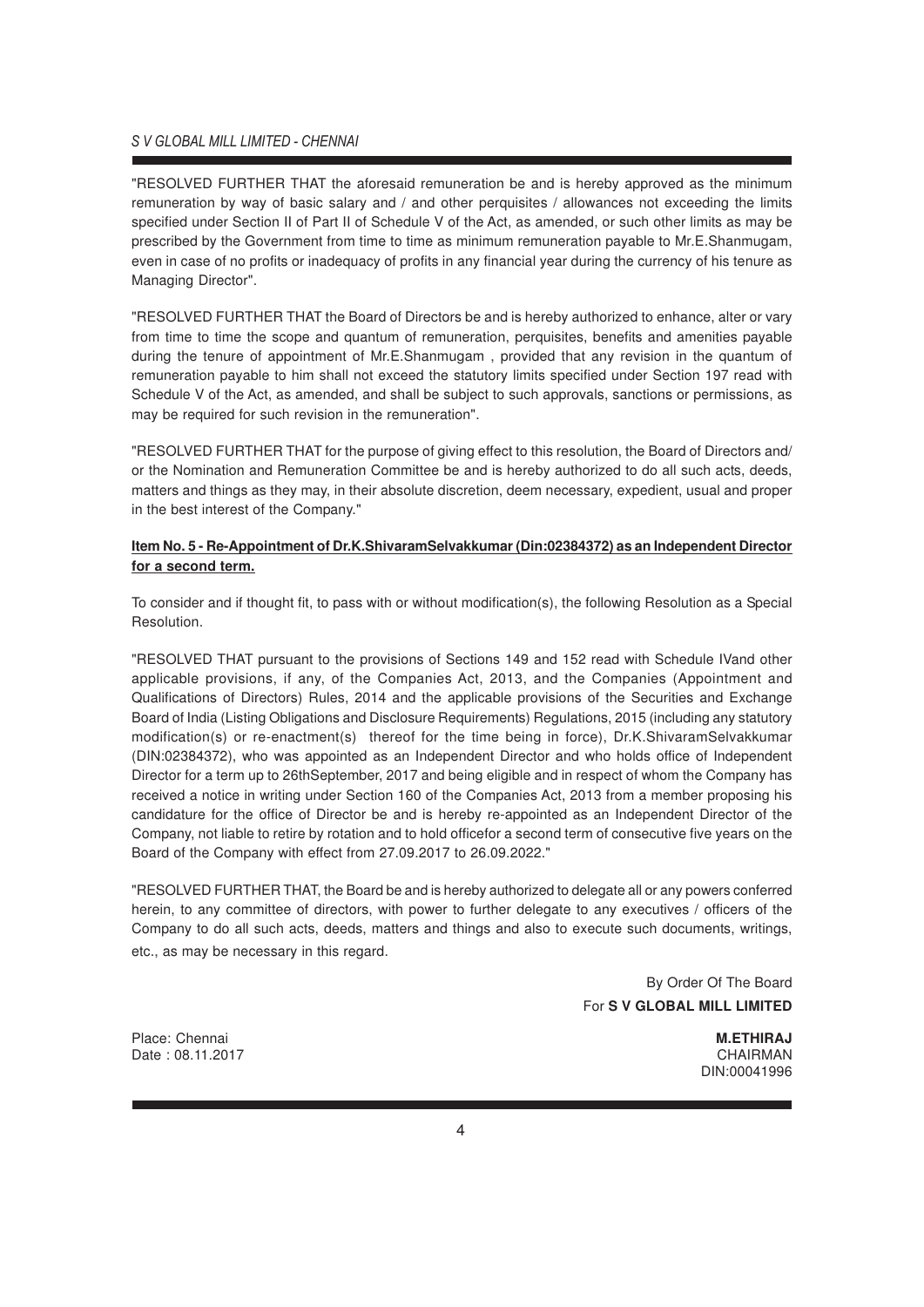**NOTES:**

- 1. **A MEMBER ENTITLED TO ATTEND AND VOTE AT THE ANNUAL GENERAL MEETING IS ENTITLED TO APPOINT A PROXY TO ATTEND AND VOTE ON A POLL INSTEAD OF HIMSELF/ HERSELF AND THE PROXY NEED NOT BE A MEMBER OF THE COMPANY.**
- 2. **A proxy form for the AGM is enclosed. The instrument of Proxy, in order to be effective, must be deposited at the Registered Office of the Company not later than 48 hours before the commencement of the meeting. A person can act as a proxy on behalf of members not exceeding fifty and holding in the aggregate not more than ten percent of the total share capital of the Company carrying voting rights. A member holding more than ten percent of the total share capital of the Company carrying voting rights may appoint a single proxy and such proxy shall not act as a proxy for any other person or shareholder.**
- 3. Corporate members intending to send their authorized representatives to attend the meeting are requested to send a certified copy of the Board Resolution to the Company, authorizing their representative to attend and vote on their behalf at the meeting.
- 4. Members / proxies / authorized representatives are requested to bring the duly filled attendance slip enclosed herewith to attend the meeting.
- 5. As a measure of economy, copies of the annual report will not be distributed at the venue of the AGM. Members are, therefore, requested to bring their copies of the annual report to the meeting.
- 6. Members who hold shares in dematerialized form are requested to write their Client ID and DP ID numbers and those who hold shares in physical form are requested to write their Folio Number in the Attendance Slip for attending the Meeting.
- 7. In case of joint holders attending the meeting, only such joint holder who is higher in the order of names will be entitled to vote.
- 8. Additional information, pursuant to Regulation 36 of the SEBI(Listing Obligations and Disclosure Requirements) Regulations 2015, in respect of the Director seeking re-appointment at the AGM is furnished as an annexure to the Notice. The concerned Director has furnished consent/ declaration for his appointment as required under the Companies Act, 2013.
- 9. Pursuant to section 91 of the Companies Act, 2013 read with Rule 10 of the Companies (Management and Administration) Rules, 2014 and Regulation 42 of the SEBI (Listing Obligations and Disclosure Requirements) Regulations, 2015, the Register of Members and Share Transfer Books of the Company will remain closed from 06.12.2017to 13.12.2017(both days inclusive) for the purpose of 10th AGM.
- 10. The Register of Directors and Key Managerial Personnel and their shareholdings maintained under Section 170 of the Companies Act, 2013 will be available for inspection by the members at the AGM.
- 11. The Securities and Exchange Board of India (SEBI) has mandated the submission of Permanent Account Number (PAN) by every participant in securities market. Members holding shares in electronic form are, therefore, requested to submit the PAN to their Depository Participants with whom they are maintaining their demat account(s). Members holding shares in physical form can submit their PAN details to the Company or to the Company's Registrar and Share Transfer Agent.
- 12. Members desirous of receiving any information on the accounts or operations of the Company are requested to forward his/her queries to the Company at least 7 working days prior to the Annual General Meeting so that the required information can be made available at the meeting.
- 13. M/s. Cameo Corporate Services Ltd., 'Subramanian Building', 5th Floor, No: 1, Club House Road, Chennai - 600 002. Phone: 044 - 2846 0390 to 2846 0395 is the Company's Registrar and Share Transfer Agent (RTA) for physical transfer of shares and all correspondence may be addressed directly to them. In respect of shares held in Dematerialized form, members may send requests or correspond through their respective Depository Participants.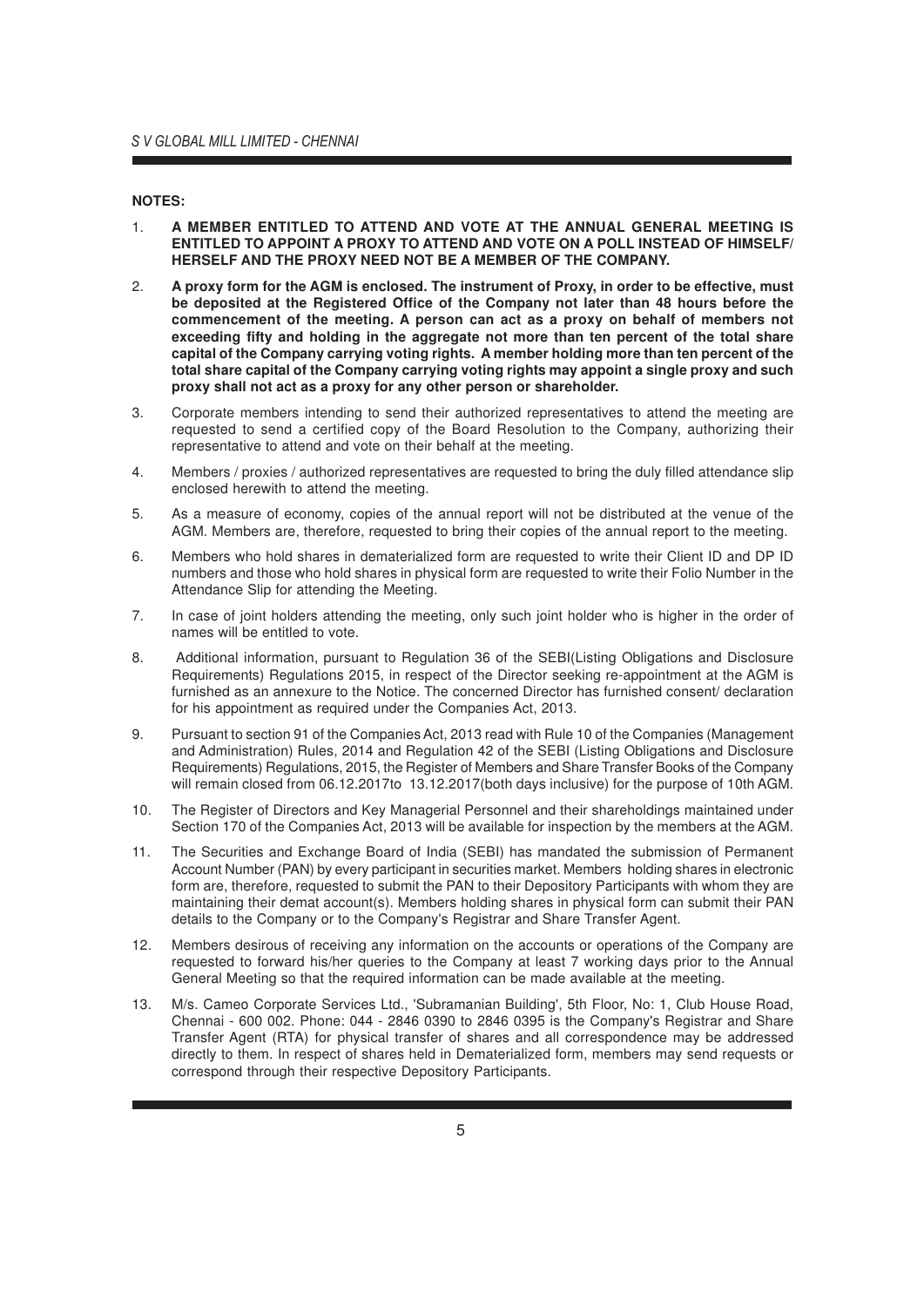- 14. Pursuant to the provisions of Section 72 of the Companies Act, 2013 members holding shares in physical form can now avail nomination facility for the shares held by them. Members desirous of availing this facility may send in their nominations in the prescribed Form 2B duly filled and send to the Registrar and Share Transfer Agent (RTA) of the Company.
- 15. Members are requested to register / update their email ID's and addresses in respect of shares held in dematerialized form with their respective Depository participants and in respect of shares held in physical form with the Company's Registrar and Share Transfer Agent (RTA).Members holding shares in physical form, in their own interest, are requested to dematerialize their shares to avail the benefits of electronic trading/holding.
- 16. Members who have multiple folios in identical names in the same order are requested to send all the Share Certificates either to the Company addressed to the Registered Office or to the Company's Registrar and Share Transfer Agent for consolidation of such folios into one to facilitate better services.
- 17. Members may also note that the Notice of the 10th AGM and the Annual Report will be available on the Company's Website www.svgml.com for their download and in the web-site of CDSL www.evoting.com or can obtain by writing to the Company's Registrar and Share Transfer Agent (RTA).
- 18. All documents referred to in the Notice calling the 10th AGM is available for inspection at the Registered office of the Company during business hours between 3.00 PM and 5.00 PM on all working days of the Company up to the date of the AGM.
- 19. During the period beginning 24 hours before the time fixed for the commencement of the meeting and ending with the conclusion of the meeting, a member would be entitled to inspect the proxies lodged at any time during the business hours of the Company provided that not less than three days of notice in writing is given to the Company.
- 20. Electronic copy of the Annual Report and the Notice of the AGM inter alia indicating the process and manner of e-voting along with attendance slip and proxy form are being sent to all members whose email ids are registered with the Company/Depository participant(s) for communication purposes unless any member has requested for a hard copy of the same. For members who have not registered their email address, physical copies of the above documents are being sent in the permitted mode.

## **VOTING THROUGH ELECTRONIC MEANS**

In compliance with Section 108 of the Companies Act, 2013 read with Rule 20 of the Companies (Management and Administration) Rules, 2014 as substituted by the Companies (Management and Administration) Amendment, Rules 2015 and Regulation 44 of the SEBI (Listing Obligations and Disclosure Requirements) Regulations, 2015, the Company has provided a facility to the Members to exercise their votes electronically through the electronic voting service provided by the Central Depository Services (India) Limited. Once a vote on the resolution is cast, the member shall not be allowed to change it subsequently.

The facility for voting through ballot paper will also be made available at the AGM and members attending the AGM who have not already cast their votes by remote e-voting shall be able to exercise their right at the AGM through ballot paper. Members who have cast their votes by remote e-voting prior to the AGM may attend the AGM but shall not be entitled to cast their votes once again.

The voting rights of the shareholders shall be in proportion to their shares of the paid up equity share capital of the Company as on the cut-off date(record date) of 05.12.2017 and accordingly, members as on the cut-off date as mentioned above only shall be entitled to avail the facility of remote e-voting or ballot paper.

A person who has acquired the shares and has become a Member of the Company after the dispatch of the Notice of the AGM and prior to the Cut Off Date i.e 05.12.2017, shall be entitled to exercise his/her vote either electronically i.e. remote e-voting or through Poll at the AGM by following the instructions mentioned in this part.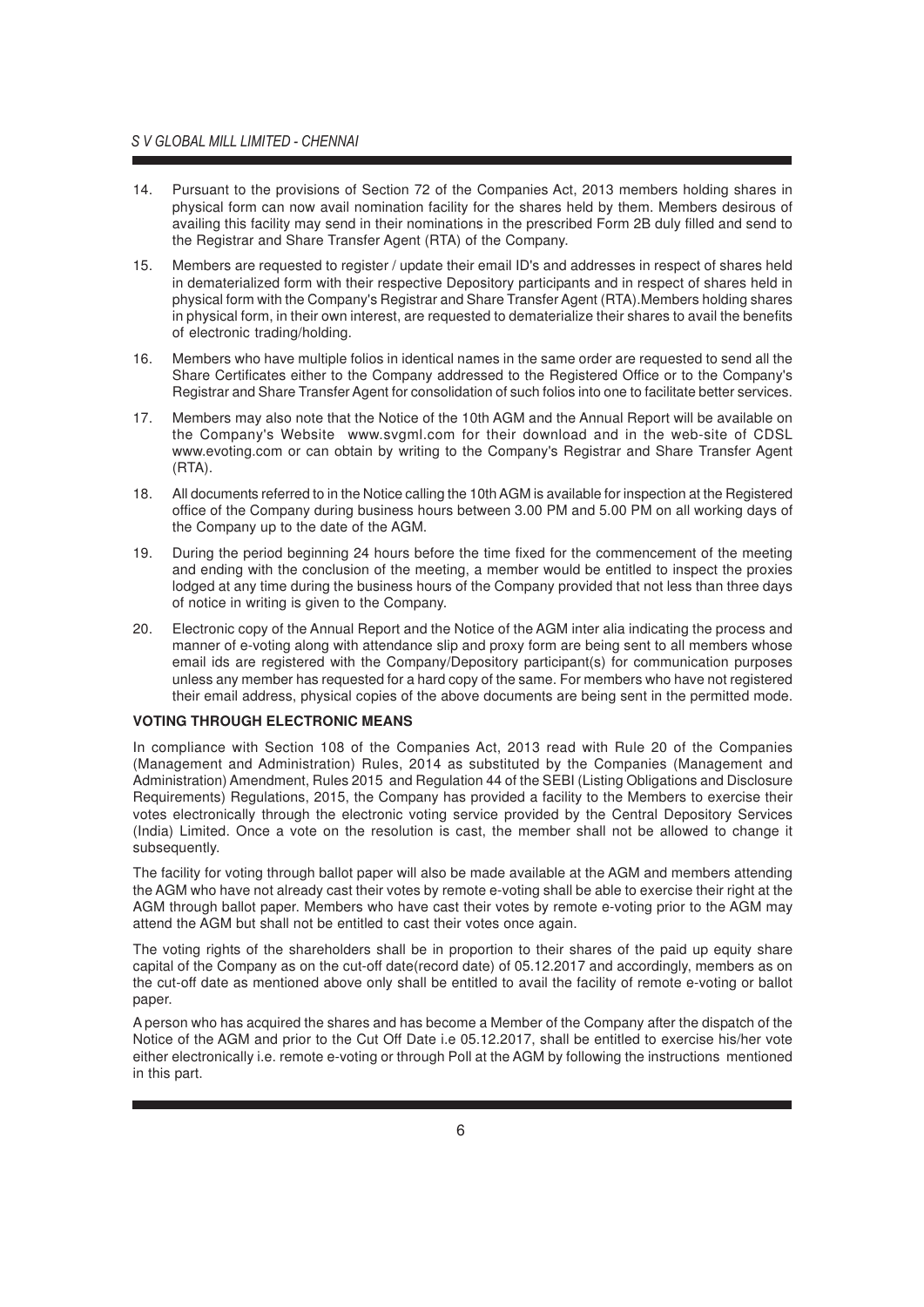The instructions for shareholders voting electronically are as under:

The voting period begins on 08.12.2017at 09.00 AM and ends on 12.12.2017 at 05.00 PM During this period shareholders' of the Company, holding shares either in physical form or in dematerialized form, as on the cut-off date (record date of 05.12.2017) may cast their vote electronically. The e-voting module shall be disabled by CDSL for voting thereafter.

In case of member receiving e-mail:

| 01              | Log on to the e-voting website www.evotingindia.comduring the voting period.                                                                                                   |
|-----------------|--------------------------------------------------------------------------------------------------------------------------------------------------------------------------------|
| 02 <sup>°</sup> | Click on "Shareholders".                                                                                                                                                       |
| 03              | Now, select "S V GLOBAL MILL LIMITED" from the drop down menu and click on "SUBMIT".                                                                                           |
| 04              | Now Enter your User ID                                                                                                                                                         |
| a.              | For CDSL: 16 digits beneficiary ID,                                                                                                                                            |
| b <sub>1</sub>  | For NSDL: 8 Character DP ID followed by 8 Digits Client ID,                                                                                                                    |
| C.              | Members holding shares in physical form should enter the Folio Number registered with the<br>Company.                                                                          |
| 05              | Next enter the Image Verification as displayed and Click on Login.                                                                                                             |
| 06              | If you are holding shares in demat form and had logged on to www.evotingindia.com and<br>voted on an earlier voting of any company, then your existing password is to be used. |

## **If you are a first time user follow the steps given below:**

|                                    | For Members holding shares in Demat Form and Physical Form                                                                                                                                                                                                                                                                                                        |
|------------------------------------|-------------------------------------------------------------------------------------------------------------------------------------------------------------------------------------------------------------------------------------------------------------------------------------------------------------------------------------------------------------------|
| <b>PAN</b>                         | Enter your 10 digit alpha-numeric PAN issued by Income Tax Department.                                                                                                                                                                                                                                                                                            |
|                                    | Members who have not updated their PAN with the Company/Depository Participant are<br>requested to enter their name in CAPITAL followed by the last8 digits of the demat account /<br>folio number in the PAN field.                                                                                                                                              |
|                                    | In case the folio number is less than 8 digits, enter the applicable number of 0's before the<br>number after the first two characters of the name in CAPITAL letters. Eq. If your name is<br>Ramesh Kumar with Folio No. 1 then enter RA00000001 in the PAN field.                                                                                               |
| Date of<br><b>Birth</b>            | Enter the date of birth as recorded in your demat account or in the Company records for<br>the said demat account of folio in dd/mm/yyyy format.                                                                                                                                                                                                                  |
| Dividend<br>Bank<br><b>Details</b> | Enter the Dividend Bank Details as recorded in your demat account or in the company records<br>for the said demat account or folio. Please enter the date of birth or dividend bank details in<br>order to login. If the details are not recorded with the depository or Company please enter the<br>member id / folio number in the Dividend Bank details field. |

After entering these details appropriately, click on "SUBMIT" tab.

Members holding shares in physical form will then reach directly the EVSN(Company selection screen). However, members holding shares in demat form will now reach 'Password Creation' menu wherein they are required to mandatorily enter their login password in the new password field. Kindly note that this password is to be also used by the demat holders for voting for resolutions of any other company on which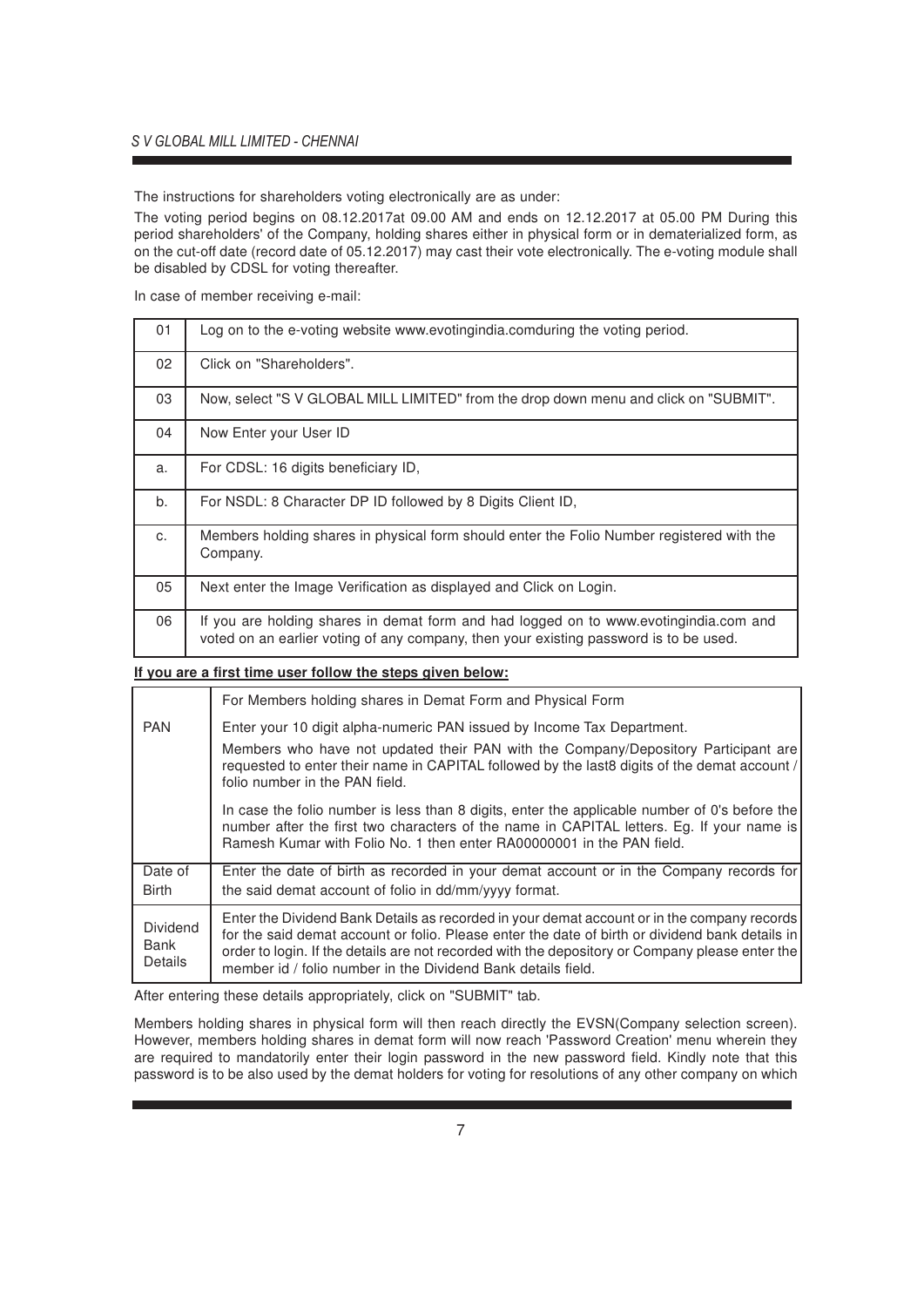they are eligible to vote, provided that company opts for e-voting through CDSL platform. It is strongly recommended not to share your password with any other person and take utmost care to keep your password confidential.

For Members holding shares in physical form, the details can be used only for remote e-voting on the resolutions contained in this Notice.

Click on the Electronic Voting Sequence Number(EVSN)along with"S V Global Mill Limited"from the drop down menu and click on "SUBMIT" on which you choose to vote.

On the voting page, you will see "RESOLUTION DESCRIPTION" and against the same the option "YES/ NO" for voting. Select the option YES or NO as desired. The option YES implies that you assent to the Resolution and option NO implies that you dissent to the Resolution. Enter the number of shares (which represents number of votes) under "YES/ NO" or alternatively you may partially enter any number in "YES" and partially in "NO", but the total number in "YES" and "NO" taken together should not exceed your total shareholding.

Click on the "RESOLUTIONS FILE LINK" if you wish to view the entire Notice/Resolution details.

After selecting the resolution you have decided to vote on, click on "SUBMIT". A confirmation box will be displayed. If you wish to confirm your vote, click on "OK", else to change your vote, click on "CANCEL" and accordingly modify your vote.

Once you "CONFIRM" your vote on the resolution, you will not be allowed to modify your vote.

You can also take a print of the votes cast by clicking on "Click here to print" option on the Voting page.

If a demat account holder has forgotten the login password then Enter the User ID and the image verification code and click on Forgot Password & enter the details as prompted by the system.

Shareholders can also cast their vote using CDSL's mobile app m-Voting available for android based mobiles. The m-Voting app can be downloaded from Google Play Store. Apple and Windows phone users can download the app from the App Store and the Windows Phone Store respectively on or after 30th June 2016. Please follow the instructions as prompted by the mobile app while voting on your mobile.

Note for Non - Individual Members (Institutional Shareholders) and Custodians:

Institutional shareholders (i.e. other than Individuals, HUFs, NRI etc.,) and Custodians are required to log on to https://www.evotingindia.co.in and register themselves as Corporates.

A scanned copy of the Registration Form bearing the stamp and sign of the entity should be emailed to helpdesk.evoting@cdslindia.com.

After receiving the login details a Compliance User should be created using the admin login and password. The Compliance User would be able to link the account(s) for which they wish to vote on.

The list of accounts linked in the login should be mailed to helpdesk.evoting@cdslindia.com and on approval of the accounts they would be able to cast their vote.

A scan copy of the Board Resolution and Power of Attorney (POA) which they have issued in favor of the Custodian, if any, should be uploaded in PDF format in the system for the scrutinizer to verify the same.

In case of members receiving the physical copy, please follow all steps as above to cast vote.

In case you have any queries or issues regarding e-voting, you may refer the Frequently Asked Questions ("FAQs") and e-voting manual available at www.evotingindia.com, under help section or write an email to helpdesk.evoting@cdslindia.com. On the alternative, they may also contact CDSL on Toll free Number 1800-200-5533.

**The Company has appointed Mr.R.Kannan, practicing Company Secretary, Chennai (C.P.NO. 3363) to act as scrutinizer for conducting the electronic voting process in a fair and transparent manner.**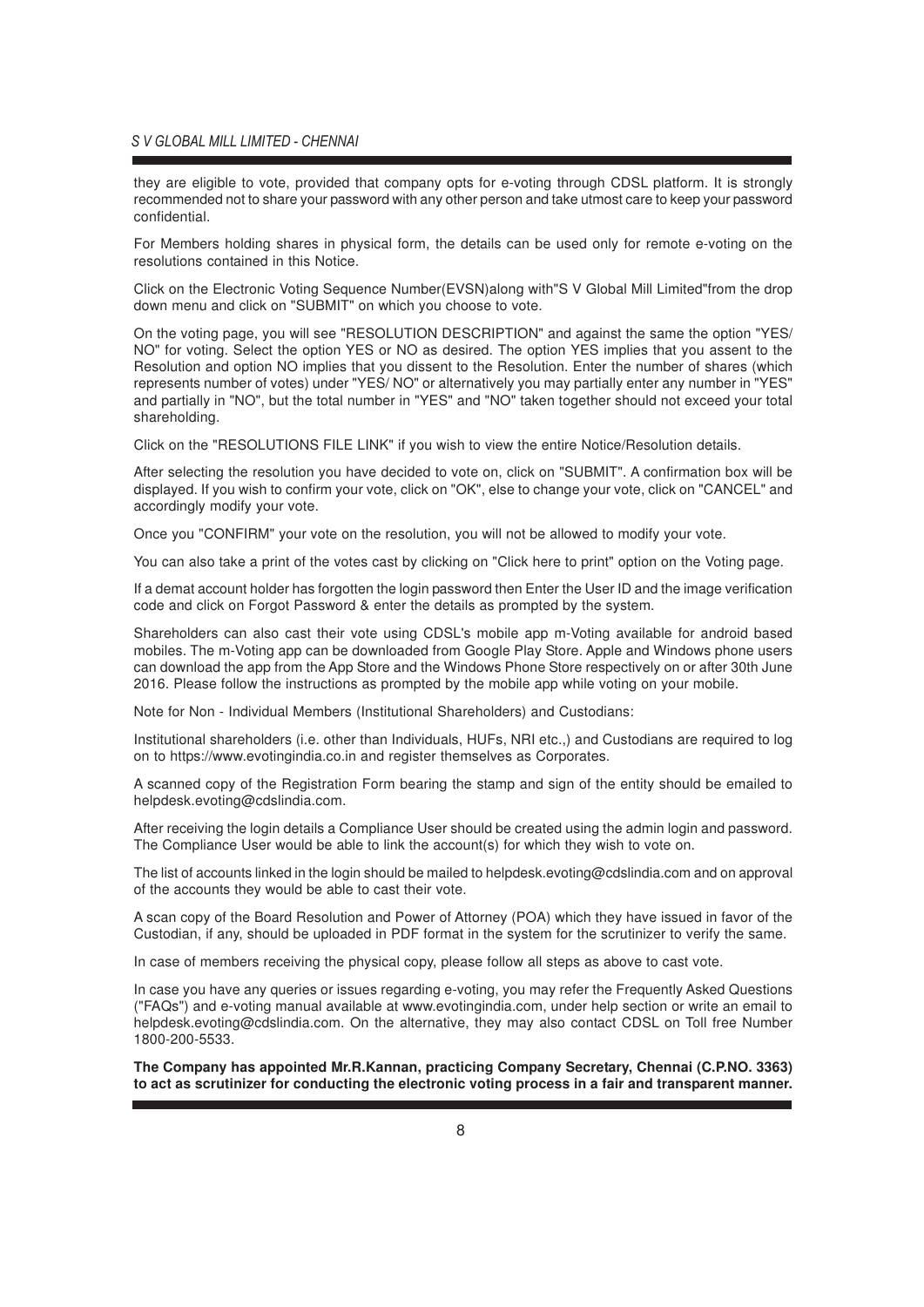The scrutinizer shall, immediately after the conclusion of voting at the AGM, first count the votes cast at the Annual General Meeting, thereafter unblock the votes cast through e-voting in the presence of two witnesses not in the employment of the Company and make, not later than three working days from the conclusion of the meeting, a consolidated scrutinizer's report of the total votes cast in favor or against, if any to the Chairman or a person authorized by him in writing who shall counter-sign the same. Thereafter, the Chairman or the person authorized by him in writing shall declare the result of the voting forthwith.

The results declared alongwith the scrutinizer's report will be placed on the Company's web-site www.svgml.com and on the web-site of CDSL immediately after the result is declared by the Chairman/ Authorized person and the results will also be communicated to the Stock Exchange where the shares of the Company are listed.

> **By Order Of The Board For S V GLOBAL MILL LIMITED**

**Place : Chennai M. ETHIRAJ Date : 08.11.2017 Chairman**

**DIN : 00041996**

## **STATEMENT PURSUANT TO SECTION 102 OF THE COMPANIES ACT, 2013**

#### **Item No: 4**

At the Meeting of the Board of Directors of the Company held on September 01, 2012, Mr. E. Shanmugam was appointed as the Managing Director of the Company for a period of five years, with effect from April 02, 2012. The appointment and remuneration of Mr.E.Shanmugam was also approved by the Members of the Company, at the Annual General Meeting of the Company held on September 29, 2012, pursuant to the provisions of the erstwhile Companies Act, 1956.

Since the term of five years expired on 02.04.2017, the Board of Directors of the Company at its meeting held on 03.02.2017 and 08.11.2017 had, subject to the approval of members, re-appointed Mr.E.Shanmugam (DIN - 00041968) as a Managing Director, for a further period of 5 (five) years from April 03, 2017, on terms and conditions including remuneration as recommended by the Nomination and Remuneration Committee and approved by the Board.

It is proposed to seek members' approval for the reappointment of and remuneration payable to Mr.E.Shanmugam as a Managing Director, in terms of the applicable provisions of the Act.

## **BROAD PARTICULARS OF PERQUISITES REFERRED TO IN THE RESOLUTION NO. 4 :**

- 1. Free use of furnished accommodation owned by the Company located at New No 5, (Old No. 3), 3rd Avenue, Boat Club Road, Chennai – 600 028 with amenities including Water, Gas, Electricity and Furnishings.
- 2. Medical Reimbursement for self and family including premium payable for medical insurance in accordance with the rules of the Company.
- 3. Leave Travel Concession for self and family once in a year in accordance with the rules of the Company.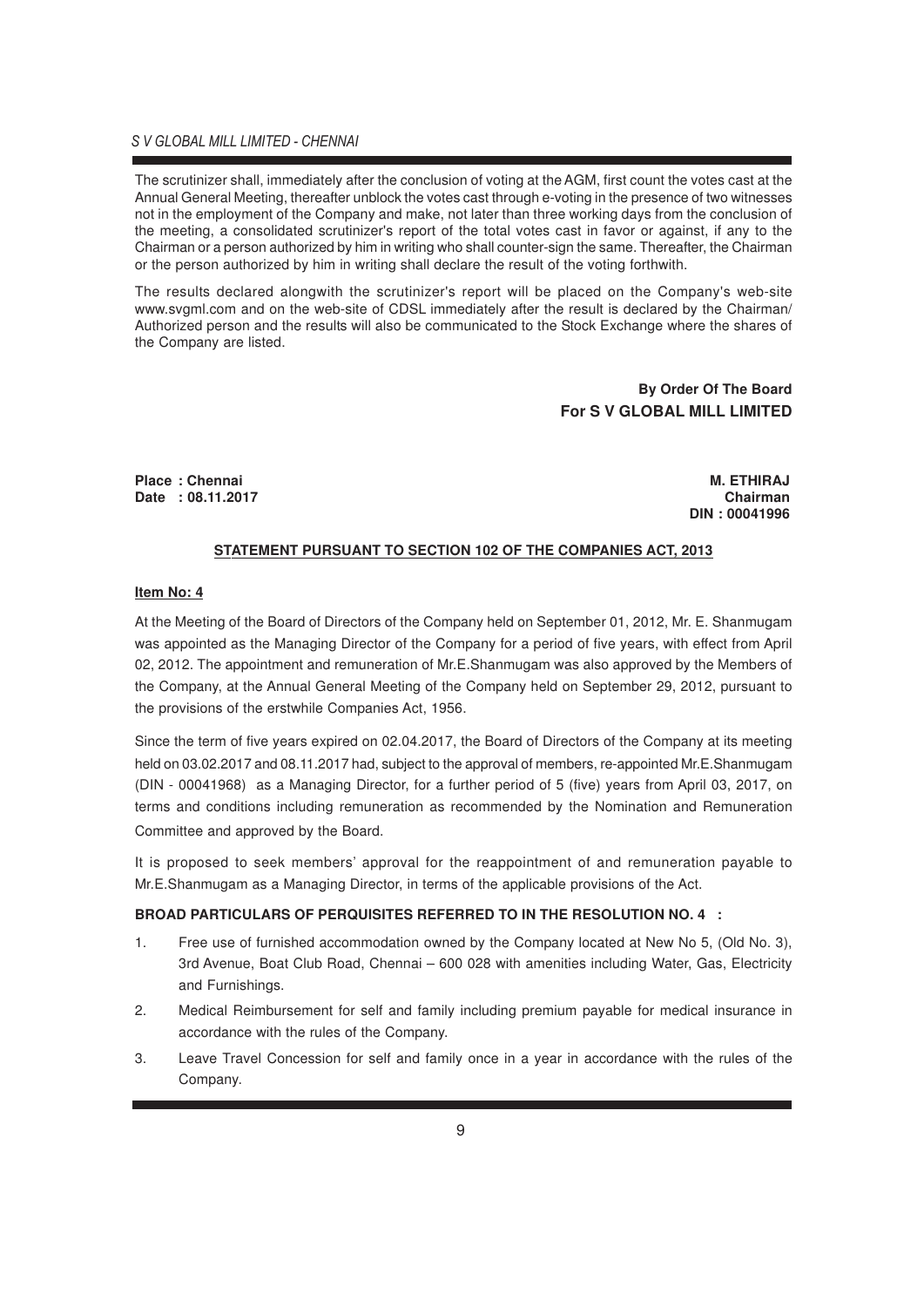- 4. Fees of clubs subject to a maximum of two clubs. This will not include admission fee and life membership fee.
- 5. Personal Accident Insurance as per the rules of the Company.
- 6. Contribution to Provident Fund, Superannuation Fund or Annuity Fund and payment of Gratuity as per rules of the Company.
- 7. Provision of Cars with driver for Company business, the value of which will be evaluated as per Income tax Rules, 1962.
- 8. Provision of telephone at the residence of the Managing Director.
- 9. Such other perquisites, benefits and amenities as may be provided by the Company to the other senior executives from time to time.
- 10. The said perquisites and allowances shall be evaluated, wherever applicable, as per the provisions of Income Tax Act, 1961 or any rules thereunder or any statutory modification(s) or re-enactment(s) thereof; in the absence of any such rules, perquisites and allowances shall be evaluated at actual cost.

The furnished accommodation which has been proposed to be provided to the Managing Director as a part of perquisites and benefits as per the terms of reappointment is owned by the Company at New No 5, (Old No. 3), 3rd Avenue, Boat Club Road, Chennai – 600 028 with amenities including Water, Gas, Electricity and Furnishings. The accommodation was earlier used as a guest house by the Company. The property, consists of 1.44 acres, with constructed buildings of 9967 sq.ft.

The term "Remuneration" has been defined under Section 2 (78) of the Companies Act 2013 as any money or its equivalent given or passed to any person for services rendered by him and includes perquisites as defined under the Income Tax Act 1961 (43 of 1961). Perquisites are defined in the Section 17(2) of the Indian Income-tax Act of 1961. The total remuneration comprising of salary and perquisites and benefits being paid to Mr.E.Shanmugam would be well within the limits specified u/s 197, 198 of Companies Act 21013, read with schedule V of the Companies Act, 2013.

Save and except as provided in the foregoing paragraph, Mr.E.Shanmugam satisfies all the other conditions set out in Part-I of Schedule V to the Act as also conditions set out under sub-section (3) of Section 196 of the Act for being eligible for his re-appointment. He is not disqualified from being appointed as Director in terms of Section 164 of the Act.

The above may be treated as a written memorandum setting out the terms of re-appointment of Mr.E.Shanmugam under Section 190 of the Act.

Details of Mr.E.Shanmugam are provided in the "Annexure" to the Notice pursuant to the provisions of (i) the Securities and Exchange Board of India (Listing Obligations and Disclosure Requirements) Regulations, 2015 and (ii) Secretarial Standard on General Meetings ("SS-2"), issued by the Institute of Company Secretaries of India.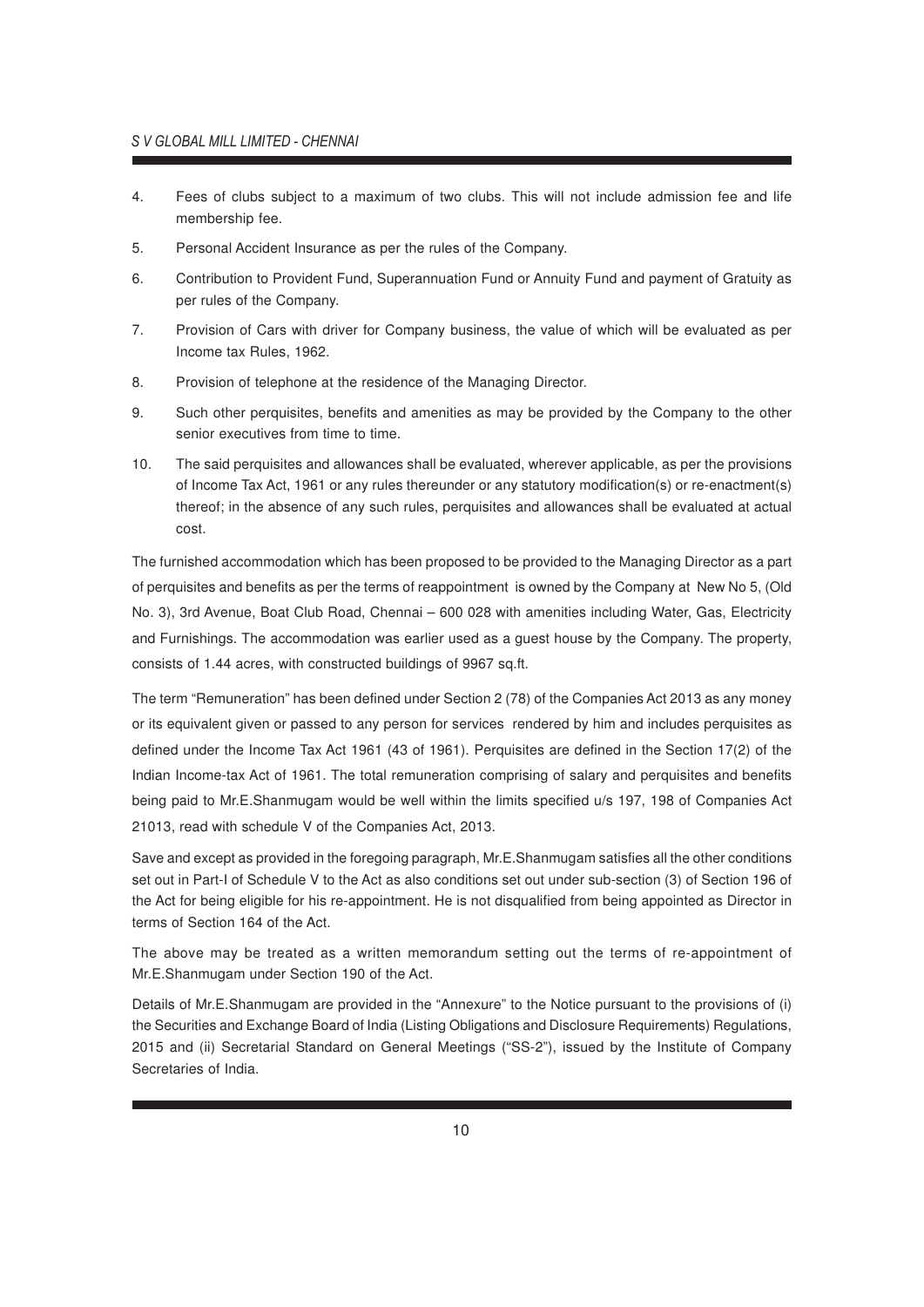Except Mr.M.Ethiraj and Mrs.S.Valli, who is related to Mr.E.Shanmugam, the appointee, none of the other Directors and Key Managerial Personnel of the Company and their relatives are, in any way, concerned or interested, financial or otherwise in the aforementioned resolution.

The Board commends the Resolution set out at Item No. 4 of the Notice for approval by the members.

#### **Item No: 5**

Pursuant to Section 149 and other applicable provisions of the Companies Act, 2013 and rules made thereunder read with Schedule IV of the Companies Act, 2013, Dr.K.ShivaramSelvakkumar was appointed as an Additional Director of the Company by the Board of Directors with effect from 6<sup>th</sup> March, 2014 to hold office until the date of the Annual General Meeting (AGM) held on 26<sup>th</sup> September, 2014. In the said AGM, the shareholders had also approved the appointment of Dr.K.ShivaramSelvakkumar as an Independent Director of the Company for a period of three consecutive years up to25<sup>th</sup> September, 2017.

Pursuant to Section 149(10) of the Companies Act, 2013, an Independent Director shall hold office for a term of upto five consecutive years, but shall be eligible for re-appointment on passing a special resolution by the Company. Further, pursuant to Section 149(11) of Companies Act, 2013, no independent Director shall hold office for more than two consecutive terms. Accordingly, on the recommendation of the Nomination &Remuneration Committee, the Board of Directors, at their meeting held on 01.09.2017had, subject to the approval of members, proposed there-appointment of Dr.K.ShivaramSelvakkumar as an Independent Director of the Company for a second consecutive termfor a periodoffive years commencing from  $26<sup>th</sup>$ September, 2017 to 25<sup>th</sup> September, 2022.

The Company has received notice in writing under the provisions of Section 160 of the Companies Act, 2013, from a member alongwith a deposit of Rs.1,00,000/- proposing the candidature of Dr.K.ShivaramSelvakkumar for the office of Independent Director, to be appointed as such under the provisions of Section 149, 152 and Schedule IV of the Companies Act, 2013.

The Company has also received from Dr.K.ShivaramSelvakkumar (i) consent in writing to act as a Director in Form DIR 2 pursuant to Rule 8 of the Companies (Appointment & Qualification of Directors) Rules 2014, ("Appointment Rules") (ii) Intimation in Form DIR 8 in terms of the Appointment Rules to the effect that he is not dis-qualified under Section 164(2) of the Act, and (iii) A declaration to the effect that he meets the criteria of Independence as provided in Section 149(6) of the Act.

In the opinion of the Board, Dr.K.ShivaramSelvakkumar, the director proposed to be appointed as an Independent Director, fulfills the conditions specified in the Companies Act, 2013, the Rules and the Listing Regulations made thereunder and he is Independent.

The resolution seeks the approval of members for the appointment of Dr.K.ShivaramSelvakkumar as an Independent Director of the Company upto25<sup>th</sup> September, 2022 pursuant to Section 149, 152 and other applicable provisions of the Companies act, 2013 and the Rules made thereunder and his office shall not be liable to retire by rotation.

No director, key managerial personnel or their relatives except Dr.K.ShivaramSelvakkumar to whom the resolution relates, is interested or concerned in the resolution.

The Board of Directors recommends the Special resolution set out at item No. 5 of the Notice for the approval by the members.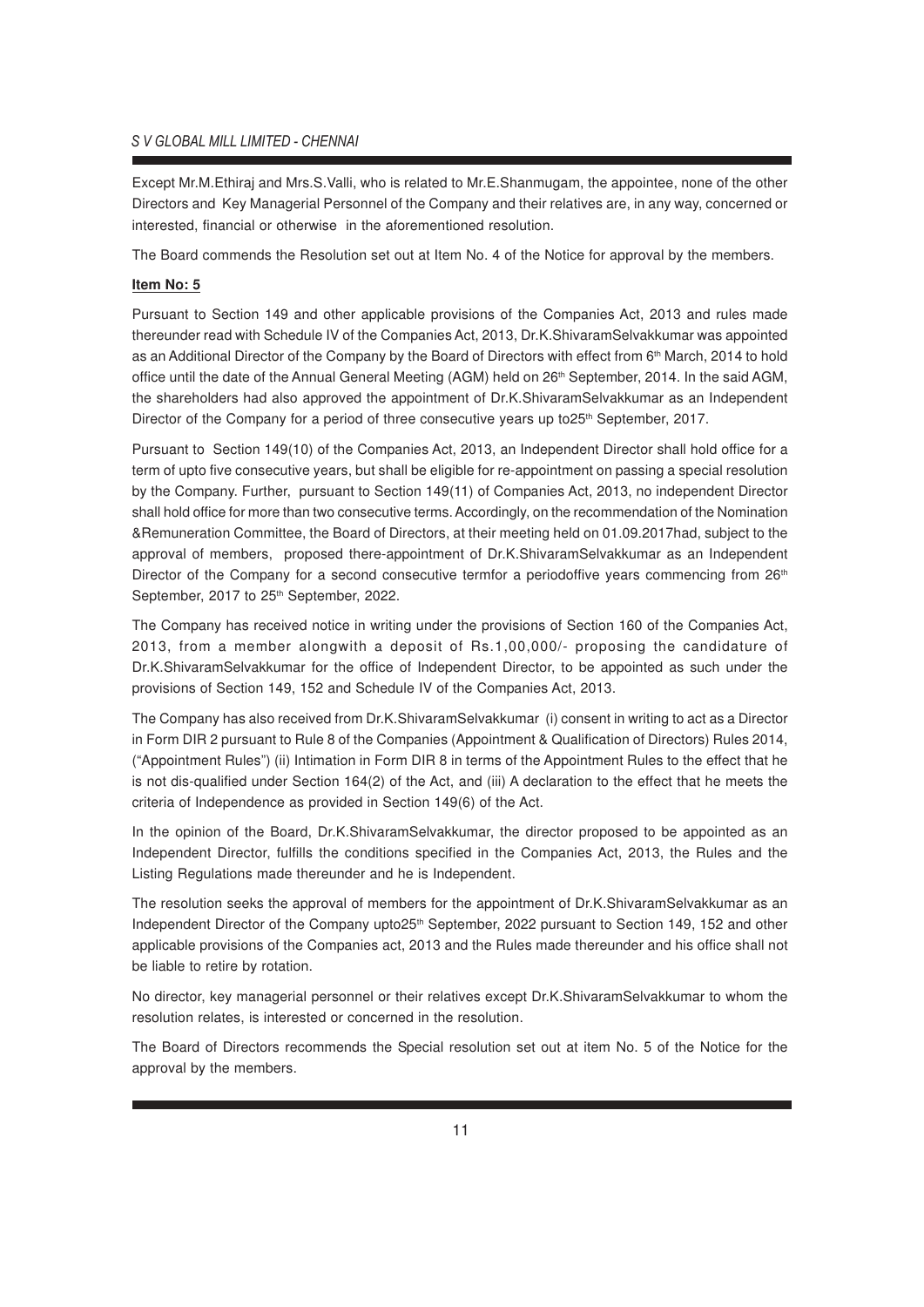## **ANNEXURE**

ADDIITONAL INFORMATION ON THE DIRECTOR RECOMMENDED FOR RE-APPOINTMENT AS REQUIRED UNDER REGULATION 36(3) OF SEBI (LISTING OBLIGATIONS AND DISCLOSURE REQUIREMENTS) REGULATIONS, 2015

| Name of the Director                                                                                          | Mr.E.Shanmugam                                                                                                                                                                                                                                                                                                                                                                                   |
|---------------------------------------------------------------------------------------------------------------|--------------------------------------------------------------------------------------------------------------------------------------------------------------------------------------------------------------------------------------------------------------------------------------------------------------------------------------------------------------------------------------------------|
| Date of Birth                                                                                                 | 14.04.1967                                                                                                                                                                                                                                                                                                                                                                                       |
| Date of Appointment                                                                                           | 30.10.2007                                                                                                                                                                                                                                                                                                                                                                                       |
| Expertise in specific<br>functional areas                                                                     | Has over 2 decades of rich entrepreneurial experience in varied<br>industries like Sugar, Textile and Real Estate.                                                                                                                                                                                                                                                                               |
| Disclosure of relationship<br>between Directors inter-se                                                      | Son of Mr.M. Ethiraj, (Chairman) and brother of Mrs. S. Valli,<br>(Director).                                                                                                                                                                                                                                                                                                                    |
| Chairmanship / Directorship<br>of other Companies (excluding<br>Foreign Companies and<br>Section 25 Companies | SV Global Finance Private Limited<br>The Thirumagal Mills Limited<br>Thirumagal Enterprise Limited<br>Sriraj Mills Private Limited<br>Srinidhi Finance Private Limited<br>Tiger Farms And Enterprise Private Limited<br>Artha Farms Limited<br>Artha Trading Private Limited<br>S V Technology Solutions Private Limited<br>Ethiraj Foundation<br>Adyar Property Holding Company Private Limited |
| Committee position held in other<br>Companies                                                                 | Nil                                                                                                                                                                                                                                                                                                                                                                                              |
| Shareholding in the Company                                                                                   | 1,01,55,606 Equity Shares of Rs.5 each.                                                                                                                                                                                                                                                                                                                                                          |

| Name of the Director                                     | M.Ethiraj                                                                                                          |
|----------------------------------------------------------|--------------------------------------------------------------------------------------------------------------------|
| Date of Birth                                            | 21.01.1934                                                                                                         |
| Date of Appointment                                      | 30.10.2007                                                                                                         |
| Expertise in specific functional<br>areas                | He has over 3 decades of rich entreprenural expirence in varied<br>industries like Sugar, textile and real estate. |
| Disclosure of relationship<br>between Directors inter-se | Father of Mr.E.Shanmugam, (Managing Director) and Mrs.S.Valli,<br>(Director)                                       |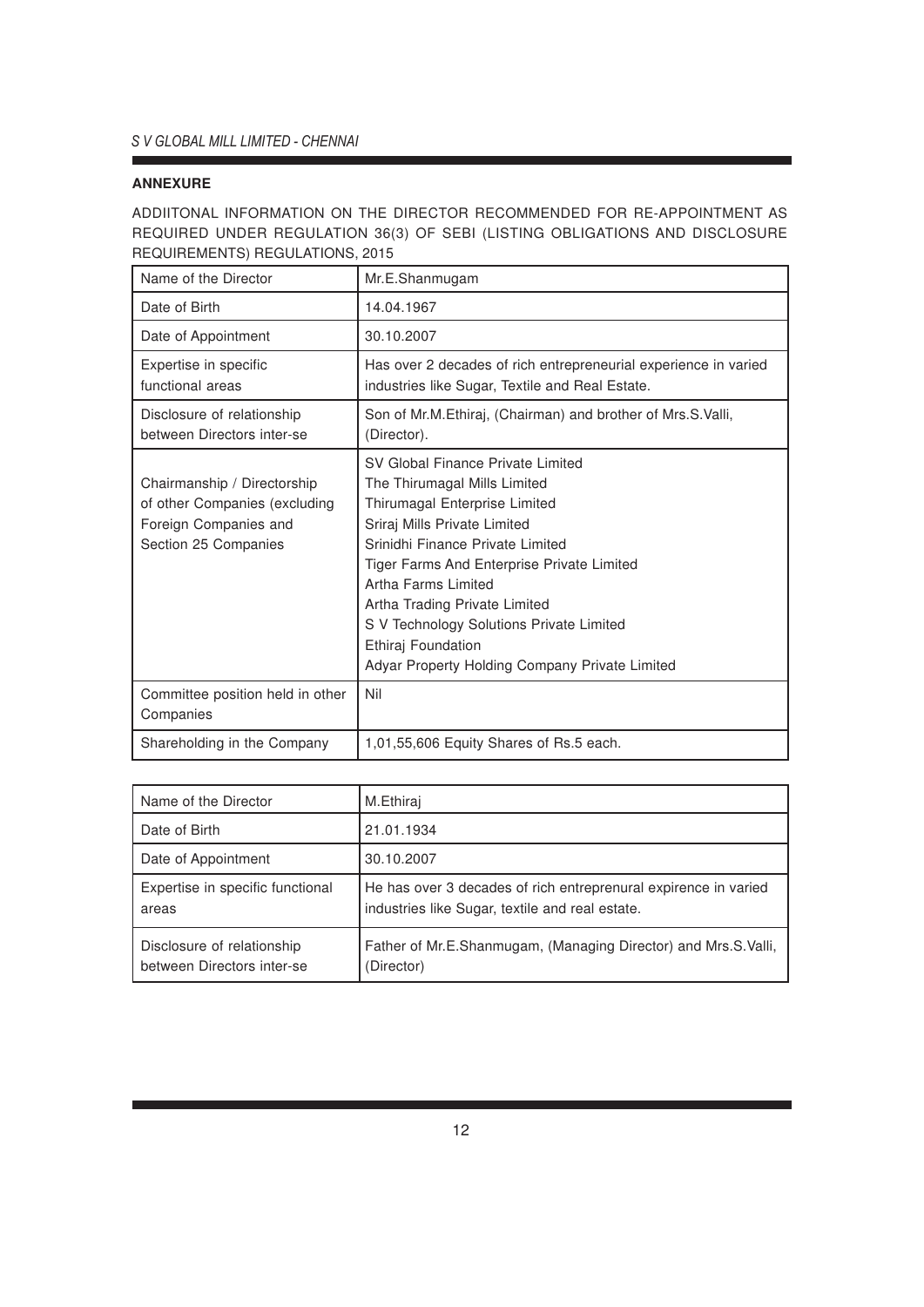| Chairmanship / Directorship of<br>other Companies (excluding<br>Foreign Companies and Section<br>25 Companies | SV Global Finance Private Limited<br>The Thirumagal Mills Limited<br>Thirumagal Enterprise Limited<br>Sriraj Mills Private Limited<br>Srinidhi Finance Private Limited<br>Tiger Farms And Enterprise Private Limited<br>Artha Farms Limited<br>Artha Trading Private Limited<br>S V Technology Solutions Private Limited<br>Ethiraj Foundation |
|---------------------------------------------------------------------------------------------------------------|------------------------------------------------------------------------------------------------------------------------------------------------------------------------------------------------------------------------------------------------------------------------------------------------------------------------------------------------|
| Committee position held in other<br>Companies                                                                 | Nil                                                                                                                                                                                                                                                                                                                                            |
| Shareholding in the Company                                                                                   | 20,14,920 Equity Shares of Rs.5 each.                                                                                                                                                                                                                                                                                                          |

| Name of the Director                                                                                          | Dr. K. Shivaram Selvakkumar                                                                                               |
|---------------------------------------------------------------------------------------------------------------|---------------------------------------------------------------------------------------------------------------------------|
| Date of Birth                                                                                                 | 11.11.1959                                                                                                                |
| Date of Appointment                                                                                           | 06.03.2014                                                                                                                |
| Expertise in specific<br>functional areas                                                                     | Has over 3 decades of rich entrepreneurial experience in varied<br>industries.                                            |
| Disclosure of relationship<br>between Directors inter-se                                                      | Nil                                                                                                                       |
| Chairmanship / Directorship<br>of other Companies (excluding<br>Foreign Companies and Section<br>25 Companies | SV Global Finance Private Limited<br>The Thirumagal Mills Limited<br>Thirumagal Enterprise Limited<br>The Presidency Club |
| Committee position held in<br>other Companies                                                                 | Nil                                                                                                                       |
| Shareholding in the Company                                                                                   | Nil                                                                                                                       |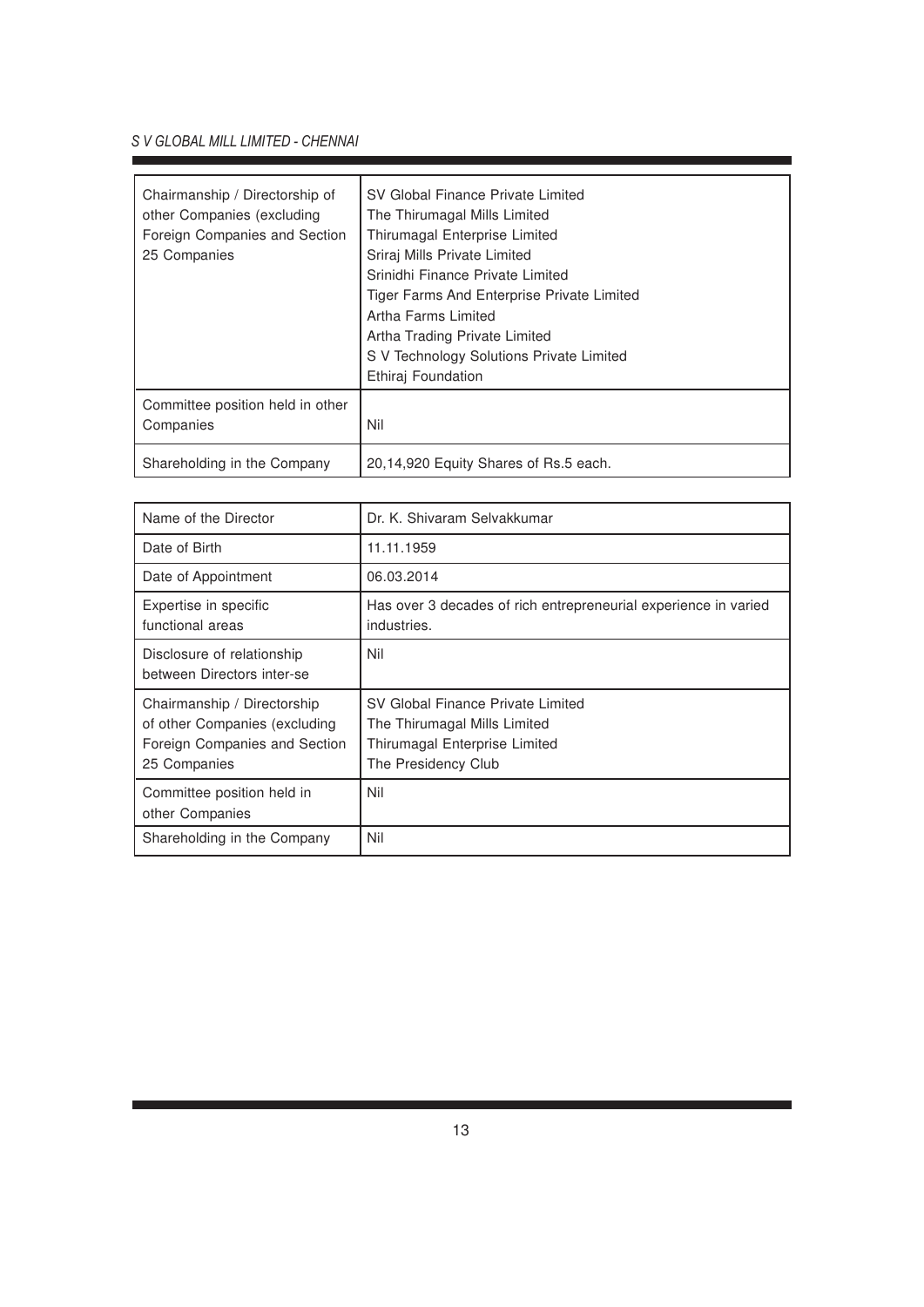# **Route Map for AGM Venue**

# **S V GLOBAL MILL LIMITED**

New No.5/1 (Old No 3/1), 6th Cross Street, CIT Colony, Mylapore, Chennai - 600004 Ph: 044 - 24997751, 52.

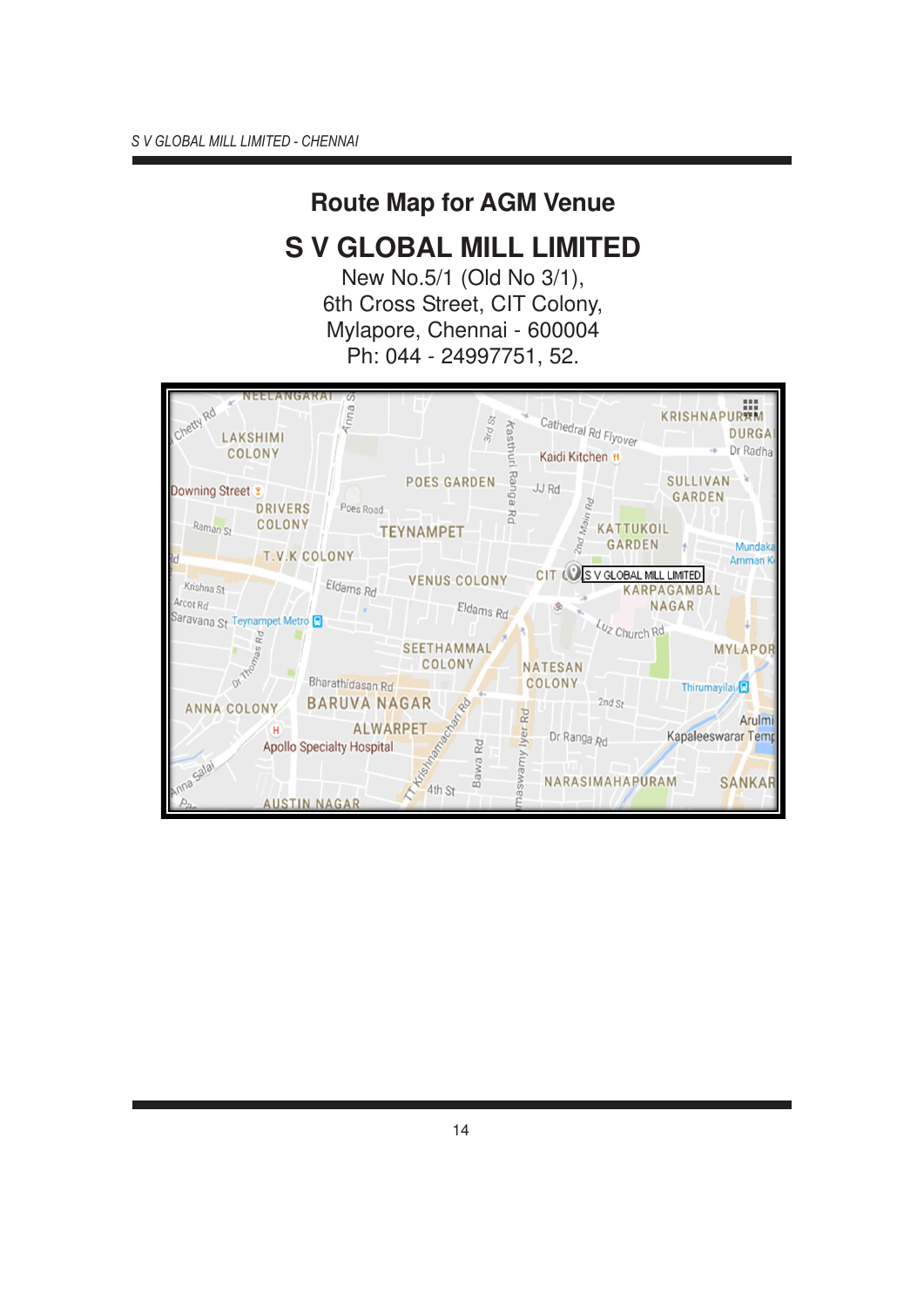**DIRECTORS' REPORT FOR FY - 2016-'17.**

To,

The Members,

Your Directors have pleasure in presenting their 10th Annual Report of the Company together with the audited financial statements for the year ended March 31, 2017.

## **Financial Highlights**

Rs in Lakhs.

| <b>Particulars</b>               | <b>Standalone</b> | <b>Consolidated</b> |                   |
|----------------------------------|-------------------|---------------------|-------------------|
|                                  | $FY: 2016 - '17.$ | $FY: 2015 - '16.$   | $FY: 2016 - '17.$ |
| Other Income                     | 660.09            | 1897.26             | 667.18            |
| Profit before Depreciation & Tax | 224.62            | 1523.99             | 226.47            |
| Less: Depreciation               | 7.31              | 8.47                | 7.31              |
| :Tax Expense                     | 71.16             | 87.04               | 71.76             |
| <b>Profit after Tax</b>          | 146.15            | 1428.48             | 147.40            |

## **Consolidated Financial Statements**

As per Regulation 33 of the Securities and Exchange Board of India (Listing Obligations and Disclosure Requirements) Regulations, 2015 (hereinafter referred to as SEBI (LODR) Regulations, 2015) and applicable provisions of the Companies Act, 2013 read with the Rules issued thereunder, the Consolidated Financial Statements of the Company for the Financial Year 2016-'17 have been prepared in compliance with Accounting Standard 21 (AS-21) dealing with 'Consolidated Financial Statement' and on the basis of audited financial statements of the Company and its subsidiary as approved by the respective Board of Directors. As stated in the transitional provisions in AS-21, since the consolidated financial statements arepresented for the first time, comparative figures for the previous period has notbeen presented.The Consolidated Financial Statements together with the Auditors' Report form an integral part of this Annual Report.

#### **Subsidiary**

On 14th September, 2016 the Company acquired 100% controlling stake in PSB Lending Tree Private Limited, Chennai, a Non-Banking Financial Company (Non-deposit) undertaking for a consideration of Rs 237.50 lakhs in cash and after completing all procedural formalities including change in the name of the Company, the Reserve Bank of India, Chennai accorded its Certificate of Registration on 30.01.2017 toSV Global Finance Private Limited, a wholly owned subsidiary of the Company.A separate statement containing the salient features of the financial statements of the above named subsidiary in Form AOC -1 forms part of consolidated financial statements in compliance with Section 129(3) and other applicable provisions, if any, of the Companies Act, 2013 read with Rule 5 of the Companies (Accounts) Rules, 2014.

In accordance with third proviso to Section 136(1) of the Companies Act, 2013 the audited standalone and consolidated financial statements and related information of the Company and the audited financial statement of the subsidiary are available for inspection by the members at the Registered Office of the Company during business hours on all days except, Sundays and public holidays up to the date of the ensuing Annual General Meeting and the aforesaid financial statements together with related information have been uploaded on the website of the Company www.svgml.com.

#### **Dividend**

In order to conserve the funds for future operations, no dividend is being proposed for the financial year 2016-'17.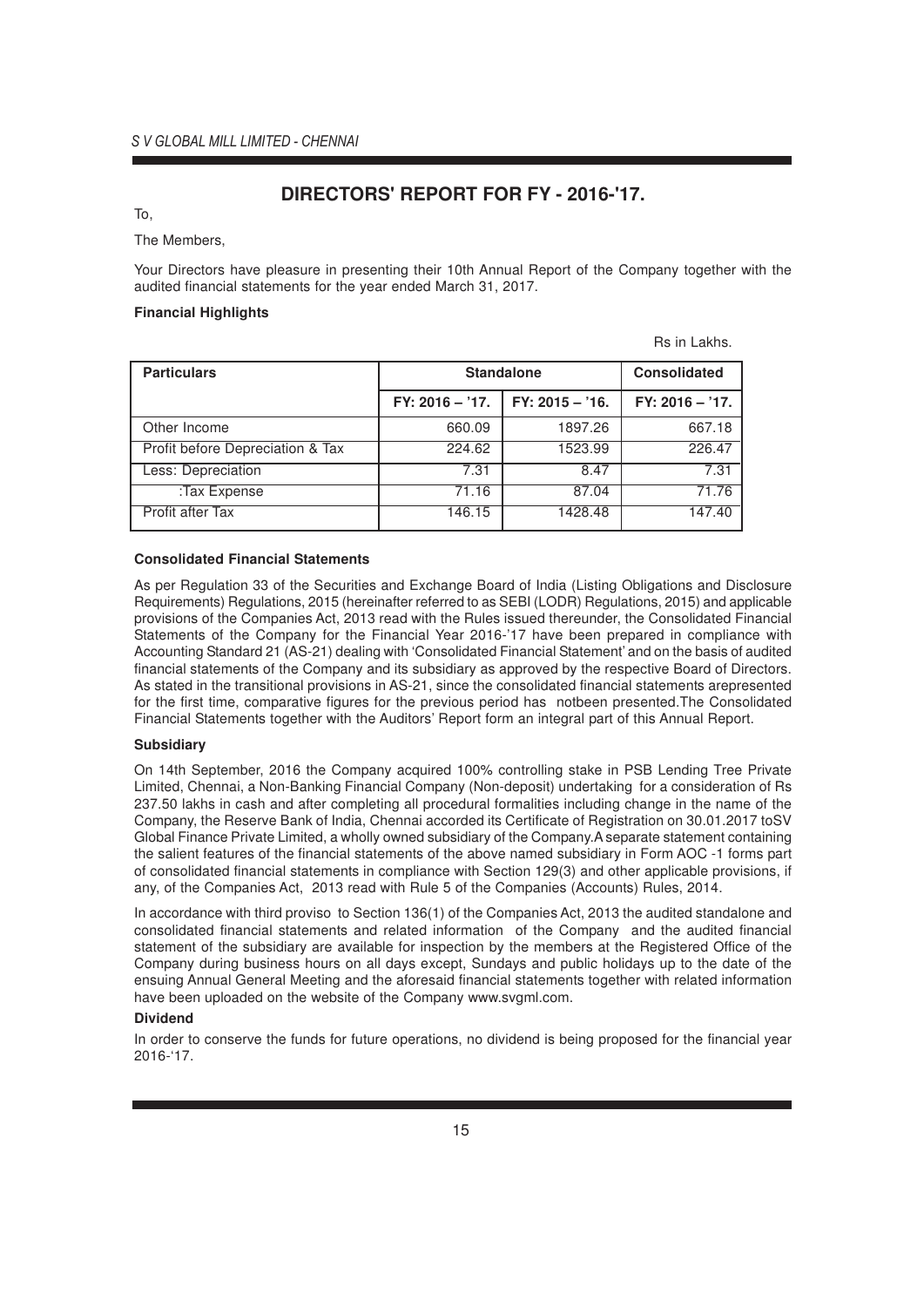## **Transfer to Reserves**

Appropriation to general reserves for the financial year ended March 31, 2017 as per standalone and consolidated financial statements are as under:

| <b>Particulars</b>                                      | <b>Standalone</b> | <b>Consolidated</b> |
|---------------------------------------------------------|-------------------|---------------------|
| Balance of General Reserve at the beginning of the year | 13317.84          | 13317.84            |
| Add: Net Profit for the year                            | 146.14            | 147.40              |
| Less: Capital Redemption Reserve                        | 1.96              | 1.96                |
| : Dividend on Cumulative Redeemable Preference          |                   |                     |
| Shares and Dividend Distribution Tax                    | 0.06              | 0.06                |
| Balance of General Reserve at the end of the year       | 13461.96          | 13463.23            |

# (Rs. in Lakhs)

#### **Company's Working /State of Affairs**

The Company operates in one segment i.e., Real Estate business and as an NBFC (non-deposit) undertaking acquired through its wholly owned subsidiary. During the Financial Year 2016-'17, the revenue of the Company on standalone basis was Rs. 660.09 lakhs (P.Y. Rs. 1897.26 lakhs) earned towards interest on fixed deposits and other income. The revenueof the subsidiary during the Financial Year 2016-'17 was Rs.14.79 lakhs earned towards interest on fixed deposits. The consolidated revenue stood at Rs. 667.18 lakhs.

There are no material changes or commitments affecting the financial position of the company which have occurred between the end of the financial year and the date of this report except the redemption of 39,200, 9.75% Cumulative Preference Shares of Rs.5/- aggregating to Rs.1,96,000/- along with arrear of dividend amounting to Rs. 1,91,100/- on 30.06.2016 in favor of M/s. The Thirumagal Mills Limited.

#### **Details of significant and material orders passed by the Regulators or Courts or Tribunals impacting the going concern status and company's operations in future.**

There are no significant and material orders passed by the regulators / Courts that would impact the going concern status of the Company and its future operations.

#### **Internal Financial Control and Risk Management**

The Company has an adequate / effective system of internal financial controls, commensurate with its size and scale of its operations with documented procedures covering all corporate functions which are constantly assessed and strengthened with new / revised standard operating procedures. The Company has adopted policies and procedures for ensuring adherence to the Company's policies, safe guarding of its assets, the prevention and detection of frauds and errors, the accuracy and reliability of accounting records and timely preparation of reliable financial disclosures.

Pursuant to Section 134 (3) (n) of the Companies Act, 2013 the Companyhas framed a Risk Management Policy. In the opinion of the Board, there appears to be no element of risk which may threaten the existence of the Company.

## **Internal Audit**

The internal audit is entrusted toM/s. Kalyanasundaram& Associates, Chartered Accountants to ensure that necessary controls are in place at all levels andall transactions are adequately authorized and reported correctly.To maintain its objectivity and independence, the Internal Auditor reports to the Chairman of the Audit Committee and to the Managing Director of the Company. The Audit Committee of the Board actively reviews the adequacy and effectiveness of the internal control systems and suggests improvements to strengthen the same. Significant internal audit observations and recommendations along with corrective actions thereon are presented to the Audit Committee of the Board periodically.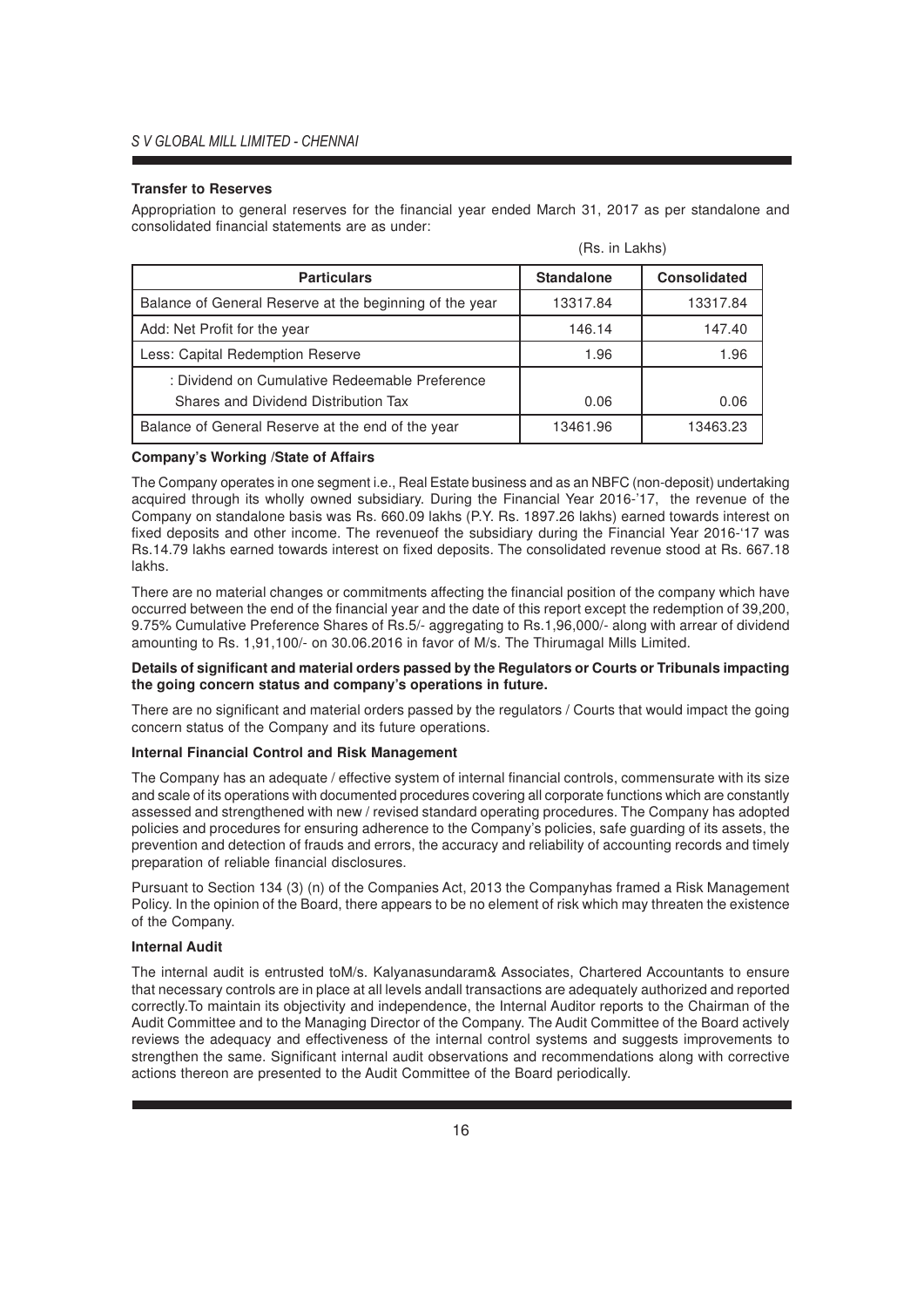#### **Public Deposits**

The Company has not accepted any deposit from the public within the meaning of Chapter V of the Companies Act 2013 for the year ended 31st March 2017.

#### **Statutory Auditors.**

Pursuant to the provisions of Section 139, 141, 142 and other applicable provisions, if any, of the Companies Act, 2013, M/s. P.B. Vijayaraghavan and Co., Chartered Accountants, Chennai (Firm Regn. No:004721S), had been appointed as the Statutory Auditors of the Company to hold their office for a term of three consecutive financial years commencing from FY 2016-'17 to 2018-'19 subject to ratification at every Annual General Meeting (AGM) by the shareholders of the Company and fix their remuneration. Accordingly, the above referred Statutory Auditors hold office until the conclusion of the ensuing AGM and are eligible for re-appointment subject to ratification by the shareholders.

#### **Auditors' Report**

The Statutory Auditors' Report for the Financial Year 2016-'17 does not contain any qualification, reservation or adverse remarks and the same is enclosed with the audited financial statements in this Annual Report.

#### **Share Capital**

During the year under review, the Company has neither issued shares with differential voting rights, sweat equity shares and employees stock options nor has it resorted to buy back of its securities.

#### **Extract of Annual Return**

The extract of Annual Return as on March 31, 2017 in Form No. MGT - 9 as required under Section 92 and in accordance with Section 134(3)(a) of the Companies Act, 2013 read with Companies (Accounts) Rules 2014 is annexed herewith as Annexure "E" and forms part of the Board's Report.

#### **Conservation of Energy, Technology Absorption and Foreign Exchange Earnings and Outgo.**

The particulars prescribed under Section 134 (3) (m) of the Companies Act, 2013 read with the Companies (Accounts) Rules, 2014 are not applicable. There was no foreign exchange inflow or outflow during the year under review.

#### **Corporate Social Responsibility (CSR)**

Your Company has a deep sense for caring the needy, improve the quality of life of the communities it serves. Pursuant to Section 135 of the Companies Act, 2013, the Company has constituted a CSR Committee.

The Composition of the CSR Committee, Web-link to the CSR Policy and the annual report on Corporate Social Responsibility (CSR) activities is annexed herewith as Annexure "A".

#### **Directors and Key Managerial Personnel.**

#### **Appointment of Alternate Director**

Pursuant to Section 161(2) of the Companies Act, 2013, the Board of Directors at their meeting held on 3rd February , 2017, appointed Ms.GirijaBalabhaskar (DIN-07693991) as an Alternate Women Director to Ms. S.Valli, Women Director (DIN-00468218) to hold office during the absence of Smt. S.Valli, Women Director for a period not less than three months from India.

#### **Re-appointment of Managing Director**

The Board of Directors at their meeting held on 03rd February, 2017 & 08th November, 2017, subject to the approval of the shareholders at the ensuing Annual General Meeting, considered and approved the reappointment of Mr.E.Shanmugam as the Managing Director of the Company for a further period of five years, commencing from 03rd April, 2017.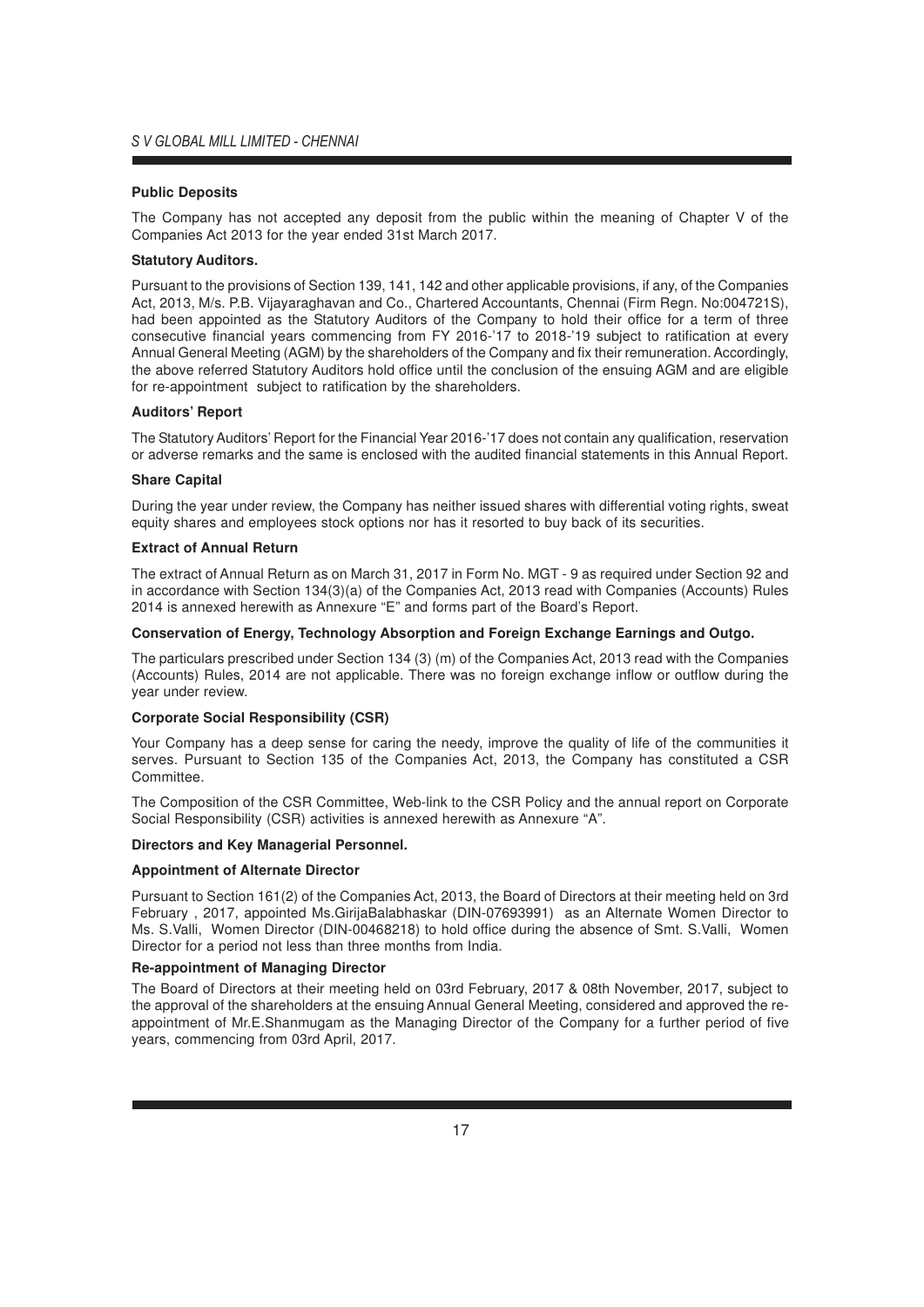#### **Re-appointment of Independent Director for a second term**

The Board of Directors at their meeting held on 01.09.2017re-appointed Dr.ShivramSelvakkumar (DIN: 02384372) as an Independent Director on the Board for a second consecutive term of five years with effect from 27th September, 2017 to 26th September, 2022.

#### **Director Retiring by Rotation**

Pursuant to Section 152 of the Companies Act, 2013 read with the Companies (Appointment and Qualification of Directors) Rules, 2014 and the Articles of Association of the Company, Mr.M.Ethiraj, Chairman of the Company retires by rotation at the ensuing Annual General Meeting and, being eligible offers himself for re-appointment.

The resolutions seeking approval of the members for the re-appointment of Mr.E.Shanmugam as Managing Director, Dr.ShivramSelvakkumar as an Independent Director for a second term and Mr.M.Ethiraj, retiring by rotation have been incorporated in the Notice of the ensuing Annual General Meeting along with brief details about them. The Board recommends the above appointments for the consideration of the Members of the Company at the ensuing Annual General Meeting.

All the Independent Directors of the Company have submitted a declaration under Section 149(7) of the Companies Act, 2013 that each of them meets the criteria of Independence as provided in Section 149(6) of the Act and Regulation 16(b) of SEBI (LODR) Regulations, 2015 and there has been no change in the circumstances which may affect their status as an Independent Director during the year.

#### **Key Managerial Personnel**

Pursuant to the provisions of Section 2(51), 203 of the Companies Act, 2013 read with Companies (Appointment and Remuneration of Managerial Personnel) Rules, 2014 the following are the Key Managerial Personnel of the Company:

01. Mr.E.Shanmugam - Managing Director

- 02. Mr.K.Ramakrishnan Chief Financial Officer
- 03. Mr.Govind M Joshi Company Secretary

Committees of the Board, its constitution and details of Board Meetings and other Committees of the Board held during FY 2016-'17.

Brief details are provided in the Corporate Governance Report as per Annexure "C".

## **Annual Performance Evaluation**

In line with the criteria evolved by the Nomination and Remuneration Committee, the performance of the Chairman, Managing Director, other Directors, Committees, Key Managerial Personnel and Senior Executives have been evaluated considering various evaluation aspects.

#### **Policy on Vigil Mechanism**

Pursuant to the provisions of Section 177(9) of the Companies Act, 2013 read with Rule 7 of the Companies (Meetings of its Board and its Powers) Rules, 2014 and in accordance with Regulation 22 of SEBI (LODR) Regulations, 2015 the Company has an established Policy on Vigil Mechanism for Directors / Employees and other stakeholders of the Company to report concerns about unethical behaviors, actual or suspected fraud, or violation of the Company's Code of conduct or ethics policy.The policy also provides a direct access to the Chairman of the Audit Committee to make protective disclosures to the management about the grievances or violation of the Company's code of conduct.The policy is disclosed on the Company's website www.svgml.com.

## **Policies**

The Board of Directors of the Company have from time to time framed and approved various Policies in pursuance of the Companies Act, 2013 and the Listing Agreement/ SEBI (LODR)Regulations, 2015. These Policies and Codes are reviewed by the Board and are updated, if required. The following policies have been framed and has been disclosed on the Company's website www.svgml.com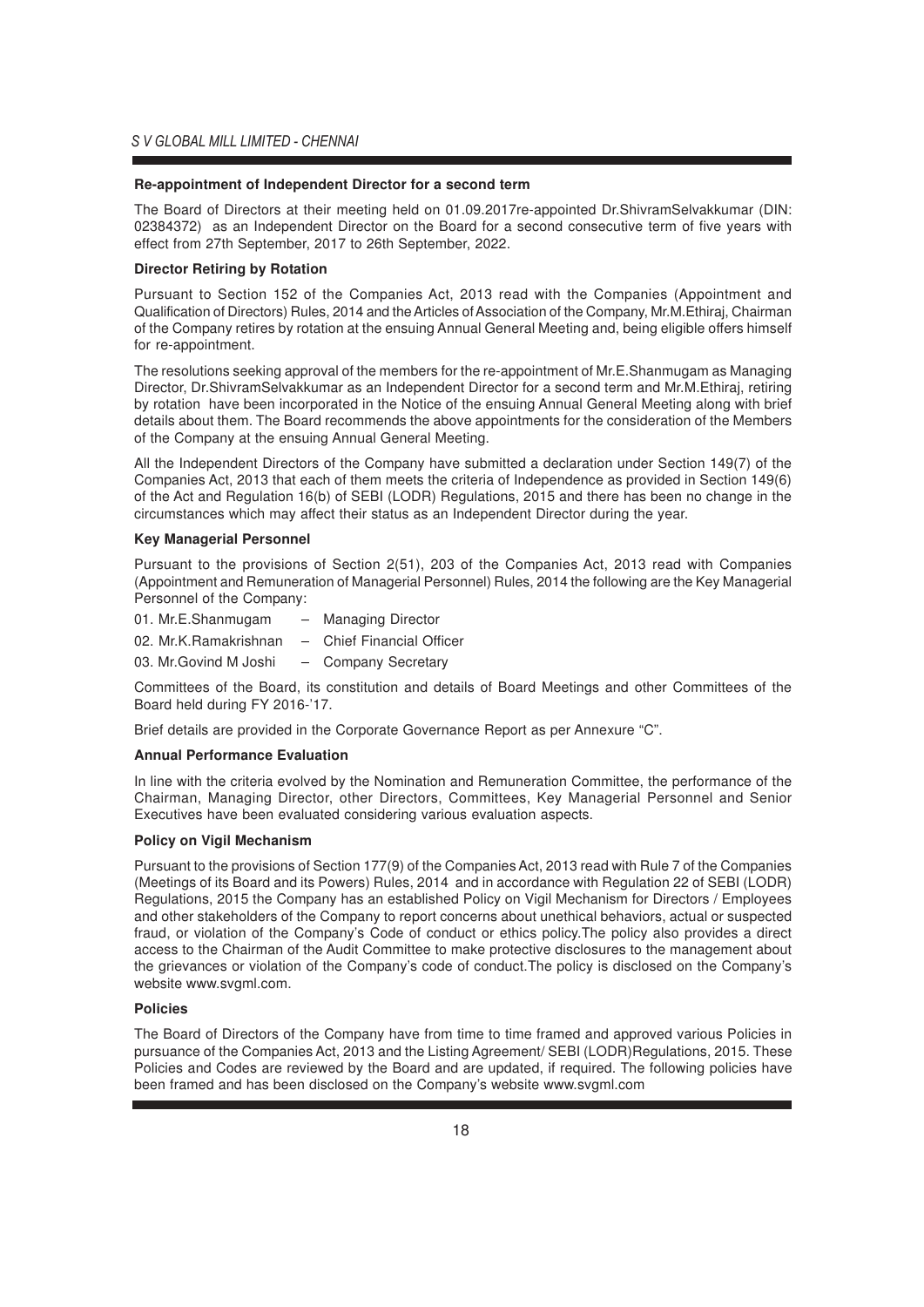- 1. Related Party Transaction Policy.
- 2. Policy on Material Subsidiary.
- 3. CSR Policy.
- 4. Whistle Blower Policy consisting of Vigil Mechanism.
- 5. Policy on determination of Materiality of Events or Information.
- 6. Code of Ethics and Business Principles applicable to Directors and Senior Management
- 7. Familiarization Program for Independent Directors.
- 8. Code of Conduct for Prohibition of Insider Trading.
- 9. Performance Evaluation Policy.

#### **Particulars of Loans, Guarantees or Investments**

The Company has not given any loans or guarantees covered under the provisions of Section 186 of the Companies Act, 2013 read with Rule 11(1) of Companies (Meetings of Board and its Powers) Rules 2014 and Schedule V of the Listing Regulations. The details of non-current investments (unquoted) made during the F.Y. 2016-'17 is given in Note No.7 of the notes on the standalone financial statements of the Company.

#### **Related Party Transactions**

The Audit Committee and the Board of Directors have approved the related party transactions and the same has been hosted on the Company's website www.svgml.com. The policy intends to ensure that proper reporting, approval and disclosure processes are in place for all transactions between the Company and related parties.

The transactions entered into with related parties as defined under Section 2(76) of the Companies Act, 2013 read with Companies (Specification of Definition Details) Rules, 2014 were in the ordinary course of business and at arm's length basis. There were no materially significant transactions with related parties during the Financial Year 2016-'17 which were in conflict with the interest of the Company.

Suitable disclosures as required in Accounting Standard (AS) 18 have been made in the notes to the financial statements. Details of contracts / arrangements with related parties as required under Section 188 (1) and 134 (3) (h) of the Companies Act, 2013 read with Rule 8(2) of the Companies (Accounts) Rules, 2014 have been disclosed in Form AOC-2 and is attached as Annexure "B"(Form AOC-2) as annexed, which forms an integral part of this Report.

| The ratio of the remuneration of each<br>Director to the median remuneration of the<br>employees of the Company for the financial<br>year;                                                                 | No remuneration was paid to Directors except<br>sitting fee to non-executiveDirectors to attend the<br>Board Meetings. Managing Director is paid a<br>remuneration of Rs. 48,000/- per annum.<br>Accordingly the ratio is 0.41 : 1 |
|------------------------------------------------------------------------------------------------------------------------------------------------------------------------------------------------------------|------------------------------------------------------------------------------------------------------------------------------------------------------------------------------------------------------------------------------------|
| The percentage increase in remuneration<br>of each Director, Chief Financial Officer,<br>Chief Executive Officer, Company<br>Secretary or Manager, if any, in the financial<br>year; Others not applicable | CFO: 90%                                                                                                                                                                                                                           |
| The percentage increase in the median<br>remuneration of employees in the financial<br>year;                                                                                                               | 15%                                                                                                                                                                                                                                |
| The number of permanent employees on<br>the rolls of company                                                                                                                                               | 19                                                                                                                                                                                                                                 |

#### **Comparative Analysis of Remuneration paid to the Directors and Employees:**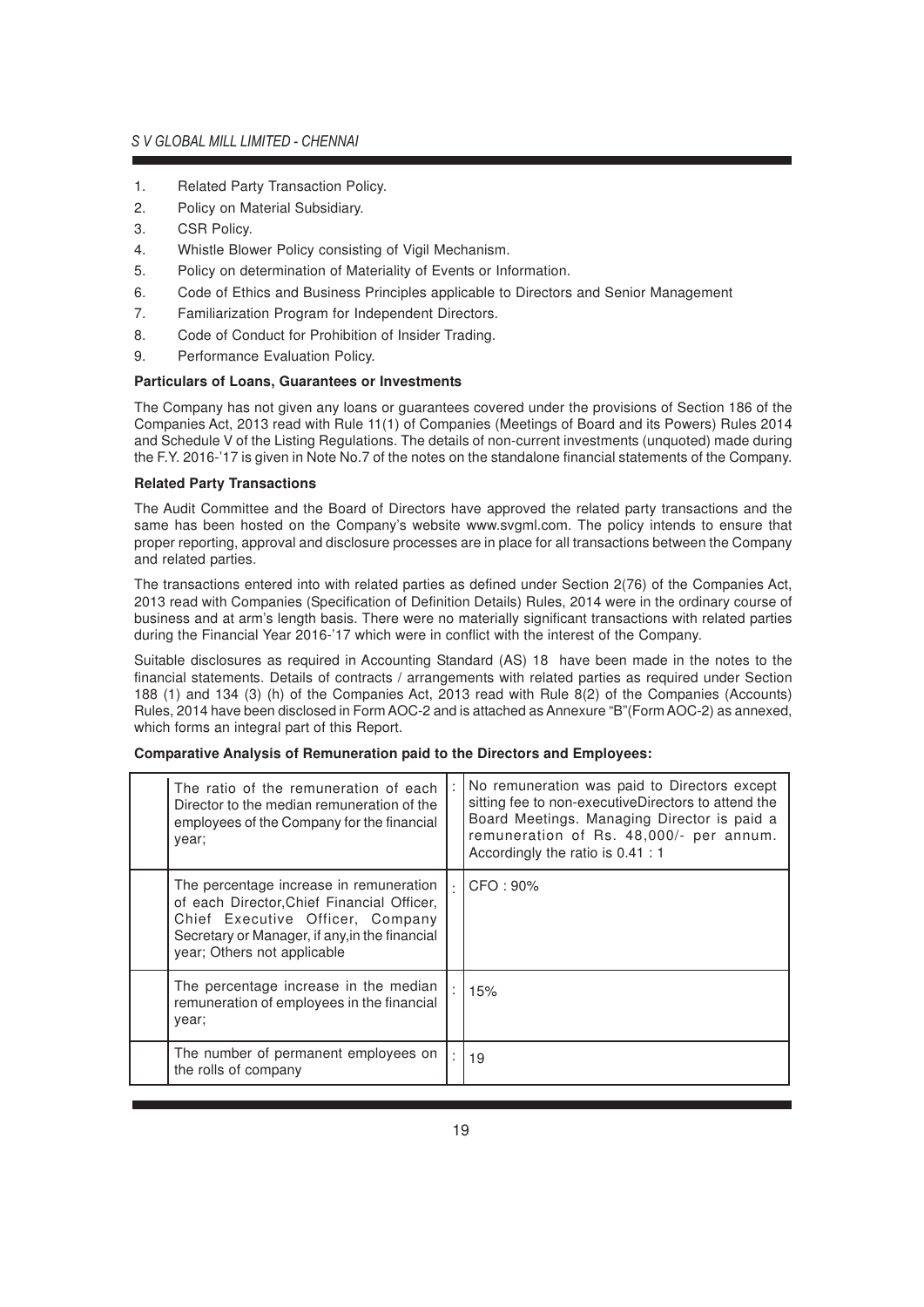|        | The explanation on the relationship<br>between average increase in remuneration<br>and company performance                                                                                                                                                                                                                                                                                                                                                                                                                                                                 | Not applicable, since the Company's performance<br>is not measurable                                                                                               |
|--------|----------------------------------------------------------------------------------------------------------------------------------------------------------------------------------------------------------------------------------------------------------------------------------------------------------------------------------------------------------------------------------------------------------------------------------------------------------------------------------------------------------------------------------------------------------------------------|--------------------------------------------------------------------------------------------------------------------------------------------------------------------|
|        | Comparison of remuneration of the Key<br>Managerial Personnel against the<br>performance of the Company.                                                                                                                                                                                                                                                                                                                                                                                                                                                                   | As above                                                                                                                                                           |
|        | Variations in the market Capitalization of<br>the Company, price earnings ratio as at<br>the closing date of the current financial<br>year and previous financial year and<br>percentage increase (or) decrease in the<br>market quotations of the shares of the<br>Company in comparison to the rate at<br>which the company came out with the last<br>public offer in case of listed companies, and<br>in case of unlisted companies, the<br>variations in the net worth of the company<br>as at the close of the current financial year<br>and previous financial year; | <b>Market Capitalization</b><br>FY: 2016-'17 FY: 2015-'16<br>312.47 Cr<br>272.30 cr<br><b>Price Earning Ration</b><br>FY: 2016-'17 FY: 2015-'16<br>192.92<br>19.06 |
| (viii) | Average percentile increase already made<br>in the salaries of employees other than the<br>managerial personnel in the last financial<br>year and its comparison with the percentile<br>increase in the managerial remuneration<br>and justification thereof and point out if<br>there are any exceptional circumstance for<br>increase in the managerial remuneration<br>and justification there of and point out<br>if there are anyexceptional circumstances<br>increase<br>for<br>in the<br>managerial<br>remuneration;                                                | Average percentile increase in salaries of<br>non managerial Employees - 3.00%                                                                                     |
|        | Comparison of the each remuneration of<br>the Key Managerial Personnel against the<br>performance of the company.                                                                                                                                                                                                                                                                                                                                                                                                                                                          | Refer clause (v)                                                                                                                                                   |
|        | The key parameters for any variable<br>component of remuneration availed by the<br>Directors.                                                                                                                                                                                                                                                                                                                                                                                                                                                                              | N.A                                                                                                                                                                |
|        | The ratio of remuneration of the highest<br>paid director to that of the employees who<br>are not directors but receive remuneration<br>in excess of the highest paid director during<br>the year.                                                                                                                                                                                                                                                                                                                                                                         | N.A                                                                                                                                                                |
|        | Affirmation that the remunerationis as per<br>the remuneration policy of the company.                                                                                                                                                                                                                                                                                                                                                                                                                                                                                      | <b>YES</b>                                                                                                                                                         |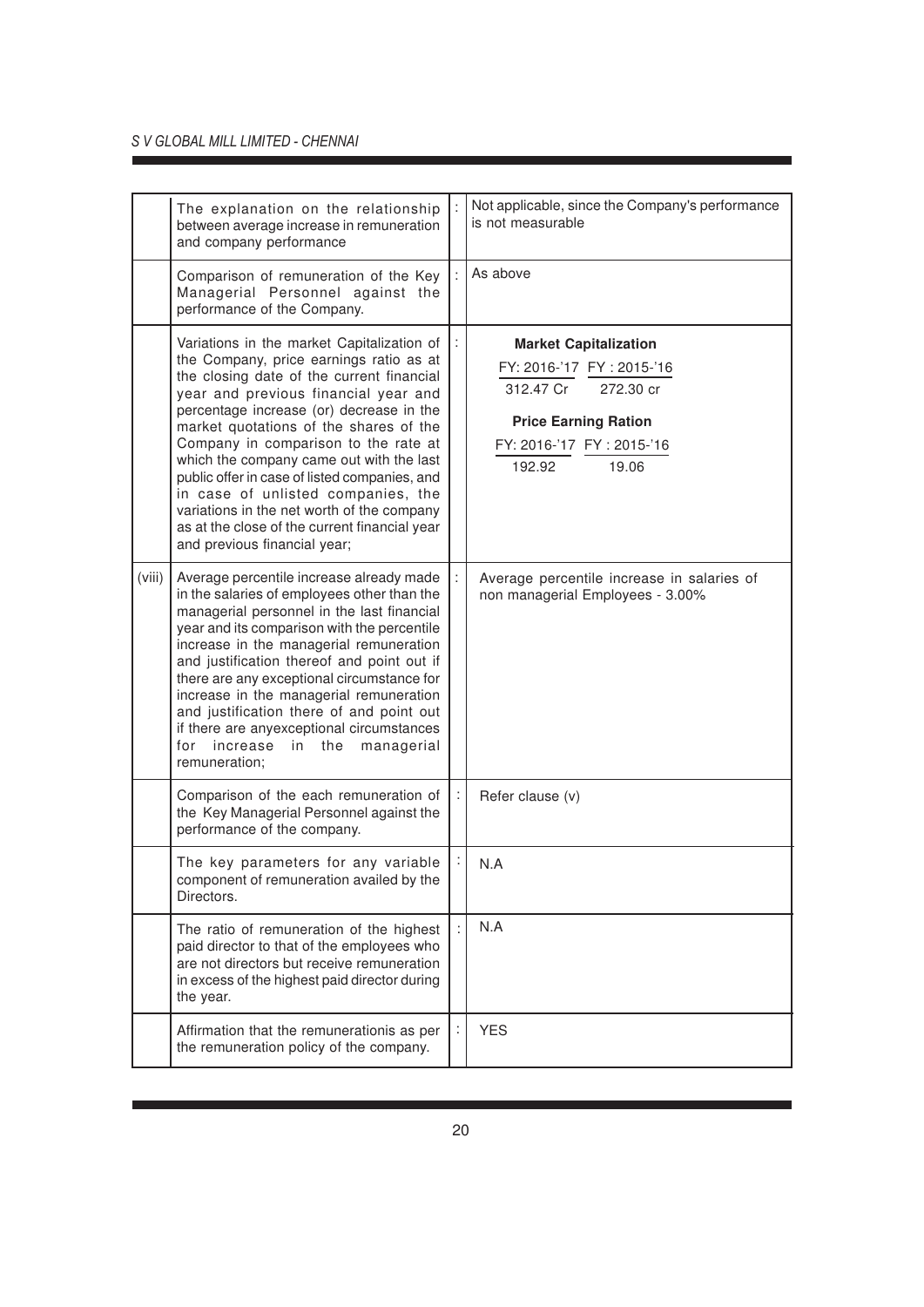## **Secretarial Audit Report**

Pursuant to Section 204 (1) of the Companies Act, 2013 read with Rule 9 of the Companies (Appointment and Remuneration of Managerial Personnel) Rules, 2014 the Secretarial Audit Report for FY 2016-'17 in Form No. MR-3 issued by a Company Secretary in practice is enclosed as Annexure "D" and forms an integral part of this report. The Secretarial Audit report does not contain any qualification, reservation or adverse remarks.

## **Report on Corporate Governance.**

Your Company is in compliance with the Corporate Governance guidelines, as laid out in the SEBI (LODR) Regulations. All the Directors and the Senior Management personnel have affirmed in writing their compliance with and adherence to the Code of Conduct adopted by the Company.

As per Regulation 34 (3) read with Schedule V of the SEBI (LODR) Regulations, 2015, a separate section as per Annexure "C" on Corporate Governance practices followed by the Company together with a certificate from a practicing Company Secretary confirming compliances forms an integral part of this report.

The Managing Director and the Chief Financial Officer of the Company have certified to the Board on financial statements and other matters in accordance with Regulation 17(8) of the SEBI (LODR) Regulations, 2015 pertaining to MD / CFO Certification for the Financial Year ended 31st March, 2017.

#### **Directors' Responsibility Statement**

Pursuant to the provisions of Section 134(5) of the Companies Act, 2013, the Board of Directors, to the best of their knowledge and ability confirm that :

- a) that in the preparation of the annual accounts for the financial year ended 31st March, 2017, the applicable Accounting Standards had been followed along with proper explanation relating to material departures, if any;
- b) that the Directors had selected such accounting policies and applied them consistently and made judgments and estimates that are reasonable and prudent so as to give a true and fair view of the state of affairs of the Company at the end of the financial year and of the profit or loss of the Company for the year ended on that date;
- c) that the Directors had taken proper and sufficient care for the maintenance of adequate accounting records in accordance with the provisions of the Companies Act, 2013 for safeguarding the assets of the Company and for preventing and detecting fraud and other irregularities;
- d) that the Directors had prepared the annual accounts for the financial year ended 31st March, 2017 on a going concern basis;
- e) that the Directors had laid down policies and procedures adopted by the Company for internal financial controls for ensuring orderly and efficient conduct of its business including adherence to Company's policies, the safeguarding of its assets, the prevention and detection of frauds and errors, the accuracy and completeness of the accounting records and the timely preparation of reliable financial information and that such internal financial controls are adequate and were operating effectively; and
- f) that as required under Section 134(5)(f) of the Companies Act, 2013, the Directors had devised proper systems to ensure compliance with the provisions of all applicable laws and that such systems were adequate and operating effectively.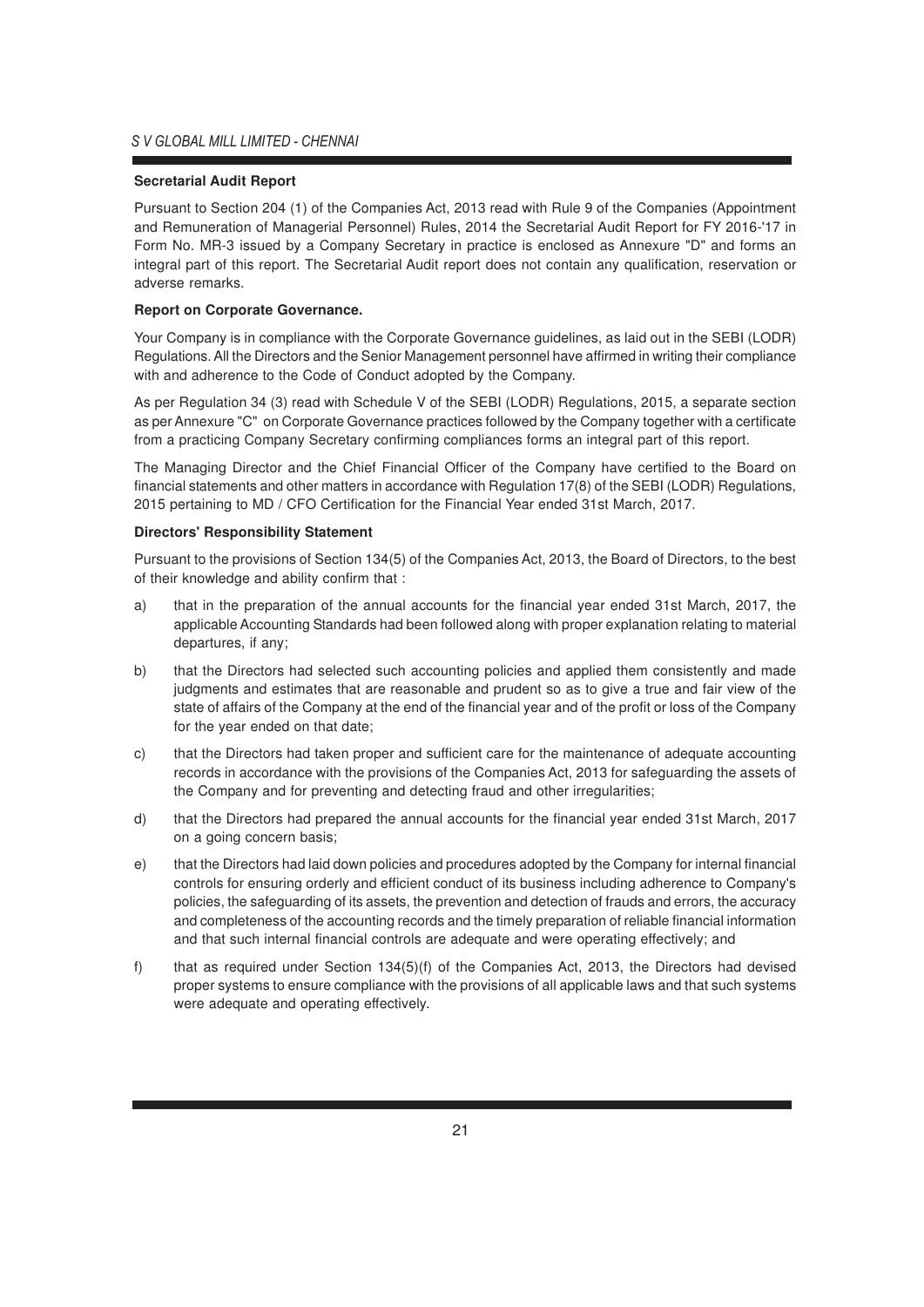## **Acknowledgements and Appreciation**

The Board of Directors of the Company wishes to place on record their deep sense of gratitude to all the Shareholders of the Company for their consistent support and continued faith reposed in the Company.The Board would also like to express their deep sense of appreciation to the various Central and State Government Departments, Bankers, Organizations and Agencies,external Professionals associated with the Company for their continued help and co-operation extended by them and last but not the least, to Employees at all levels for their hard work and commitment.

**By Order of the Board**

**DIN 00041996 DIN 00041968**

**Place: Chennai M.ETHIRAJ E.SHANMUGAM Date: 8.11.2017 Chairman Managing Director**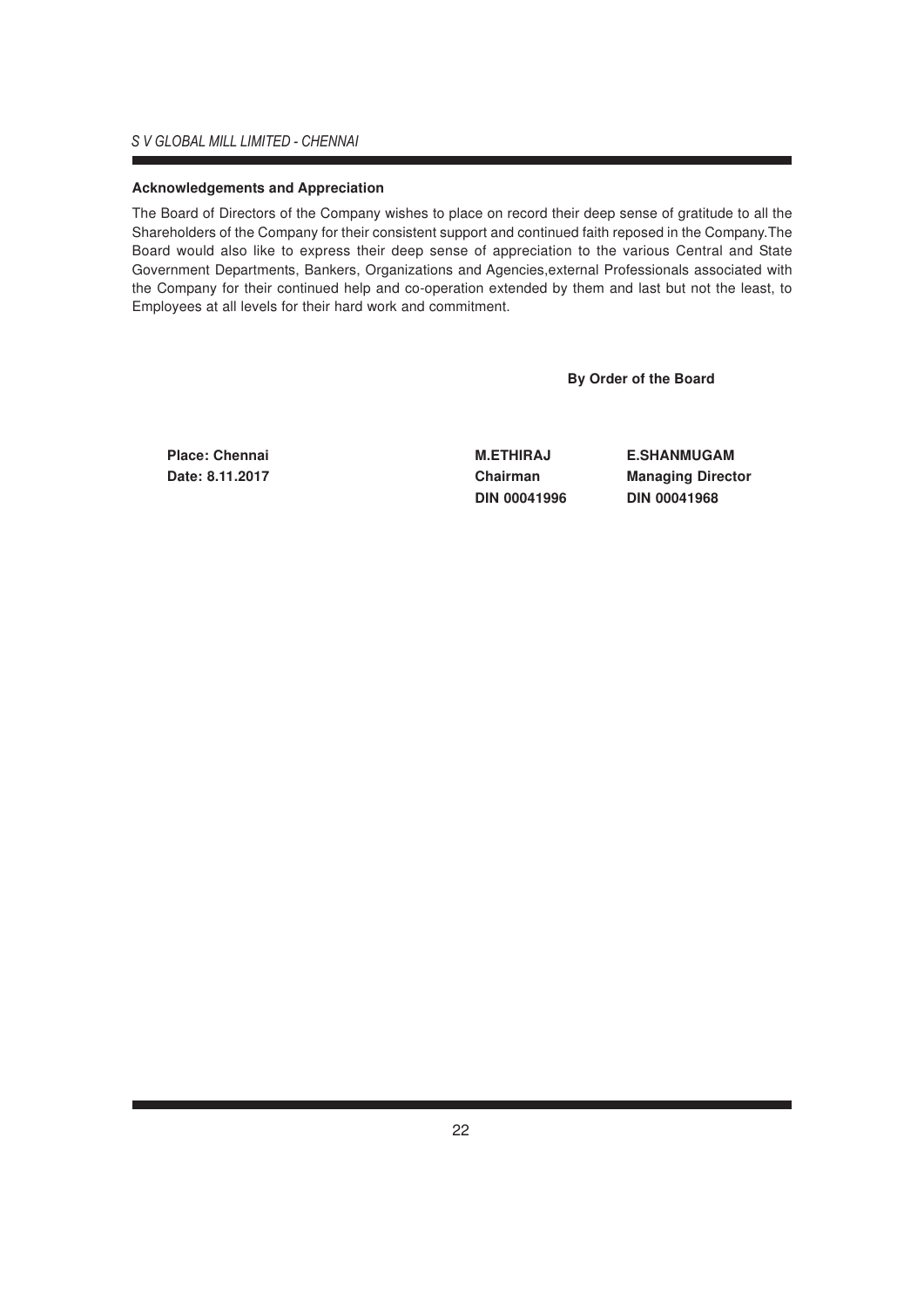## **ANNEXURE - A**

## **ANNUAL REPORT ON CORPORATE SOCIAL RESPONSIBILITY (CSR) ACTIVITIES**

# **1. A BRIEF OUTLINE OF THE COMPANY'S CSR POLICY**

The Company CSR policy encompasses giving back to society as a corporate citizen and lays down the guidelines and mechanism for undertaking socially useful programs for the transformation and sustainable development of the rural communities at large.

# **2. Web-link to the CSR Policy**

http://www.svgml.com/index.php/policies9/csr-policy.html

#### **3. Composition of the CSR Committee**

Pursuant to Section 135 of the Companies Act, 2013 the Company has constituted a CSR Committee comprising of 4 directors including 2 Independent Directors as under.

| <b>Name</b>                | <b>Position</b> |
|----------------------------|-----------------|
| Mr. M.ETHIRAJ              | Chairman        |
| Mr. E.SHANMUGAM            | Member          |
| Dr. K.SHIVARAM SELVAKKUMAR | Member          |
| Mr. P.S.PANDYAN            | Member          |

During the financial year 2015-16, the average net profit was calculated inadvertently without deducting the compensation received on immovable property. Now this is regularized, hence there is no prescribed CSR expenditure pursuant to section 135 of the Companies Act, 2013. However, the company has spend Rs. 3.31 lakhs on CSR activities during the financial year 2016-17.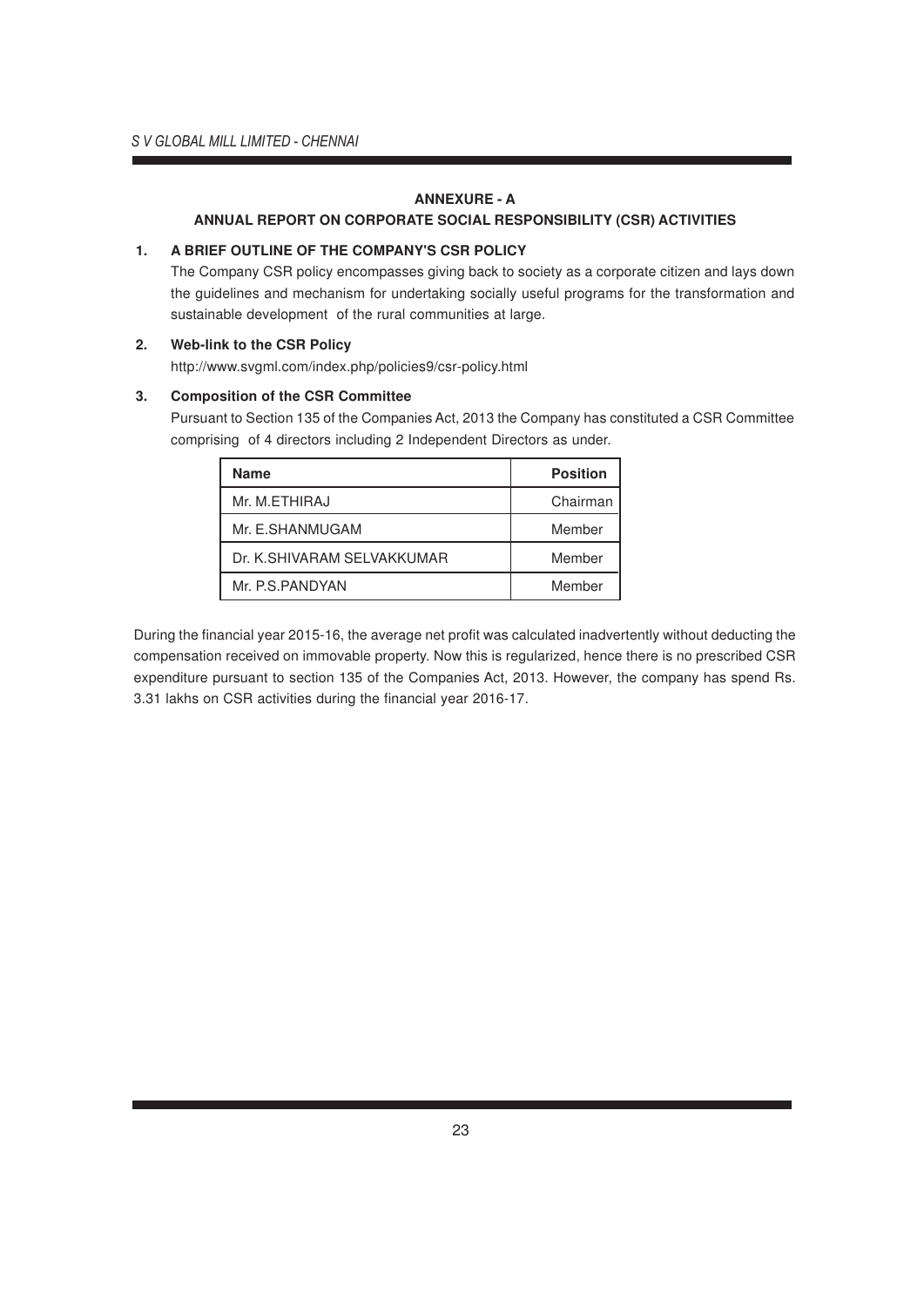# **ANNEXURE - "B" FORM NO. AOC -2**

# **(Pursuant to clause (h) of sub-section (3) of section 134 of the Act and Rule 8(2) of the Companies (Accounts) Rules, 2014).**

Form for Disclosure of particulars of contracts/arrangements entered into by the company with related parties referred to in sub section (1) of section 188 of the Companies Act, 2013 including certain arms length transaction under third proviso thereto.

Details of contracts or arrangements or transactions not at Arm's length basis.NIL

Details of material contracts or arrangements or transactions at Arm's length basis are as follows:

| SL. No.       | <b>Particulars</b>                                                                           | <b>Details</b>                                                             |
|---------------|----------------------------------------------------------------------------------------------|----------------------------------------------------------------------------|
|               | Name (s) of the related party & nature of relationship                                       | Mr.M.ETHIRAJAN,<br>Chairman<br>Mr.E.SHANMUGAM.<br><b>Managing Director</b> |
| $\mathcal{P}$ | Nature of transaction                                                                        | Unsecured Loan from Director                                               |
| 3             | Duration of the contracts/arrangements/transaction                                           | NA.                                                                        |
| 4             | Salient terms of the contracts or arrangements or<br>transaction including the value, if any | Amount : Rs.8,02,241.                                                      |
| 5             | Date of approval by the Board                                                                | NA.                                                                        |
| 6             | Amount paid as advances, if any                                                              | <b>NIL</b>                                                                 |

For and on behalf of the Board

Place: Chennai **M.ETHIRAJ E.SHANMUGAM** Date: 8.11.2017 Chairman Managing Director DIN 00041996 DIN 00041968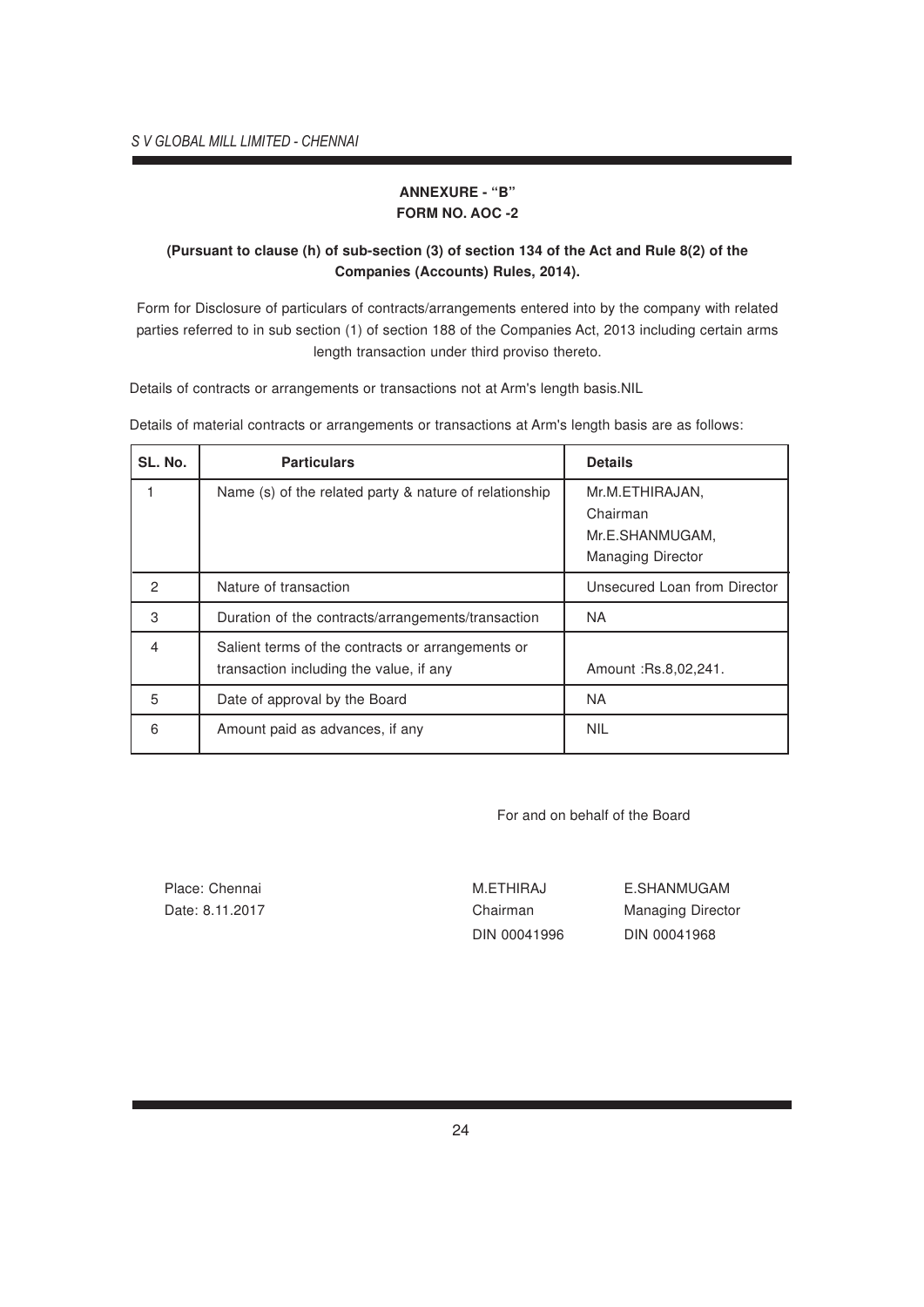# **ANNEXURE -C REPORT ON CORPORATE GOVERNANCE**

Your Directors present the Companies Report on Corporate Governance for the year ended March 31, 2017 in terms of Regulation 34 (3) read with Schedule V of Chapter IV of the SEBI (Listing Obligations and Disclosure Requirements) Regulations, 2015 ("The Listing Regulations").

## **COMPANY'S PHILOSOPHY ON CODE OF GOVERNANCE.**

SV Global Mill Limited's philosophy on Corporate Governance is about intellectual honesty whereby the governance is not just about encompassing regulatory and legal requirements but also dwells deeper into the ethical leadership and stability. The Company's Code of Conduct for Directors and Senior Management, robust Board governance processes and strong audit mechanisms reflects our commitment to good Corporate Governance framework in all facets of procedures and reporting systems with strong emphasis on transparency, accountability and integrity.

## **GOVERNANCE STRUCTURE**

## **1. BOARD OF DIRECTORS**

The Board is entrusted with an ultimate responsibility of the Management, directions and performance of the Company. As its primary role is fiduciary in nature, the Board provides leadership, strategic guidance, objective and independent view to the Company's management while discharging its responsibilities, thus ensuring that the Management adheres to ethics, transparency and disclosures.

#### **2. COMMITTEES OF THE BOARD**

The Board has constituted the following Committees viz, Audit Committee, Nomination and Remuneration Committee, Stakeholders Relationship Committee, Corporate Social Responsibility (CSR) Committee. Each of the said Committee has been mandated to operate within a given framework.

## **COMPOSITION AND CATEGORY OF DIRECTORS.**

The Board is broad based and consist of eminent individuals from Industrial, Managerial, Financial and Marketing background. The composition of the Board is in conformity with Regulation 17 of SEBI (Listing Obligations and Disclosure Requirements) Regulations, 2015 and Section 149 of the Companies Act, 2013. The Company has a judicious combination of Executive and Non-Executive Directors.As at March 31, 2017, the Board comprised of one Executive Director,five Non-executive Directors including one Woman Director and an Alternate Director to the Woman Director. Three out of five non-executive directors are Independent Directors. All the Independent Directors satisfy the criteria of independence as defined under the Companies Act, 2013, the SEBI (Listing Obligations and Disclosure Requirements) Regulations, 2015 (SEBI LODR Regulations, 2015).

The names and categories of the Directors on the Board, their attendance at Board meetings held during the financial year 2016-'17 and the number of directorships and committee chairmanship(s) / membership(s) held by them in other public companies as on March 31, 2017 are given herein below: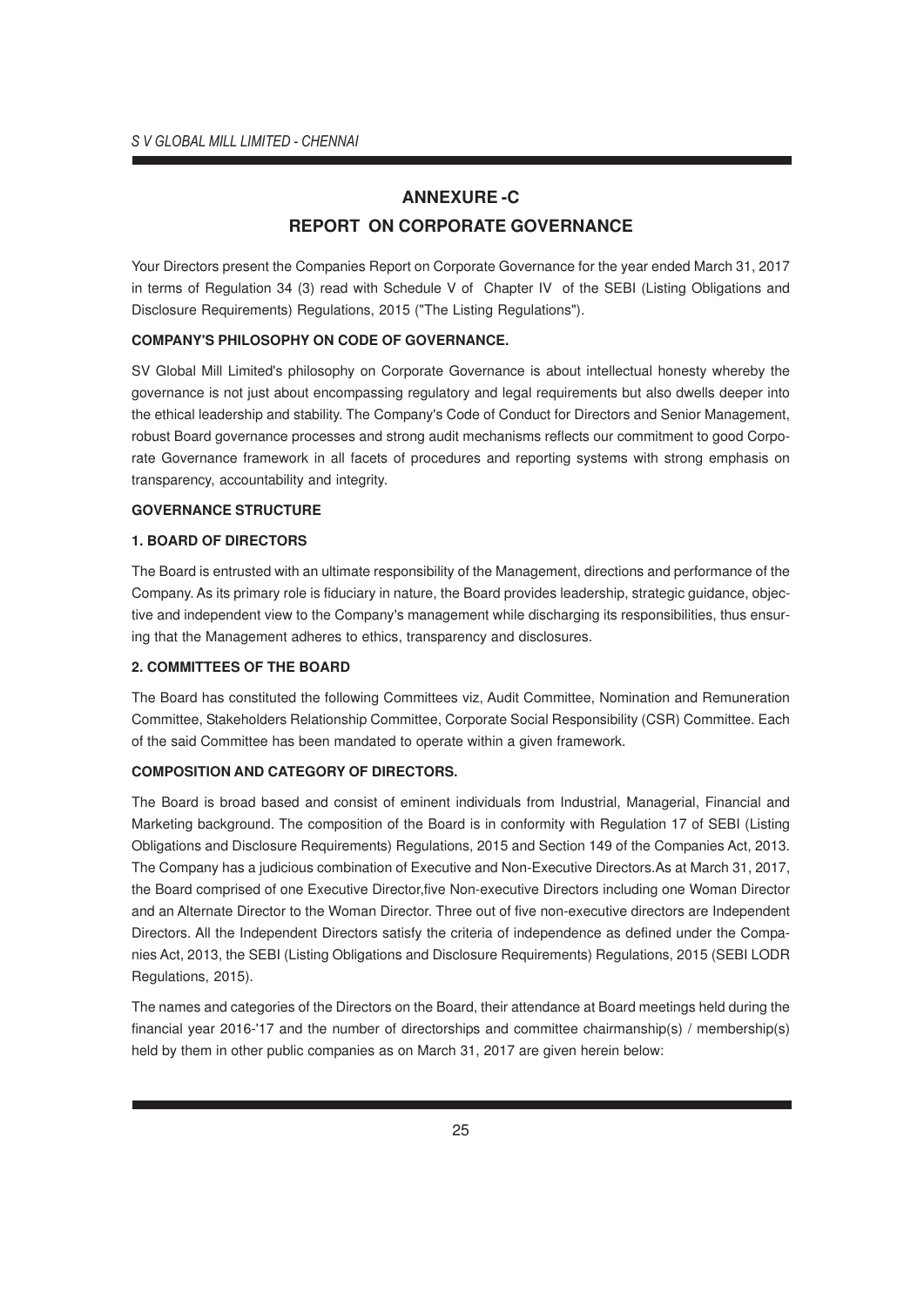| Whether<br>attended<br><b>AGM</b><br>last                          |                   | Yes                                            | Yes                                                                               | $\frac{1}{2}$                                     | Yes                                                  | Yes                                              | Yes                                         | ≸                                              |
|--------------------------------------------------------------------|-------------------|------------------------------------------------|-----------------------------------------------------------------------------------|---------------------------------------------------|------------------------------------------------------|--------------------------------------------------|---------------------------------------------|------------------------------------------------|
|                                                                    |                   |                                                |                                                                                   |                                                   |                                                      |                                                  |                                             |                                                |
|                                                                    |                   |                                                |                                                                                   |                                                   |                                                      |                                                  |                                             |                                                |
| Committee Positions<br>held in other public<br>Companies<br>No. of | Chairman   Member |                                                |                                                                                   |                                                   |                                                      |                                                  |                                             |                                                |
|                                                                    | Director          | ო                                              | ო                                                                                 |                                                   |                                                      | 2                                                |                                             |                                                |
| Directorship in<br>other Public<br>Companies*<br>No. of            | Chairman          | $\mathbf{\Omega}$                              |                                                                                   |                                                   |                                                      |                                                  |                                             |                                                |
| the year 2016-'17<br>Meetings during<br>No.of Board                | Attended          | 5                                              | က                                                                                 | Z                                                 | LO                                                   | က                                                | 5                                           |                                                |
|                                                                    | Held              | 5                                              | 5                                                                                 | 5                                                 | 5                                                    | 5                                                | 5                                           | $\mathbf{I}$                                   |
| Category                                                           |                   | Non-Independent,<br>Non-Executive<br>Promoter, | Non-Independent,<br>Promoter,<br>Executive                                        | Non-Independent,<br>Non-Executive<br>Promoter,    | Independent Director,                                | Independent Director,<br>Non-Executive           | Independent Director,<br>Non-Executive      | Alternate Director,<br>Non-Executive           |
| Name of the Director                                               |                   | (DIN: 00041996)<br>Mr. M.ETHIRAJ<br>Chairman   | $\overline{\mathsf{z}}$<br>Mr. E.SHANMUGA<br>Managing Director<br>(DIN: 00041968) | (DIN: 00468218)<br>Women Director<br>Mrs. S.VALLI | Mr. P.S. PANDYAN<br>(DIN: 01463849)<br>Non-Executive | Dr. K.SHIVARAM<br>(DIN: 02384372)<br>SELVAKKUMAR | (DIN: 01011076)<br>Mr. Y.SATYAJIT<br>PRASAD | BALA BASHAR#<br>(DIN: 07693991)<br>Mrs. GIRIJA |
| S.No                                                               |                   |                                                | ۵i                                                                                | က                                                 | 4                                                    | ς.                                               | ဖ                                           | $\overline{r}$ .                               |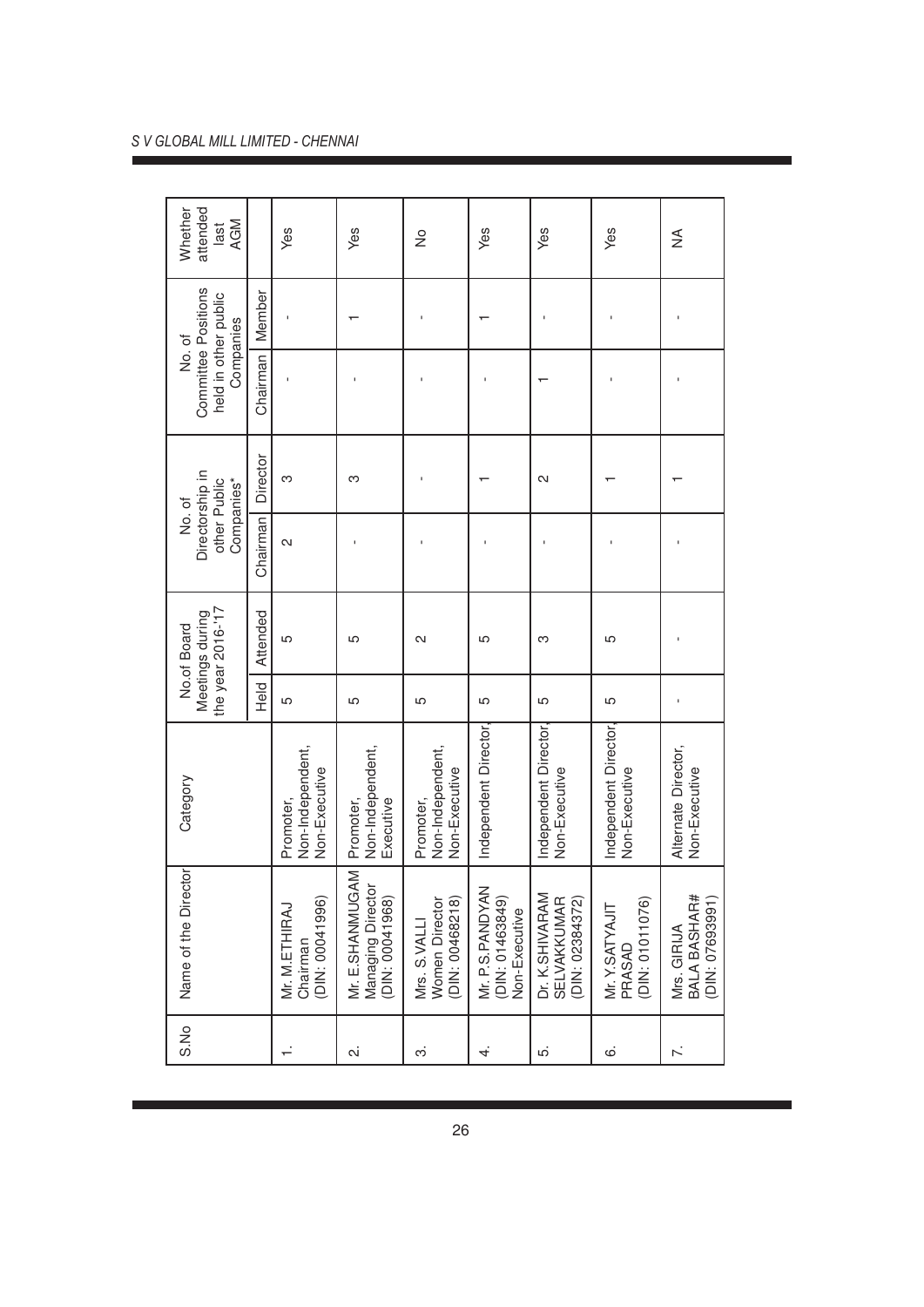#### **Notes :**

- 1. \*Includes directorships held in Public Limited Companies only. Directorship held in Private Limited Companies, Foreign Companies and Companies formed under Section 8 of the Companies Act, 2013 are excluded.
- 2. For the purpose of determination of limit of the Board Committees, Chairpersonship and Membership of the Audit Committee and Stakeholders Relationship Committee have been considered as per Regulation 26 (1)(b) of SEBI LODR Regulations, 2015.
- 3. # Appointed as Alternate Director to Mrs.S.Valli on 03.02.2017.
- 4. The Independence of a Director is determined by the criteria stipulated under Regulation 16 (1)(b) of SEBI LODR Regulations, 2015 and Section 149 (6) of the Companies Act, 2013.
- 5. None of the Non-Executive Directors have any material pecuniary relationship or transactions with the Company.
- 6. None of the Directors on the Board hold directorship in more than 20 Companies or more than 10 public Companies whether listed or not. Necessary disclosures regarding Directorship positions in other Companies as on March 31, 2017 have been made by the Directors.
- 7. None of the Directors on the Board is a member of more than 10 Committees or Chairman of more than 5 Committees pursuant to Regulation 26 of the SEBI LODR Regulations, 2015 across all public companies, whether listed or not, in which he is a Director.Necessary disclosures regarding Committee positions in other public companies as on March 31, 2017 have been made by the Directors.
- 8. None of the Directors of the Company are holding position of Independent Director in more than seven listed companies.
- 9. Mr.M.Ethiraj, Mr.E.Shanmugam and Ms.S.Valli are related to each other.
- 10. Details of Directors retiring or being re-appointed at the ensuing Annual General Meeting have been furnished in the Notice convening the Annual General Meeting of the shareholders along with their brief profiles.

| S.No.          | <b>Name of the Director</b>         | Category                                       | <b>Number of Equity Shares held</b> |
|----------------|-------------------------------------|------------------------------------------------|-------------------------------------|
| $\mathbf{1}$ . | Mr. M.ETHIRAJ<br>Chairman           | Promoter,<br>Non-Independent,<br>Non-Executive | 20,14,920                           |
| 2.             | Mrs. S.VALLI<br>Women Director      | Promoter,<br>Non-Independent,<br>Non-Executive | 18,800                              |
| 3.             | Mr. P.S. PANDYAN<br>Non-Executive   | Independent Director,                          | No:                                 |
| 4.             | Dr.K.SHIVARAM<br><b>SELVAKKUMAR</b> | Independent Director,<br>Non-Executive         | Nil                                 |
| 5.             | Mr. Y.SATYAJIT<br><b>PRASAD</b>     | Independent Director,<br>Non-Executive         | Nil                                 |
| 6.             | Mrs. GIRIJA<br><b>BALA BASHAR</b>   | Alternate Director,<br>Non-Executive           | Nil                                 |

### **SHAREHOLDING OF NON-EXECUTIVE DIRECTORS**

The Company does not have any convertible instrument as on date.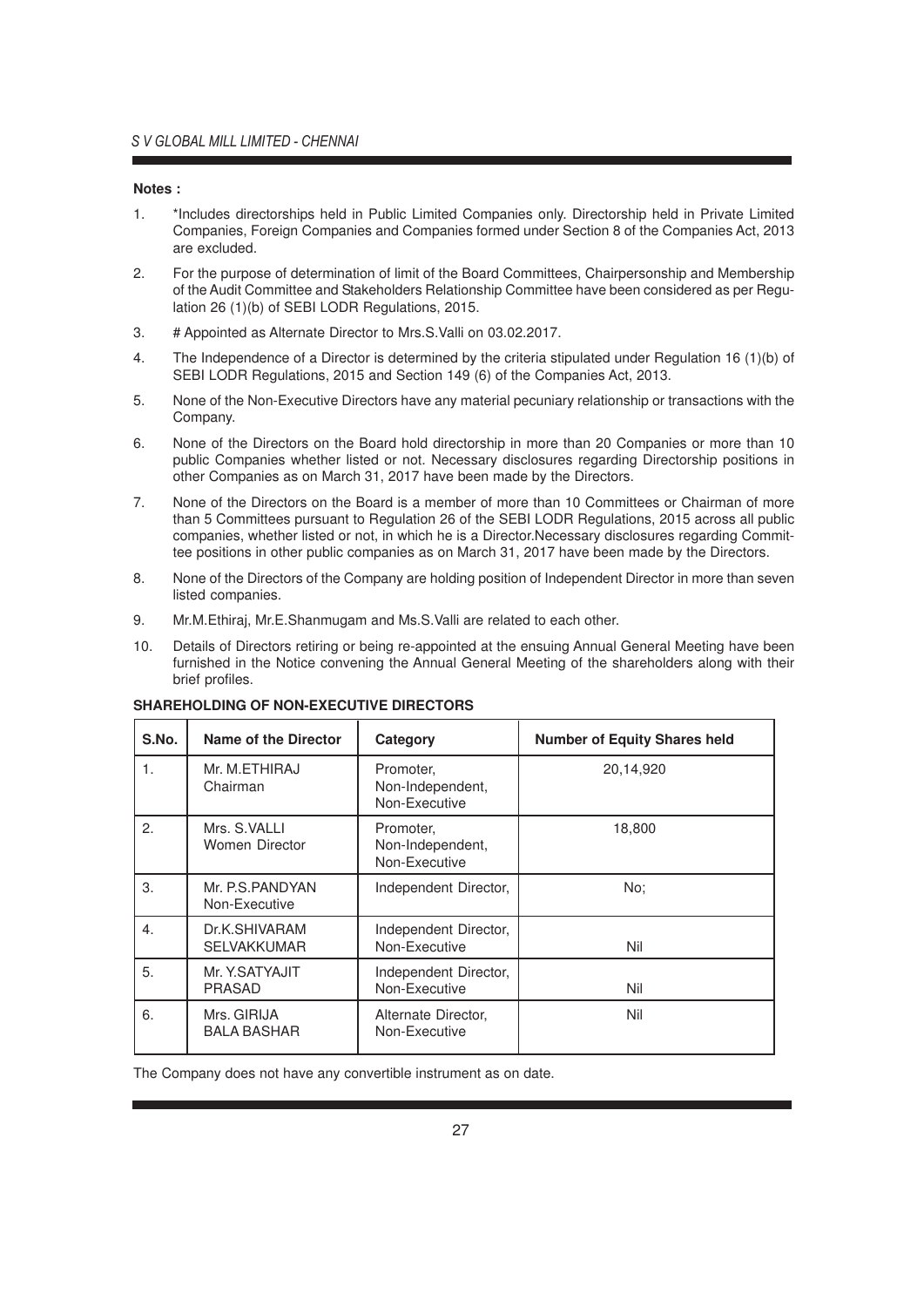## **FAMILIARIZATION PROGRAM FOR BOARD MEMBERS**

Pursuant to Regulation 25 of SEBI LODR Regulations, 2015 the Company has conducted familiarization programs for its Independent Directors by providing them internal policies, company's procedures and practices like the Code of Conduct for the Directors, the Code of Conduct to regulate, monitor and report trading by insiders fair disclosure of unpublished price sensitive information etc. Updates on relevant statutory changes encompassing important laws are regularly circulated to the Independent Directors and they have the option and freedom to interact with the Company Management periodically and are provided with the information required to perform their functions effectively.

The details of the familiarization program for the Independent Directors are available on the Company's website at http://www.svgml.com/index.php/policies9/familiarization-programme-for-independentdirectors.html

### **BOARD PROCEDURE**

By deciding the dates and issue of notices well in advance, the Board of Directors met five times during the financial year 2016-'17 on 25.05.2016, 20.07.2016, 18.08.2016, 09.11.2016 & 03.02.2017.The necessary quorum was present for all the meetings. The gap betweenany two BoardMeetings did not exceed 120 days as mandated under Section 173 of the Companies Act, 2013 and Regulation 17 (2) of the Listing Regulations. The conduct of Board Meetings is in compliance with the applicable provisions of the Companies Act, 2013 and Secretarial Standards on Meetings of the Board of Directors issued by the Institute of the Company Secretaries of India.

The Company provides the information as set out in Regulation 17 read with Part A of Schedule II of the Listing Regulations to the Board and the Board Committees to the extent it is applicable and relevant. The agenda and back ground papers containing all material information are circulated to the Directors well in advance for facilitating meaningful and focused discussions at the Meetings. Inputs and feedback of Board Members are taken and considered while preparing the agenda and back ground papers for the Board Meeting. In special and exceptional circumstances, additional or supplementary item(s) on the agenda are permitted. In case of exigencies or urgencies, resolutions are passed by circular as well.

The Board also evaluates the Company's strategic direction, management policies, performance objectives and effectiveness of corporate governance practices.Further, the Board fulfills the key functions as prescribed under the SEBI Listing Regulations.

## **POST-MEETING FOLLOW-UP SYSTEM**

After the Board meeting, there is a formal system of follow up, review and reporting on actions taken by the Management on the decisions of the Board and sub-committees of the Board.

## **SEPARATE MEETING OF THE INDEPENDENT DIRECTORS**

During the year, all the Independent Directors of the Company without the attendance of Non-Independent Directors and members of the Management met on February03, 2017, to review the performance of the Board as a whole on parameters of effectiveness and to assess the quality, quantity and timelines of flow of information between the Management and the Board. Mr.P.S.Pandyan, Chairman of the meeting presented the views of the Independent Directors relating to Board processes and other views to the full Board.

## **COMMITTEES OF BOARD**

The Board has constituted sub-committees to deal with specific areas and activities which concern the Company and requires a closer view. The Board Committees are formed with the approval of the Board and function under their respective Charters which defines the scope, powers and composition of the Committee. These Committees play an important role in the overall management of the day-to-day affairs and governance of the Company. The Board Committees meet at regular intervals and take necessary steps to perform its duties entrusted by the Board. The Minutes of the Committee Meetings are placed before the Board for noting or approval.As at March 31, 2017, we have four sub-committees of the Board as under: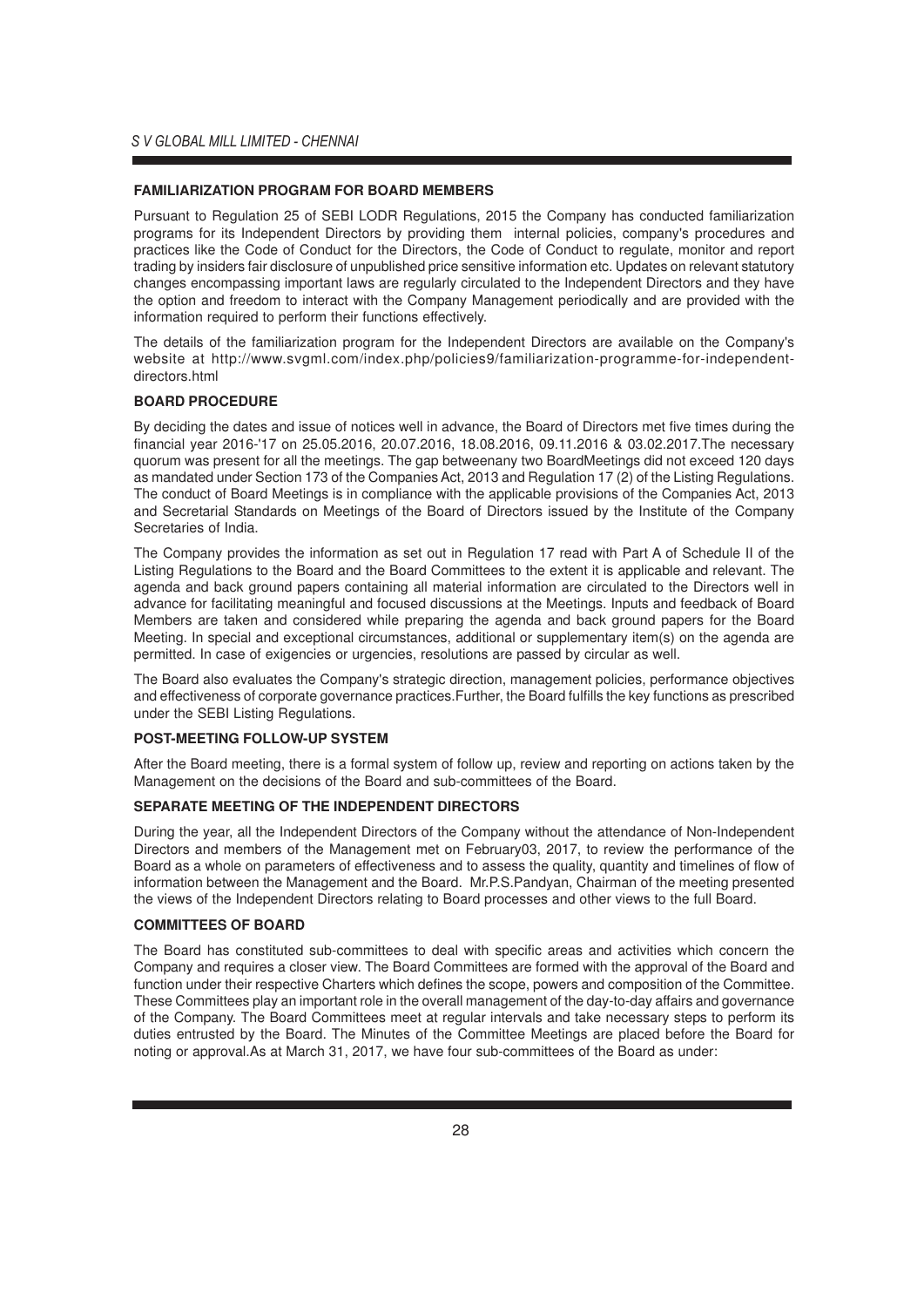Audit Committee Stake Holders Relationship Committee Nomination and Remuneration Committee Corporate Social Responsibility Committee.

## **AUDIT COMMITTEE**

Audit Committee of the Board of Directors ("the Audit Committee") its composition, quorum, powers, role and scope are in accordance with Section 177 of the Companies Act, 2013 and Regulation 18 read with Part C of Schedule II of the Listing Regulations.The terms of reference of the Audit Committee are as under:

- 1. To monitor and provide an effective supervision of the Management's financial reporting processes to ensure accurate and timely disclosures with the highest levels of transparency, integrity and quality of financial reporting.
- 2. Recommendation for appointment, remuneration and terms of appointment of Auditors of the Company.
- 3. Reviewing with the management, the annual financial statements and auditors report thereon before submission to the Board for approval, with particular reference to:
	- a. matters required to be included in the Director's Responsibility Statement forming part of the Board's report in terms of clause( c) of sub-section 3 of Section 134 of the Companies Act, 2013,
	- b. compliance with listing and other legal requirements relating to financial statements,
	- c. disclosure of related party transactions,
	- d. qualifications in the draft audit report,
	- e. Reviewing with the management, the unaudited / audited quarterly, half yearly and annual financial statements before submission to the Board for approval,
- 4. Review of internal audit function, adequacy of internal control systems, vigil mechanism, whistle blower mechanism and enterprise risk management.

The Audit Committee, apart from looking into matters as are specifically referred to it by the Board of Directors, also looks into the mandatory requirements of the Regulation 18 read with Part C of Schedule II of SEBI Listing requirements. All recommendations made by the Audit Committee during the year were accepted by the Board.The Audit Committee comprises of 4 Directors of which 3 are Independent Directors. The Chairperson of the Audit Committee is an Independent Director. All members of the Audit Committee are financially literate and one half of the members have expertise in accounting and financial management.

## **COMPOSITION OF THE AUDIT COMMITTEE**

| Name of the Director       | <b>Position</b> | Category                      |
|----------------------------|-----------------|-------------------------------|
| Dr. K.SHIVARAM SELVAKKUMAR | Chairman        | Independent Director          |
| Mr. E.SHANMUGAM            | Member          | Promoter - Executive Director |
| Mr. P.S. PANDYAN           | Member          | Independent Director          |
| Mr. Y.SATYAJIT PRASAD      | Member          | Independent Director          |

Mr.Govind M Joshi, Company Secretary and Compliance Officer is the Secretary of the Committee. Statutory Auditors as well as Internal Auditors are permanent invitees to the Audit Committee meetings and they have attended all the meetings held during the year. The Chief Financial Officer and other Corporate Officers make periodic presentations to the Audit Committee on various issues. The quorum for the Audit Committee is the minimum of two independent directors.

During the financial year 2016-'17 , the Audit Committee met four timeson 25.05.2016, 20.07.2016, 09.11.2016 & 03.02.2017 with necessary quorum and the gap between any two meetings did not exceed 120 days and the attendance of each Member is furnished as below: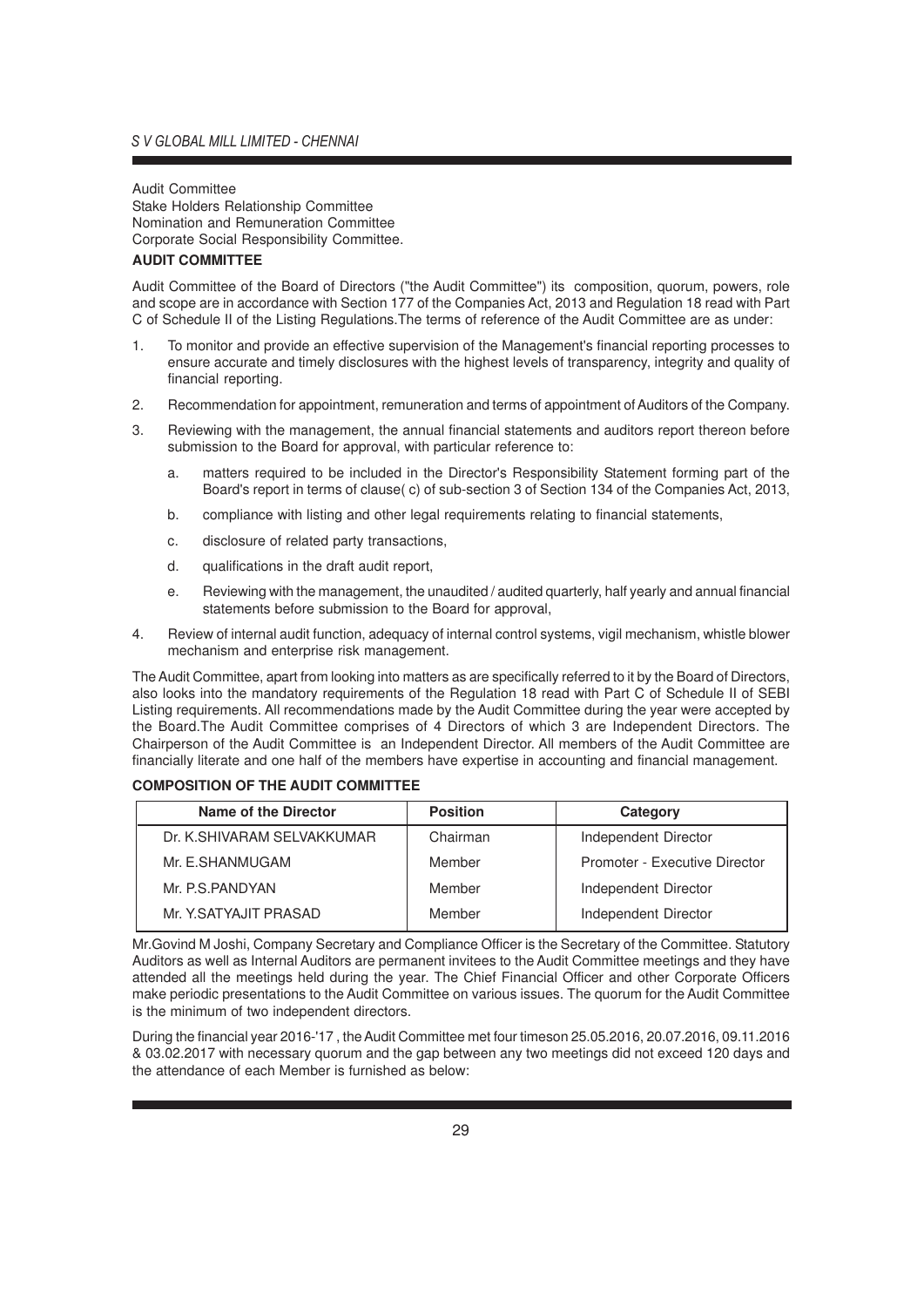| <b>Name of the Director</b> | Attendance at the Meeting held on |            |                       |  |
|-----------------------------|-----------------------------------|------------|-----------------------|--|
|                             | 25.05.2016                        | 20.07.2015 | 09.11.2016 03.02.2017 |  |
| Dr. K.SHIVARAM SELVAKKUMAR  |                                   |            |                       |  |
| Mr. E.SHANMUGAM             |                                   |            |                       |  |
| Mr. P.S. PANDYAN**          |                                   |            |                       |  |
| Mr. Y.SATYAJIT PRASAD       |                                   |            |                       |  |

 $X$  Leave of Absence granted.  $\checkmark$  Attended.

The minutes of the Audit Committee meetings were circulated to the Board where it was discussed and taken note-of. The Chairman of the Audit Committee was present at the 9TH Annual General Meeting held on September 21, 2016.

# **STAKE HOLDERS RELATIONSHIP COMMITTEE**

The Stakeholders Relationship Committee has been constituted in terms of Section 178 of the Companies Act, 2013 and Regulation 20 of the Listing Regulations.

Terms of Reference.

The Committee considers and resolves the grievances of the security holders. The Committee also reviews the manner and time lines of dealing with complaint letters received from Stock Exchanges / SEBI / Ministry of Corporate Affairs etc. and the responses thereto. The Committee has also the mandate to review and address shareholder grievances pertaining to share transfers, non-receipt of annual reports, issue of duplicate share certificates, transmission of shares and other shareholder related queries, complaints etc.

|  |  | <b>COMPOSITION OF STAKE HOLDERS RELATIONSHIP COMMITTEE</b> |  |  |
|--|--|------------------------------------------------------------|--|--|
|--|--|------------------------------------------------------------|--|--|

| Name                                 | Position | Category                                      | attended during the | No. of Meetings held /<br>financial year 2016-'17 |
|--------------------------------------|----------|-----------------------------------------------|---------------------|---------------------------------------------------|
|                                      |          |                                               | Held                | Attended                                          |
| Mr. M.ETHIRAJ                        | Chairman | Promoter - Non -<br><b>Executive Director</b> | 29                  | 29                                                |
| Mr. E.SHANMUGAM                      | Member   | Promoter -<br><b>Executive Director</b>       | 29                  | 28                                                |
| Dr. K.SHIVARAM<br><b>SELVAKKUMAR</b> | Member   | Independent Director                          | 29                  | 29                                                |

Mr. Govind M Joshi, Company Secretary is the Secretary to the Committee and the Compliance Officer of the Company. The share transfers/ transmissions approved by the Committee are placed at the Board meetings from time to time.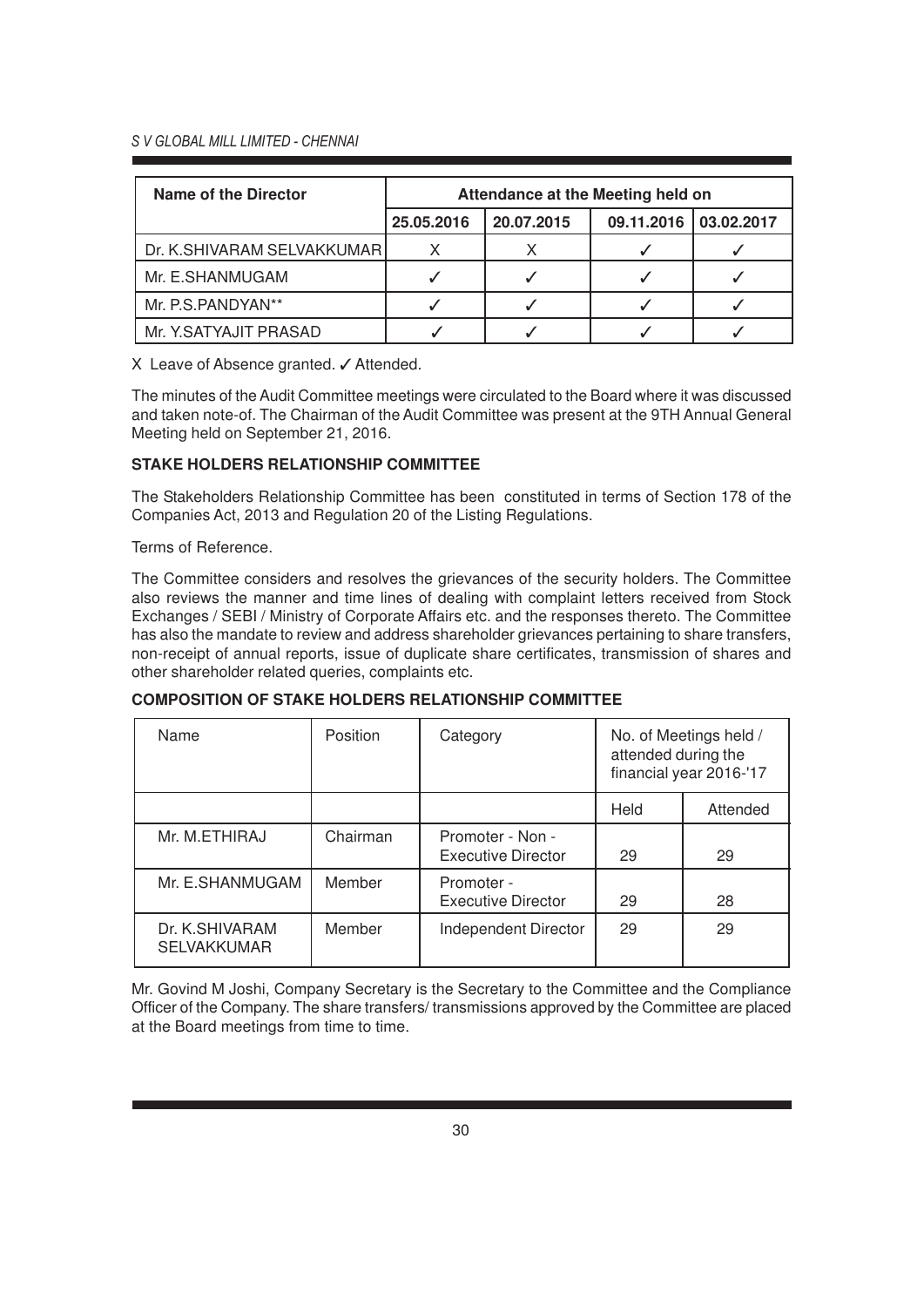# **Disclosure on the delegated authority constituted for attending to share transfers and connected work;**

| <b>Description</b><br>of delegated<br>authority  | <b>Address</b>                                                                              | <b>Contact No</b>              | <b>Email</b>            |
|--------------------------------------------------|---------------------------------------------------------------------------------------------|--------------------------------|-------------------------|
| Company<br>Secretary                             | New No 5/1 (Old No 3/1),<br>6th cross street,<br>CIT Colony, Mylapore,<br>Chennai - 600004. | $(044)$ 24997751,<br>24997752. | secretarial@svgml.com   |
| Cameo<br>Corporate<br><b>Services</b><br>Limited | No.1, Subramanian Building,<br>Club House Road, Anna Salai, 28460390.<br>Chennai - 600002.  | (044)                          | investor@cameoindia.com |

# **DETAILS OF COMPLAINTS / OTHER CORRESPONDENCE**

**Complaint and correspondances received from the investors during the year are as follows.**

| Subject matter of                                      | Pending as on                   | During the year |                                    | Pending as on                   |
|--------------------------------------------------------|---------------------------------|-----------------|------------------------------------|---------------------------------|
| <b>Complaint</b>                                       | March 31, 2016                  | <b>Received</b> | <b>Resolved</b>                    | March 31, 2017                  |
| Non-receipt of Share<br>Certificates                   | 0                               | 9               | 9                                  | $\Omega$                        |
| Non-receipt of<br><b>Dividend</b>                      | 0                               | 1               | 1                                  | 0                               |
| Non-receipt of Annual<br>Report                        | 0                               | 0               | 0                                  | $\Omega$                        |
| Query on Transfer of<br>shares                         | 0                               | 1               | 1                                  | $\Omega$                        |
| <b>Issue of Duplicate</b><br><b>Share Certificates</b> | 0                               | 4               | 4                                  | 0                               |
| Miscellaneous                                          | 0                               | 0               | 0                                  | 0                               |
| <b>Total complaints</b>                                | 0                               | 15              | 15                                 | 0                               |
| Subject matter of<br><b>Complaint</b>                  | Pending as on<br>March 31, 2016 | <b>Received</b> | During the year<br><b>Resolved</b> | Pending as on<br>March 31, 2017 |
| Issue of Duplicate Share Certificates                  | 0                               | $\overline{2}$  | $\overline{2}$                     | $\mathbf 0$                     |
| Loss of Share Certificate                              | 0                               | 0               | $\Omega$                           | $\mathbf 0$                     |
| Procedure for Transmission                             | 0                               | 10              | 10                                 | $\mathbf{0}$                    |
| Change of Address/Bank Mandate                         | 0                               | 33              | 33                                 | $\mathbf 0$                     |
| Other Correspondence                                   | 0                               | $\overline{4}$  | 4                                  | $\mathbf 0$                     |
| Unclaimed Share Certificate                            | $\mathbf 0$                     | $\Omega$        | $\Omega$                           | $\mathbf 0$                     |
| <b>Total correspondence</b>                            | 0                               | 49              | 49                                 | $\mathbf 0$                     |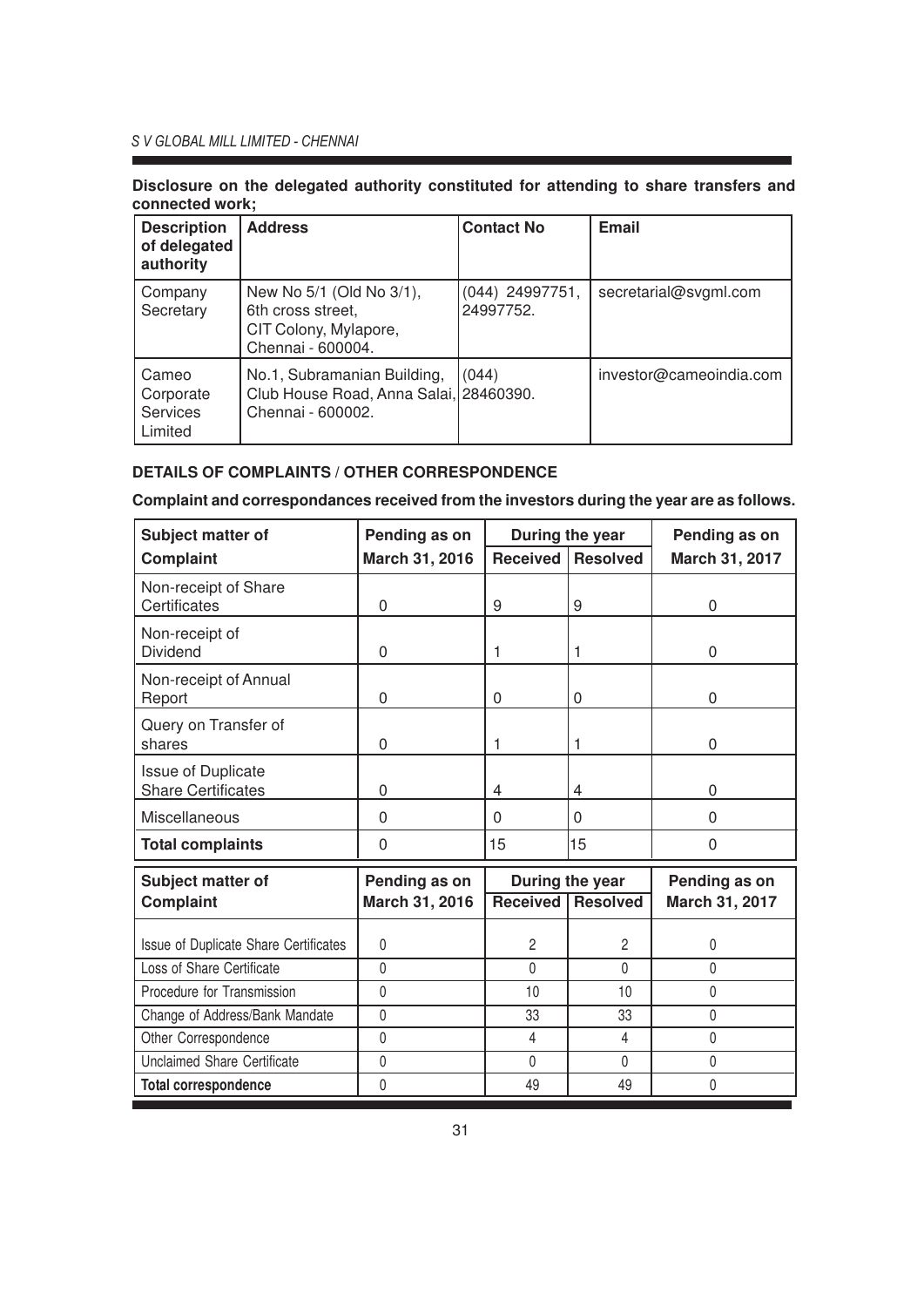The Stake holder Grievances Committee expresses satisfaction with the Company's performance in dealing with investor grievances and its share transfer system.

#### **NOMINATION AND REMUNERATION COMMITTEE**

The Company has a Nomination and Remuneration Committee constituted pursuant to the provisions of Regulation 19 read with Part D of Schedule II of the SEBI Listing Regulations and Section 178 of the Companies Act, 2013.

The terms of reference specified by the Board of Directors to the Nomination and Remuneration Committee are broadly indicated hereunder:

To formulate criteria to determine qualifications, positive attributes and independence of Directors, Key Managerial Personnel (KMP), Senior Management etc., and recommend to the Board a Policy relating to their appointment and remuneration, so as to ensure that the Company's policies in respect of the Directors, KMP are competitive to recruit and retain the best talent in the Company and to ensure appropriate disclosure of remuneration paid to the said persons.

### **COMPOSITION OFNOMINATION AND REMUNERATION COMMITTEE**

The Nomination and Remuneration Committee consists of three non-executive Directors of which two are Independent Directors as given below:

| Name of the Director       | <b>Position /Category</b>                  |
|----------------------------|--------------------------------------------|
| Dr. K.SHIVARAM SELVAKKUMAR | Chairman,<br>Non Executive, Independent.   |
| Mr. M.ETHIRAJ              | Member,<br>Non Executive, Non Independent. |
| Mr. Y.SATYAJIT PRASAD      | Member,<br>Non Executive, Independent.     |

During the year, the Nomination and Remuneration Committee met two times and the attendance of each Member is furnished as below:

| Name of the Director       | Attendance at the Meeting held on |            |
|----------------------------|-----------------------------------|------------|
|                            | 18.08.2016                        | 02.02.2017 |
| Dr. K.SHIVARAM SELVAKKUMAR |                                   |            |
| Mr. M.ETHIRAJ              |                                   |            |
| Mr. Y.SATYAJIT PRASAD      |                                   |            |

 $\checkmark$  Attended.

Details of Remuneration and Sitting Fee paid to the Directors are given below:

| Name of the Director                        | <b>Remuneration</b><br>during the<br>Year 2016-'17. | Sitting fees for attending<br>meetings of the Board<br>and / or Committee thereof |
|---------------------------------------------|-----------------------------------------------------|-----------------------------------------------------------------------------------|
| Mr. M.Ethiraj                               |                                                     |                                                                                   |
| Mr. E.SHANMUGAM                             | 48,000                                              |                                                                                   |
| Ms. S.VALLI                                 |                                                     | 10,000                                                                            |
| Mr. P.S.PANDYAN                             |                                                     | 25,000                                                                            |
| Dr. K.SHIVARAM SELVAKKUMAR                  |                                                     | 15,000                                                                            |
| Mr. Y.SATYAJIT PRASAD                       |                                                     | 25,000                                                                            |
| Mrs.GIRIJA BALABHASKAR (Alternate Director) |                                                     |                                                                                   |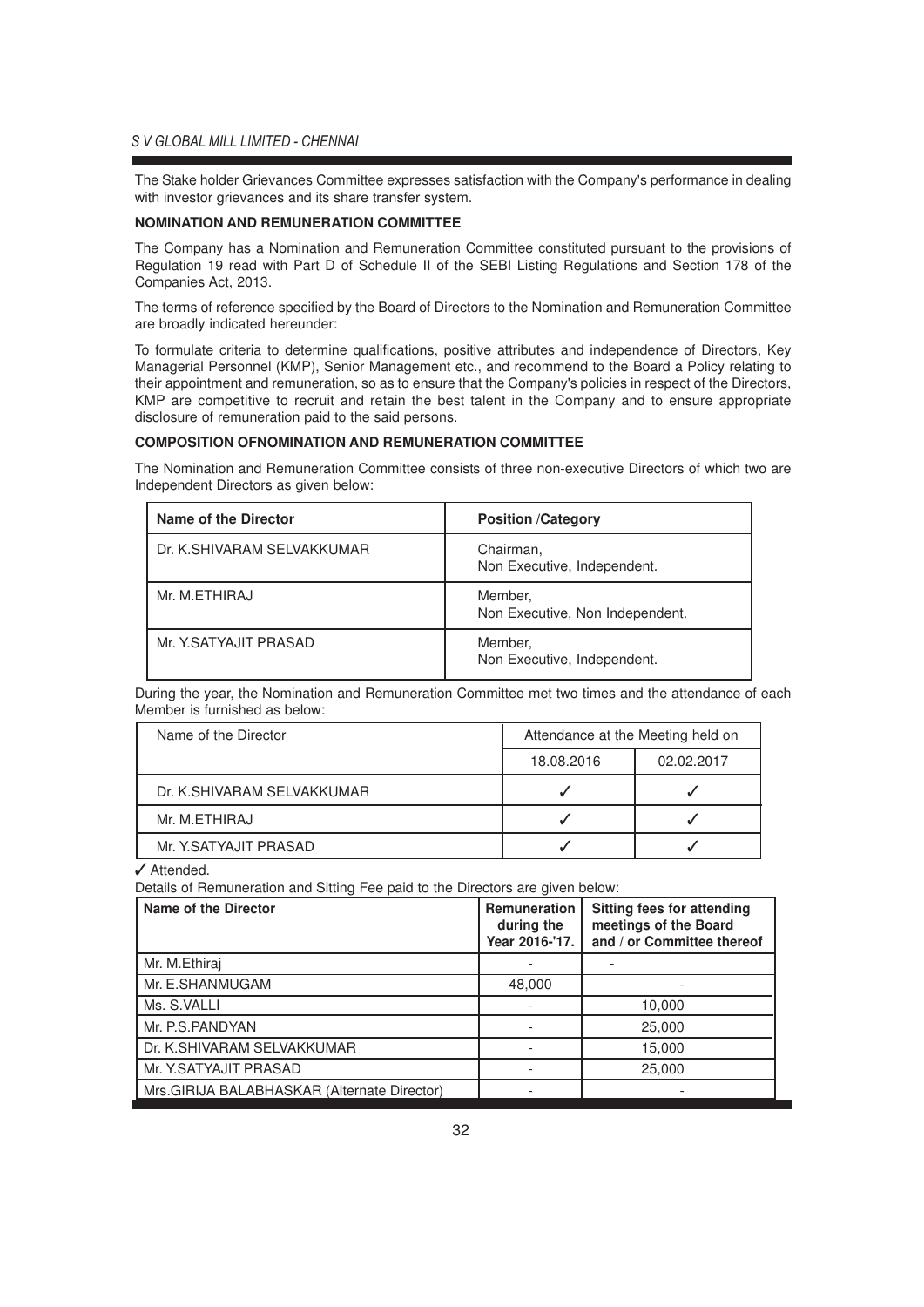## **GENERAL BODY MEETINGS:**

Date and time of the General Meetings held during the last three years till 31st March, 2016.

| <b>Details of General</b><br><b>Meeting</b> | Date       | Time     | <b>Venue</b>                                                                                |
|---------------------------------------------|------------|----------|---------------------------------------------------------------------------------------------|
| 7th AGM FY: 2013-'14.                       | 26.09.2014 | 10.00 AM | No. 106, Armenian Street,<br>Chennai - 600001                                               |
| 8th AGM FY: 2014-'15.                       | 23.09.2015 | 10.30 AM | New No 5/1 (Old No 3/1),<br>6th Cross Street,<br>CIT Colony, Mylapore,<br>Chennai - 600004. |
| 9th AGM FY: 2015-'16                        | 21.09.2016 | 10.30 AM | New No 5/1 (Old No 3/1),<br>6th Cross Street, CIT Colony,<br>Mylapore, Chennai - 600004.    |

## **Special Resolutions passed at the previous General Body Meetings (for last three years) are as under:**

At the Eighth Annual General Meeting held on 23.09.2015:

- 1. Appointment of statutory auditors M/s. P B Vijayaraghavan & Co Chartered Accountants, Chennai in place of casual vacancy caused by resignation of M/s. Kuppuswamy PSG & Co, LLP, Chartered Accountants, Vellore.
- 2. Appointment of Ms.Valli as a Director of the Company.

# **POSTAL BALLOT AND E-VOTING**

No resolutions were put through Postal ballot in the last year. However, in pursuance of the listing agreement, e-voting and ballot facilities were extended to all the shareholders of the Company to facilitate voting on the subjects/resolutions contained in the 09th AGM notice. To conduct the voting procedure in a fair and transparent manner, a Scrutinizer was appointed. Accordingly, the Scrutinizer conducted the voting process and submitted his report on the voting polled to the Chairman of the Company.

As per the said Report, the results of the voting on the subjects / resolutions, contained in the Agenda of the meeting were announced. Besides, reports were forwarded to the Stock Exchanges and uploaded along with the Scrutinizers Report, in the Company's website. Entire Resolutions contained in the said agenda were passed.

#### **MEANS OF COMMUNICATION**

The annual report containing the financial statements are posted/e-mailed to the shareholders of the Company in compliance with the provisions of the Companies Act, 2013.

The Company's philosophy focuses on making the environment greener for the benefit of posterity. In this regard, your Company encourages its shareholders to register/ update the email-ids for communication purpose thereby contributing to the environment.

The unaudited quarterly/half yearly results are announced within forty-five days of the close of the quarter. The audited annual results are announced within sixty days from the closure of the financial year as per the requirement of the Listing Regulations. The approved financial results are forthwith sent to the Stock Exchanges and are published in one national(English) newspaper and in one vernacular (Tamil) newspaper. The results are also displayed on the Company's Website www.svgml.com. The quarterly results, shareholding pattern, quarterly compliances and all other corporate communication to the Stock Exchange viz BSE limited are filed electronically. The Company has complied with filing submissions through BSE's BSE Listing Centre. As required by the Listing Agreement, Company's website www.svgml.com is updated with the Quarterly information conveyed to the Stock Exchanges.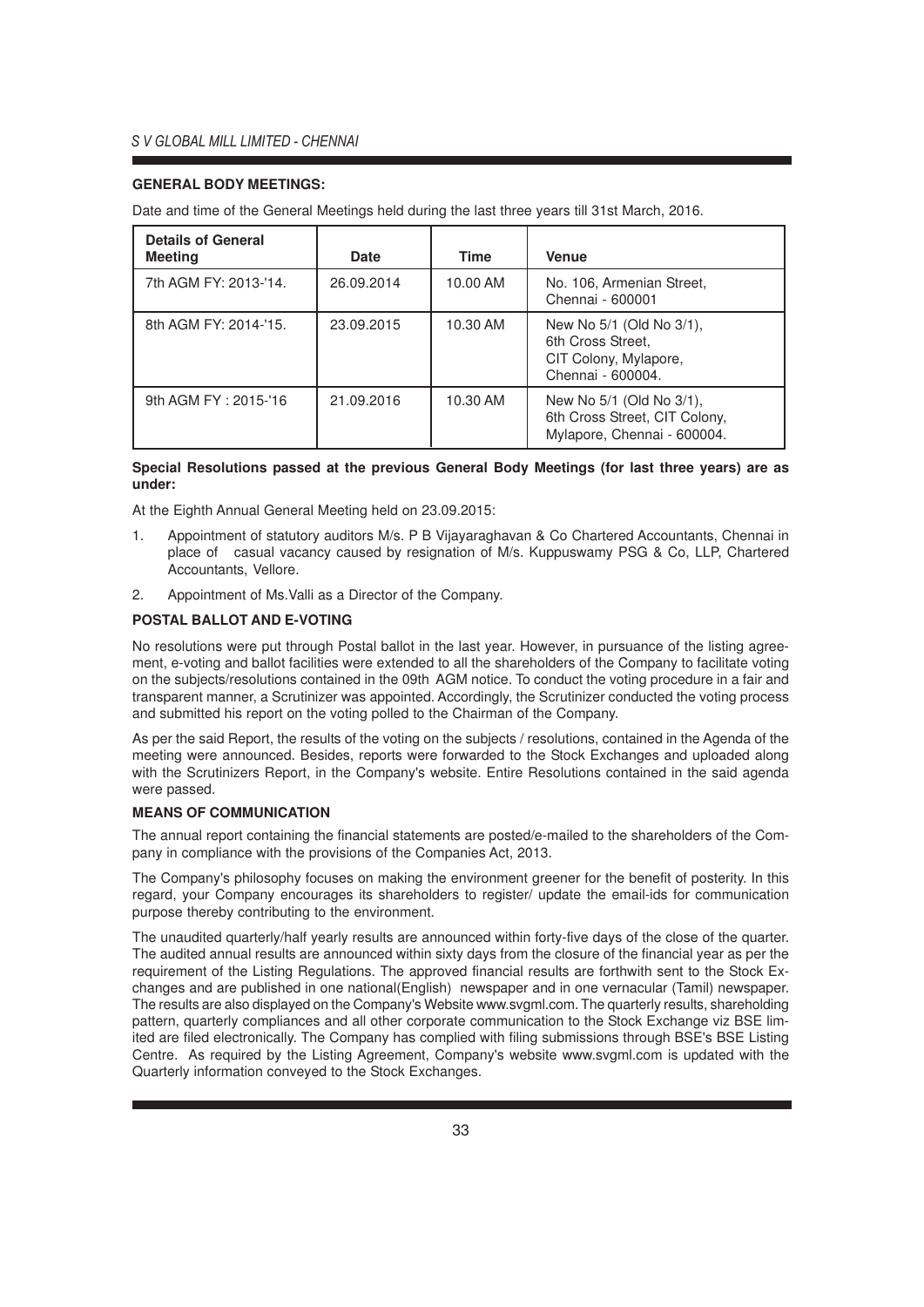The Company's website contains a separate dedicated section 'Investor' where shareholders' information is available. The Company's Annual Report is also available in a user-friendly and downloadable form.

With a view to regulate trading in securities by the Directors and designated employees, the Company has adopted a Code of Conduct for Prohibition of Insider Trading.

#### **GENERAL SHAREHOLDER INFORMATION**

## **10th Annual General Meeting.**

| Day & Date                                                          | Wednesday, the 13th day of December, 2017                                             |
|---------------------------------------------------------------------|---------------------------------------------------------------------------------------|
| Time                                                                | 10.30 AM                                                                              |
| Venue                                                               | New No 5/1 (Old No 3/1), 6th Cross Street, CIT Colony,<br>Mylapore, Chennai - 600004. |
| Financial year                                                      | 2016-'17.                                                                             |
| <b>Book Closure Dates</b>                                           | 06.12.2017 to 13.12.2017 (Both days inclusive)                                        |
| Listed on Stock Exchange                                            | BSE Limited (BSE),<br>Scrip Code: 535621                                              |
|                                                                     | The Madras Stock Exchange<br>Scrip Code: S V Global                                   |
| International Securities<br>Identification Number (ISIN)            | INE159L01013                                                                          |
| Outstanding GDR/ADR /<br>Warrants or any convertible<br>instruments | <b>NIL</b>                                                                            |

## **LISTING OF EQUITY SHARES**

The Company's shares are listed in the Bombay Stock Exchange and Madras Stock Exchange listing 2,23,19,410 equity shares of Rs.5/- each and trading permission was granted effective May 28, 2013. The Company has established connectivity with both depositories, NSDL and CDSL. Annual listing fees for the financial year 2016-'17 has been paid by the Company to BSE Ltd within the stipulated time. The Company has also paid the custodian fees for the financial year 2016-'17 to national Securities Depository Limited (NSDL) and Central Depository Services (India) Limited (CDSL) within the stipulated time.

## **DEMATRERIALIZATION OF SHARES AND LIQUIDITY**

Trading in company's shares is permitted only in dematerialized form. The Company has established connectivity with both the depositories viz. NSDL and CDSL through its RTA, whereby the investors have the option to dematerialize their shares with either of the depositories.

## **DETAILS OF SHARES IN DEMAT AND PHYSICAL FORM AS AT MARCH 31,2017**

| <b>Particulars</b> | <b>No.of Shareholders</b> | <b>No. of Shares</b> | Percentage |
|--------------------|---------------------------|----------------------|------------|
| <b>NSDL</b>        | 1058                      | 19798277             | 88.70      |
| <b>CDSL</b>        | 405                       | 332398               | 1.49       |
| Physical           | 7456                      | 2188735              | 9.81       |
| Total              | 8919                      | 2,23,19,410          | 100        |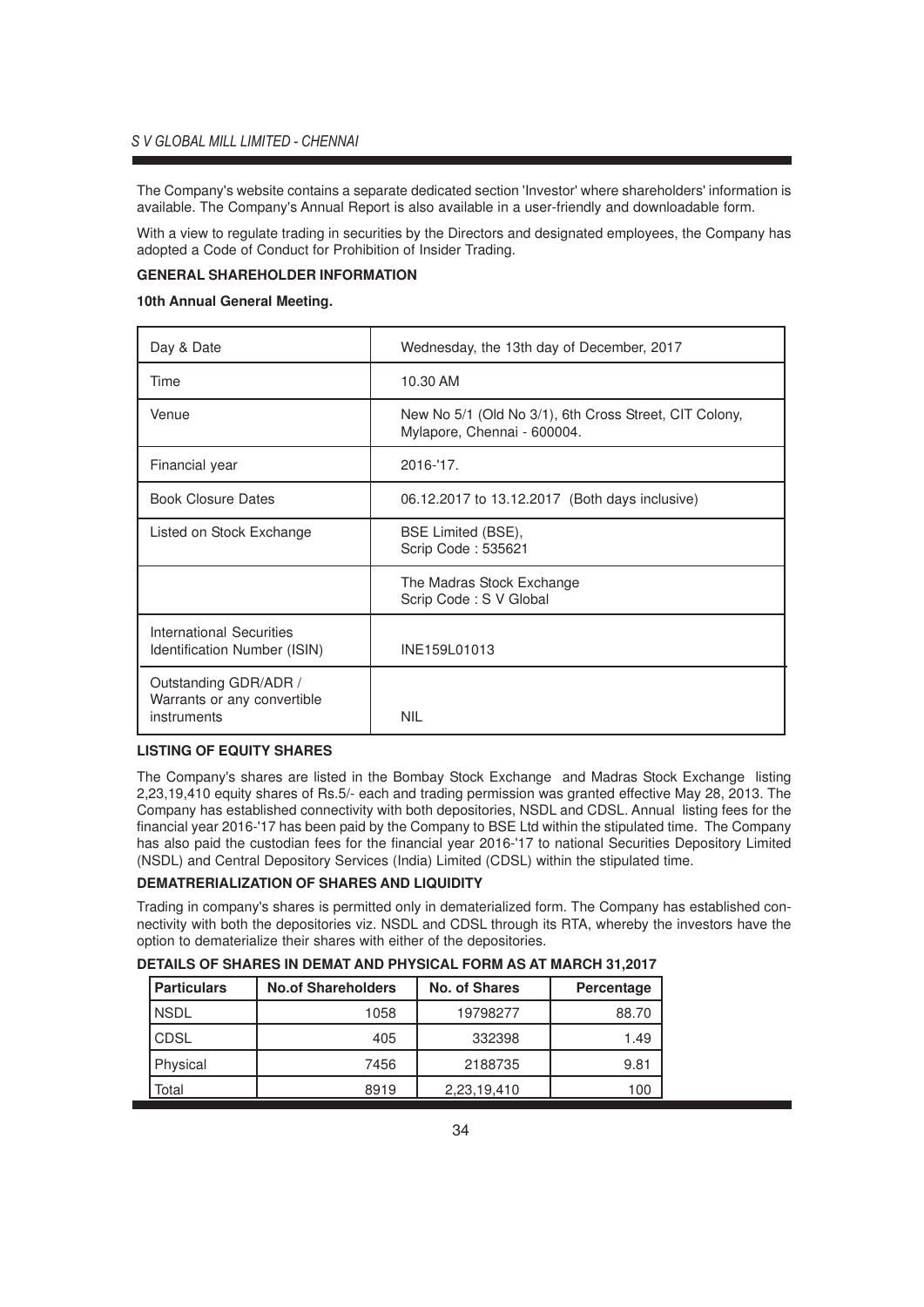# **DISTRIBUTION OF SHAREHOLDING AS ON MARCH 31, 2017:**

| <b>Category (Amount)</b>                    | No. of Cases   | % of Cases | <b>Total Shares</b> | <b>Amount</b> | % of Amount |
|---------------------------------------------|----------------|------------|---------------------|---------------|-------------|
| $-5000$                                     | 8,640          | 96.87      | 1173,943            | 5869715       | 5.25        |
| 10000<br>5001<br>$\overline{\phantom{a}}$   | 156            | 1.74       | 226,522             | 1132610       | 1.01        |
| 10001<br>$-20000$                           | 51             | 0.57       | 142,188             | 710940        | 0.63        |
| 20001<br>$-30000$                           | 20             | 0.22       | 99,786              | 498930        | 0.44        |
| 40000<br>30001<br>$\overline{a}$            | 8              | 0.08       | 58,306              | 291530        | 0.26        |
| 40001<br>50000<br>$\overline{\phantom{0}}$  | $\overline{4}$ | 0.04       | 35,239              | 176195        | 0.15        |
| 50001<br>100000<br>$\overline{\phantom{0}}$ | 10             | 0.11       | 133,692             | 668460        | 0.59        |
| - And Above<br>100001                       | 30             | 0.33       | 20449.734           | 102248670     | 91.62       |
| Total:                                      | 8,919          | 100        | 2,23,19,410         | 11,15,97,050  | 100         |

# **SHAREHOLDING PATTERN AS ON MARCH 31, 2017**

| <b>CATEGORY</b>                                 | <b>NO.OF HOLDERS</b> | <b>TOTAL SHARES</b> | % TO EQUITY |
|-------------------------------------------------|----------------------|---------------------|-------------|
| <b>Promoters</b>                                | 6                    | 1,27,75,476         | 57.24       |
| Financial Institutions/Banks                    | 16                   | 15,99,450           | 7.17        |
| Insurance Companies                             | 2                    | 23,120              | 0.10        |
| Non-Resident Indians                            | 52                   | 17247               | 0.07        |
| Bodies Corporate (Domestic)                     | 104                  | 2,52,465            | 1.12        |
| Resident Individuals                            | 8688                 | 3348347             | 15.01       |
| <b>Clearing Member</b>                          | $\overline{4}$       | 1200                | 0.01        |
| Corporate Body - Central/State<br>Government(s) | 4                    | 368590              | 1.65        |
| <b>HUF</b>                                      | 36                   | 17,035              | 0.08        |
| <b>TRUST</b>                                    | 1                    | 40                  | 0.00        |
| Corporate Body-Promoters                        | 6                    | 39,16,440           | 17.55       |
| <b>TOTAL</b>                                    | 8919                 | 2,23,19,410         | 100         |

# **TOP 10 SHAREHOLDERS OTHER THAN PROMOTERS AS ON MARCH 31, 2017**

| SI <sub>No</sub> | Name of the Share holder                                              | No of shares | % of total<br>shares of<br>the company |
|------------------|-----------------------------------------------------------------------|--------------|----------------------------------------|
|                  | STATE BANK OF INDIA                                                   | 971000       | 4.3504                                 |
| $\mathcal{P}$    | R MUTHUKUMARAN                                                        | 872963       | 3.9111                                 |
| 3                | LIFE INSURANCE CORPORATION OF INDIA                                   | 617190       | 2.7652                                 |
| 4                | <b>GOVERNOR OF TAMIL NADU</b><br>JT1: REPRESENTING GOVT OF TAMIL NADU | 340940       | 1.5275                                 |
| 5                | SAKTHIVEL J                                                           | 286000       | 1.2813                                 |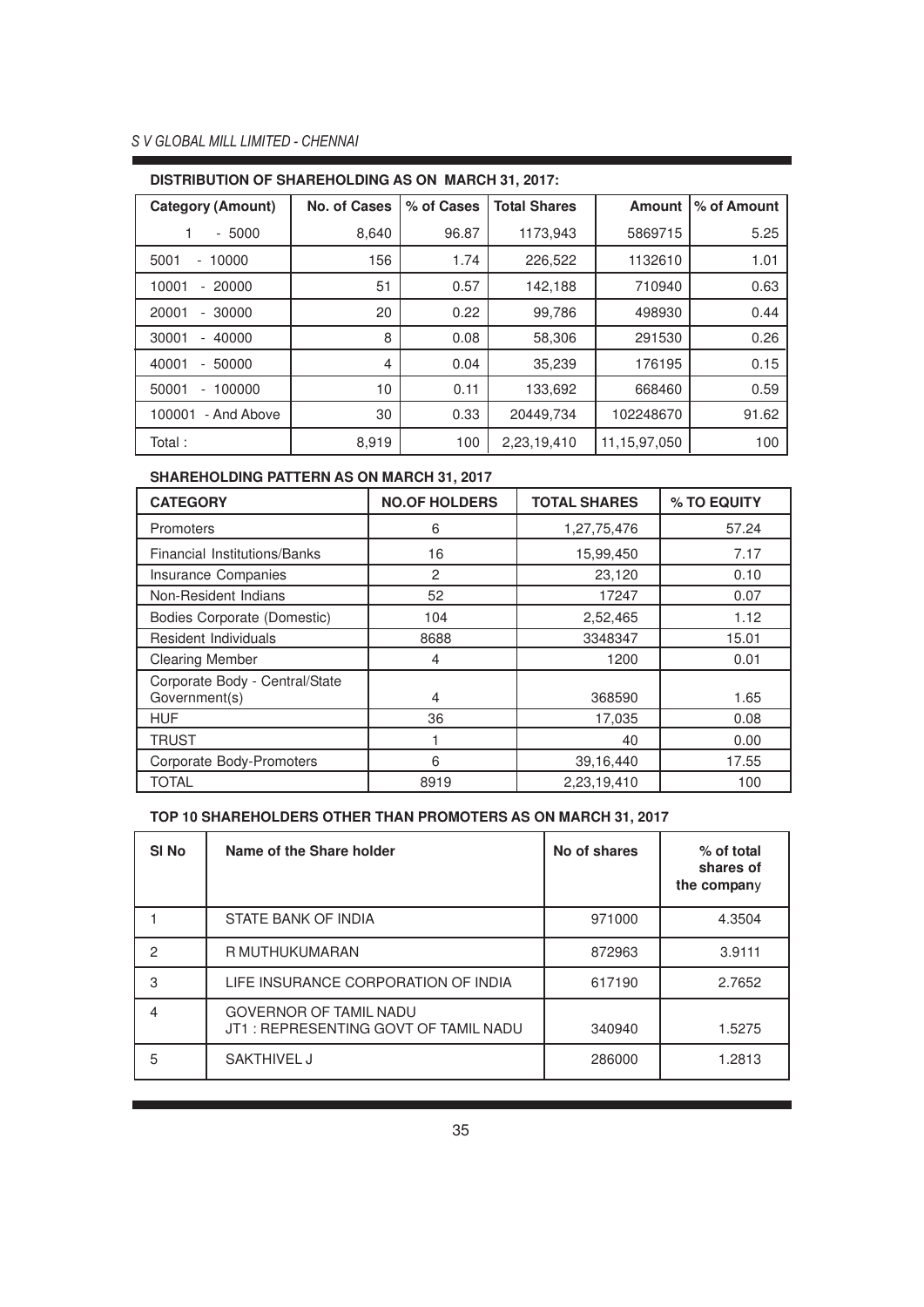| 6  | R APPAJI                                                                                           | 100000        | 0.4480           |
|----|----------------------------------------------------------------------------------------------------|---------------|------------------|
|    | V N MUNISAMY                                                                                       | 100000        | 0.4480           |
| 8  | <b>KETAN J KARANI</b><br>JT1 : TRUPTI K KARANI<br>KETAN JAYANTILAL KARANI<br>JT1 : TRUPTI K KARANI | 69901<br>1871 | 0.3131<br>0.0083 |
| 9  | NILESH HASTIMAL SHAH                                                                               | 36610         | 0.1640           |
| 10 | DILNAVAZ S VARIAVA<br>JT1: SAM N VARIAVA<br>JT2 : FIRDAUS S VARIAVA                                | 60522         | 0.2711           |

## **RECONCILIATION OF SHARE CAPITAL AUDIT**

As stipulated by SEBI, a qualified practicing Company Secretary carries out the Secretarial Audit to reconcile the total admitted capital with National Securities Depository Limited (NSDL) and Central Depository Services (India) Limited (CDSL) and the total issued capital. The audit is carried out every quarter and the report thereon is submitted to the Stock Exchange where the Company's shares are listed. The audit confirms that the total Listed and paid-up capital is in agreement with the aggregate of the number of shares in dematerialized form held with NSDL and CDSL and the number of shares in physical form.

## **REGISTRAR AND TRANSFER AGENT**

M/s. Cameo Corporate Services Limited is the Registrar and Transfer Agent (RTA) of the Company. Members are requested to send all their communications and documents pertaining to both shares in physical form and dematerialized form to the RTA at the following address:

#### **Cameo Corporate Services Limited,**

No.1, Subramanian Building, Club House Road, Anna Salai, Chennai - 600002. Phone: (044) 2846 0390. Email-id: Investor@cameoindia.com

#### **SHARE TRANSFER SYSTEM**

The Company's shares are traded in the Stock Exchange compulsorily in dematerialized mode. Physical shares which are lodged with the Registrar and Share Transfer Agent (RTA) and/ or the Company for transfer are processed and returned to the Members duly transferred within the tume stipulated under the Listing Regulations subject to the documents being found valid and complete in all respects. In case of shares in electronic form, the transfers are processed by NSDL/CDSL through respective depository participants and are transferred directly to the beneficiaries by the depositories. The Company obtains half-yearly certificate of compliance related to the share transfer formalities from a Company Secretary in practice as required under Regulation 40(9) of the Listing Regulations and files a copy of the certificate simultaneously with the Stock Exchange under Regulation 40(10) of the Listing Regulations.

#### **NOMINATION**

Individual shareholders holding shares singly or jointly in physical form can nominate a person in whose name the shares shall be transferable in case of death of the registered shareholder(s). Nomination facility in respect of shares held in electronic form is also available with the depository's participants as per the byelaws and business rules applicable to NSDL and CDSL. Nomination form can be obtained from the Company's Registrar and Share Transfer Agents.

### **MARKET PRICE DATA**

The details of the monthly highest and lowest closing quotations of the Equity Shares of the Company at the Bombay Stock Exchange Ltd during the financial year 2016-'17 are given below: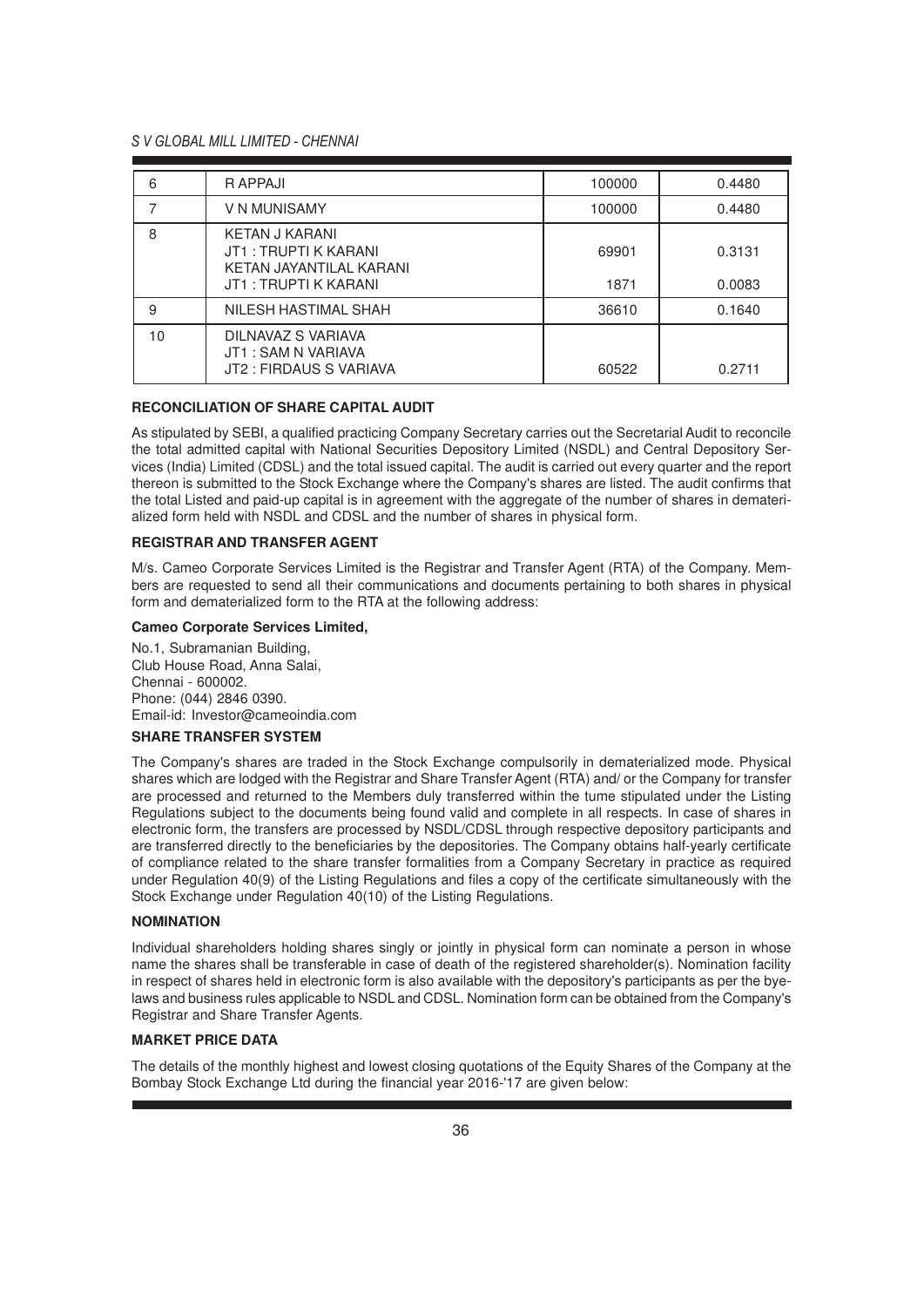|  |  |  |  | S V GLOBAL MILL LIMITED - CHENNAI |  |
|--|--|--|--|-----------------------------------|--|
|--|--|--|--|-----------------------------------|--|

| <b>Month</b> | <b>High Price</b> | <b>Low Price</b> | <b>No. of Shares</b> | No. of Trades |
|--------------|-------------------|------------------|----------------------|---------------|
| Apr-16       | 125               | 107              | 15149                | 179           |
| May-17       | 151               | 111.5            | 22993                | 235           |
| June-18      | 159               | 112.05           | 22566                | 176           |
| July-16      | 155               | 113.65           | 16040                | 266           |
| Aug-16       | 125.05            | 103.1            | 19242                | 157           |
| Sep-16       | 190               | 115.1            | 30837                | 448           |
| Oct-16       | 163               | 125              | 10011                | 129           |
| Nov-16       | 151               | 108              | 9691                 | 248           |
| Dec-16       | 140               | 99.1             | 6423                 | 236           |
| $Jan-17$     | 128               | 114              | 4702                 | 122           |
| Feb-17       | 139               | 116              | 23939                | 323           |
| $Mar-17$     | 153               | 112              | 37259                | 394           |

**S V Global Stock Performance vs. BSE SENSEX (Closing price)**



# **Disclosures**

## **COMPLIANCE WITH THE ACCOUNTING STANDARDS**

In the preparation of the financial statements, the Company has followed the Accounting Standards Referred to in Section 133 of the Companies Act, 2013. The significant accounting policies which are consistently applied have been set out in the notes to the financial statements.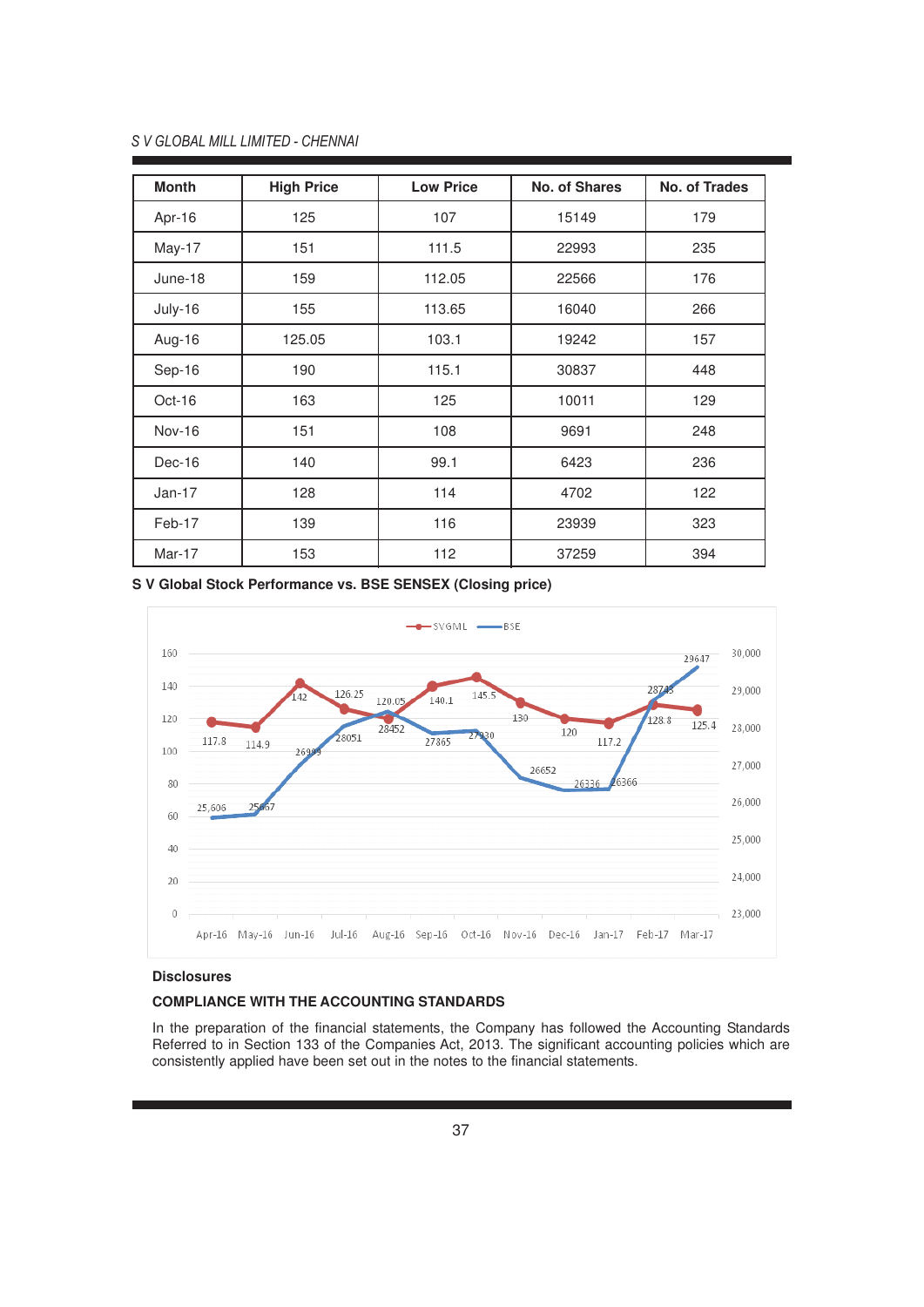#### **COMPLIANCE WITH LISTING REGULATIONS**

The Company has complied with all applicable listing requirements of Chapter IV of the Listing regulations relating to obligations of the listed entity which has listed its specified securities.

### **CORPORATE GOVERNANCE REQUIREMENTS**

The Company has complied with all the mandatory corporate governance requirements specified in Regulations 17 to 27 of the Listing Regulations and has also adopted the non-mandatory requirements as prescribed in Part E of Schedule II of regulation 27 of the Listing Regulations.

#### **CFO CERTIFICATION:**

A Certificate of the MD and CFO of the Company inter alia, confirming the correctness of the financial statements, adequacy of the internal control measures and reporting of matters to the Audit Committee is also annexed.

#### **AUDITORS' CERTIFICATE ON CORPORATE GOVERNANCE**

As required by Schedule V of the SEBI (Listing Obligations and Disclosure Requirements) Regulation, 2015, the Auditors' Certificate on Corporate Governance as certified by a Practicing Company Secretary is annexed to the Board's report. In addition to the aforesaid certificate, the Practicing Company Secretary has also issued a Secretarial Audit Report pursuant to Section 204(1) of the Companies Act, 2013.

#### **CODE OF CONDUCT**

In compliance with Regulation 26(3) of the SEBI (Listing Obligations and Disclosure Requirements) Regulation, 2015 and the Companies Act, 2013, the Company has framed and adopted a Code of Conduct and Ethics ('the Code'). The Code is applicable to the members of the Board, the executive officers and all employees of the Company. The Code is available on our website, www.svgml.com. All members of the Board, the executive officers and senior financial officers have affirmed compliance to the Code as on March 31, 2017. A declaration to this effect, signed by the MD and the CFO, forms part of the CEO and CFO certification.

#### **PREVENTION OF INSIDER TRADING**

The Company has adopted an Insider Trading Policy to regulate, monitor and report trading by insiders under the SEBI (Prohibition of Insider Trading) Regulations, 2015. This policy also includes practices and procedures for fair disclosure of unpublished price-sensitive information, initial and continual disclosure. The Company has automated the declarations and disclosures to identified designated employees, and the Board reviews the policy on a need basis. The policy is available on our website www.svgml.com

#### **DISCLOSURE OF MATERIALLY SIGNIFICANT RELATED PARTY TRANSACTIONS**

All transactions entered into with the related parties as defined under the Companies Act, 2013 and Regulation 23 of the Listing Regulations were in the course of business and at an arm's length basis. There are no materially significant related party transactions made by the Company with Promoters, Directors, Key Managerial Personnel or other designated persons which may have a potential conflict with the interest of the Company at large.

As required under Regulation 23(1) of Listing Regulations, the Company has adopted a policy on Related Party Transactions. The abridged policy on Related Party Transactions is available on the Company's website at http://www.svgml.com/index.php/policies9/related-party-transaction-policy.html.

#### **DETAILS OF NON-COMPLIANCE BY THE COMPANY, PENALTIES, AND STRICTURES IMPOSED ON THE COMPANY BY STOCK EXCHANGES OR SEBI OR ANY STATUTORY AUTHORITY, ON ANY MATTER RELATED TO CAPITAL MARKETS, DURING THE LAST THREE YEARS.**

The Company has complied with all requirements specified under the Listing Regulations as well as other regulations and guidelines of SEBI. Consequently, there were no strictures or penalties imposed either by SEBI or Stock Exchange or any Statutory Authority for non-compliance of any matter related to the capital markets during the last three years in terms of Schedule V to the Listing Regulations.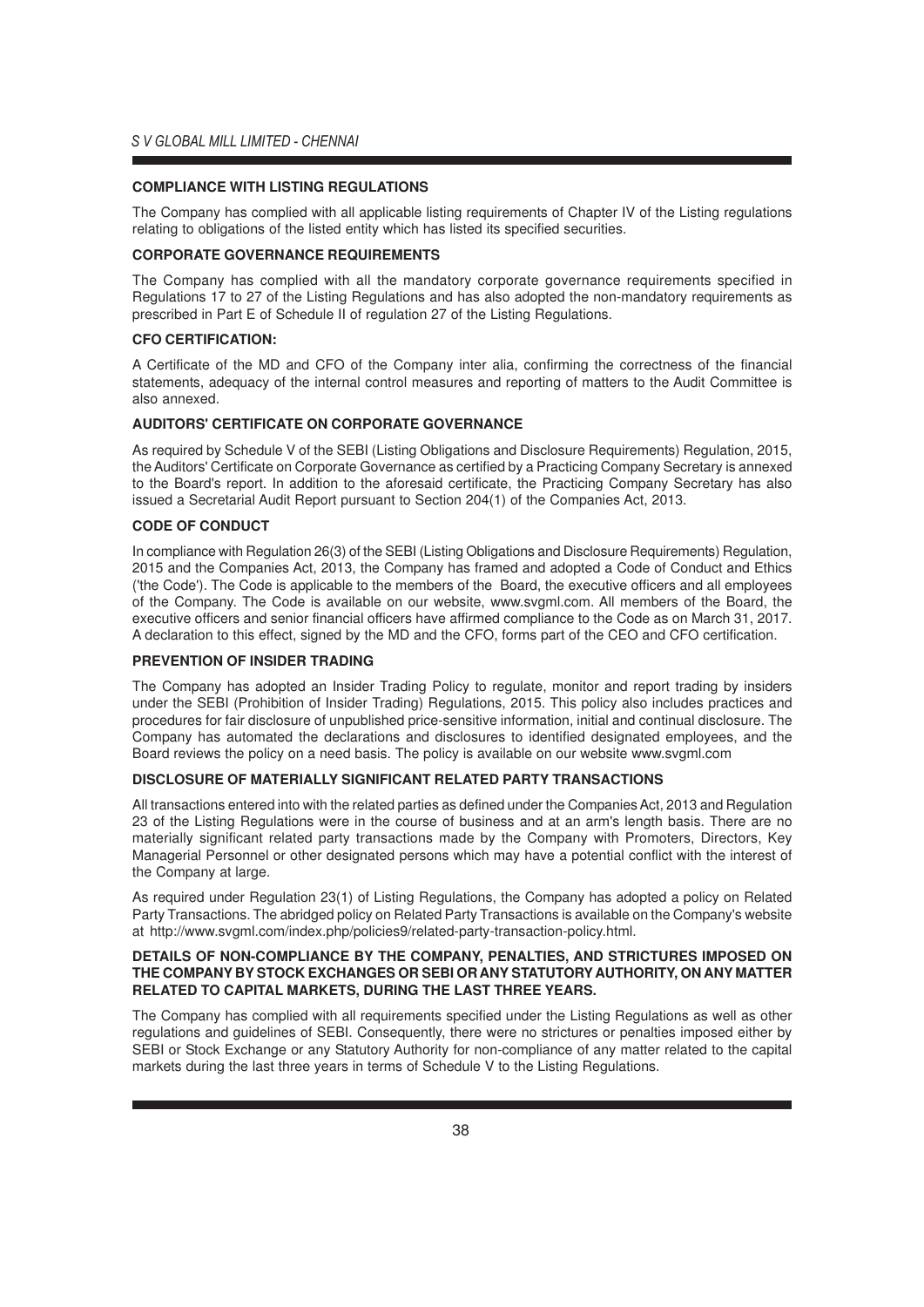#### **WHISTLE BLOWER POLICY AND AFFIRMATION THAT NO PERSONNEL HAVE BEEN DENIED ACCESS TO THE MANAGEMENT / AUDIT COMMITTEE**

Pursuant to Section 177(9) and (10) of the Companies Act, 2013 and Regulation 22 of the Listing Regulations, the Company has formulated whistle blower policy for vigil mechanism of Directors and employees to report to the management about the unethical behavior, fraud or violation of the company's code of conduct. The mechanism provides for adequate safeguards against victimization of employees and Directors who use such mechanism and makes direct access to the Chairman of the Audit Committee in exceptional cases. None of the personnel of the Company has been denied access to the Management / Audit Committee. The whistle blower policy is displayed on the Company's web-site www.svgml.com

By Order of the Board

**M.Ethiraj E.Shanmugam**

Place: Chennai **Chairman** Chairman Managing Director

Date: 08.11.2017

## **MANAGING DIRECTOR'S DECLARATION ON CODE OF CONDUCT**

To The Shareholders of **S V GLOBAL MILL LIMITED,** Chennai .

On the basis of the written declarations received from members of the Board and Senior Management Personnel in terms of the relevant provisions of SEBI (Listing Obligations and Disclosure Requirements) Regulation 2015, it is hereby certified that both the members of the Board and the Senior Management Personnel of the Company have affirmed compliance with the respective provisions of the Code of Business Conduct and Ethics of the Company as laid down by the Board for the year ended 31st March 2017.

**Place : Chennai E.Shanmugam.**

**Managing Director. DIN : 00041968**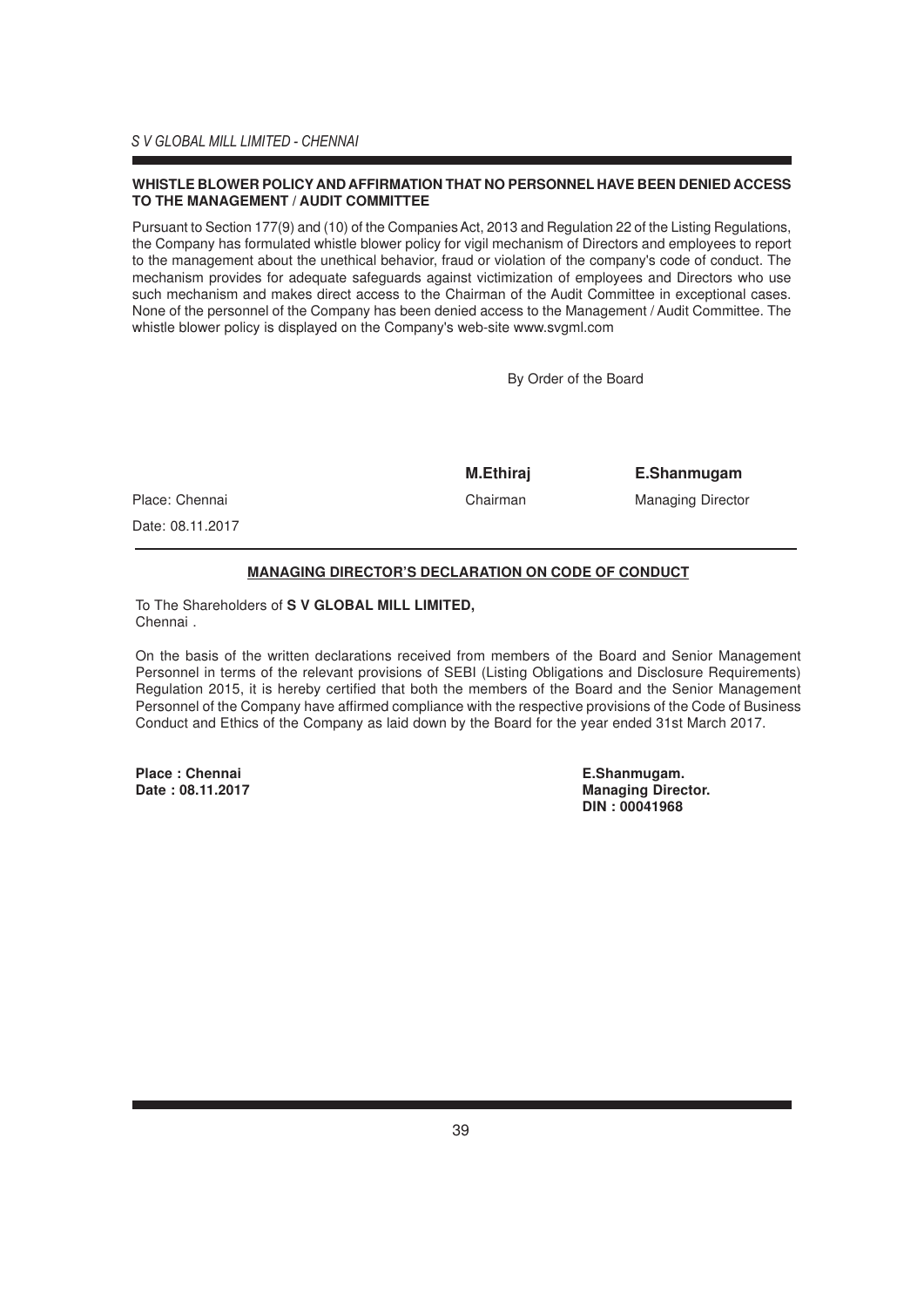# **MD & CFO CERTIFICATION**

To,

#### The Board of Directors. **S V GLOBAL MILL LIMITED,**

Chennai.

Dear members of the Board,

We, E.Shanmugam, Managing Director and K.Ramakrishnan, Chief Financial Officer of S V GLOBAL MILL LIMITED, to the best of our knowledge and belief, certify that:

- 1. We have reviewed the Balance Sheet, Statement of Profit and Loss and Cash Flow Statement of the Company and all the notes on accounts and the Board's report.
- 2. These statements do not contain any materially untrue statement or omit to state a material fact necessary to make the statements made,in light of the circumstances under which such statements were made, not misleading with respect to the period covered by this report.
- 3. The financial statements, and other financial information included in this report, present in all material respects a true and fair view of theCompany's affairs, the financial condition and cash flows of the Company as at, and for, the periods presented in thisreport, and are in compliance with the existing accounting standards and / or applicable laws and regulations.
- 4. There are no transactions entered into by the Company during the year that are fraudulent, illegal or violate the Company's Code of Conductand Ethics, except as disclosed to the Company's Auditors and the Company's Audit Committee of the Board of Directors.
- 5. We are responsible for establishing and maintaining disclosure controls and procedures and internal controls over financial reporting for theCompany, and we have :
	- a) Designed such disclosure controls and procedures or caused such disclosure controls and procedures to be designed under our supervisionto ensure that material information relating to the Company, including its consolidated subsidiaries, is made known to us by otherswithin those entities, particularly during the period in which this report is being prepared.
	- b) Designed such internal control over financial reporting, or caused such internal control over financial reporting to be designed under oursupervision, to provide reasonable assurance regarding the reliability of financial reporting and the preparation of financial statementsfor external purposes in accordance with Generally Accepted Accounting Principles (GAAP) in India.
	- c) Evaluated the effectiveness of the Company's disclosure, controls and procedures.
	- d) Disclosed in this report, changes, if any, in the Company's internal control over financial reporting that occurred during the Company'smost recent fiscal year that has materially affected, or is reasonably likely to materially affect, the Company's internal control overfinancial reporting.
	- 6. We have disclosed, based on our most recent evaluation of the Company's internal control over financial reporting, wherever applicable,to the Audit Committee of the Company's Board (and persons performing the equivalent functions)
	- a) Any deficiencies in the design or operation of internal controls, that could adversely affect the Company's ability to record, process, summarize and report financial data, and have confirmed that there have been no material weaknesses in internal controls over financialreporting including any corrective actions with regard to deficiencies.
	- b) Any significant changes in internal controls during the year covered by this report.
	- c) All significant changes in accounting policies during the year, if any, and the same have been disclosed in the notes to the financial statements.
	- d) Any instances of significant fraud of which we are aware, that involve the Management or other employees who have a significant rolein the Company's internal control system.
	- 7. We affirm that we have not denied any personnel access to the Audit Committee of the Company (in respect of matters involving allegedmisconduct) and we have provided protection to whistleblowers from unfair termination and other unfair or prejudicial employment practices.
	- 8. We further declare that all Board members and senior management personnel have affirmed compliance with the Code of Conduct and Ethics for the year covered by this report.

| Date: 08.11.2017 | E.Shanmugam.       | K.Ramakrishnan.          |
|------------------|--------------------|--------------------------|
| Place: Chennai   | Managing Director. | Chief Financial Officer. |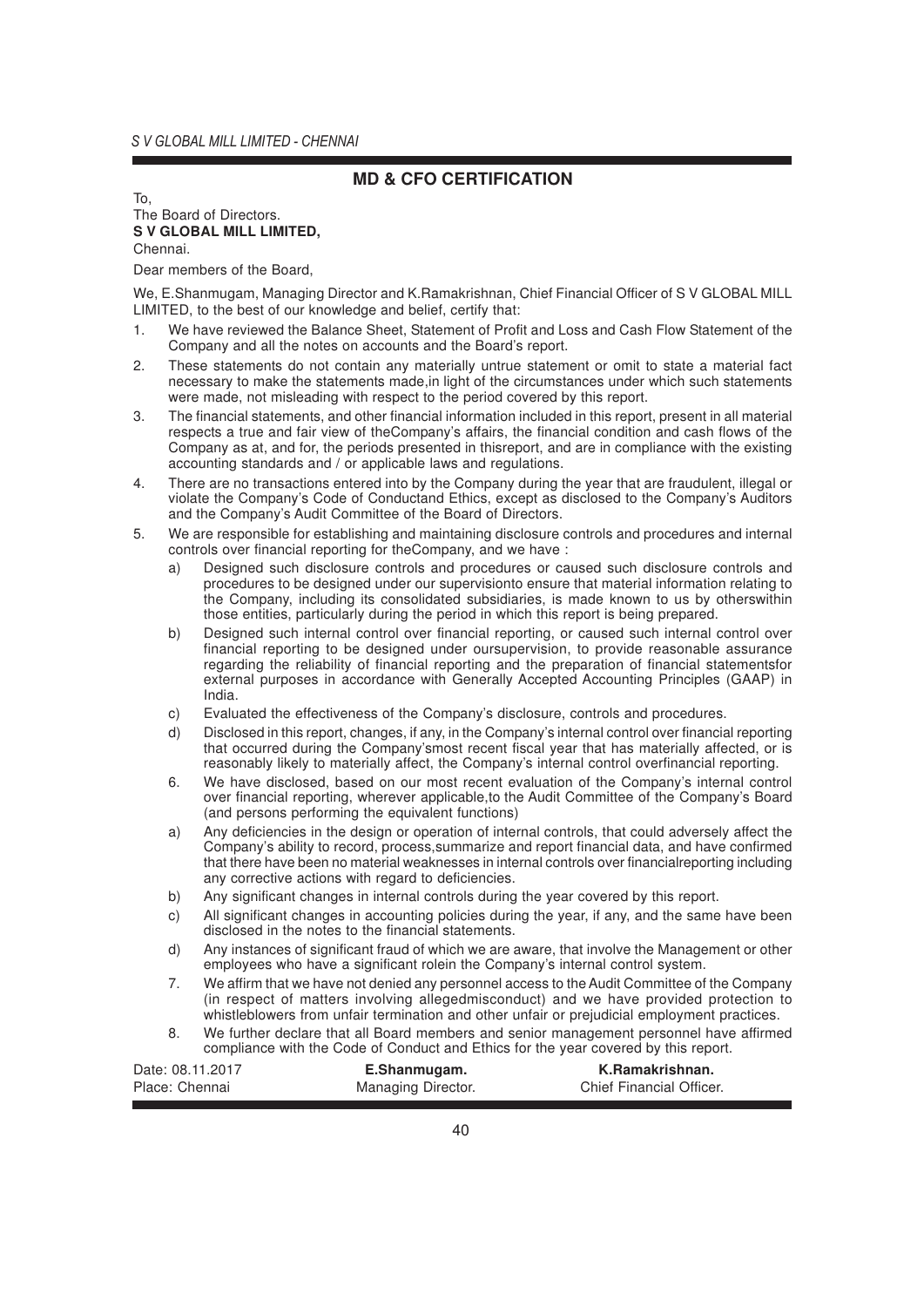# **AUDITOR'S CERTIFICATE REGARDING COMPLIANCE OF CONDITIONS OF CORPORATE GOVERNANCE**

## **To the Members of S V Global Mill Limited**

I have examined the compliance of conditions of Corporate Governance by S V Global Mill Limited for the year ended 31st March 2017 as stipulated in Regulations 17 to 27 and clauses (b) to (i) of sub-regulation (2) of Regulation 46 and Para C,D and E of Schedule V of SEBI (LODR) Regulations, 2015 (Collectively referred to as "SEBI Listing Regulations") 2015.

The compliance of conditions of Corporate Governance is the responsibility of the Management. My examination was limited to the procedures and implementation thereof, adopted by the Company by ensuring the compliance of conditions of Corporate Governance, It is neither an audit nor an expression of opinion on the financial statements of the Company.

In my opinion and to the test of my information and according to the explanations given to me, and the representation made by the management, I certify that the Company has complied with the conditions of Corporate Governance as stipulated in the above mentioned Listing Agreement.

I state that in respect of Investor Grievances received during the year ended on 31<sup>st</sup> March 2017 no investor grievances are pending against the Company as per the records maintained by any and presented to the Share Transfer and Shareholders'/Investors' Grievance of the Company.

I further state that such compliance is neither an assurance to the future viability of the Company nor the efficiency or effectiveness with which t affairs of the Company.

**Place: Chennai. R Kannan Date: 10.05.2017. Practising Company Secretary C P No: 3363**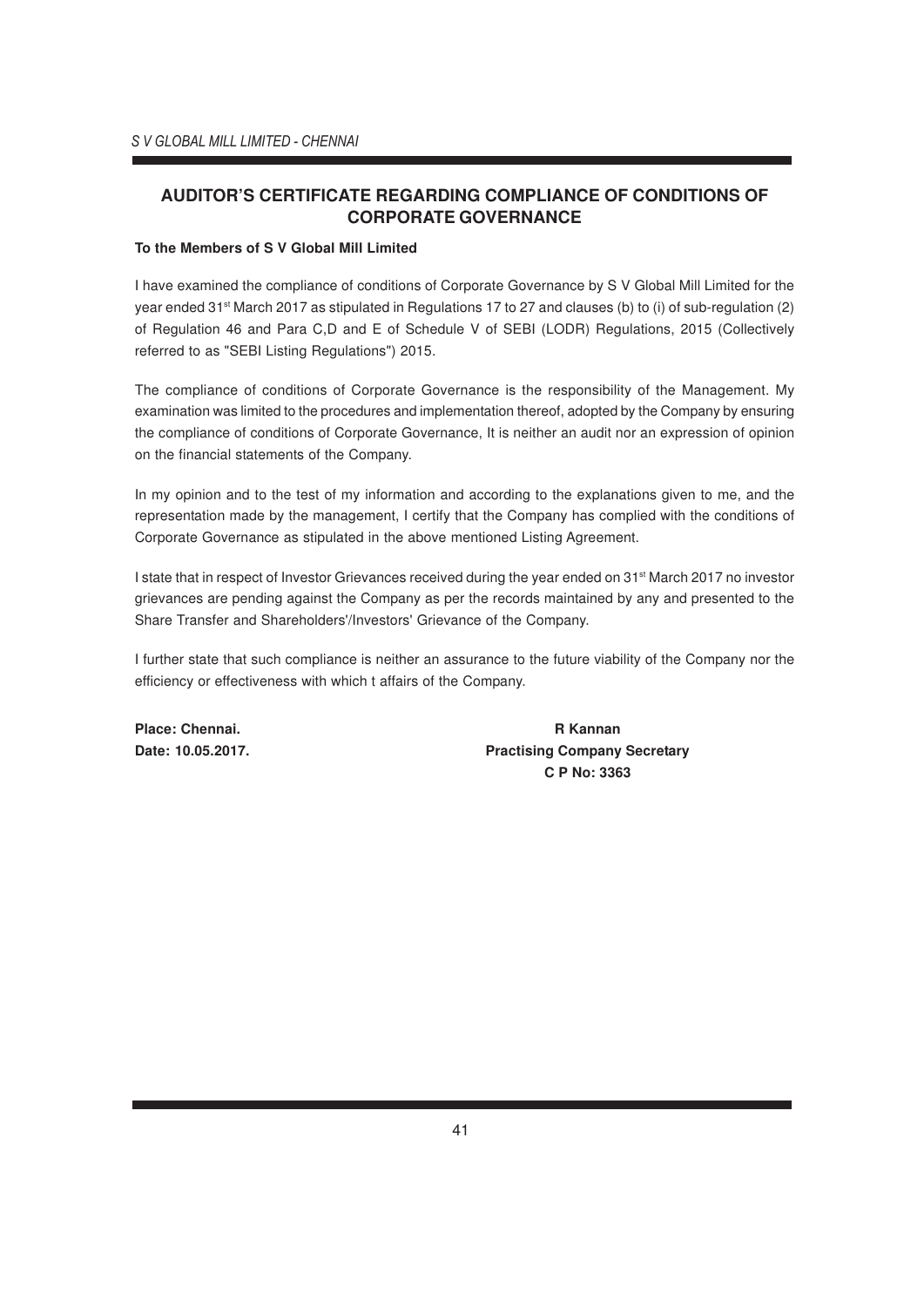# **MANAGEMENT DISCUSSION AND ANALYSIS REPORT**

## **ECONOMIC REVIEW**

The Indian economy is expected to be highest growing economy amongst the developing countries. The country will continue to benefit from the focus of the Government on urbanization, smart city programs, improvement in overall infrastructure along with policy reforms in order to put in place a mechanism for regulatory and approval related issues. The Govt. is also focusing on encouraging private investments in order to boost infrastructure development which in turn will lay foundation for the targeted GDP growth.

## **THE INDIAN REAL ESTATE SECTOR**

The Indian Real Estate Sector is witnessing a structural transformation. This is due to the various initiatives by the Government of India including the enactment of Real Estate (Regulation and Development)Act and other policy measures by of way of incentives for affordable housing like PradhanMantriAwasYojana (PMAY), Credit Linked Subsidy Scheme (CLSS), Real Estate Investment Trust Regulations 2014 (REIT Regulations). While these reforms may create some short term uncertainty, it is expected to augur well for the industry in the long run.

### **REAL ESTATE (REGULATION AND DEVELOPMENT) ACT 2016 (RERA)**

RERA has been enacted by Central Government and State Governments have to enact their own laws and frame rules. Sweeping reforms have been made in the Real Estate Industry by this new legislation. This coupled with Real Estate Investment Trust (RETI) Regulations 2014 will impact across all stakeholders in the Real Estate markets. It is also expected to bring in greater transparency, accountability and high standards of Corporate Governance.

### **BUSINESS OUTLOOK**

The company is yet to commence its Real Estate activities. The company is continuing its efforts to identify new projects and business opportunities in its core business. The company is also exploring new business areas to expand its operations. In this direction the company during the year had acquired a NBFC (ND) as a wholly owned subsidiary i.e M/s PSB Lending Tree Private Ltd,(the name had since been changed to S V Global Finance Private Ltd) as a strategic business initiative.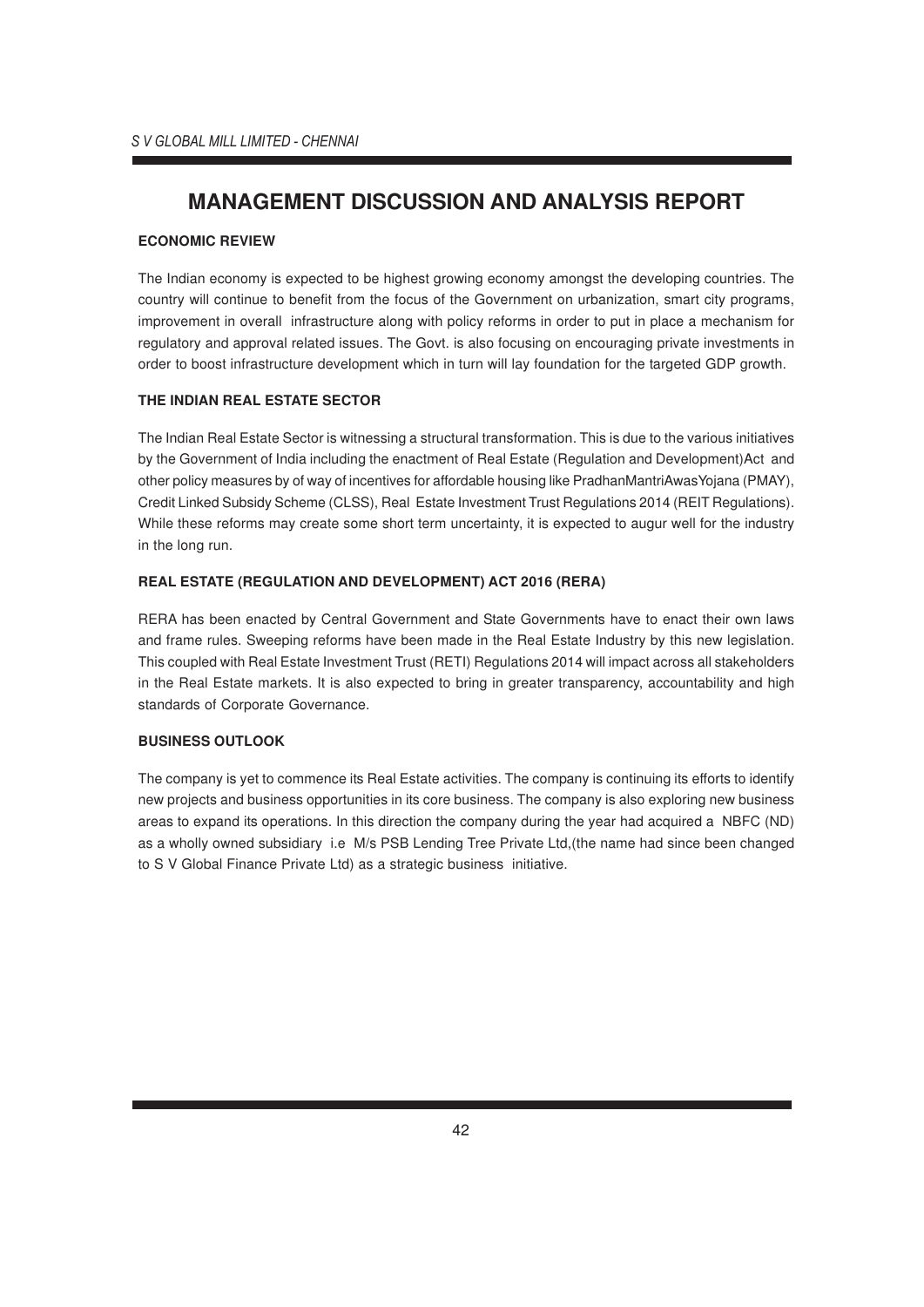## **Annexure "D"**

# **Form No. MR-3 SECRETARIALAUDIT REPORT FOR THE FINANCIAL YEAR ENDED MARCH 31, 2017**

[Pursuant to section 204(1) of the Companies Act, 2013 and rule No.9 of the Companies (Appointment and Remuneration of Managerial Personnel) Rules, 2014]

To,

The Members, S V Global Mill Limited New No: 5/1; Old No: 3/1 6th Cross Street, CIT Colony, Mylapore, Chennai - 600 004.

I have conducted the secretarial audit of the compliance of applicable statutory provisions and the adherence to good corporate practices by M/s S V Global Mill Limited (hereinafter called the company). The Secretarial Audit was conducted in a manner that provided me a reasonable basis for evaluating the corporate conducts/ statutory compliances and expresses my opinion thereon.

Based on my verification of the company's books, papers, minute books, forms and returns filed and other records maintained by the company and also the information provided by the Company, its officers, agents and authorized representatives during the conduct of secretarial audit, I hereby report that in my opinion, the company has, during the audit period covering the financial year ended on March 31, 2017 ("Audit Period") complied with the statutory provisions listed hereunder and also that the Company has proper Board-processes and compliance-mechanism in place to the extent, in the manner and subject to the reporting made hereinafter:

I have examined the books, papers, minute books, forms and returns filed and other records maintained by the Company for the financial year ended on 31st March, 2017 according to the provisions of:

- i. The Companies Act, 2013 (the Act) and the rules made thereunder;
- ii. The Securities Contracts (Regulation) Act, 1956 ('SCRA') and the rules made thereunder;
- iii. The Depositories Act, 1996 and the Regulations and Bye-laws framed thereunder;
- iv. Foreign Exchange Management Act, 1999 and the rules and regulations made thereunder to the extent of Foreign Direct Investment, Overseas Direct Investment and External Commercial Borrowings; - (Not applicable during the Audit Period)
- v. The Regulations and Guidelines prescribed under the Securities and Exchange Board of India Act, 1992 ('SEBI Act') viz.:
	- a. The Securities and Exchange Board of India (Substantial Acquisition of Shares and Takeovers) Regulations, 2011;
	- b. The Securities and Exchange Board of India (Prohibition of Insider Trading) Regulations, 2015;
	- c. The Securities and Exchange Board of India (Issue of Capital and Disclosure Requirements) Regulations, 2009;
	- d. The Securities and Exchange Board of India (Employee Stock Option Scheme and Employee Stock Purchase Scheme) Guidelines, 1999 and Securities and Exchange Board of India (Share Based Employee Benefits) Regulations, 2014; - (Not applicable during the Audit Period)
	- e. The Securities and Exchange Board of India (Issue and Listing of Debt Securities) Regulations, 2008; -
	- f. The Securities and Exchange Board of India (Registrars to an Issue and Share Transfer Agents) Regulations, 1993 regarding the Companies Act and dealing with client;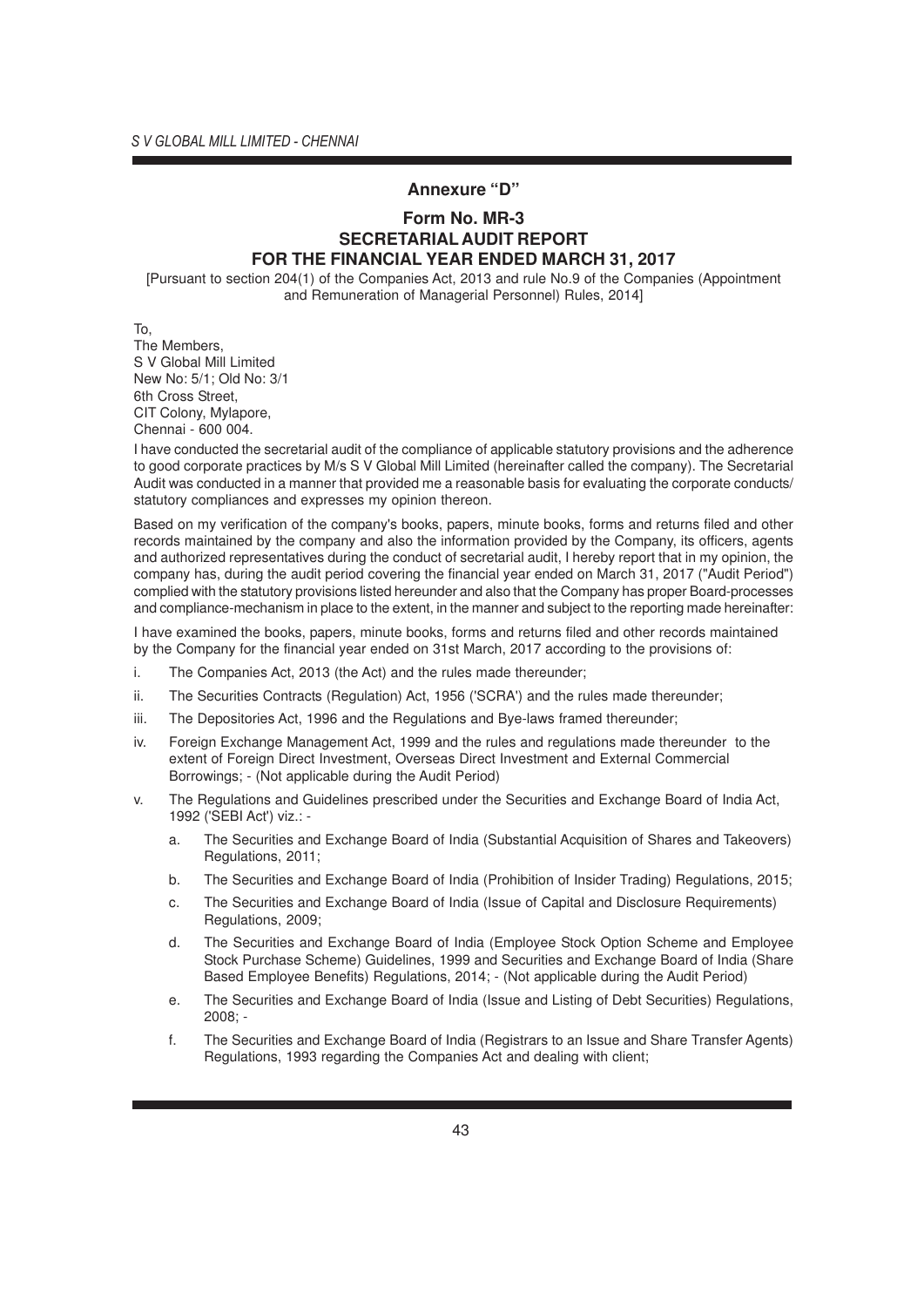- g. The Securities and Exchange Board of India (Delisting of Equity Shares) Regulations, 2009; (Not applicable to the Company during the audit period)
- h. The Securities and Exchange Board of India (Buyback of Securities) Regulations, 1998; (Not applicable to the Company during the audit period)
- i. Securities and Exchange Board of India (Listing Obligations and Disclosure Requirements) Regulations, 2015
- vi. And other applicable laws like:
	- a. Housing Board Act,1965
	- b. Transfer of Property Act,1882
	- c. Building and other Construction Worker's (Regulation of Employment and Conditions of Services) Act, 1996.

I have also examined compliance with the applicable clauses of the following:

- I. Secretarial standards on the meetings of the board of directors (SS-1) and General Meeting (SS-2) issued by the Institute of Company Secretaries of India (ICSI).
- II. The Listing Agreement entered into by the company with the Stock Exchange namely BSE Limited.

During the period under review the Company has complied with the provisions of the Act, Rules, Regulations, Guidelines, Standards, etc. mentioned above.

I further report that:

- No specific violations in respect of Tax laws came to the notice of the undersigned from the review of the said check list. However, I report that I have not carried out the audit with reference with the applicable financial laws, such as the Direct and Indirect Tax Laws, as same falls under the review of statutory audit and other designed professionals.
- based on the information provided by the Company, its officers and authorised representatives during the conduct of audit, and also on review of quarterly compliance reports by respective department heads / company secretary.

The Board of Directors of the Company is duly constituted with proper balance of Executive Directors, Non-Executive Directors and Independent Directors. The changes in the composition of the Board of Directors that took place during the period under review were carried out in compliance with the provisions of the Act.

Adequate notice is given to all directors to schedule the Board Meetings, agenda and detailed notes on agenda were sent at least seven days in advance, and a system exists for seeking and obtaining further information and clarifications on the agenda items before the meeting and for meaningful participation at the meeting.

Majority decision is carried through while the dissenting members' views are captured and recorded as part of the minutes.

I further report that during the audit period there are adequate systems and processes in the Company commensurate with the size and operations of the company to monitor and ensure compliance with applicable laws, rules, regulations and guidelines.

I further report that during the audit period, there were no other specific events / actions in pursuance of the above referred laws, rules, regulations, guidelines, standards, etc. having a major bearing on the company's affairs.

**Place : Chennai Signature: Date : 10.05.2017 J.Bhuvaneswari Practicing Company Secretary FCS No: 25193 C P No: 16772**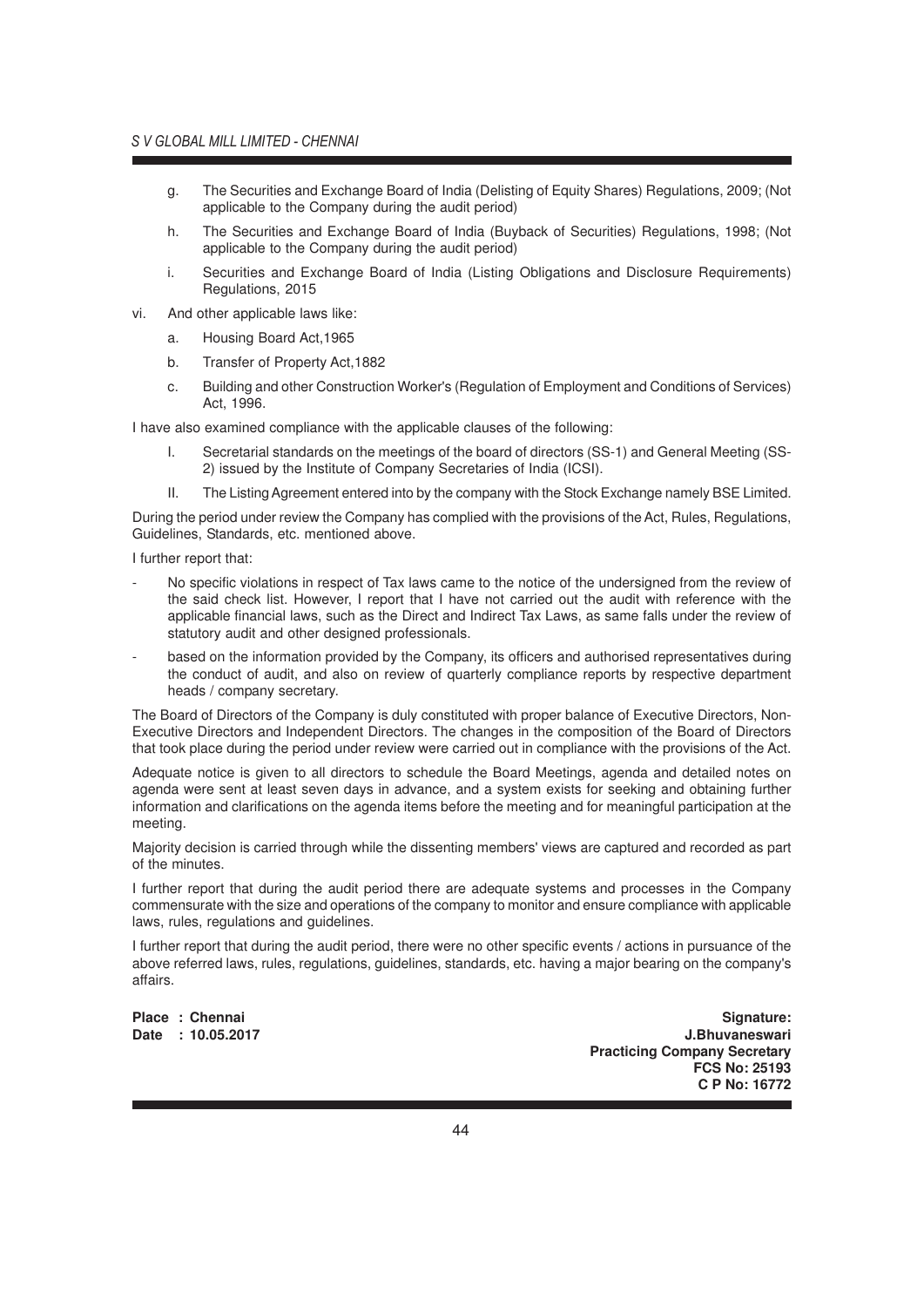# **Form No. MGT-9 Annexure "E"**

## **EXTRACT OF ANNUAL RETURN AS ON THE FINANCIAL YEAR ENDED ON 31.03.2017**

[Pursuant to section 92(3)of the Companies Act, 2013 and rule 12(1) of the Companies (Management and Administration) Rules, 2014]

## **I. REGISTRATION AND OTHER DETAILS:**

|          | <b>CIN</b>                                                                   | L17100TN2007PLC065226                                                                                                                          |
|----------|------------------------------------------------------------------------------|------------------------------------------------------------------------------------------------------------------------------------------------|
| ii.      | <b>Registration Date</b>                                                     | 13th October, 2010                                                                                                                             |
| <br>iii. | Name the Company                                                             | <b>SV GLOBAL MILL LIMITED</b>                                                                                                                  |
| iv.      | Category/Sub-Category of the Company                                         | Public Company, Limited by Shares                                                                                                              |
| v.       | Address of the Registered Office and contact details                         | New No. 5/1 (Old No. 3/1),<br>6th Cross Street, CIT Colony, Mylapore,<br>Chennai 600 004. Ph: 044-24997751/2<br>E-mail id: corporate@svgml.com |
| vi.      | Whether listed Company                                                       | Yes                                                                                                                                            |
| vii.     | Name, Address and Contact details of Registrar<br>and Transfer Agent, if any | <b>Cameo Corporate Services Limited,</b><br>"Subramanian Building"<br>No. 1, Club House Road, Chennai 600002                                   |

## **II. PRINCIPAL BUSINESS ACTIVITIES OF THE COMPANY**

All the business activities contributing 10% or more of the total turnover of the Company shall be stated:-

| Sr.No.   Name and Description of main | NIC Code of the  | % to total turnover of the |
|---------------------------------------|------------------|----------------------------|
| products/ services                    | Product/ service | company                    |
| <b>Real Estate</b>                    | 8201             |                            |

#### **III. PARTICULARS OF HOLDING, SUBSIDIARY AND ASSOCIATE COMPANIES**

| Sr.<br>No. | <b>Name and Address</b><br>of the Company           | <b>CIN/GLN</b>        | Holding<br>Subsidiary/<br><b>Associate</b> | $%$ of<br>shares<br>held | Applicable<br><b>Section</b> |
|------------|-----------------------------------------------------|-----------------------|--------------------------------------------|--------------------------|------------------------------|
|            | <b>SV GLOBAL FINANCE!</b><br><b>PRIVATE LIMITED</b> | U65999TN2012PTC088442 | <b>Subsidiary</b>                          | 100%                     | 2(87)                        |

# **IV. SHARE HOLDING PATTERN**

(Equity Share Capital Breakup as percentage of Total Equity)

i. Category-wise Share Holding

| Category of<br>No. of Shares held at the<br><b>Shareholders</b><br>beginning of the year                                                                                                                           |                                 |          | No. of Shares held at the<br>end of the year |                           |                                 |          | $\%$<br>Change<br>during<br>the year |                                        |  |
|--------------------------------------------------------------------------------------------------------------------------------------------------------------------------------------------------------------------|---------------------------------|----------|----------------------------------------------|---------------------------|---------------------------------|----------|--------------------------------------|----------------------------------------|--|
|                                                                                                                                                                                                                    | Demat                           | Physical | Total                                        | $%$ of<br>Total<br>Shares | Demat                           | Physical | Total                                | $%$ of<br>Total<br>Shares <sup>!</sup> |  |
| Promoter<br>А.<br>Indian<br>Individual/HUF<br>a<br>b)<br><b>Central Govt</b><br>State Govt(s)<br>$\mathsf{C}$<br>$\mathsf{d}$<br><b>Bodies Corp</b><br>Banks / FI<br>e)<br>Any Other<br>f)<br>$Sub-total(A)(1)$ :- | 12775476<br>3916440<br>16691916 |          | 12775476<br>3916440<br>16691916              | 57.23<br>17.54<br>74.78   | 12775476<br>3916440<br>16691916 | 0<br>0   | 12775476<br>3916440<br>16691916      | 57.23<br>17.54<br>74.78                |  |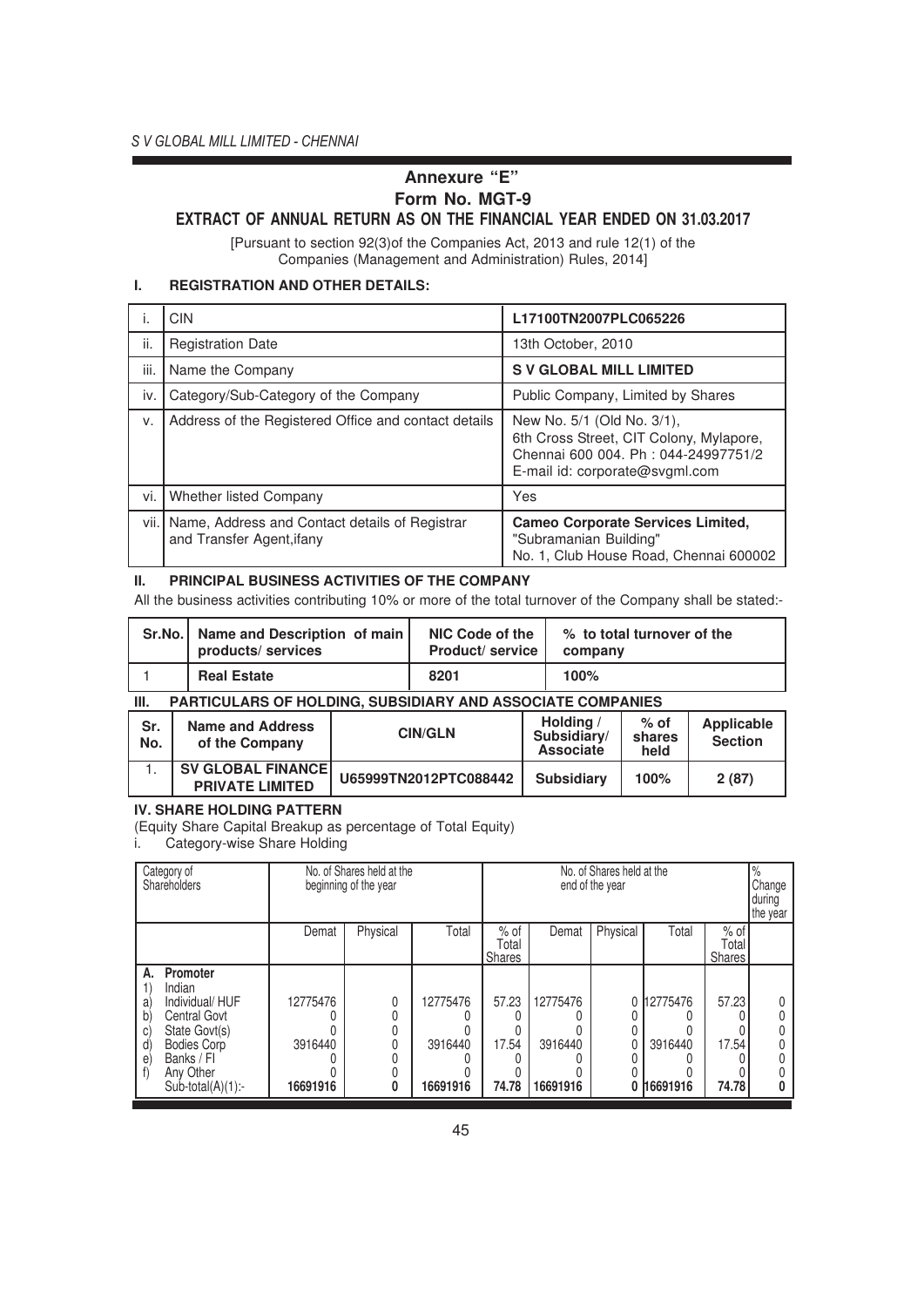| 2)                | Foreign                                                                                           |                |                     |              |                  |              |                     |                                  |                |                                  |
|-------------------|---------------------------------------------------------------------------------------------------|----------------|---------------------|--------------|------------------|--------------|---------------------|----------------------------------|----------------|----------------------------------|
| g)                | NRIs-Individuals                                                                                  | 0              | $\mathbf 0$         | 0            | 0                | 0            | 0                   | 0                                | 0              | 0                                |
| h)                | Other-Individuals                                                                                 | 0              | 0                   | 0            | 0                | $\mathbf{0}$ | $\mathbf 0$         | 0                                | $\overline{0}$ | 0                                |
| $\mathsf{i}$      | Bodies Corp.                                                                                      | 0              | $\mathbf 0$         | 0            | 0                | 0            | 0                   | 0                                | 0              | 0                                |
| j)                | Banks / Fl                                                                                        | $\mathbf{0}$   | 0                   | 0            | 0                | 0            | $\mathbf{0}$        | 0                                | $\mathbf{0}$   | 0                                |
| k)                | Any Other                                                                                         | $\overline{0}$ | 0                   | 0            | 0                | $\mathbf{0}$ | $\mathbf{0}$        | $\mathbf{0}$                     | 0              | $\pmb{0}$                        |
|                   | Sub-total $(A)(2)$ :-                                                                             |                |                     |              |                  |              |                     |                                  |                |                                  |
|                   | total share holding of                                                                            |                |                     |              |                  |              |                     |                                  |                |                                  |
|                   | promoter group $(A)$ =                                                                            |                |                     |              |                  |              |                     |                                  |                |                                  |
|                   | $(A)(1)+(A)(2)$                                                                                   | 16691916       | 0                   | 16691916     | 74.78            | 16691916     |                     | 0116691916                       | 74.78          | 0                                |
| В.                | <b>Public Shareholding</b>                                                                        |                |                     |              |                  |              |                     |                                  |                |                                  |
| 1.                | <b>Institutions</b>                                                                               |                |                     |              |                  |              |                     |                                  |                |                                  |
| a)                | <b>Mutual Funds</b>                                                                               | 0              | $\mathbf{0}$        | $\mathbf{0}$ | 0                | 0            | 0                   | 0                                | 0              | 0                                |
| b)                | Banks / Fl                                                                                        | 971000         | 11260               | 982260       | 4.40             | 1588190      | 11260               | 1599450                          | 7.16           | 2.77                             |
| $\mathsf{C}$      | Central Govt                                                                                      | 0              | $\mathbf{0}$        | $\Omega$     | 0                | 0            | 0                   | 0                                | 0              | $\mathbf{0}$                     |
| d)                | State Govt(s)                                                                                     | 0              | 368590              | 368590       | 1.65             | 0            | 368590              | 368590                           | 1.65           | 0                                |
| e)                | Venture Capital Funds                                                                             | 0              | 0                   | $\mathbf{0}$ | 0                | 0            | 0                   | 0                                | 0              | 0                                |
| f)                | Insurance Companies                                                                               | 640310         | 0                   | 640310       | 2.87             | 23120        | $\mathbf{0}$        | 23120                            | 0.1035         | $-2.77$                          |
| g)                | Flls                                                                                              | 0              | $\mathbf 0$         | 0            | 0                | 0            | 0                   | 0                                | 0              | 0                                |
| h)                | Foreign Venture<br><b>Capital Funds</b>                                                           | 0              | 0                   | $\mathbf{0}$ | 0                | 0            | $\Omega$            | 0                                | 0              | $\mathbf{0}$                     |
| i)                | Others (specify)                                                                                  | $\mathbf{0}$   | $\mathbf{0}$        | $\mathbf{0}$ | 0                | 0            | 0                   | 0                                | 0              | 0                                |
|                   | Sub-total(B)(1)                                                                                   | 1611310        | 379850              | 1991160      | 8.92             | 1611310      | 379850              | 1991160                          | 8.92           | $\mathbf{0}$                     |
| 2.                | <b>Non Institutions</b>                                                                           |                |                     |              |                  |              |                     |                                  |                |                                  |
| a)<br>(i)<br>(ii) | Bodies Corp.<br>Indian<br>Overseas                                                                | 90229          | 165240              | 255469       | 1.14             | 88155        | 164310              | 252465                           | 1.13           | $-0.01$                          |
| b)                | Individuals<br>(i) Individual<br>shareholders holding<br>nominal share capital<br>upto Rs. 1 lakh | 467385         | 1225787             | 1693172      | 7.58             | 471144       | 1194485             | 1665629                          | 7.46           | $-0.12$                          |
|                   | (ii) Individual<br>shareholders holding<br>nominal share capital<br>in excess of Rs 1 lakh        | 1218782        | 436000              | 1654782      | 7.41             | 1246718      | 436000              | 1682718                          | 7.53           | 0.12                             |
|                   | c) Qualified Foreign Investor                                                                     | 0              | $\pmb{0}$           | 0            | 0.00             | 0            | 0                   | 0                                | 0.00           | 0.00                             |
|                   | D) any other                                                                                      |                |                     |              |                  |              |                     |                                  |                |                                  |
|                   | <b>Clearing Members</b><br><b>Foreign Nationals</b>                                               | 140<br>400     | 0<br>$\overline{0}$ | 140<br>400   | 0.0006<br>0.0017 | 1200<br>400  | 0<br>$\overline{0}$ | 1200<br>400                      |                | 0.0053 0.0047<br>$0.0017$ 0.0000 |
|                   | <b>Hindu Undivided Families</b>                                                                   | 15264          | $\overline{0}$      | 15264        | 0.0683           | 17035        | $\overline{0}$      | 17035                            |                | 0.0763 0.0079                    |
|                   | Non Resident Indians                                                                              | 1877           | 15190               | 17067        | 0.0764           | 2757         | 14090               | 16847                            |                | $0.0754 \, 0.0009$               |
| <b>Trusts</b>     |                                                                                                   | 40             | 0                   | 40           | 0.0001           | 40           | 0                   | 40                               |                | $0.0001$ 0.0000                  |
|                   |                                                                                                   | 17721          | 15190               | 32911        | 0.1474           | 21432        | 14090               | 35522                            |                | 0.1591   0.0116                  |
|                   | Sub-total(B) $\overline{(2)}$                                                                     | 1794117        | 1842217             | 3636334      | 16.29            | 1827449      | 1808885             | 3636334                          | 16.29          | 0.00                             |
|                   | <b>TotalPublic Shareholding</b>                                                                   |                |                     |              |                  |              |                     |                                  |                |                                  |
|                   | $(B)=(B)(1)+(B)(2)$<br>C.Shares held by                                                           | 20097343       | 2222067             | 22319410     | 100.0000         | 20130675     |                     | 2188735 22319410 100.0000 0.0000 |                |                                  |
|                   | <b>Custodianfor GDRs &amp; ADRs</b>                                                               | 0              | 0                   | 0            | 0                | 0            | 0                   | 0                                | 0              | $\overline{0}$                   |
|                   | GrandTotal (A+B+C)                                                                                | 20097343       | 2222067             | 22319410     | 100.0000         | 20130675     |                     | 2188735 22319410 100.0000 0.0000 |                |                                  |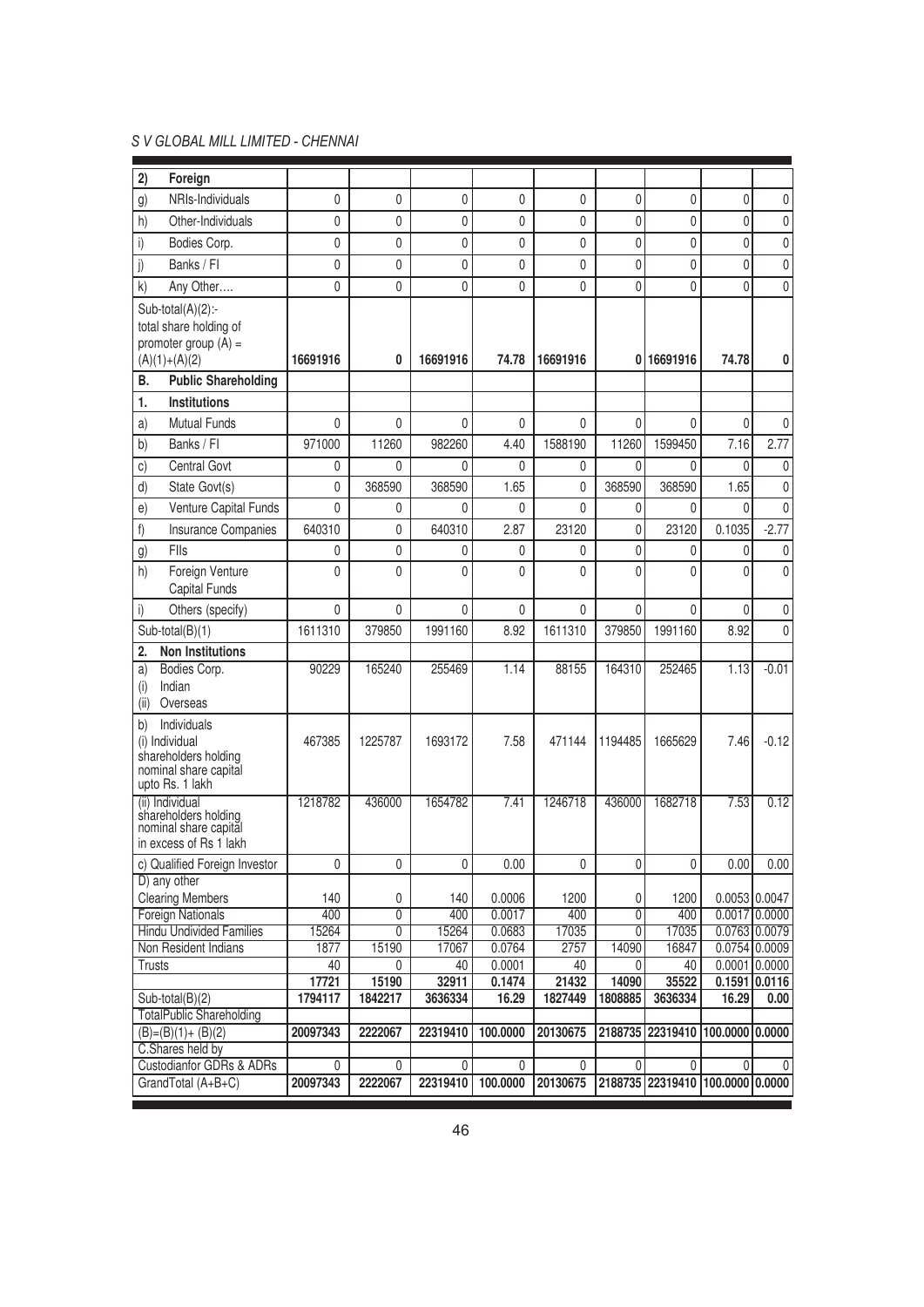| ii.              | <b>Shareholding of Promoters</b>                      |                  |                                              |                                                                  |                                     |                                                |                                                                               |                                                              |
|------------------|-------------------------------------------------------|------------------|----------------------------------------------|------------------------------------------------------------------|-------------------------------------|------------------------------------------------|-------------------------------------------------------------------------------|--------------------------------------------------------------|
| Sr. No           | Shareholder's Name                                    |                  | Shareholding at the beginning of<br>the year |                                                                  | Shareholding at the end of the year |                                                |                                                                               |                                                              |
|                  |                                                       | No. of<br>Shares | % of total<br>Shares of<br>the<br>Company    | $%$ of<br>Shares<br>Pledged /<br>encumbered<br>to total<br>share | No. of Shares                       | $%$ of<br>total<br>Shares of<br>the<br>Company | $%$ of<br><b>Shares</b><br>Pledged /<br>encum-<br>bered to<br>total<br>shares | % change<br>in.<br>share<br>holding<br>during<br>the<br>year |
| 1.               | M.Ethiraj                                             | 2014920          | 9.03                                         | $\pmb{0}$                                                        | 2014920                             | 9.03                                           | $\mathbf{0}$                                                                  | $\pmb{0}$                                                    |
| 2.               | E.Shanmugam                                           | 10155606         | 45.50                                        | $\mathbf{0}$                                                     | 10155606                            | 45.50                                          | 0                                                                             | $\mathbf{0}$                                                 |
| 3.               | S.Valli                                               | 18800            | 0.08                                         | $\mathbf 0$                                                      | 18800                               | 0.08                                           | $\mathbf{0}$                                                                  | $\pmb{0}$                                                    |
| 4.               | Rajagopal Rajeswari                                   | 8000             | 0.03                                         | $\mathbf{0}$                                                     | 8000                                | 0.03                                           | $\Omega$                                                                      | $\mathbf{0}$                                                 |
| 5.               | Namitha Shanmugam                                     | 150              | 0.0006                                       | $\mathbf 0$                                                      | 150                                 | 0.0006                                         | $\mathbf{0}$                                                                  | $\pmb{0}$                                                    |
| 6.               | N.Rajalakshmi                                         | 578000           | 2.58                                         | $\mathbf{0}$                                                     | 578000                              | 2.58                                           | 0                                                                             | $\mathbf{0}$                                                 |
| $\overline{7}$ . | The Thirumagal Mills<br>Limited                       | 258000           | 1.15                                         | 0                                                                | 258000                              | 1.15                                           | 0                                                                             | $\mathbf{0}$                                                 |
| 8.               | Sheetala Credit<br>and Holdings Pvt. Ltd.,            | 850000           | 3.80                                         | 0                                                                | 850000                              | 3.80                                           | 0                                                                             | $\mathbf{0}$                                                 |
| 9.               | Satluj Credit<br>and Holdings Pvt. Ltd.,              | 840000           | 3.76                                         | 0                                                                | 840000                              | 3.76                                           | 0                                                                             | $\mathbf{0}$                                                 |
| 10.              | Rajat Chakra Credit<br>and Holdings Pvt. Ltd.,        | 840000           | 3.76                                         | $\mathbf{0}$                                                     | 840000                              | 3.76                                           | 0                                                                             | $\mathbf{0}$                                                 |
| 11.              | Calcom Credit<br>and Holdings Pvt. Ltd.,              | 840000           | 3.76                                         | $\mathbf 0$                                                      | 840000                              | 3.76                                           | 0                                                                             | $\mathbf 0$                                                  |
| 12.              | Twentieth Century-<br>Apco Leasing<br>Private Limited | 288440           | 1.29                                         | 0                                                                | 288440                              | 1.29                                           | 0                                                                             | $\mathbf{0}$                                                 |
|                  | Total                                                 | 16691916         | 74.78                                        | 0                                                                | 16691916                            | 74.78                                          | 0                                                                             | 0                                                            |

# **iii. Change in Promoters' Share holding (please specify, if there is no change)**

| Sr. no         |                                                  |                                                      | Share holding at the beginning of<br>the year | <b>Cumulative Shareholding</b><br>during the year |                                     |  |
|----------------|--------------------------------------------------|------------------------------------------------------|-----------------------------------------------|---------------------------------------------------|-------------------------------------|--|
|                |                                                  | No. of shares<br>% of total shares<br>of the company |                                               | No. of shares                                     | % of total shares<br>of the company |  |
|                | <b>M.Ethiraj</b><br>At the beginning of the year | 2014920                                              | 9.02                                          | 2014920                                           | 9.02                                |  |
|                | At the End of the year                           | 2014920                                              | 9.02                                          | 2014920                                           | 9.02                                |  |
|                | Change                                           |                                                      | <b>NIL</b>                                    |                                                   |                                     |  |
| $\overline{2}$ | E.Shanmugam<br>At the beginning of the year      | 10155606                                             | 45.50                                         | 10155606                                          | 45.50                               |  |
|                | At the End of the year                           | 10155606                                             | 45.50                                         | 10155606                                          | 45.50                               |  |
|                | Change                                           | <b>NIL</b>                                           |                                               |                                                   |                                     |  |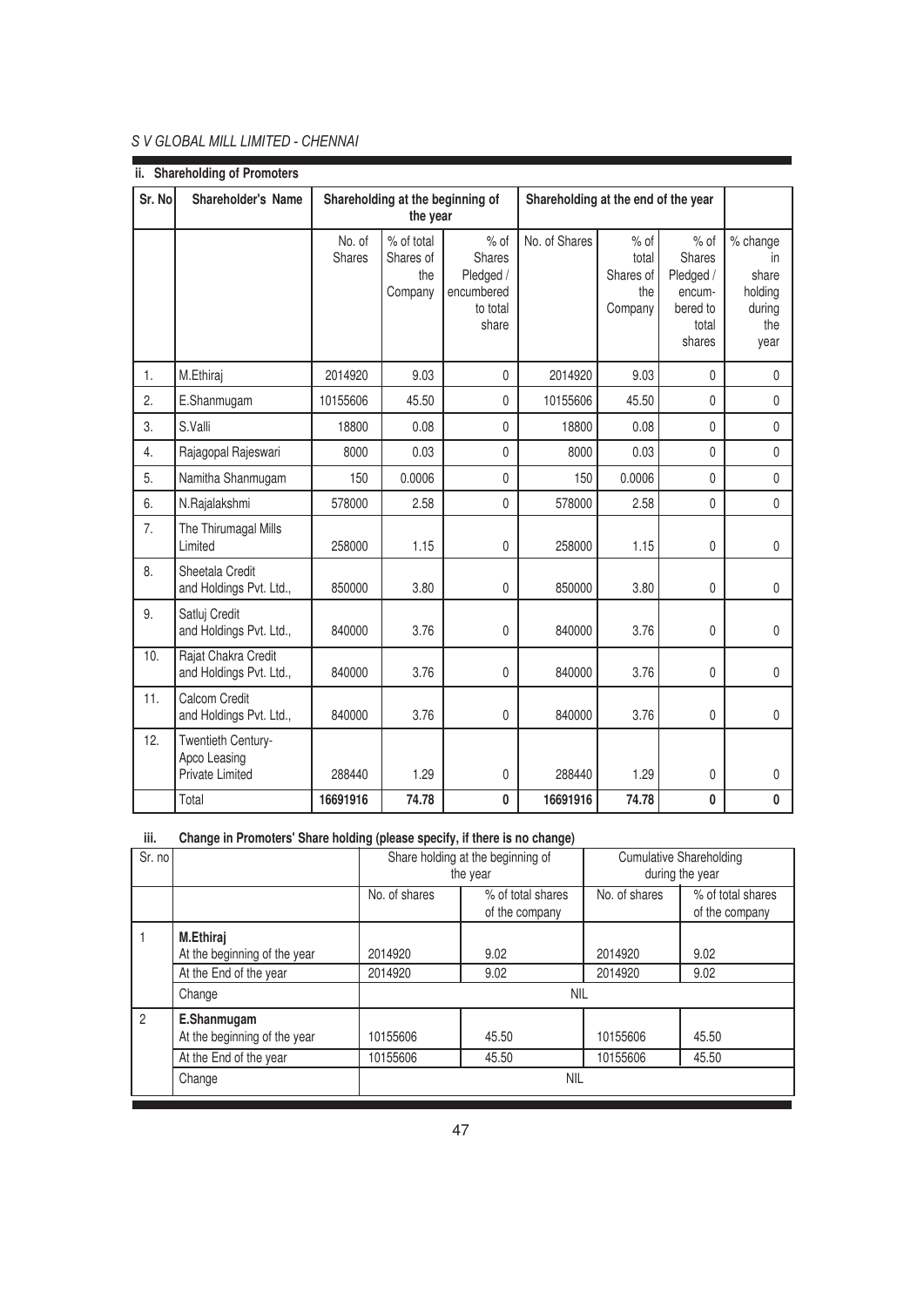| 3              | S.Valli                                                               |            |        |            |        |
|----------------|-----------------------------------------------------------------------|------------|--------|------------|--------|
|                | At the beginning of the year                                          | 18800      | 0.08   | 18800      | 0.08   |
|                | At the End of the year                                                | 18800      | 0.08   | 18800      | 0.08   |
|                | Change                                                                |            |        | <b>NIL</b> |        |
| $\overline{4}$ | Rajagopal Rajeswari                                                   |            |        |            |        |
|                | At the beginning of the year                                          | 8000       | 0.03   | 8000       | 0.03   |
|                | At the End of the year                                                | 8000       | 0.03   | 8000       | 0.03   |
|                | Change                                                                |            |        | <b>NIL</b> |        |
| 5              | Namitha Shanmugam                                                     |            |        |            |        |
|                | At the beginning of the year                                          | 150        | 0.0006 | 150        | 0.0006 |
|                | At the End of the year                                                | 150        | 0.0006 | 150        | 0.0006 |
|                | Change                                                                |            |        | <b>NIL</b> |        |
| 6              | N.Rajalakshmi                                                         |            |        |            |        |
|                | At the beginning of the year                                          | 578000     | 2.58   | 578000     | 2.58   |
|                | At the End of the year                                                | 578000     | 2.58   | 578000     | 2.58   |
|                | Change                                                                |            |        | <b>NIL</b> |        |
|                |                                                                       |            |        |            |        |
| $\overline{7}$ | The Thirumagal Mills Limited<br>At the beginning of the year          | 258000     | 1.15   | 258000     | 1.15   |
|                | At the End of the year                                                | 258000     | 1.15   | 258000     | 1.15   |
|                | Change                                                                |            |        | <b>NIL</b> |        |
|                |                                                                       |            |        |            |        |
| 8              | <b>Sheetala Credit And</b>                                            |            |        |            |        |
|                | Holdings Pvt. Ltd.,<br>At the beginning of the year                   | 850000     | 3.80   | 850000     | 3.80   |
|                | At the End of the year                                                | 850000     | 3.80   | 850000     | 3.80   |
|                | Change                                                                |            |        | <b>NIL</b> |        |
|                |                                                                       |            |        |            |        |
| 9              | Satluj Credit And Holdings Pvt. Ltd.,<br>At the beginning of the year | 840000     | 3.76   | 840000     | 3.76   |
|                | At the End of the year                                                | 840000     | 3.76   | 840000     | 3.76   |
|                |                                                                       |            |        |            |        |
|                | Change                                                                |            |        | <b>NIL</b> |        |
| 10             | <b>Rajat Chakra Credit</b>                                            |            |        |            |        |
|                | and Holdings Pvt. Ltd.                                                |            |        |            |        |
|                | At the beginning of the year                                          | 840000     | 3.76   | 840000     | 3.76   |
|                | At the End of the year                                                | 840000     | 3.76   | 840000     | 3.76   |
|                | Change                                                                | <b>NIL</b> |        |            |        |
| 11             | Calcom Credit And Holdings Pvt. Ltd.                                  |            |        |            |        |
|                | At the beginning of the year                                          | 840000     | 3.76   | 840000     | 3.76   |
|                | At the End of the year                                                | 840000     | 3.76   | 840000     | 3.76   |
|                | Change                                                                |            |        | <b>NIL</b> |        |
| 12             | <b>Twentieth Century-</b>                                             |            |        |            |        |
|                | <b>Apco Leasing Private Limited</b>                                   |            |        |            |        |
|                | At the beginning of the year                                          | 288440     | 1.29   | 288440     | 1.29   |
|                | At the End of the year                                                | 288440     | 1.29   | 288440     | 1.29   |
|                | Change                                                                |            |        |            |        |
|                |                                                                       | <b>NIL</b> |        |            |        |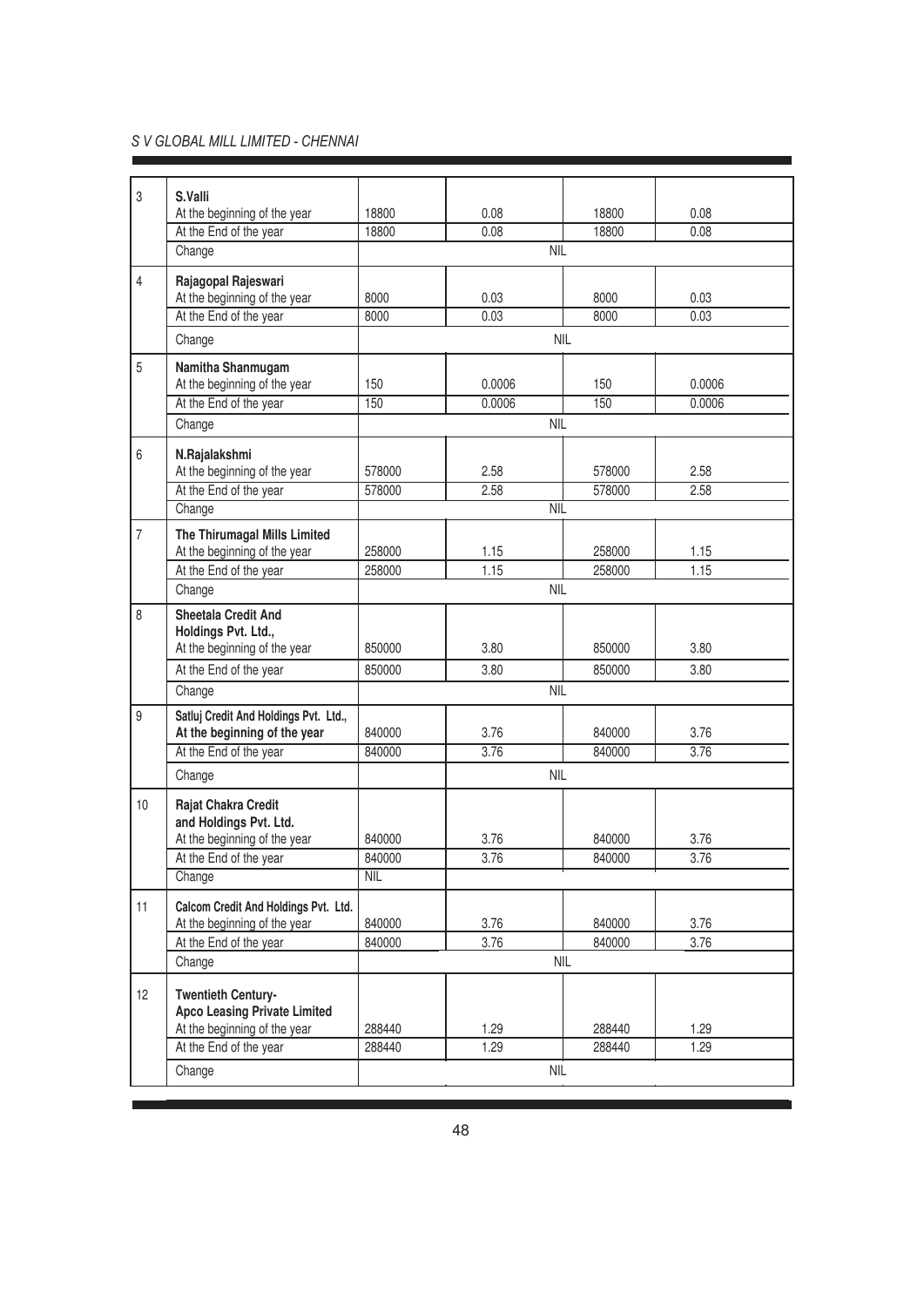#### **i. Shareholding Pattern of top ten shareholders (other than Directors, Promoters and Holders of GDRs and ADRs):**

|                  |                                                                                                                                                                                                                                                                                                       |                                                                      | Shareholding at the<br>beginning of the year                                                     | <b>Cumulative Shareholding</b><br>during the year                                      |                                                                                                  |  |
|------------------|-------------------------------------------------------------------------------------------------------------------------------------------------------------------------------------------------------------------------------------------------------------------------------------------------------|----------------------------------------------------------------------|--------------------------------------------------------------------------------------------------|----------------------------------------------------------------------------------------|--------------------------------------------------------------------------------------------------|--|
| SI <sub>No</sub> | Name of the Share holder                                                                                                                                                                                                                                                                              | No of<br>shares                                                      | % of total<br>shares of<br>the company                                                           | No of<br>shares                                                                        | % of total<br>shares of<br>the company                                                           |  |
| 1                | STATE BANK OF INDIA<br>At the beginning of the year<br>At the end of the Year                                                                                                                                                                                                                         | 971000<br>971000                                                     | 4.3504<br>4.3504                                                                                 | 971000<br>971000                                                                       | 4.3504<br>4.3504                                                                                 |  |
| $\overline{2}$   | MUTHUKUMARAN R<br>At the beginning of the year<br>At the end of the Year                                                                                                                                                                                                                              | 872963<br>872963                                                     | 3.9111<br>3.9111                                                                                 | 872963<br>872963                                                                       | 3.9111<br>3.9111                                                                                 |  |
| $\overline{c}$   | LIFE INSURANCE CORPORATION<br>OF INDIA<br>At the beginning of the year<br>At the end of the Year                                                                                                                                                                                                      | 617190<br>617190                                                     | 2.7652<br>2.7652                                                                                 | 617190<br>617190                                                                       | 2.7652<br>2.7652                                                                                 |  |
| 4                | <b>GOVERNOR OF TAMIL NADU</b><br>JT1: REPRESENTING GOVT OF<br><b>TAMIL NADU</b><br>At the beginning of the year<br>At the end of the Year                                                                                                                                                             | 340940<br>340940                                                     | 1.5275<br>1.5275                                                                                 | 340940<br>340940                                                                       | 1.5275<br>1.5275                                                                                 |  |
| 5                | SAKTHIVEL J<br>At the beginning of the year<br>At the end of the Year                                                                                                                                                                                                                                 | 286000<br>286000                                                     | 1.2813<br>1.2813                                                                                 | 286000<br>286000                                                                       | 1.2813<br>1.2813                                                                                 |  |
| 6                | <b>RAPPAJI</b><br>At the beginning of the year<br>At the end of the Year                                                                                                                                                                                                                              | 100000<br>100000                                                     | 0.4480<br>0.4480                                                                                 | 100000<br>100000                                                                       | 0.4480<br>0.4480                                                                                 |  |
| 7                | <b>V N MUNISAMY</b><br>At the beginning of the year<br>At the end of the Year                                                                                                                                                                                                                         | 100000<br>100000                                                     | 0.4480<br>0.4480                                                                                 | 100000<br>100000                                                                       | 0.4480<br>0.4480                                                                                 |  |
| 8                | <b>KETAN J KARANI</b><br>JT1: TRUPTI K KARANI<br>At the beginning of the year<br>Purchase 29-Apr-2016<br>Purchase 17-Jun-2016<br>Purchase 24-Jun-2016<br>Purchase 01-Jul-2016<br>Purchase 08-Jul-2016<br>Purchase 09-Sep-2016<br>Purchase 14-Sep-2016<br>Purchase 16-Sep-2016<br>Purchase 23-Sep-2016 | 75356<br>600<br>867<br>250<br>400<br>400<br>500<br>250<br>279<br>849 | 0.3376<br>0.0026<br>0.0038<br>0.0011<br>0.0017<br>0.0017<br>0.0022<br>0.0011<br>0.0012<br>0.0038 | 75356<br>75956<br>76823<br>77073<br>77473<br>77873<br>78373<br>78623<br>78902<br>79751 | 0.3376<br>0.3403<br>0.3441<br>0.3453<br>0.3471<br>0.3489<br>0.3511<br>0.3522<br>0.3535<br>0.3573 |  |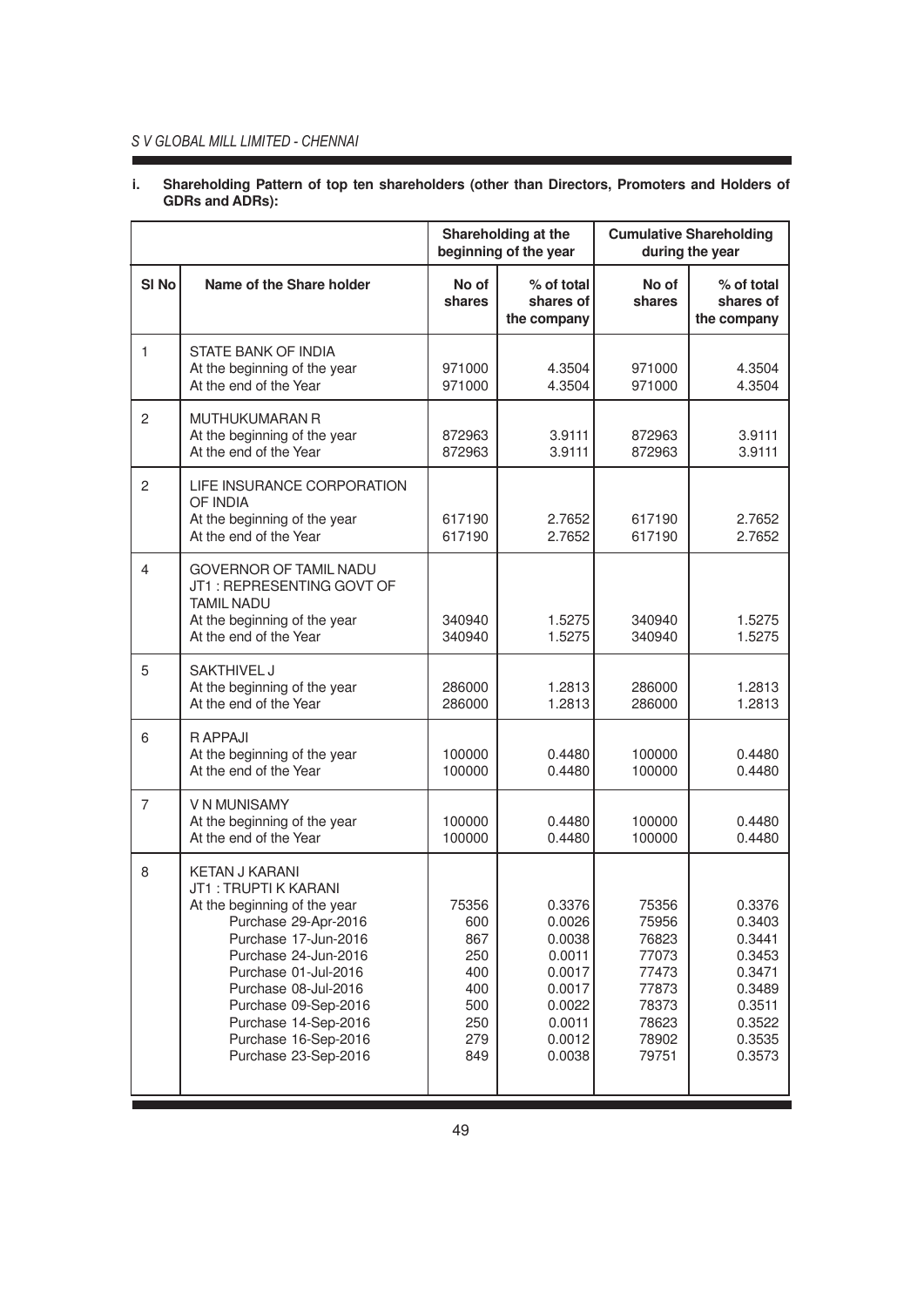|   | Purchase 30-Sep-2016<br>Sale 17-Feb-2017<br>At the end of the Year                                                                                                                                                                                                                                                                                                                                                                                | 150<br>$-10000$<br>69901                                                                                                    | 0.0006<br>0.0448<br>0.3131                                                                                                                         | 79901<br>69901<br>69901                                                                                                     | 0.3579<br>0.3131<br>0.3131                                                                                                                         |
|---|---------------------------------------------------------------------------------------------------------------------------------------------------------------------------------------------------------------------------------------------------------------------------------------------------------------------------------------------------------------------------------------------------------------------------------------------------|-----------------------------------------------------------------------------------------------------------------------------|----------------------------------------------------------------------------------------------------------------------------------------------------|-----------------------------------------------------------------------------------------------------------------------------|----------------------------------------------------------------------------------------------------------------------------------------------------|
|   | KETAN JAYANTILAL KARANI<br>JT1: TRUPTI K KARANI<br>At the beginning of the year<br>At the end of the Year                                                                                                                                                                                                                                                                                                                                         | 1871<br>1871                                                                                                                | 0.0083<br>0.0083                                                                                                                                   | 1871<br>1871                                                                                                                | 0.0083<br>0.0083                                                                                                                                   |
| 9 | NILESH HASTIMAL SHAH<br>At the beginning of the year<br>Sale 16-Sep-2016<br>Sale 30-Sep-2016<br>Sale 07-Oct-2016<br>Sale 17-Feb-2017<br>Sale 24-Feb-2017<br>Sale 10-Mar-2017<br>At the end of the Year                                                                                                                                                                                                                                            | 63000<br>$-5200$<br>$-1245$<br>$-5000$<br>-3577<br>$-808$<br>$-10560$<br>36610                                              | 0.2822<br>0.0232<br>0.0055<br>0.0224<br>0.0160<br>0.0036<br>0.0473<br>0.1640                                                                       | 63000<br>57800<br>56555<br>51555<br>47978<br>47170<br>36610<br>36610                                                        | 0.2822<br>0.2589<br>0.2533<br>0.2309<br>0.2149<br>0.2113<br>0.1640<br>0.1640                                                                       |
|   | 10 JASH KETAN KARANI<br>JT1: TRUPTI K. KARANI<br>At the beginning of the year<br>Purchase 29-Apr-2016<br>Sale 20-May-2016<br>Sale 27-May-2016<br>Purchase 03-Jun-2016<br>Purchase 10-Jun-2016<br>Purchase 17-Jun-2016<br>Purchase 24-Jun-2016<br>Sale 30-Jun-2016<br>Purchase 08-Jul-2016<br>Purchase 22-Jul-2016<br>Purchase 29-Jul-2016<br>Purchase 05-Aug-2016<br>Sale 09-Sep-2016<br>At the end of the Year<br>NEW TOP 10 AS ON (31-Mar-2017) | 54626<br>4806<br>$-7450$<br>$-2510$<br>358<br>1502<br>500<br>250<br>$-9748$<br>1050<br>673<br>2152<br>1912<br>$-48121$<br>0 | 0.2447<br>0.0215<br>0.0333<br>0.0112<br>0.0016<br>0.0067<br>0.0022<br>0.0011<br>0.0436<br>0.0047<br>0.0030<br>0.0096<br>0.0085<br>0.2156<br>0.0000 | 54626<br>59432<br>51982<br>49472<br>49830<br>51332<br>51832<br>52082<br>42334<br>43384<br>44057<br>46209<br>48121<br>0<br>0 | 0.2447<br>0.2662<br>0.2329<br>0.2216<br>0.2232<br>0.2299<br>0.2322<br>0.2333<br>0.1896<br>0.1943<br>0.1973<br>0.2070<br>0.2156<br>0.0000<br>0.0000 |
|   | 11 DILNAVAZ S VARIAVA<br>JT1: SAM N VARIAVA<br>JT2 : FIRDAUS S VARIAVA<br>At the beginning of the year<br>Purchase 06-May-2016<br>Purchase 13-May-2016<br>Purchase 20-May-2016<br>Purchase 27-May-2016<br>Purchase 30-Jun-2016<br>At the end of the Year                                                                                                                                                                                          | 35700<br>887<br>230<br>9678<br>3616<br>10411<br>60522                                                                       | 0.1599<br>0.0039<br>0.0010<br>0.0433<br>0.0162<br>0.0466<br>0.2711                                                                                 | 35700<br>36587<br>36817<br>46495<br>50111<br>60522<br>60522                                                                 | 0.1599<br>0.1639<br>0.1649<br>0.2083<br>0.2245<br>0.2711<br>0.2711                                                                                 |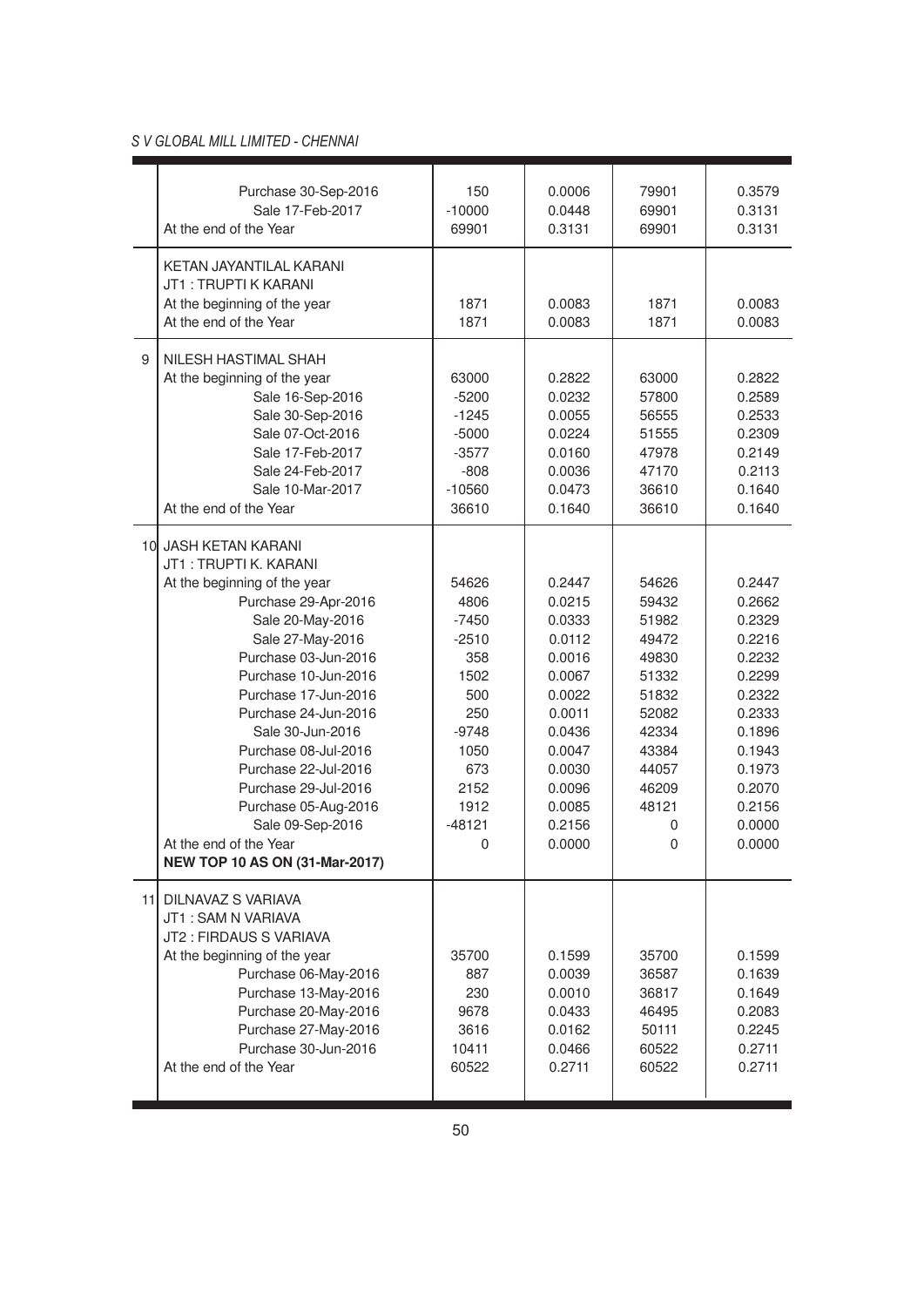#### **V. INDEBTEDNESS**

Indebtedness of the Company including interest outstanding / accrued but not due for payment

Secured Loans | Unsecured | Deposits | Total excluding | Loans | Indebtedness Deposits Indebtedness at the beginning of the Financial Year i) Principal Amount ii) Interest due but not paid iii) Interest accrued but not due - 8,02,241 - 8,02,241  $T_{\rm{total}}$  (i+ii+iiii)  $T_{\rm{total}}$  =  $T_{\rm{total}}$  =  $T_{\rm{total}}$  =  $T_{\rm{total}}$  =  $T_{\rm{total}}$  =  $T_{\rm{total}}$  =  $T_{\rm{total}}$  =  $T_{\rm{total}}$  =  $T_{\rm{total}}$  =  $T_{\rm{total}}$  =  $T_{\rm{total}}$  =  $T_{\rm{total}}$  =  $T_{\rm{total}}$  =  $T_{\rm{total}}$  =  $T_{\rm{total}}$  =  $T_{\rm{total}}$  =  $T_{\rm{total$ Change in Indebtedness during the Financial Year - Addition - Reduction - 8,02,241 - 8,02,241 - 8,02,241 - 8,02,241 Net Change 8,02,241 - 8,02,241 - 8,02,241 Indebtedness at the end of the Financial Year i) Principal Amount ii) Interest due but not paid iii) Interest accrued but not due Total (i+ii+iii)  $\qquad \qquad$   $\qquad$   $\qquad$   $\qquad$   $\qquad$   $\qquad$   $\qquad$   $\qquad$   $\qquad$   $\qquad$   $\qquad$   $\qquad$   $\qquad$   $\qquad$   $\qquad$   $\qquad$   $\qquad$   $\qquad$   $\qquad$   $\qquad$   $\qquad$   $\qquad$   $\qquad$   $\qquad$   $\qquad$   $\qquad$   $\qquad$   $\qquad$   $\qquad$   $\qquad$   $\qquad$   $\qquad$   $\qquad$   $\q$ 

Rs in Lakhs

## **VI. REMUNERATION OF DIRECTORS AND KEY MANAGERIAL PERSONNEL**

### **A. Remuneration to Managing Director, Whole-time Directors and/or Manager**

| SI. No. | <b>Particulars of Remuneration</b>                                                                                                                                                                                                                            | Name of MD/WTD/<br><b>Manager</b>                                                                  | <b>Total</b><br>Amount                                                                                                                                                                                                                                                                                                                                                                                                          |  |
|---------|---------------------------------------------------------------------------------------------------------------------------------------------------------------------------------------------------------------------------------------------------------------|----------------------------------------------------------------------------------------------------|---------------------------------------------------------------------------------------------------------------------------------------------------------------------------------------------------------------------------------------------------------------------------------------------------------------------------------------------------------------------------------------------------------------------------------|--|
| 1.      | <b>Gross Salary</b><br>(a) Salary as per provisions<br>contained in Section17 (1) of the<br>Income-Tax Act, 1961<br>(b) Value of perquisites u/s<br>17(2) Income-Tax Act, 1961<br>(c) Profits in lieu of salary under<br>Section 17 (3) Income- tax Act, 1961 | E. Shanmugam                                                                                       | 48,000<br>The Perquisites includes the value of<br>residential accommodation computed @ 15%<br>of salary and increased by 10% p.a. of the<br>cost of furniture as per Income Tax Act. The<br>other amenities were calculated at cost.<br>The value of perquisites were within the limits<br>specified U/s 197, 198 of Companies Act,<br>2013 read with schedule V and the<br>corresponding Income Tax Act and Rules<br>thereon. |  |
| 2.      | <b>Stock Option</b>                                                                                                                                                                                                                                           |                                                                                                    |                                                                                                                                                                                                                                                                                                                                                                                                                                 |  |
| 3.      | <b>Sweat Equity</b>                                                                                                                                                                                                                                           |                                                                                                    |                                                                                                                                                                                                                                                                                                                                                                                                                                 |  |
| 4.      | Commission<br>- as % of profit                                                                                                                                                                                                                                |                                                                                                    |                                                                                                                                                                                                                                                                                                                                                                                                                                 |  |
|         | others, specify                                                                                                                                                                                                                                               |                                                                                                    |                                                                                                                                                                                                                                                                                                                                                                                                                                 |  |
| 5.      | Others, please specify                                                                                                                                                                                                                                        |                                                                                                    |                                                                                                                                                                                                                                                                                                                                                                                                                                 |  |
|         | Ceiling as per the Act                                                                                                                                                                                                                                        | 5 % of Net Profits of the Company as calculated<br>us under Section 198 of the Companies Act, 2013 |                                                                                                                                                                                                                                                                                                                                                                                                                                 |  |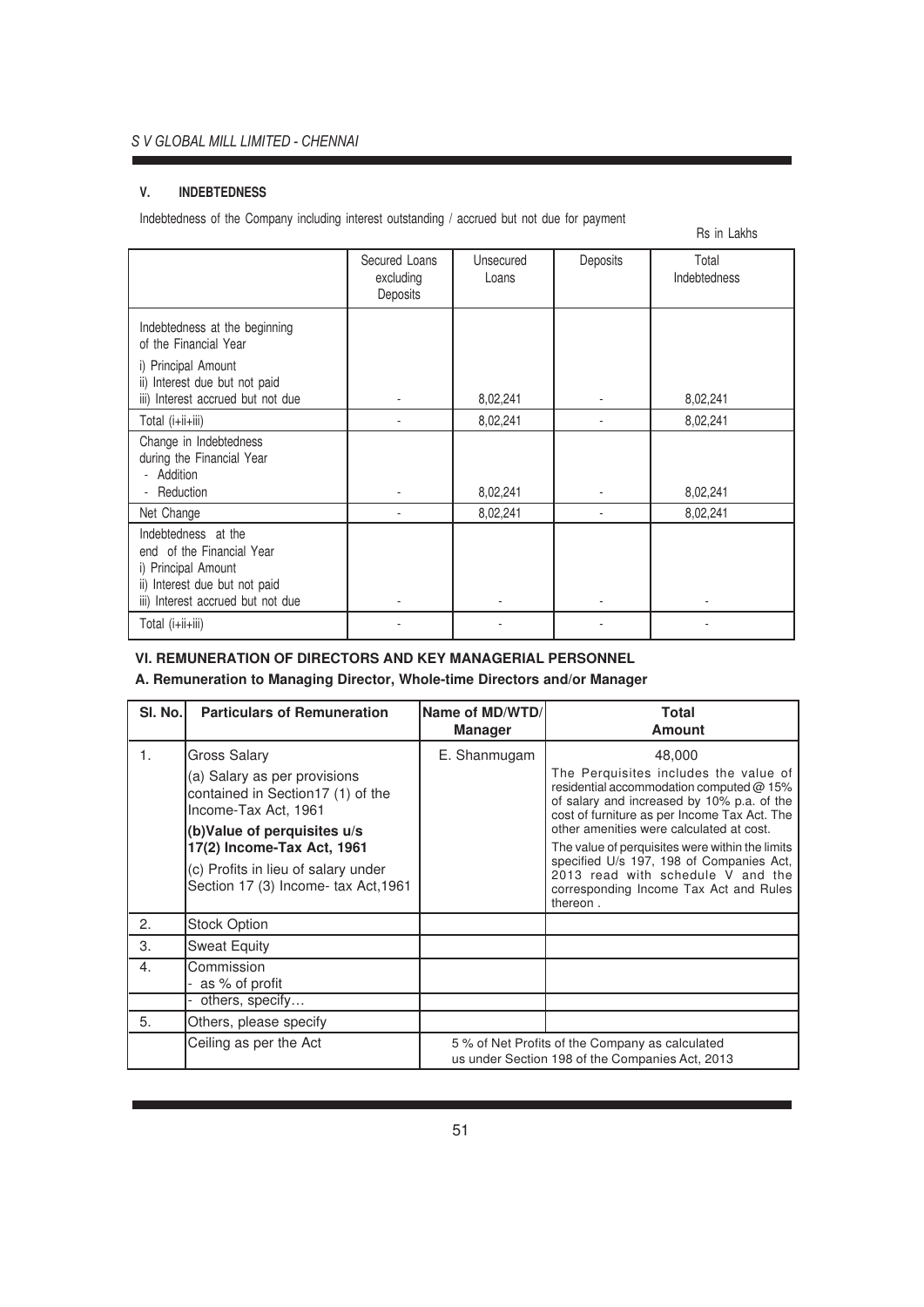## **B.Remuneration to other directors:**

| SI. No. Particulars of Remuneration                                    | Name of MD/WTD/<br><b>Total</b><br><b>Manager</b><br><b>Amount</b>                               |                           |  |                      |        |
|------------------------------------------------------------------------|--------------------------------------------------------------------------------------------------|---------------------------|--|----------------------|--------|
| Independent Directors                                                  | P.S.Pandyan                                                                                      | K.Shivaram<br>Selvakkumar |  | Y.Satyajit<br>Prasad |        |
| · Fee for attending Board<br><b>Committee Meetings</b>                 | 25,000                                                                                           | 15,000                    |  | 25,000               | 65,000 |
| · Commission                                                           |                                                                                                  |                           |  |                      |        |
| Others, please specify                                                 |                                                                                                  |                           |  |                      |        |
| Total (1)                                                              |                                                                                                  |                           |  |                      | 65,000 |
| <b>Other Non-Executive Directors</b>                                   | M.Ethiraj                                                                                        |                           |  | S.Valli              |        |
| · Fee for attending Board<br><b>Committee Meetings</b><br>· Commission |                                                                                                  |                           |  |                      |        |
| Others, please specify                                                 |                                                                                                  |                           |  | 10,000               | 10,000 |
| Total (2)                                                              |                                                                                                  |                           |  |                      | 10,000 |
| Total $(B)=(1+2)$                                                      |                                                                                                  |                           |  |                      | 75,000 |
| <b>Total Managerial Remuneration</b>                                   |                                                                                                  |                           |  |                      |        |
| Overall Ceiling as per the Act                                         | 11% of Net Profits of the Company as calculated under<br>Section 198 of the Companies Act, 2013. |                           |  |                      |        |

# **C. Remuneration to Key Managerial Personnel Other Than MD/ Manager/ WTD**

|    | SI. no. Particulars of Remuneration                                                               | Key Managerial Personnel (Rs. in lakhs)                                       |                                                                |         |  |
|----|---------------------------------------------------------------------------------------------------|-------------------------------------------------------------------------------|----------------------------------------------------------------|---------|--|
|    |                                                                                                   | Company<br>Secretary                                                          | CFO                                                            | Total   |  |
| 1. | Grosssalary<br>(a)Salaryasper provisions<br>containedin section17(1)of<br>thelncome-tax Act, 1961 | 1.20 p.m.                                                                     | Rs. 1.50 pm                                                    | 2.70 pm |  |
|    | (b) Value of perquisitesu/s<br>17(2) Income-tax<br>Act. 1961                                      | Bonus +<br>reimbursement<br>of conveyance as<br>per Company<br>policy & rules | Bonus $+$<br>conveyance<br>as per<br>company policy<br>& rules |         |  |
|    | (c)Profitsinlieu of salary<br>undersection                                                        |                                                                               |                                                                |         |  |
|    | 17 (3) Income-tax Act, 1961                                                                       |                                                                               |                                                                |         |  |
| 2. | <b>Stock Option</b>                                                                               |                                                                               |                                                                |         |  |
| 3. | <b>Sweat Equity</b>                                                                               | ---                                                                           | ---                                                            |         |  |
| 4. | Commission                                                                                        | ---                                                                           | ---                                                            | ---     |  |
|    | - as % of profit                                                                                  |                                                                               |                                                                |         |  |
| 5. | - others, specify<br>Others, please specify                                                       |                                                                               |                                                                |         |  |

# **VII. PENALTIES/PUNISHMENT/COMPOUNDING OF OFFENCES:**

There are no Penalties / Punishment / Compounding of Offences under any Sections of the Company Act, 2013 against the Company or its Directors or any other Offices in default, if any, during the year.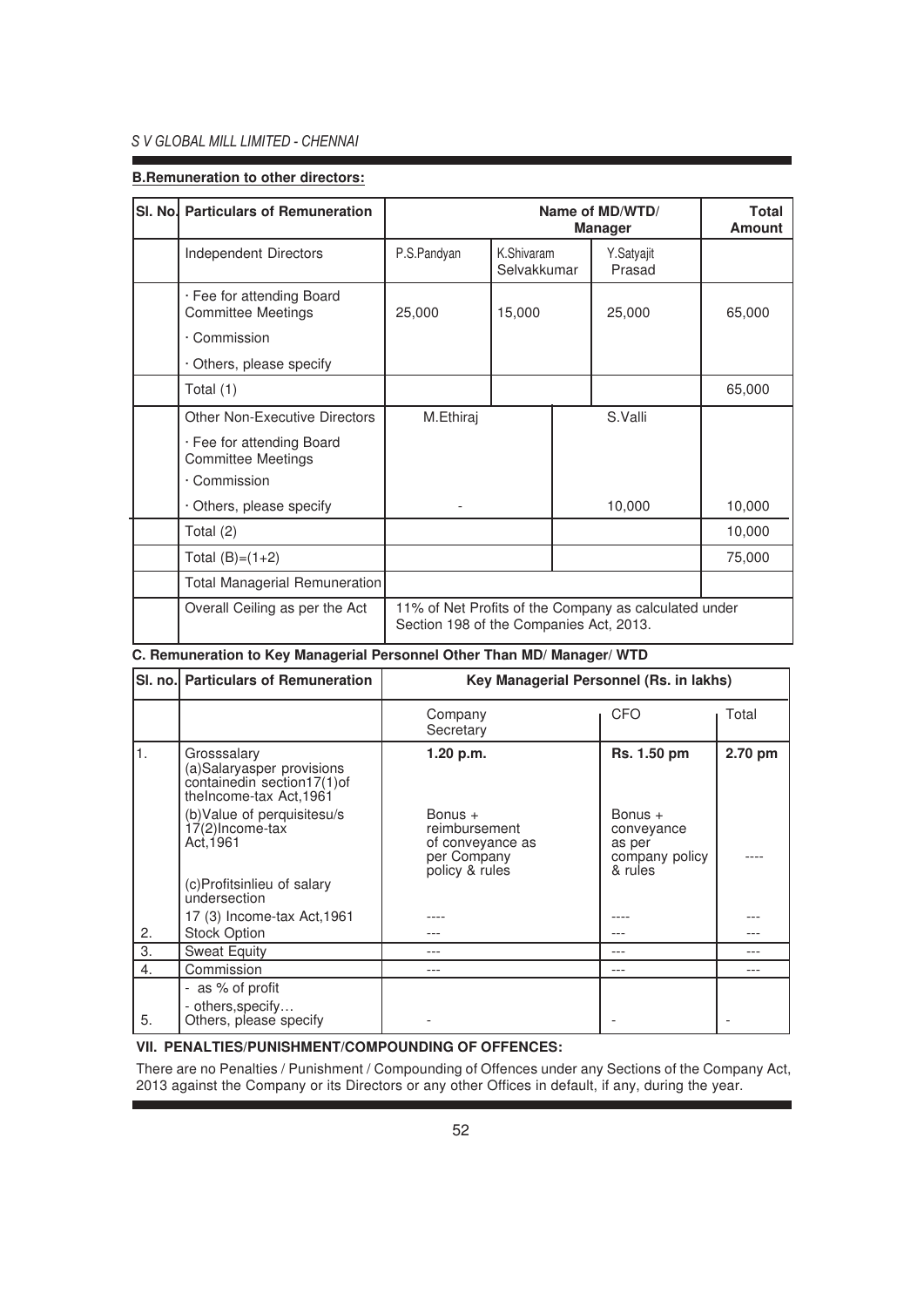#### **Independent Auditor's Report**

#### **To the Members of S V Global Mill Limited**

#### **Report on the Standalone Financial Statements**

We have audited the accompanying standalone financial statements of M/s. S V Global Mill Limited ("the Company"), which comprise the Balance Sheet as at 31st March, 2017, the Statement of Profit and Loss, the Cash Flow Statement for the year then ended and a summary of the significant accounting policies and other explanatory information.

#### **Management's Responsibility for the Standalone Financial Statements**

The Company's Board of Directors is responsible for the matters stated in Section 134(5) of the Companies Act, 2013 ("the Act") with respect to the preparation of these standalone financial statements that give a true and fair view of the financial position, financial performance and cash flows of the Company in accordance with the accounting principles generally accepted in India, including the Accounting Standards specified under Section 133 of the Act, read with Rule 7 of the Companies(Accounts) Rules, 2014. This responsibility also includes maintenance of adequate accounting records in accordance with the provisions of the Act for safeguarding the assets of the Company and for preventing and detecting frauds and other irregularities; selection and application of appropriate accounting policies; making judgments and estimates that are reasonable and prudent; and design, implementation and maintenance of adequate internal financial controls, that were operating effectively for ensuring the accuracy and completeness of the accounting records, relevant to the preparation and presentation of the financial statements that give a true and fair view and are free from material misstatement, whether due to fraud or error.

#### **Auditor's Responsibility**

Our responsibility is to express an opinion on these standalone financial statements based on our audit. We have taken into account the provisions of the Act, the accounting and auditing standards and matters which are required to be included in the audit report under the provisions of the Act and the Rules made thereunder.

We conducted our audit in accordance with the Standards on Auditing specified under Section 143(10) of the Act. Those Standards require that we comply with ethical requirements and plan and perform the audit to obtain reasonable assurance about whether the financial statements are free from material misstatement.

An audit involves performing procedures to obtain audit evidence about the amounts and the disclosures in the standalone financial statements. The procedures selected depend on the auditor's judgment, including the assessment of the risks of material misstatement of the standalone financial statements, whether due to fraud or error. In making those risk assessments, the auditor considers internal financial control relevant to the Company's preparation of the standalone financial statements that give a true and fair view in order to design audit procedures that are appropriate in the circumstances. An audit also includes evaluating the appropriateness of the accounting policies used and the reasonableness of the accounting estimates made by the Company's Directors, as well as evaluating the overall presentation of the standalone financial statements.

We believe that the audit evidence we have obtained is sufficient and appropriate to provide a basis for our audit opinion on the standalone financial statements.

#### **Opinion**

In our opinion and to the best of our information and according to the explanations given to us, the aforesaid standalone financial statements give the information required by the Act in the manner so required and give a true and fair view in conformity with the accounting principles generally accepted in India, of the state of affairs of the Company as at 31stMarch, 2017, and its profit and its cash flows for the year ended on that date.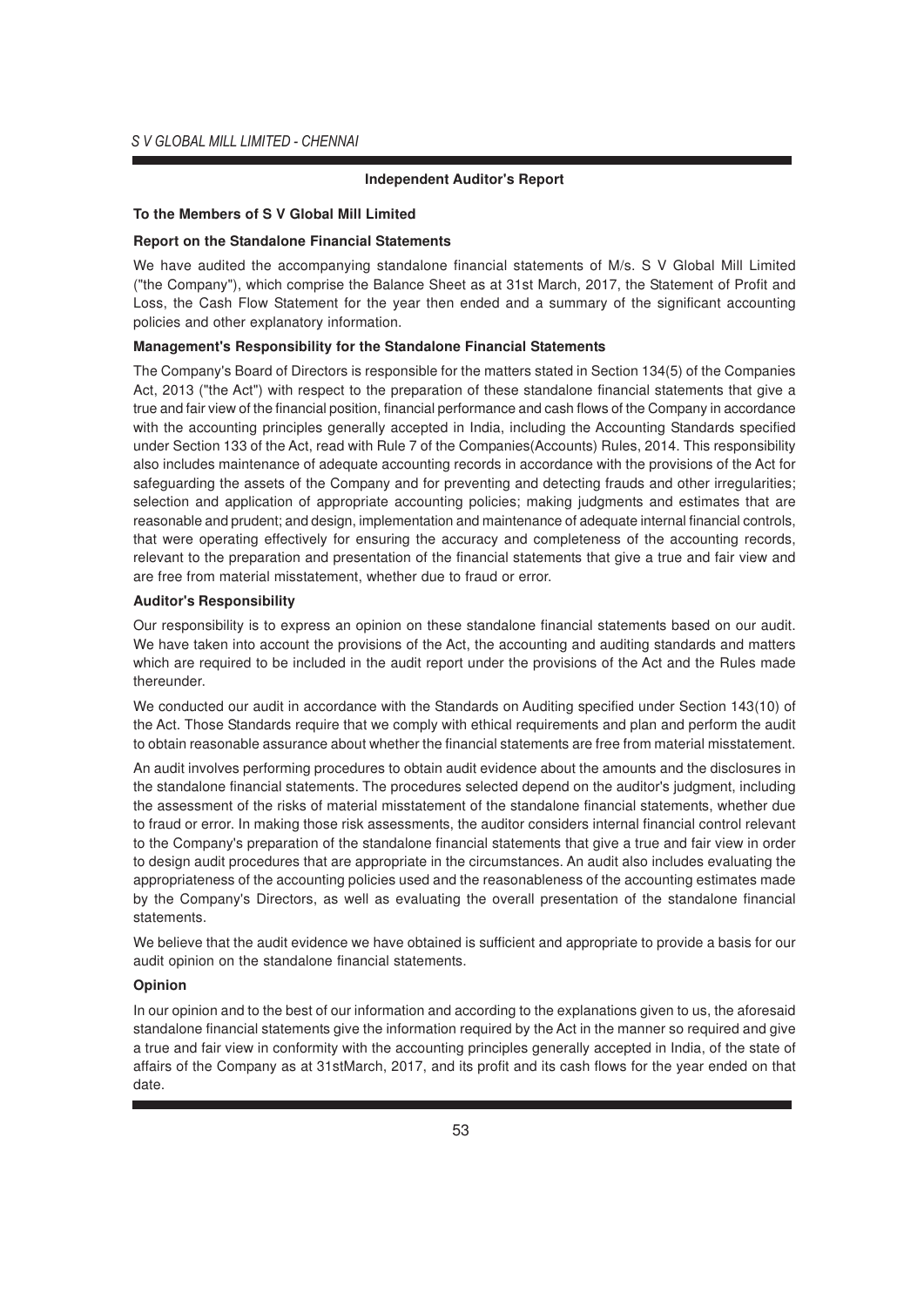#### **Report on Other Legal and Regulatory Requirements**

- 1. As required by the Companies (Auditor's Report) Order, 2016 ('the Order') issued by the Central Government of India in terms of sub-section (11) of Section 143 of the Act, we give in Annexure - I a statement on the matters specified in the paragraph 3 and 4 of the Order, to the extent applicable.
- 2. As required by Section 143 (3) of the Act, we report that:
	- a) We have sought and obtained all the information and explanations which to the best of our knowledge and belief were necessary for the purposes of our audit.
	- b) In our opinion, proper books of account as required by law have been kept by the Company so far as it appears from our examination of those books.
	- c) The Balance Sheet, the Statement of Profit and Loss and the Cash Flow Statement dealt with by this Report are in agreement with the books of account.
	- d) In our opinion, the aforesaid standalone financial statements comply with the Accounting Standards specified under Section 133 of the Act, read with Rule 7 of the Companies (Accounts) Rules, 2014.
	- e) On the basis of written representations received from the directors as on March 31, 2017, and taken on record by the Board of Directors, none of the directors are disqualified as on March 31, 2017, from being appointed as a director in terms of Section 164(2) of the Act.
	- f) With respect to the adequacy of internal financial control systems and the operating effectiveness of such controls, we give our Report in Annexure - II
	- g) With respect to the other matters to be included in the Auditor's Report in accordance with Rule 11 of the Companies (Audit and Auditors) Rules, 2014, in our opinion and to the best of our information and according to the explanations given to us:
	- i. The Company has disclosed the impact of pending litigations on its financial position in its financial statements - Refer Item No. 7 of Note 16 to the financial statements;
	- ii. The Company did not have any long-term contracts including derivative contracts for which there were any material foreseeable losses.
	- iii. There were no amounts which were required to be transferred, to the Investor Education and Protection Fund by the Company.
	- iv. The Company has provided requisite disclosures in the financial statements as to holdings as well as dealings in Specified Bank Notes during the period from 8th November, 2016 to 30th December, 2016. Based on our audit procedures and relying on the management representation, we report that the disclosures are in accordance with books of account maintained by the Company and as produced to us by the Management - Refer Item No. 8 of Note 16

**P. B. Vijayaraghavan & Co., Chartered Accountants FRN: 004721S**

> **K. Srinivasan Partner M. No. 226831**

**Place: Chennai Date: 10.05.2017**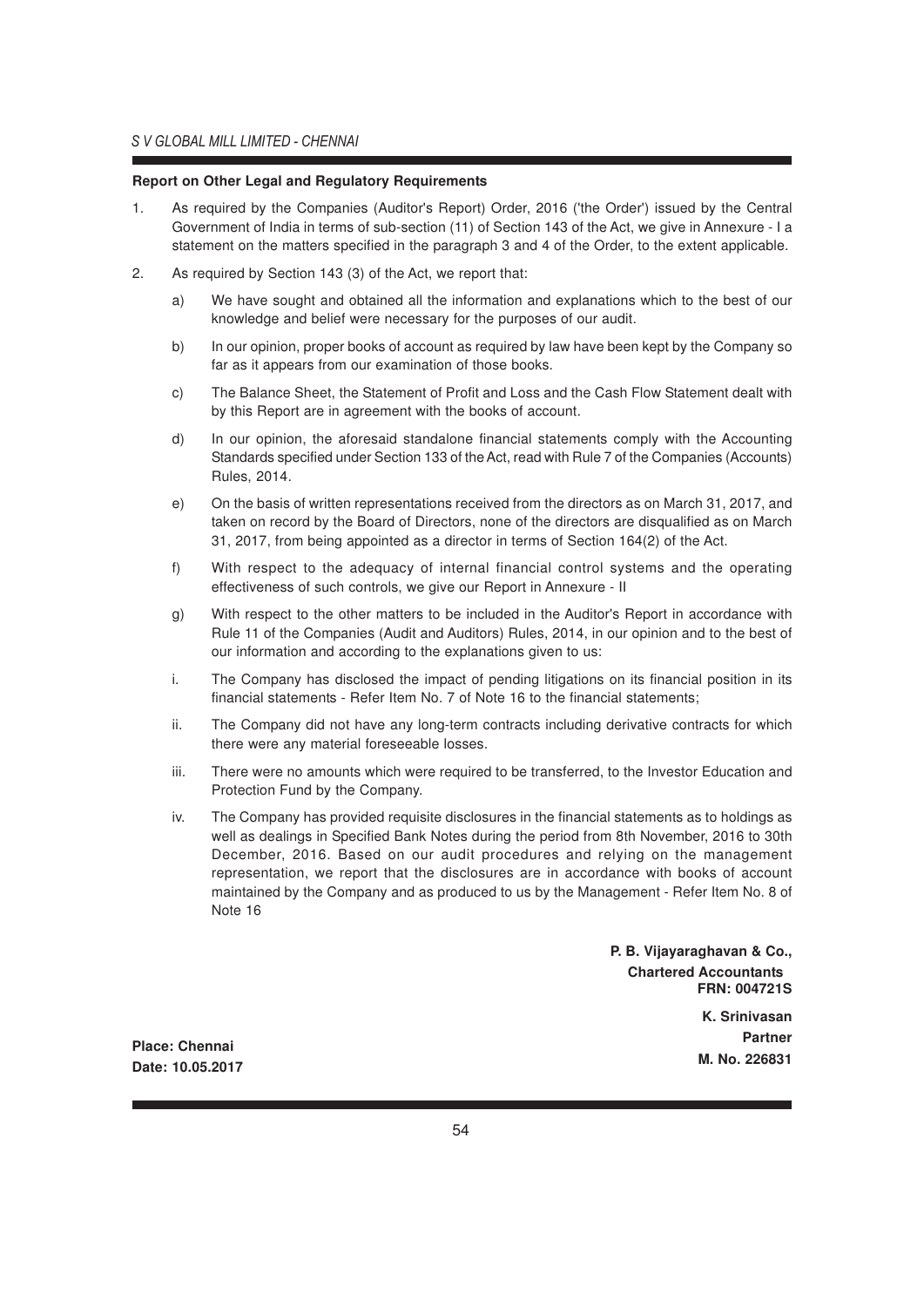#### **ANNEXURE - I TO INDEPENDENT AUDITOR'S REPORT**

#### **Statement of matters specified in Para 3 & 4 of the order referred to in sub-section (11) of section 143**

#### **1) Fixed Assets**

- a) The Company is maintaining proper records showing full particulars, including quantitative details and situation of fixed assets;
- b) As per the information and explanation given to us, all the fixed assets have been physically verified by the management at regular intervals, which in our opinion, is reasonable. According to the information and explanations given to us, no material discrepancies were noticed on such verification
- c) The Company have title deeds of immovable properties and the same are held in the name of the Company.

## **2) Inventory**

According to the information and explanations given to us, inventory has been physically verified during the year by the Management and no material discrepancies were noticed.

#### **3) Transactions with parties covered by register referred to in Section 189**

The Company has not granted loans, secured or unsecured to Companies, Firms, Limited Liability Partnerships or other parties covered in the register maintained under Section 189 of the Companies Act, 2013

#### **4) Compliance with Section 185 & 186 in respect of Loans and Investments**

The Company has not advanced loans, given guarantees or security or made any investment in contravention of section 185 and/or Section 186 of the Companies Act, 2013

### **5) Public Deposits**

In our opinion and according to the information and explanations given to us, the company has not accepted deposits from public and hence the provisions of Sections 73 to 76 or any other provisions of the Companies Act and the Rules made there under are not applicable to the Company.

## **6) Maintenance of Cost Records**

Maintenance of cost records specified by the Central Government under sub-section (1) of Section 148 of the Companies Act, 2013 is not applicable to the company

### **7) Statutory dues**

- a) The Company has generally been regular in depositing Income-tax, Sales-tax, Service Tax, duty of customs, duty of excise, value added tax, cess and any other statutory dues to the appropriate authorities. Based on information and explanation given to us, no undisputed amounts payable in respect of Income Tax, Sales-tax, Service Tax, Customs Duty, Excise Duty, Value Added Tax, Cess and any other statutory dues were outstanding as at 31st March 2017 for a period of more than six months from the date they became payable.
- b) According to the information and explanations given to us, there are no dues of Income Tax, Sales-tax, Customs Duty, Excise Duty, Value Added Tax and Cess which have not been deposited by the Company.

#### **8) Repayment of Loans**

The Company has not taken loans from any from financial institution, bank or Government,and has not issued debentures and therefore the question of default does not arise.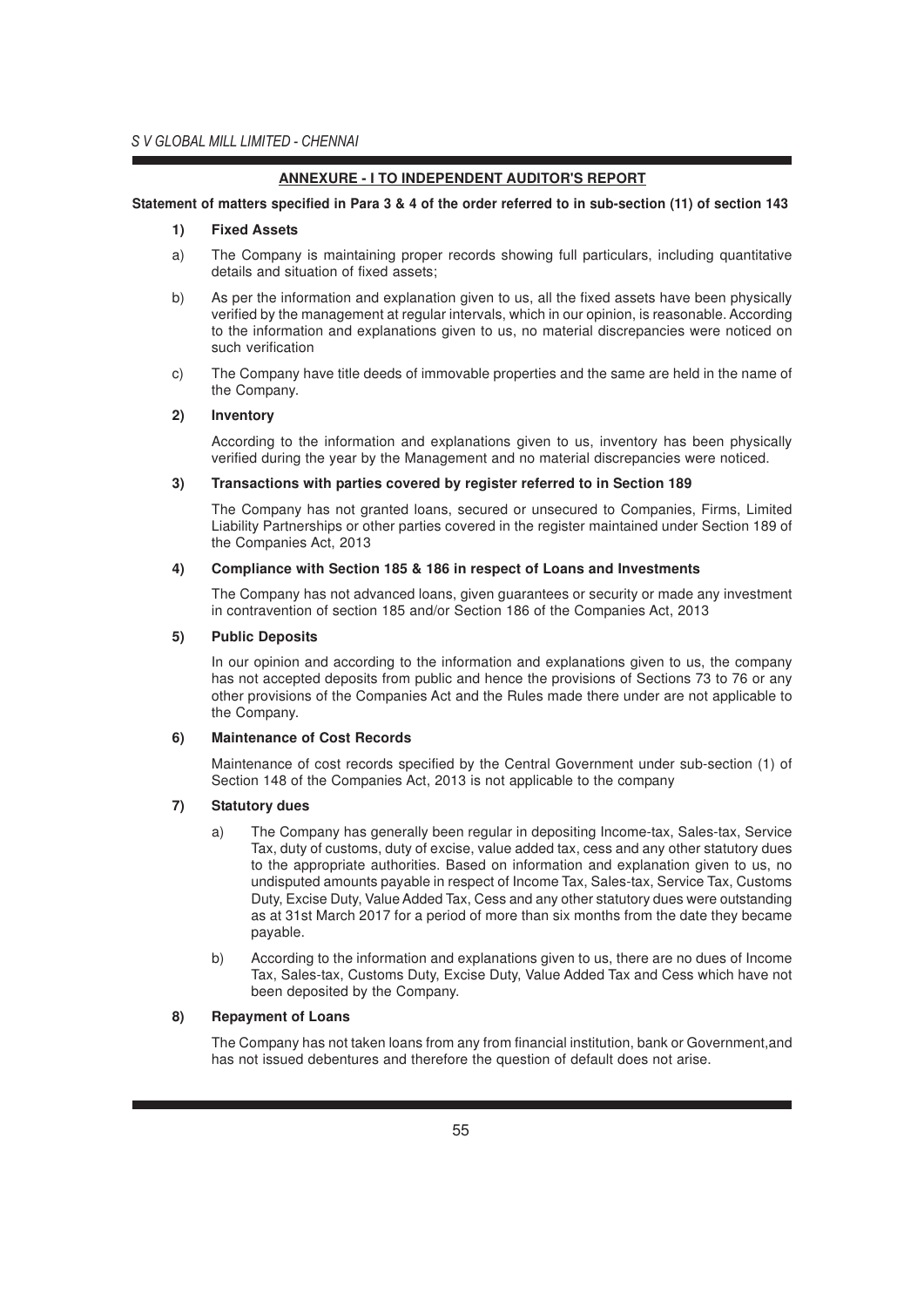### **9) Raising of monies through Public Offer and/or Term Loans**

The Company has not raised monies by way of initial public offer or further public offer (including debt instruments) during the relevant financial year. Also the Company has not taken any term loans during the relevant financial year.

#### **10) Frauds**

According to the information and explanations given to us no fraud by the company or any fraud on the Company by its officers or employees has been noticed or reported during the year

## **11) Managerial Remuneration**

According to the information and explanations provided to us, the total Managerial remuneration paid/provided by the Company is within the overall maximum limit as specified Section 197 read with Schedule V to the Companies Act, 2013 and accordingly requirements as to obtaining requisite approval under this section does not arise

#### **12) Compliance with Net Owned Funds Ratio & unencumbered term deposits**

The Company is not a Nidhi company and hence the provisions para 3(xii) of the Order referred to in Companies (Auditor's Report) Order, 2016 issued by the Central Government of India in terms of sub-section (11) of Section 143 of the Act does not apply to the company

### **13) Transaction with Related Parties**

There were no transactions as referred to in Section 188 entered into with related parties during the relevant financial year.

## **14) Preferential Allotment or Private Placement**

The Company has not made any preferential allotment or private placement of shares or fully or partly convertible debentures during the year under review as referred to in section 42 of the Companies Act, 2013

#### **15) Non-cash transactions**

The Company has not entered into any non-cash transactions with directors or persons connected with them as referred to in section 192 of the Companies Act, 2013

#### **16) Registration with Reserve Bank of India**

The Company is not carrying any activities which require registration under section 45-IA of the Reserve Bank of India Act, 1934

> **P. B. Vijayaraghavan & Co., Chartered Accountants FRN: 004721S**

**Date: 10.05.2017 M. No. 226831**

**K. Srinivasan Place : Chennai Partner**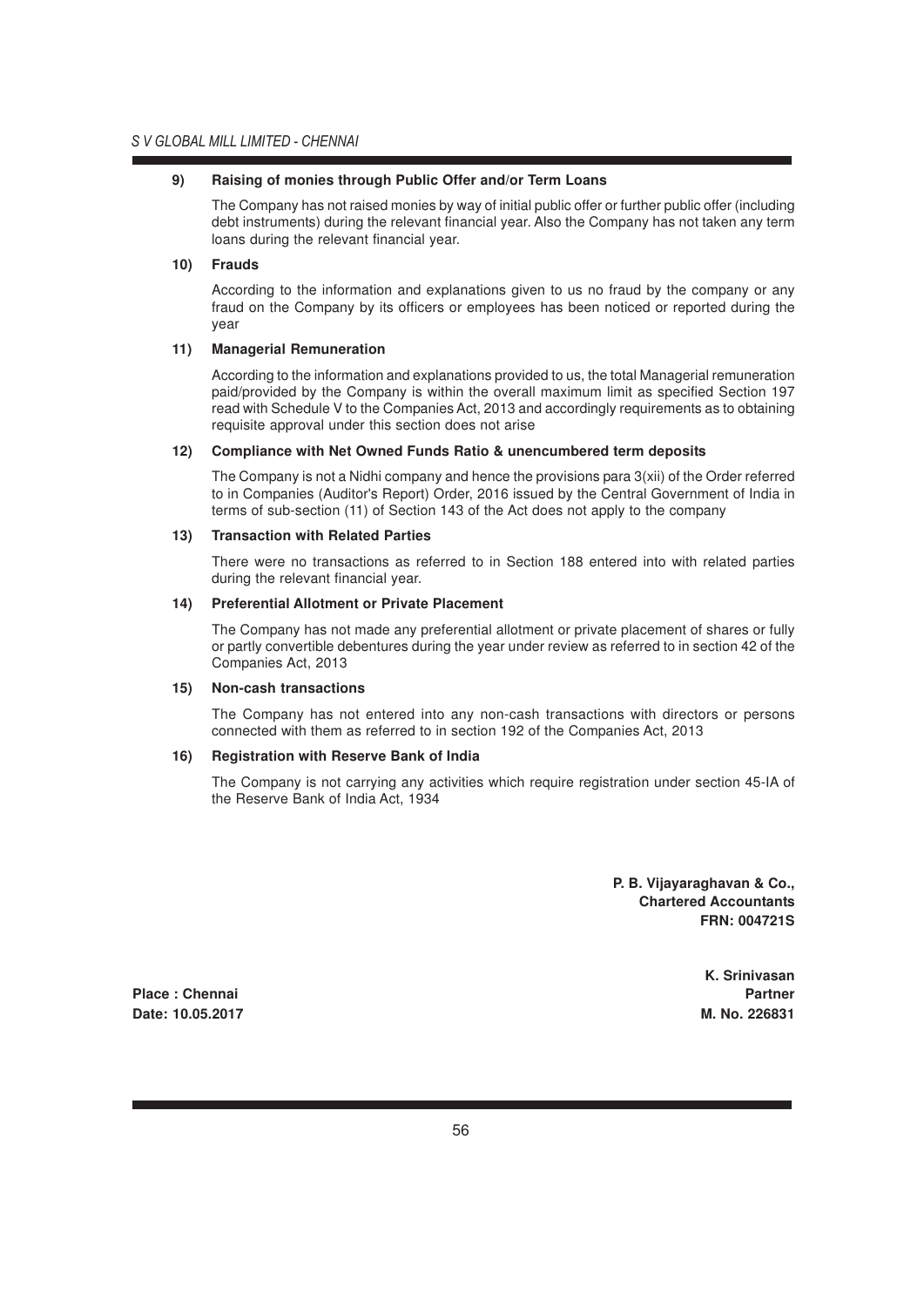# **ANNEXURE - II TO INDEPENDENT AUDITOR'S REPORT**

## **Report on the Internal Financial Controls under Clause (i) of Sub-section 3 of Section 143 of the Companies Act, 2013 ("the Act")**

We have audited the internal financial controls over financial reporting of S V Global Mill Limited ("the Company") as of March 31, 2017 in conjunction with our audit of the standalone financial statements of the Company for the year ended on that date.

#### **Management's Responsibility for Internal Financial Controls**

The Company's management is responsible for establishing and maintaining internal financial controls based on the internal control over financial reporting criteria established by the Company considering the essential components of internal control stated in the Guidance Note on Audit of Internal Financial Controls over Financial Reporting issued by the Institute of Chartered Accountants of India. These responsibilities include the design, implementation and maintenance of adequate internal financial controls that were operating effectively for ensuring the orderly and efficient conduct of its business, including adherence to Company's policies, the safeguarding of its assets, the prevention and detection of frauds and errors, the accuracy and completeness of the accounting records, and the timely preparation of reliable financial information, as required under the Companies Act, 2013.

#### **Auditors' Responsibility**

Our responsibility is to express an opinion on the Company's internal financial controls over financial reporting based on our audit. We conducted our audit in accordance with the Guidance Note on Audit of Internal Financial Controls over Financial Reporting (the "Guidance Note") and the Standards on Auditing, issued by ICAI and deemed to be prescribed under Section 143(10) of the Companies Act, 2013, to the extent applicable to an audit of internal financial controls, both applicable to an audit of Internal Financial Controls and, both issued by the Institute of Chartered Accountants of India. Those Standards and the Guidance Note require that we comply with ethical requirements and plan and perform the audit to obtain reasonable assurance about whether adequate internal financial controls over financial reporting was established and maintained and if such controls operated effectively in all material respects.

Our audit involves performing procedures to obtain audit evidence about the adequacy of the internal financial controls system over financial reporting and their operating effectiveness. Our audit of internal financial controls over financial reporting included obtaining an understanding of internal financial controls over financial reporting, assessing the risk that a material weakness exists, and testing and evaluating the design and operating effectiveness of internal control based on the assessed risk. The procedures selected depend on the auditor's judgement, including the assessment of the risks of material misstatement of the financial statements, whether due to fraud or error.

We believe that the audit evidence we have obtained is sufficient and appropriate to provide a basis for our audit opinion on the Company's internal financial controls system over financial reporting.

#### **Meaning of Internal Financial Controls over Financial Reporting**

A Company's internal financial control over financial reporting is a process designed to provide reasonable assurance regarding the reliability of financial reporting and the preparation of financial statements for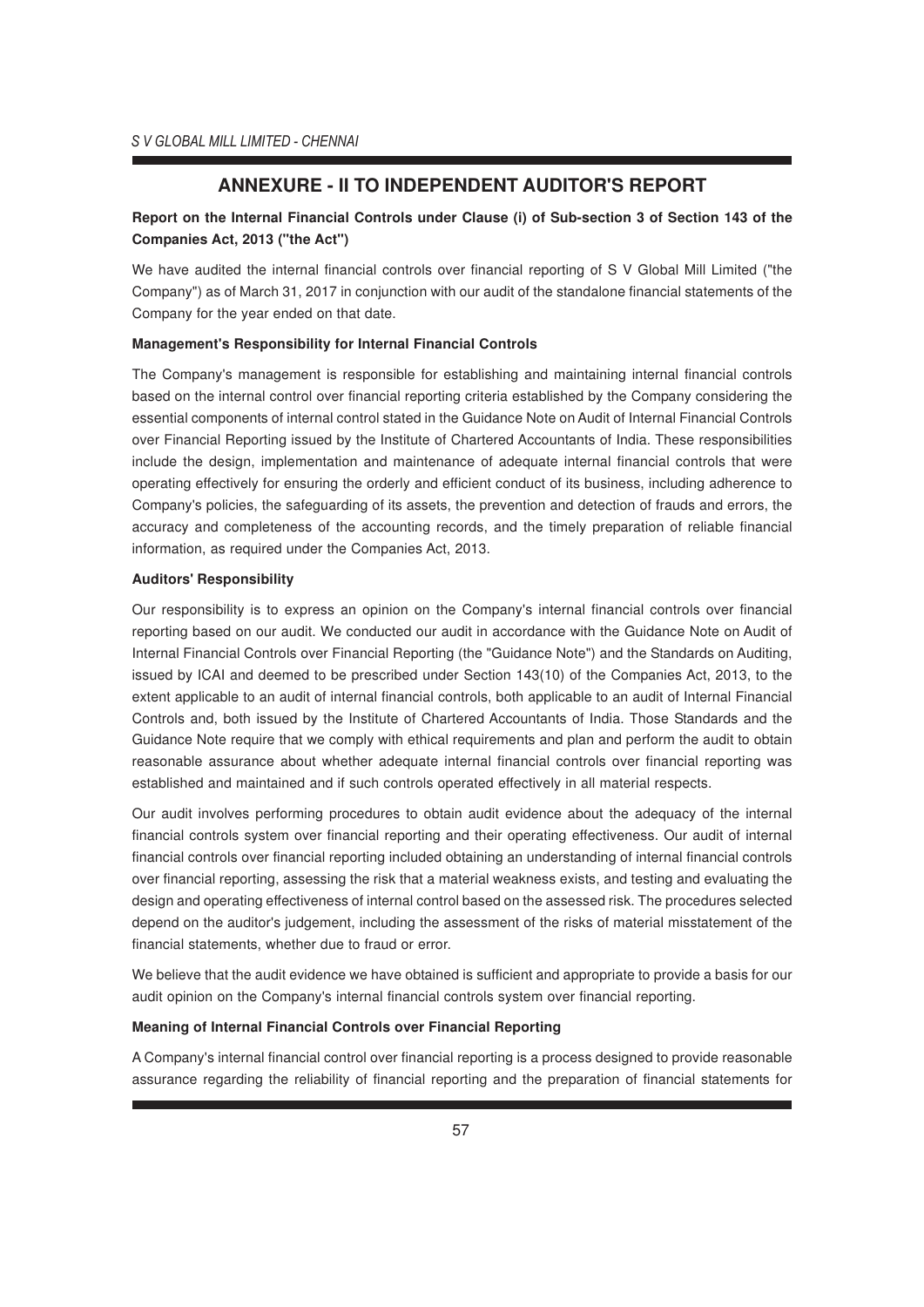external purposes in accordance with generally accepted accounting principles. A Company's internal financial control over financial reporting includes those policies and procedures that (1) pertain to the maintenance of records that, in reasonable detail, accurately and fairly reflect the transactions and dispositions of the assets of the Company; (2) provide reasonable assurance that transactions are recorded as necessary to permit preparation of financial statements in accordance with generally accepted accounting principles, and that receipts and expenditures of the Company are being made only in accordance with authorisations of management and Directors of the Company; and (3) provide reasonable assurance regarding prevention or timely detection of unauthorised acquisition, use, or disposition of the Company's assets that could have a material effect on the financial statements.

#### **Inherent Limitations of Internal Financial Controls over Financial Reporting**

Because of the inherent limitations of internal financial controls over financial reporting, including the possibility of collusion or improper management override of controls, material misstatements due to error or fraud may occur and not be detected. Also, projections of any evaluation of the internal financial controls over financial reporting to future periods are subject to the risk that the internal financial control over financial reporting may become inadequate because of changes in conditions, or that the degree of compliance with the policies or procedures may deteriorate.

## **Opinion**

In our opinion, the Company has, in all material respects, an adequate internal financial controls system over financial reporting and such internal financial controls over financial reporting were operating effectively as at March 31, 2017, based on the internal control over financial reporting criteria established by the Company considering the essential components of internal control stated in the Guidance Note on Audit of Internal Financial Controls Over Financial Reporting issued by the Institute of Chartered Accountants of India.

> **P. B. Vijayaraghavan & Co., Chartered Accountants FRN: 004721S**

> > **K. SRINIVASAN Partner M. No. 226831**

**Place: Chennai Date: 10.05.2017**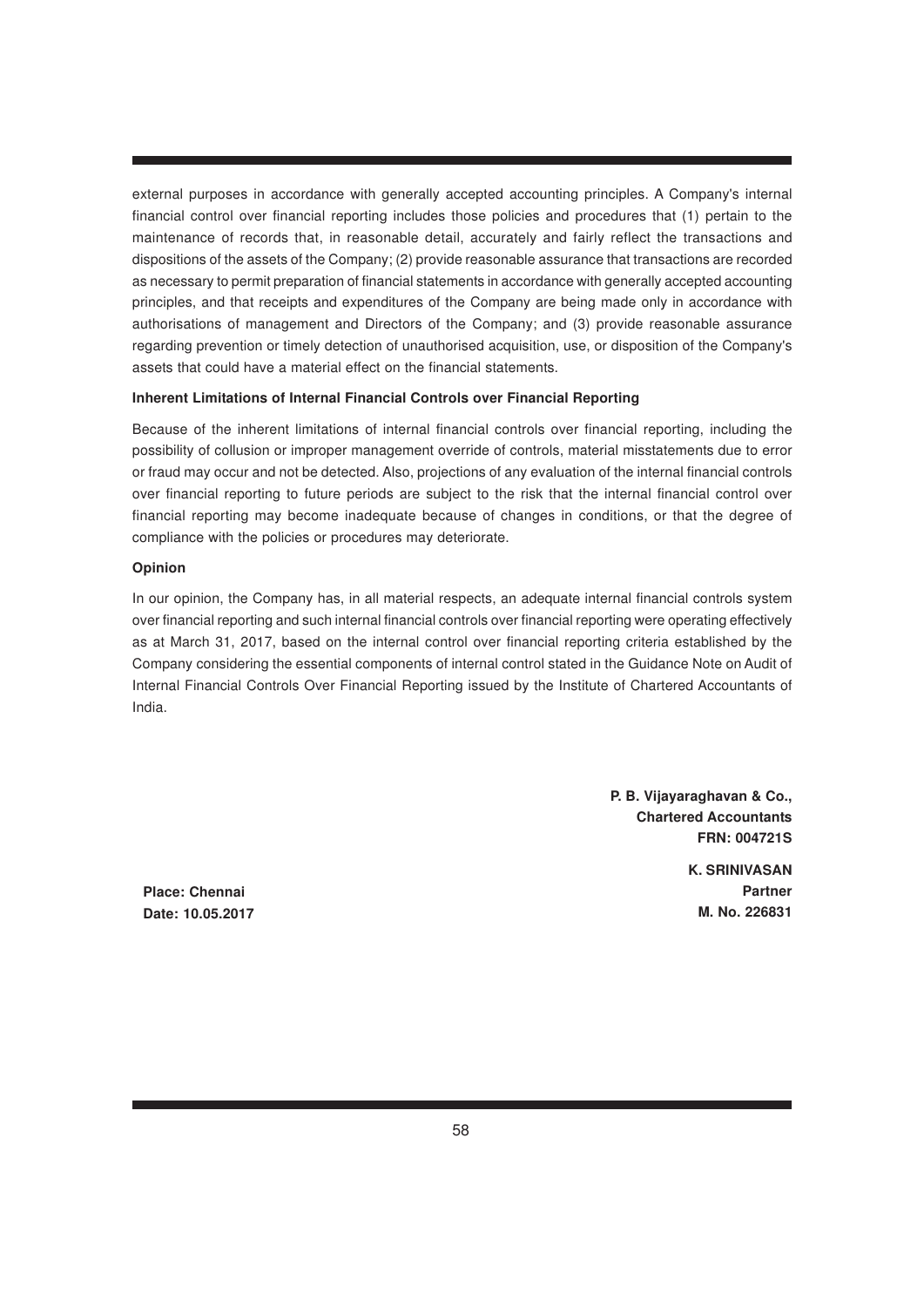# **BALANCE SHEET AS AT 31st MARCH, 2017**

|                                        |                                                                                                                                   | (Amount in Rupees)             |                                    |                                                |  |
|----------------------------------------|-----------------------------------------------------------------------------------------------------------------------------------|--------------------------------|------------------------------------|------------------------------------------------|--|
|                                        |                                                                                                                                   | Note No.                       | As at 31st<br><b>March 2017</b>    | As at 31st<br><b>March 2016</b>                |  |
|                                        | <b>1. EQUITY AND LIABILITIES</b>                                                                                                  |                                |                                    |                                                |  |
|                                        | (1) Shareholders Funds                                                                                                            |                                |                                    |                                                |  |
|                                        | Share Capital<br>(a)<br>(b)<br>Reserves & Surplus                                                                                 | $\overline{c}$<br>3            | 111,597,050<br>1,610,422,910       | 111,793,050<br>1,595,814,217                   |  |
|                                        |                                                                                                                                   |                                |                                    |                                                |  |
| (2)                                    | <b>Non Current Liabilities</b>                                                                                                    |                                |                                    |                                                |  |
|                                        | Long Term Borrowings<br>(a)<br>Deferred Tax Liability<br>(b)                                                                      | 4                              | 769,500                            | 802,241                                        |  |
|                                        | (3) Current Liabilities                                                                                                           |                                |                                    |                                                |  |
|                                        | <b>Other Current Liabilities</b>                                                                                                  | 5                              | 23,038,546                         | 19,055,065                                     |  |
|                                        | <b>Total</b>                                                                                                                      |                                | 1,745,828,006                      | 1,727,464,573                                  |  |
| <b>ASSETS</b>                          |                                                                                                                                   |                                |                                    |                                                |  |
|                                        | (1) Non - Current Assets                                                                                                          |                                |                                    |                                                |  |
|                                        | <b>Fixed Assets</b><br>(a)                                                                                                        |                                |                                    |                                                |  |
|                                        | <b>Tangible Assets</b>                                                                                                            | 6                              | 79,181,652                         | 27,342,818                                     |  |
|                                        | Capital Work-in-Progress<br>(b) Non Current Investment                                                                            |                                |                                    | 44,727,170                                     |  |
|                                        | Long Term - Trade (Unquoted)                                                                                                      | 7                              | 23,576,000                         | 1,000                                          |  |
|                                        | (c)<br>Long Term Loans & Advances                                                                                                 | 8                              | 524,813,201                        | 574,773,201                                    |  |
|                                        | (2) Current Assets                                                                                                                |                                |                                    |                                                |  |
|                                        | (a) Inventories                                                                                                                   | 9                              | 91,313,239                         | 91,313,239                                     |  |
|                                        | Cash & Cash Equivalents<br>(b)                                                                                                    | 10                             | 1,000,341,569                      | 968,180,360                                    |  |
|                                        | <b>Other Current Assets</b><br>(c)                                                                                                | 11                             | 26,602,345                         | 21,126,785                                     |  |
|                                        | <b>Total</b>                                                                                                                      |                                | 1,745,828,006                      | 1,727,464,573                                  |  |
|                                        | Notes and Accounting Policies forming part of                                                                                     |                                |                                    |                                                |  |
|                                        | the Financial Statements                                                                                                          | 1 to 16                        |                                    |                                                |  |
|                                        | As per our report attached of even date<br>For P. B. Vijayaraghavan & Co.,<br><b>Chartered Accountants</b><br><b>FRN: 004721S</b> |                                | <b>For S V Global Mill Limited</b> |                                                |  |
|                                        |                                                                                                                                   |                                |                                    |                                                |  |
|                                        |                                                                                                                                   |                                |                                    |                                                |  |
| <b>K. SRINIVASAN</b><br><b>Partner</b> |                                                                                                                                   | <b>M.ETHIRAJ</b><br>Chairman   |                                    | <b>E.SHANMUGAM</b><br><b>Managing Director</b> |  |
|                                        | Membership No: 226831                                                                                                             |                                |                                    |                                                |  |
|                                        | <b>Place: Chennai</b>                                                                                                             | <b>K.RAMAKRISHNAN</b>          |                                    | <b>GOVIND MADHAV JOSHI</b>                     |  |
| Date: 10.05.2017                       |                                                                                                                                   | <b>Chief Financial Officer</b> |                                    | <b>Company Secretary</b>                       |  |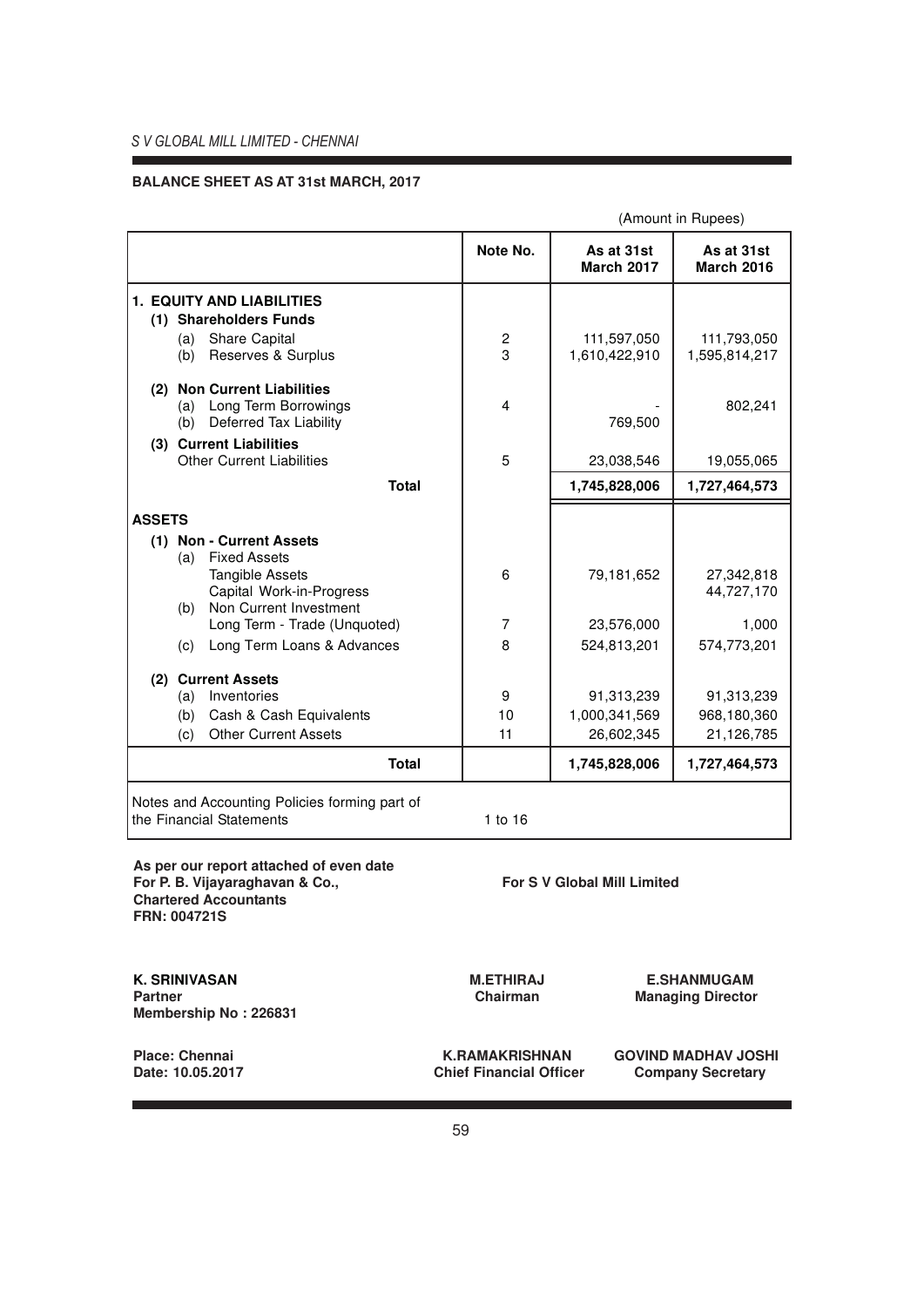# **STATEMENT OF PROFIT AND LOSS FOR THE YEAR ENDED 31st MARCH 2017**

| (Amount in Rupees)                                                                                               |               |                                                  |                                         |  |
|------------------------------------------------------------------------------------------------------------------|---------------|--------------------------------------------------|-----------------------------------------|--|
| <b>Particulars</b>                                                                                               | Note No.      | <b>Year Ended</b><br>31st March<br>2017          | <b>Year Ended</b><br>31st March<br>2016 |  |
| <b>INCOME</b><br><b>Revenue from Operations</b><br>Other Income                                                  | 12            | 66,009,910                                       | 189,726,560                             |  |
| <b>Total</b>                                                                                                     |               | 66,009,910                                       | 189,726,560                             |  |
| <b>EXPENSES</b>                                                                                                  |               |                                                  |                                         |  |
| <b>Employee Benefits Expenses</b><br>(a)<br>(b)<br>Depreciation<br><b>Other Expenses</b><br>(c)                  | 13<br>6<br>14 | 6,759,433<br>731,080<br>36,788,062               | 5,286,183<br>847,007<br>32,041,080      |  |
| <b>Total</b>                                                                                                     |               | 44,278,575                                       | 38,174,270                              |  |
| Profit / (Loss) before Tax<br>Tax Expenses<br><b>Current Tax</b><br>Deferred Tax<br>Profit / (Loss) for the year |               | 21,731,335<br>6,347,465<br>769,500<br>14,614,310 | 151,552,290<br>8,704,186<br>142,848,104 |  |
| Earnings per equity share of Rs.5/- each<br><b>Basic &amp; Diluted</b>                                           | 15            | 0.65                                             | 6.40                                    |  |
| Notes and Accounting Policy<br>forming part of the Financial Statements                                          | 1 to 16       |                                                  |                                         |  |

| As per our report attached of even date<br>For P. B. Vijayaraghavan & Co.,<br><b>Chartered Accountants</b><br><b>FRN: 004721S</b> | <b>For S V Global Mill Limited</b>                      |                                                        |  |
|-----------------------------------------------------------------------------------------------------------------------------------|---------------------------------------------------------|--------------------------------------------------------|--|
| <b>K. SRINIVASAN</b><br><b>Partner</b><br>Membership No: 226831                                                                   | <b>M.ETHIRAJ</b><br>Chairman                            | <b>E.SHANMUGAM</b><br><b>Managing Director</b>         |  |
| <b>Place: Chennai</b><br>Date: 10.05.2017                                                                                         | <b>K.RAMAKRISHNAN</b><br><b>Chief Financial Officer</b> | <b>GOVIND MADHAV JOSHI</b><br><b>Company Secretary</b> |  |

60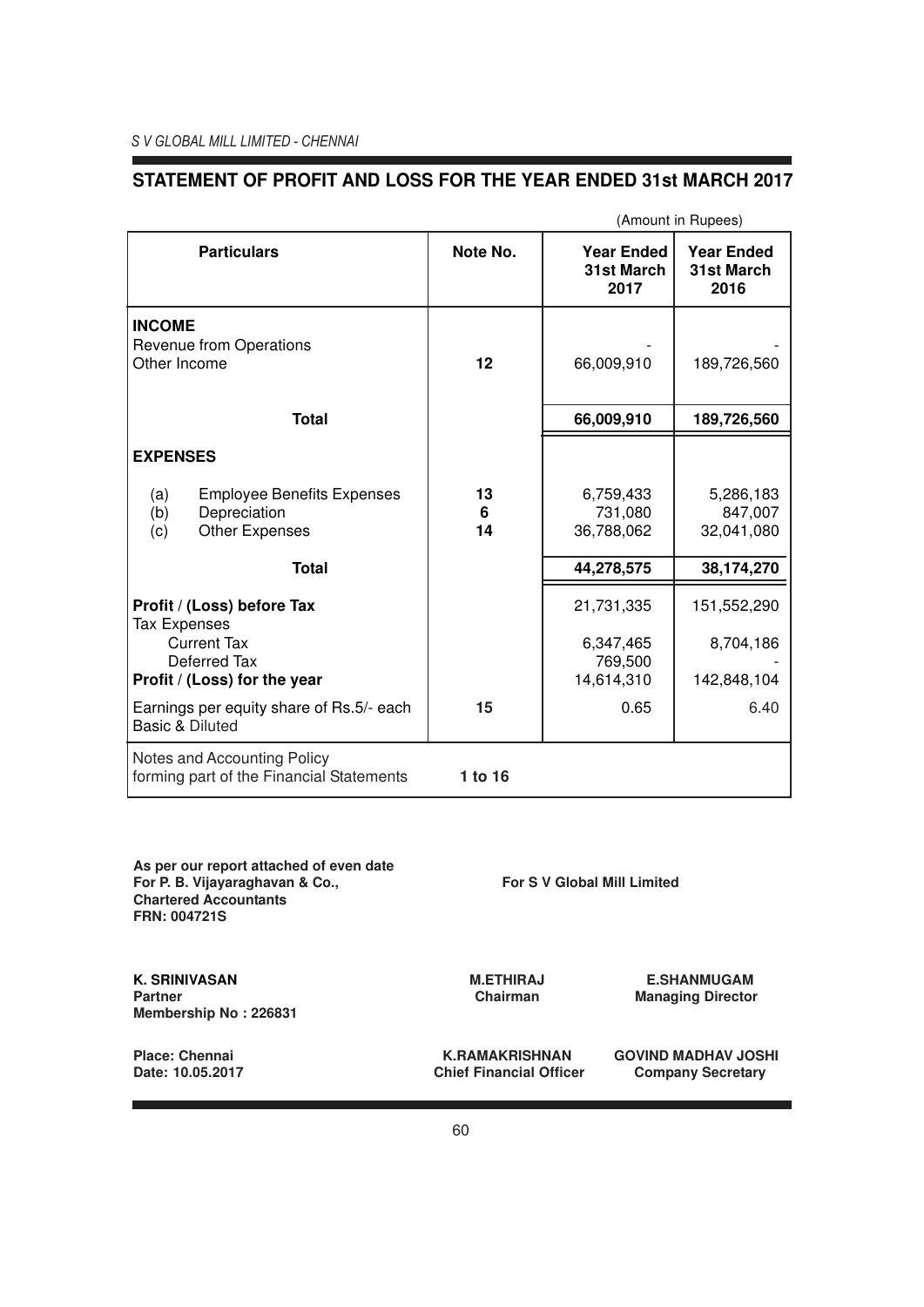# **STATEMENT OF CASH FLOW FOR THE YEAR ENDED 31st MARCH 2017.**

|             | (Amount in Rupees)                                          |             |                                |                                |  |
|-------------|-------------------------------------------------------------|-------------|--------------------------------|--------------------------------|--|
|             | <b>Description</b>                                          | Ref         | <b>Year Ended</b><br>31.3.2017 | <b>Year Ended</b><br>31.3.2016 |  |
| A           | <b>CASH FLOW FROM OPERATING ACTIVITIES</b>                  |             |                                |                                |  |
|             | Net Profit/Loss for the year                                |             | 21,731,335                     | 151,552,287                    |  |
|             | Adjustment for:                                             |             |                                |                                |  |
|             | Depreciation                                                |             | 731,080                        | 847,007                        |  |
|             | Profit from Sale of Fixed Asset                             |             |                                | (26, 472)                      |  |
|             | Interest income                                             |             | (64, 115, 701)                 | (189, 180, 163)                |  |
|             | Operating Income /(loss) before working capital changes     |             | (41,653,286)                   | (36,807,341)                   |  |
|             | Increase/Decrease in Other Current Liabilities for expenses |             | (2,363,986)                    | (81, 836, 415)                 |  |
|             | Income Tax (TDS)                                            |             |                                |                                |  |
|             | Net Cash from Operating Activities                          | A           | (44, 017, 272)                 | (118, 643, 756)                |  |
| B           | <b>CASH FLOW FROM INVESTING ACTIVITIES</b>                  |             |                                |                                |  |
|             | <b>Additions to Fixed Assets</b>                            |             | (52, 569, 912)                 | (140, 380)                     |  |
|             | Sale of Fixed Assets                                        |             |                                | 47,000                         |  |
|             | Additions/Capitalisation of Capital work in progress        |             | 44,727,170                     | (31,667,953)                   |  |
|             | Increase in Investments                                     |             | (23, 575, 000)                 |                                |  |
|             | Increase/Decrease in Loans and advances                     |             | 49,960,000                     | (26, 353, 600)                 |  |
|             | Increase / Decrease in Other Current Assets                 |             | (5,475,560)                    | 1,044,311,238                  |  |
|             | Interest income                                             |             | 64,115,701                     | 189,029,646                    |  |
|             | Net cash from investing activities                          | B           | 77,182,399                     | 1,175,225,951                  |  |
| $\mathbf c$ | <b>CASH FLOW FROM FINANCING ACTIVITIES</b>                  |             |                                |                                |  |
|             | Increase / Decrease in Long Term Borrowings                 |             | (802, 241)                     | (5, 108, 543)                  |  |
|             | Decrease in Share Capital                                   |             | (196,000)                      | (119, 512, 580)                |  |
|             | Preference Dividend including DDT paid                      |             | (5,677)                        | (19, 264, 950)                 |  |
|             | Net cash used in financing activities                       | $\mathsf C$ | (1,003,918)                    | (143, 886, 073)                |  |
|             | Total Increase/ (Decrease) in cash and cash equivalents     |             |                                |                                |  |
|             | during the year $(A+B+C)$                                   |             | 32,161,209                     | 912,696,122                    |  |
|             | Cash and Cash equivalents at the beginning of the year      |             | 968,180,360                    | 55,484,237                     |  |
|             | Cash and Cash Equivalents at the end of the year            |             | 1,000,341,569                  | 968,180,360                    |  |

**As per our report attached of even date For P. B. Vijayaraghavan & Co., For S V Global Mill Limited Chartered Accountants FRN: 004721S**

**K. SRINIVASAN M.ETHIRAJ E.SHANMUGAM Partner Chairman Managing Director Membership No : 226831**

**Chief Financial Officer** 

**Place: Chennai Channal <b>K.RAMAKRISHNAN GOVIND MADHAV JOSHI**<br> **Date: 10.05.2017 Chief Financial Officer Company Secretary**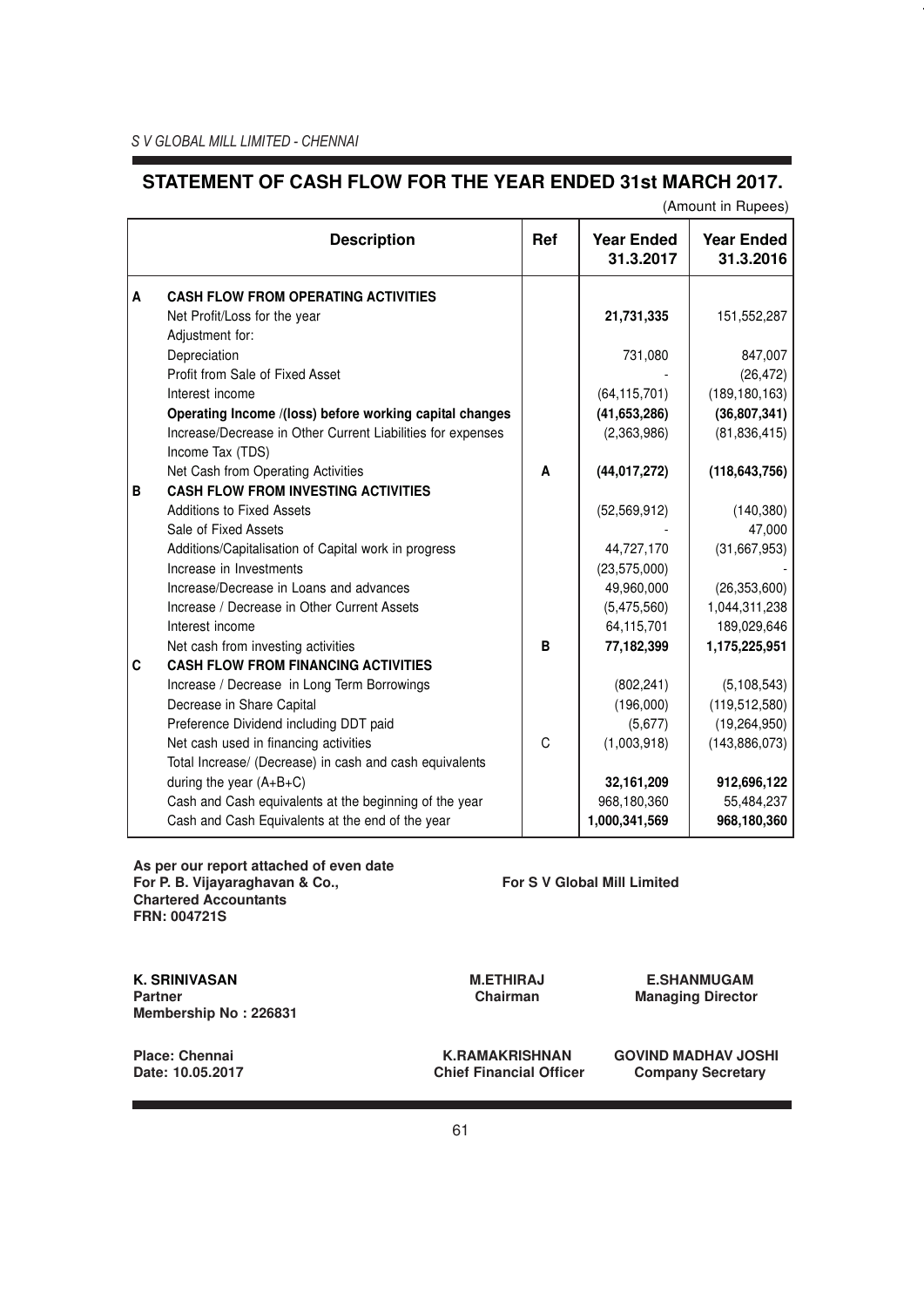### **Notes forming part of the Financial Statements for the year ended 31st March, 2017**

## **NOTE:1. SIGNIFICANT ACCOUNTING POLICIES**

#### **1. BASIS OF PREPARATION OF FINANCIAL STATEMENTS**

The financial statements are prepared under the historical cost convention on accrual basis, in accordance with Generally Accepted Accounting Principles and the applicable Accounting Standards notified under Section 133 of the Companies Act, 2013 read together with Rule 7 of the Companies (Accounts) Rules, 2014 in the principles of a going concern. The accounting policies adopted in the preparation of the financial statements are consistent with those of the previous year.

#### **2. USE OF ESTIMATES**

The preparation of financial statements requires estimates and assumptions to be made that affect the reported amount of assets and liabilities on the date of the financial statements and the reported amount of revenues and expenses during the reporting period. Although these estimates are based on the management's best knowledge of current events and actions, uncertainty about these assumptions and estimates could result in the outcomes, requiring a material adjustment in the carrying amounts of assets or liabilities in the future periods. Difference between the actual results and estimates are recognized in the period in which the results are known or materialized.

#### **3. INVENTORIES**

Land and Buildings held as Stock-in-Trade for Property Development are stated at lower of cost and net realizable value.

#### **4. CASH FLOW STATEMENT:**

Cash flow is reported using Indirect Method, whereby Profit/(Loss) before extraordinary items and tax is adjusted for the effects of transaction of non-cash nature and deferrals or accruals of past or future cash receipts or payments. The cash flow from operating, investing and financing activities of the Company are segregated based on available information.

## **5. REVENUE RECOGNITION**

Revenue is recognized to the extent that it is probable that economic benefits will flow to the Company and the revenue can be reliably measured. Sales and other income are accounted on accrual basis. Revenue from sale is recognized when significant risks and rewards of ownership are transferred to the customers. Dividend income is recognized when the right to receive the same is established. Interest income is recognized on a time proportion basis taking into account the amount outstanding and the applicable interest rate.

### **6. FIXED ASSETS AND DEPRECIATION**

- i. Fixed Assets are stated at cost (net of CENVAT / TNVAT wherever applicable) inclusive of expenses directly relating to bringing the asset to its working condition for the intended use, less accumulated depreciation. Interest on borrowing utilized for acquisition of fixed assets is capitalized and considered as cost of the asset concerned if capitalization criteria are met.
- ii. Depreciation is provided on Written Down Value method in accordance with Part A of Schedule II of the Companies Act, 2013.

#### **7. INVESTMENTS**

Long term investments are stated at cost. Diminution in the value of investments other than temporary in nature is provided for.

#### **8. BORROWING COSTS**

Borrowing costs attributable to the acquisition, construction or production of qualifying assets are capitalized as a part of the cost of such assets up-to the date when such assets are ready for intended use. Other borrowing costs are charged as an expense in the year in which they are incurred.

#### **9. SEGMENT REPORTING**

Segment assets include all operating assets used by the business segments and consist principally of fixed assets, trade receivables and inventories. Segment liabilities include the operating liabilities that result from the operating activities of the business. Segment assets and liabilities that cannot be allocated between the segments are shown as part of unallocated corporate assets and liabilities respectively. Income / Expenses relating to the enterprise as a whole and not allocable on a reasonable basis to business segments are reflected as unallocated corporate income / expense. Property development is the main business of this company and this is the only reportable segment.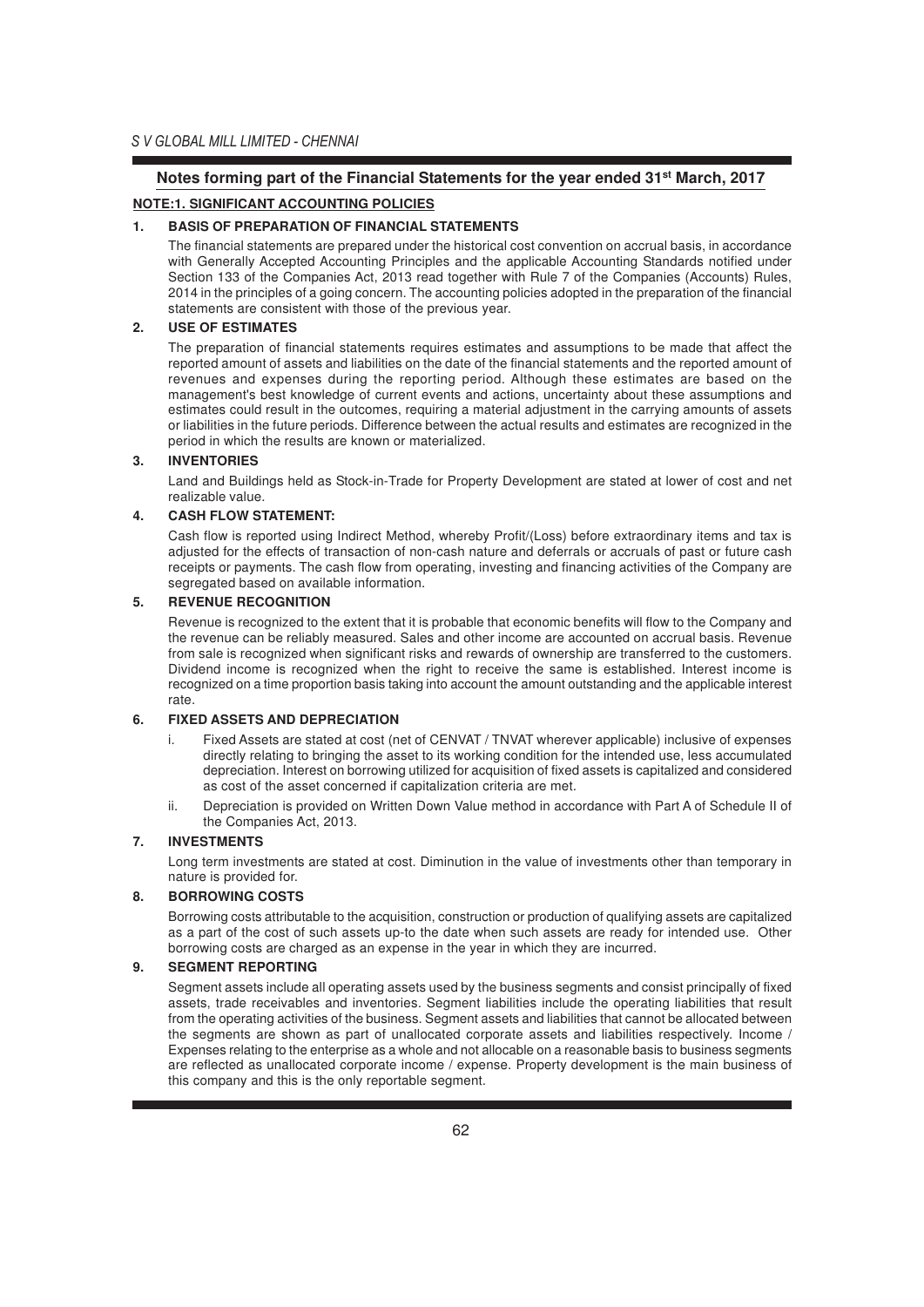#### **10. LEASES**

Leases in which the Company does not transfer substantially all the risks and benefits of ownership of the asset are classified as operating leases. Lease rental received in respect of operating lease arrangements are recognized as income in the Statement of Profit and Loss on a straight line basis over the lease term.

#### **11. TAXES ON INCOME**

Provision for current tax is made after taking into consideration benefits admissible under the provisions of the Income Tax Act, 1961. Deferred tax resulting from "timing difference" between taxable and accounting income is accounted for using the tax rates and laws that are enacted or substantively enacted as on the Balance Sheet date. Deferred tax asset is recognized and carried forward only to the extent that there is a reasonable certainty that the asset will be realised in the future. In situations where the company has unabsorbed depreciation or carried forward losses for tax purposes, deferred tax assets are recognized only if there is a virtual certainty supported by convincing evidence that they can be realized against future taxable profits.

At each reporting date, the company re-assesses unrecognized deferred tax assets. It recognizes unrecognized deferred tax asset to the extent that it has become reasonably certain or virtually certain, as the case may be, that sufficient future taxable income will be available against which such deferred tax assets can be realized.

The carrying amount of deferred tax assets are reviewed at each reporting date. The Company writes-down the carrying amount of deferred tax asset to the extent that it is no longer reasonably certain or virtually certain, as the case may be, that sufficient future taxable income will be available against which deferred tax asset can be realized. Any such write-down is reversed to the extent that it becomes reasonably certain or virtually certain, as the case may be, that sufficient future taxable income will be available.

Deferred tax assets and deferred tax liabilities are offset, if a legally enforceable right exists to set-off current tax assets against current tax liabilities and the deferred tax assets.

#### **12. MAT CREDIT**

Minimum alternate tax (MAT) payable in a year is charged to the statement of profit and loss as current tax. The Company recognizes MAT credit available as an asset only to the extent that there is convincing evidence that the Company will pay normal income tax during the specified period, i.e., the period for which MAT credit is allowed to be carried forward. In the year in which the Company recognizes MAT credit as an asset in accordance with the Guidance Note on Accounting for Credit Available in respect of Minimum Alternative Tax under the Income-tax Act, 1961, the said asset is created by way of credit to the statement of profit and loss and shown as "MAT Credit Entitlement." The Company reviews the "MAT credit entitlement" asset at each reporting date and writes down the asset to the extent the Company does not have convincing evidence that it will pay normal tax during the specified period.

## **13. EARNINGS PER SHARE**

Basic earnings per share are calculated by dividing the net profit or loss for the period attributable to equity shareholders (after deducting preference dividends and attributable taxes) by the weighted average number of equity shares outstanding during the period

#### **14. IMPAIRMENT OF ASSETS**

All assets other than inventories are reviewed for impairment at every balance sheet date for events or changes in circumstances that indicate that the carrying amount may not be recoverable. There is no impairment loss during the year.

#### **15. PROVISION AND CONTINGENCIES**

Provisions involving substantial degree of estimation in measurement are recognized when there is a present obligation as a result of past events and it is probable that there will be an outflow of resources and a reliable estimate can be made of the amount of the obligation. Contingent liabilities are not recognized but disclosed in the notes. Contingent assets are neither recognized nor disclosed in the financial statements.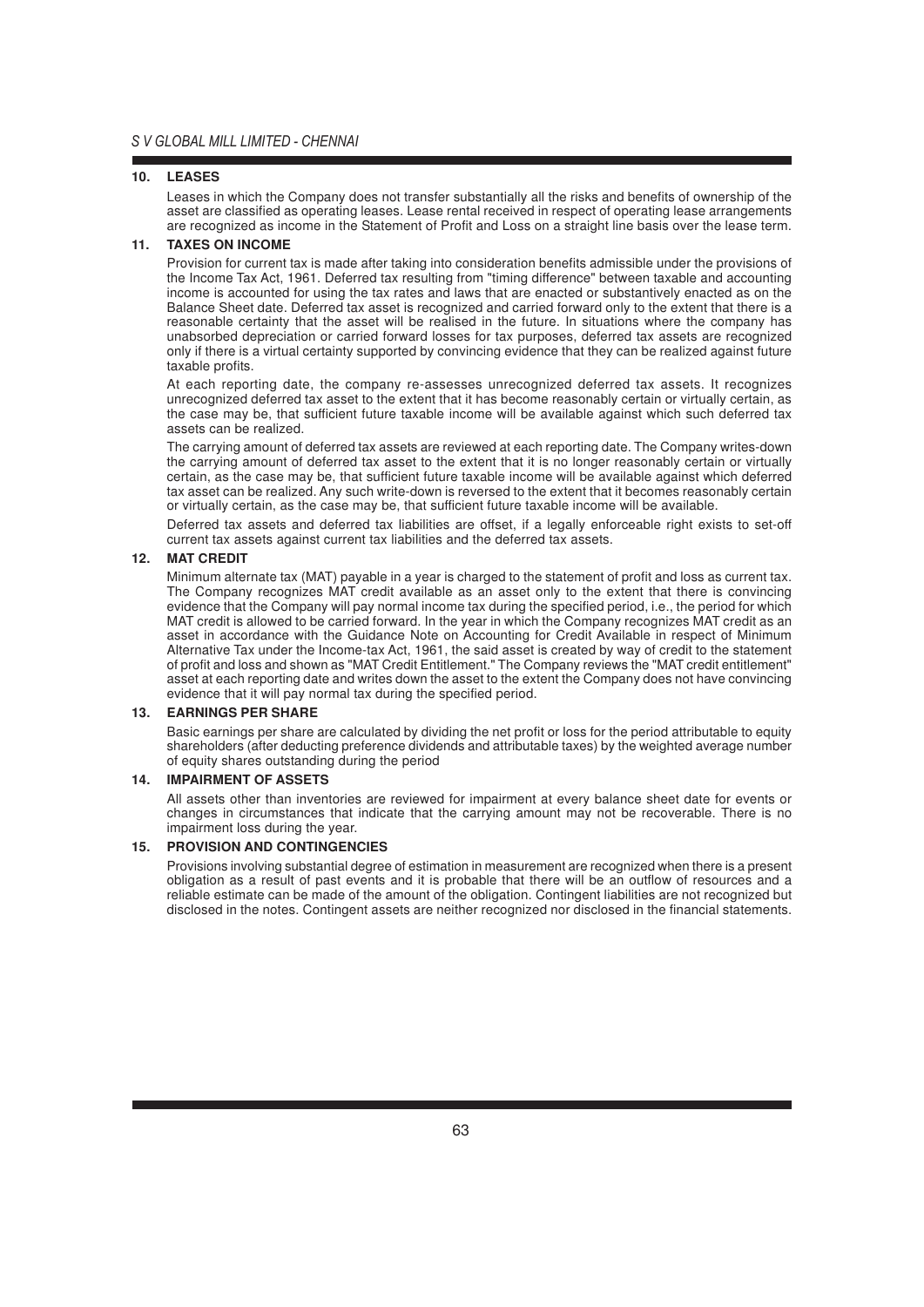# **Note 2: Share Capital**

|            | <b>Particulars</b>                                                                                   | As at 31st<br><b>March 2017</b><br>. Rs. | As at 31st<br><b>March 2017</b><br>Rs. |
|------------|------------------------------------------------------------------------------------------------------|------------------------------------------|----------------------------------------|
| (i)<br>(a) | Authorised<br>2,24,00,000 Equity shares of Rs.5/- each                                               | 112,000,000                              | 112,000,000                            |
| (b)        | 1,00,000 9.75% Cumulative Redeemable Preference<br>Shares of Rs. 5/- each                            | 500,000                                  | 500,000                                |
| (c)        | 24,000,000 9.00% Cumulative Redeemable Preference<br>Shares of Rs. 5/- each                          | 120,000,000                              | 120,000,000                            |
|            |                                                                                                      | 232,500,000                              | 232,500,000                            |
| (ii)       | Issued, Subscribed and fully paid up<br>(a) 22,319,410 Equity shares of Rs.5 each with voting rights | 111,597,050                              | 111,597,050                            |
| (b)        | 39,200 9.75% Cumulative Redeemable Preference<br>Shares of Rs. 5/- each                              |                                          | 196,000                                |
| (c)        | 23,902,516 9.00% Cumulative Redeemable Preference<br>Shares of Rs. 5/- each                          |                                          |                                        |
|            | <b>Total</b>                                                                                         | 111,597,050                              | 111,793,050                            |

# **(iii) The reconcilation of the number of shares outstanding is set out below:**

|                                                           | As at 31st March, 2017 |             | As at 31st March, 2016 |               |
|-----------------------------------------------------------|------------------------|-------------|------------------------|---------------|
| <b>Particulars</b>                                        | <b>Number</b>          | Amount      | <b>Number</b>          | <b>Amount</b> |
| Equity Shares outstanding at the<br>beginning of the year | 22,319,410             | 111,597,050 | 22,319,410             | 111,597,050   |
| Equity Shares Issued during the year                      |                        |             |                        |               |
| Bonus Equity Shares Issued during the year                |                        |             |                        |               |
| Equity Shares bought back during the year                 |                        |             |                        |               |
| Equity Shares outstanding at the end of the year          | 22,319,410             | 111,597,050 | 22,319,410             | 111,597,050   |

## **9.75% Cumulative Redeemable Preference Shares:**

|                                                           | As at 31st March, 2017 |         | As at 31st March, 2016 |         |
|-----------------------------------------------------------|------------------------|---------|------------------------|---------|
| <b>Particulars</b>                                        | <b>Number</b>          | Amount  | <b>Number</b>          | Amount  |
| 9.75% CRP Shares outstanding at the beginning of the year | 39,200                 | 196,000 | 39,200                 | 196,000 |
| 9.75% CRP Shares Issued during the year                   |                        |         |                        |         |
| 9.75% Bonus CRP Shares Issued during the year             |                        |         |                        |         |
| 9.75% CRP Shares bought back during the year              | 39,200                 | 196,000 |                        |         |
| 9.75% CRP Shares outstanding at the end of the year       |                        |         | 39,200                 | 196,000 |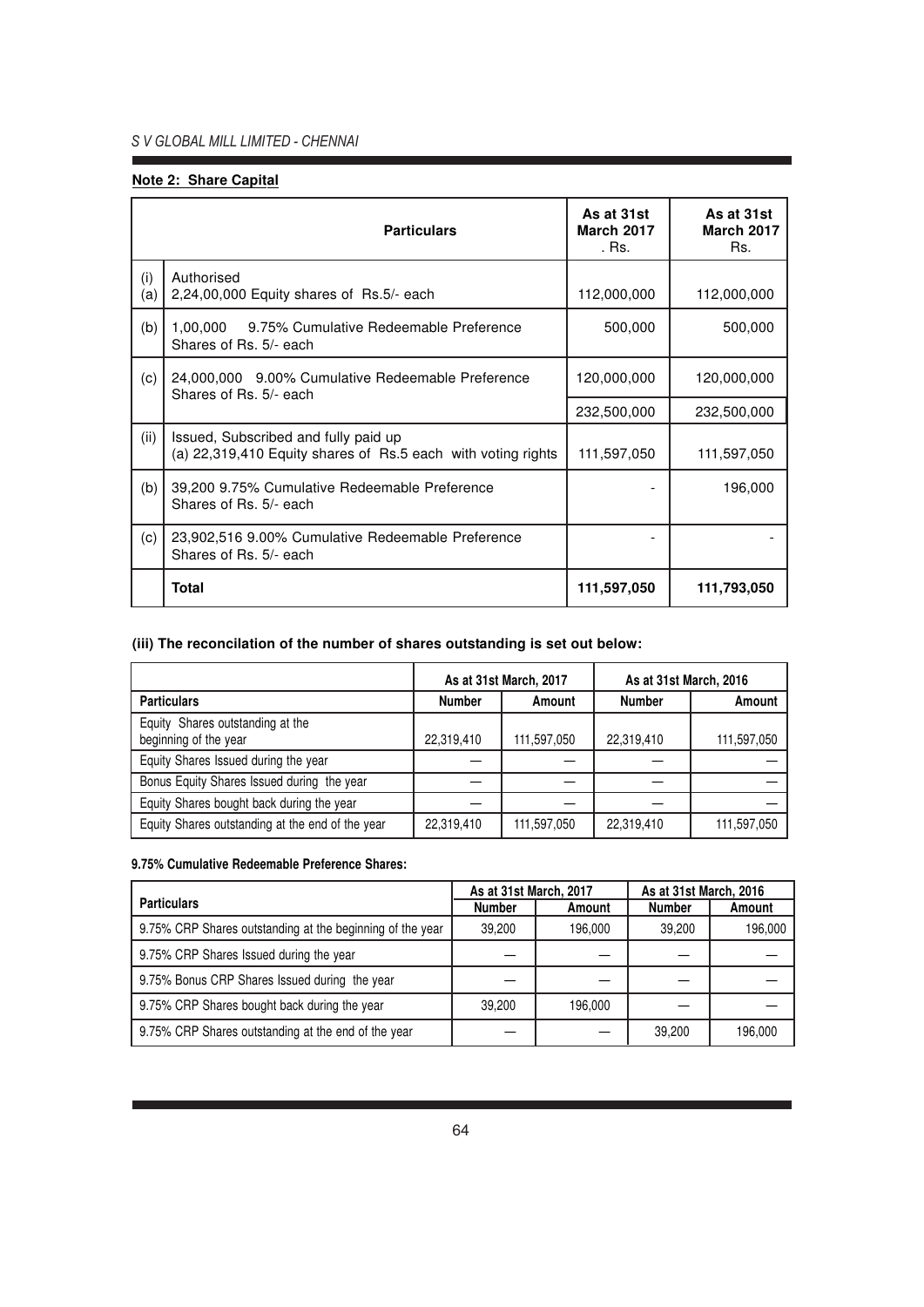#### **9% Cumulative Redeemable Preference Shares:**

|                                                        | As at 31st March, 2017 |        | As at 31st March, 2016 |               |
|--------------------------------------------------------|------------------------|--------|------------------------|---------------|
| <b>Particulars</b>                                     | <b>Number</b>          | Amount | <b>Number</b>          | <b>Amount</b> |
| 9% CRP Shares outstanding at the beginning of the year |                        |        | 23,902,516             | 11,95,12,580  |
| 9% CRP Shares Issued during the year                   |                        |        |                        |               |
| 9% Bonus CRP Shares Issued during the year             |                        |        |                        |               |
| 9% CRP Shares bought back during the year              |                        |        | 23,902,516             | 11,95,12,580  |
| 9% CRP Shares outstanding at the end of the year       |                        |        |                        |               |

Terms/Rights attached to various classes of Shareholders

#### **Equity Shareholders:**

The Company has one class of equity shares having a face value of Rs. 5/ per share. Each shareholder is entitled to such rights as to attend the meeting of the shareholders, to receive dividend distributed and also has a right in the residual interest in the assets of the Company. Each shareholder is also entitled to right of inspection of documents as provided in the Companies Act, 2013.

#### **Preference Shareholders:**

Every shareholder is entitled to the fixed rate of dividend (cumulative) as per the terms of issue, They are entitled to the capital in preference to the equity shareholders in case of liquidation.

#### **Terms of Issue and Redemption of Cumulative Redeemable Preference Shares: (CRPS)**

2,39,02,516 (9%) CRPS of Rs.5 each issued on 02.06.2010 Redeemable on or before 12-5-2015 39,200 (9.75%) CRPS of Rs.5 each issued on 02.06.2010

The above CRPS were allotted in terms of the Scheme of Arrangement sanctioned by the Hon'ble High Court of Madras vide Order dated 22.04.2010

All the preference shares were duly redeemed by the Company on the date of redemption and the dividend payable on the preference shares were also duly paid

#### **Details of shares held by each shareholder holding more than 5% shares:**

|                                                          | As at 31st March, 2017   |                                         | As at 31st March, 2016   |                                         |
|----------------------------------------------------------|--------------------------|-----------------------------------------|--------------------------|-----------------------------------------|
| Class of Shares / Name of Shareholder                    | Number of<br>shares held | % holding in<br>that class of<br>shares | Number of<br>shares held | % holding in<br>that class<br>of shares |
| <b>Equity Shares with voting rights:</b>                 |                          |                                         |                          |                                         |
| Mr.M.Ethiraj                                             | 2,014,920                | 9.03%                                   | 2,014,920                | 9.03%                                   |
| Mr.E.Shanmugam                                           | 10,155,606               | 45.50%                                  | 10,155,606               | 45.50%                                  |
| <b>Cumulative Redeemable Preference Shares</b>           |                          |                                         |                          |                                         |
| 19.75% CRPS of Rs.5 each<br>The Thirumagal Mills Limited |                          |                                         | 39,200                   | 100.00%                                 |

As per records of the Company, including its register of members, the above shareholding represents legal ownership of shares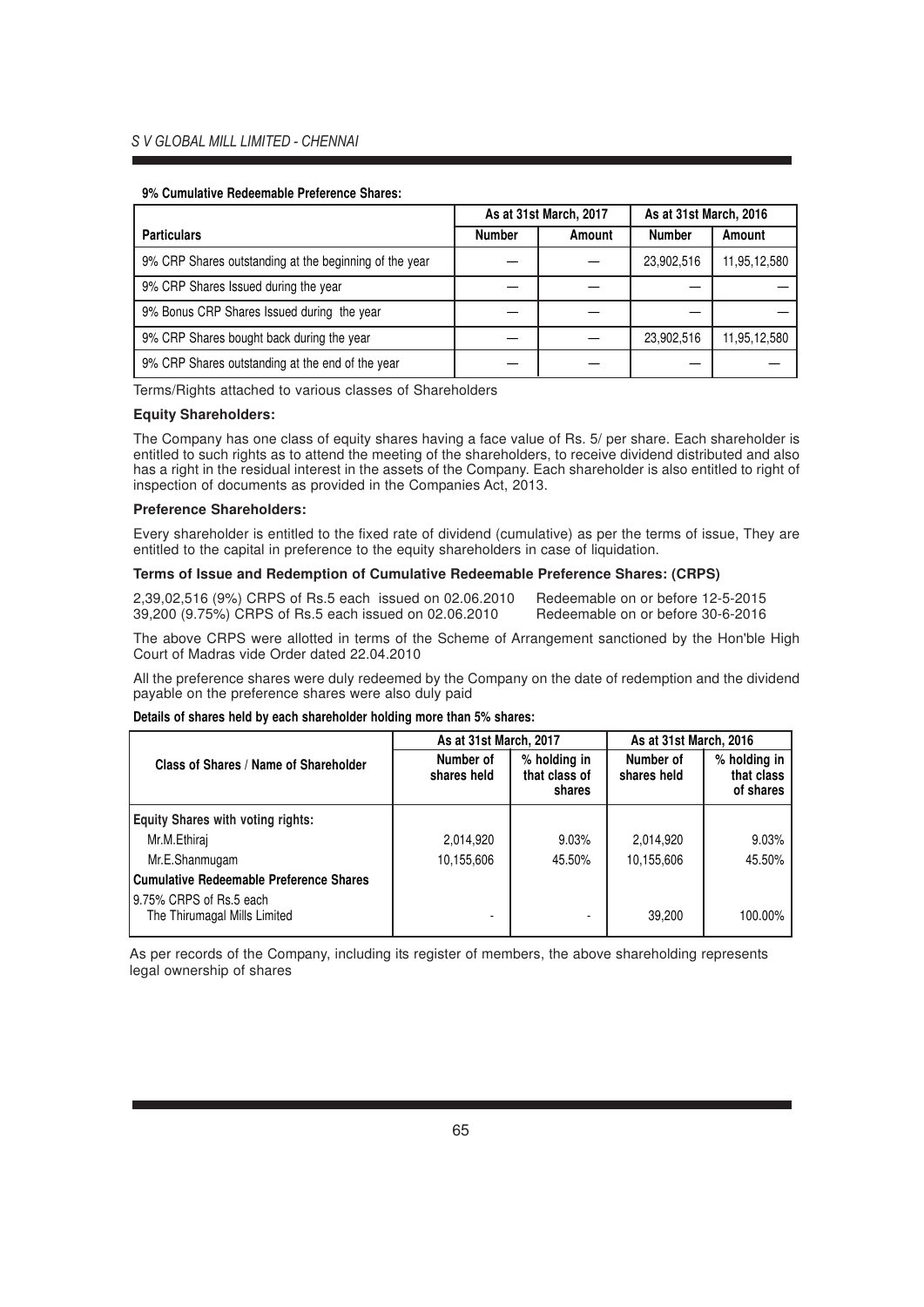## **Note 3. Reserves and Surplus**

| <b>Particulars</b>                                         | As at 31st March<br>2017<br>Rs. | As at 31st March<br>2016<br>Rs. |
|------------------------------------------------------------|---------------------------------|---------------------------------|
| <b>Capital Reserve</b><br>(a)                              | 144,517,565                     | 144,517,565                     |
| <b>Capital Redemption Reserve</b><br>(b)                   | 119,708,580                     | 119,512,580                     |
| Surplus / (Deficit) in Statement of Profit and Loss<br>(c) |                                 |                                 |
| <b>Opening Balance</b>                                     | 1,331,784,072                   | 1,327,713,498                   |
| Add:Profit/(Loss) for the year                             | 14,614,370                      | 142,848,104                     |
|                                                            | 1.346.398.442                   | 1,470,561,602                   |
| Less:                                                      |                                 |                                 |
| <b>Capital Redemption Reserve</b>                          | 196,000                         | 119,512,580                     |
| Dividend paid on CRPS including DDT                        | 5,677                           | 19,264,950                      |
| <b>Closing Balance</b>                                     | 1,346,196,765                   | 1,331,784,072                   |
| Total $(a+b+c)$                                            | 1,610,422,910                   | 1,595,814,217                   |

## **Note 4. Long Term Borrowings**

| <b>Particulars</b>                                     | As at 31st March<br>2017<br>Rs. | As at 31st March<br>2016<br>Rs. |
|--------------------------------------------------------|---------------------------------|---------------------------------|
| Loans and Advances from Related Parties<br>(Unsecured) | $\overline{\phantom{a}}$        | 802.241                         |
| Total                                                  |                                 | 802.241                         |

## **Note 5. Other Current Liabilities**

| <b>Particulars</b>                                                               | As at 31st March<br>2017<br>Rs. | As at 31st March<br>2016<br>Rs.    |
|----------------------------------------------------------------------------------|---------------------------------|------------------------------------|
| Others - For Expenses<br>Provision for Taxation<br>Dividend on Preference Shares | 7,986,895<br>15,051,651         | 10,126,552<br>8,704,186<br>224.327 |
| Total                                                                            | 23.038,546                      | 19,055,065                         |

# **Note 7. Non Current Investment (Unquoted)**

| <b>Particulars</b>                                                                                                           | As at 31st March<br>2017<br>Rs. | As at 31st March<br>2016<br>Rs. |
|------------------------------------------------------------------------------------------------------------------------------|---------------------------------|---------------------------------|
| In Equity Shares, fully paid up 20,50,000 shares of<br>Rs. 11.50 each, in M/s. SV Global Finance Pvt Ltd -<br>Subsidiary Co. | 23,575,000                      |                                 |
| In Equity Shares, fully paid up 10 shares of<br>Rs. 100 each in M/s. Adyar Property Holding Co Pvt Ltd                       | 1.000                           | 1,000                           |
| Total                                                                                                                        | 23,576,000                      | 1,000                           |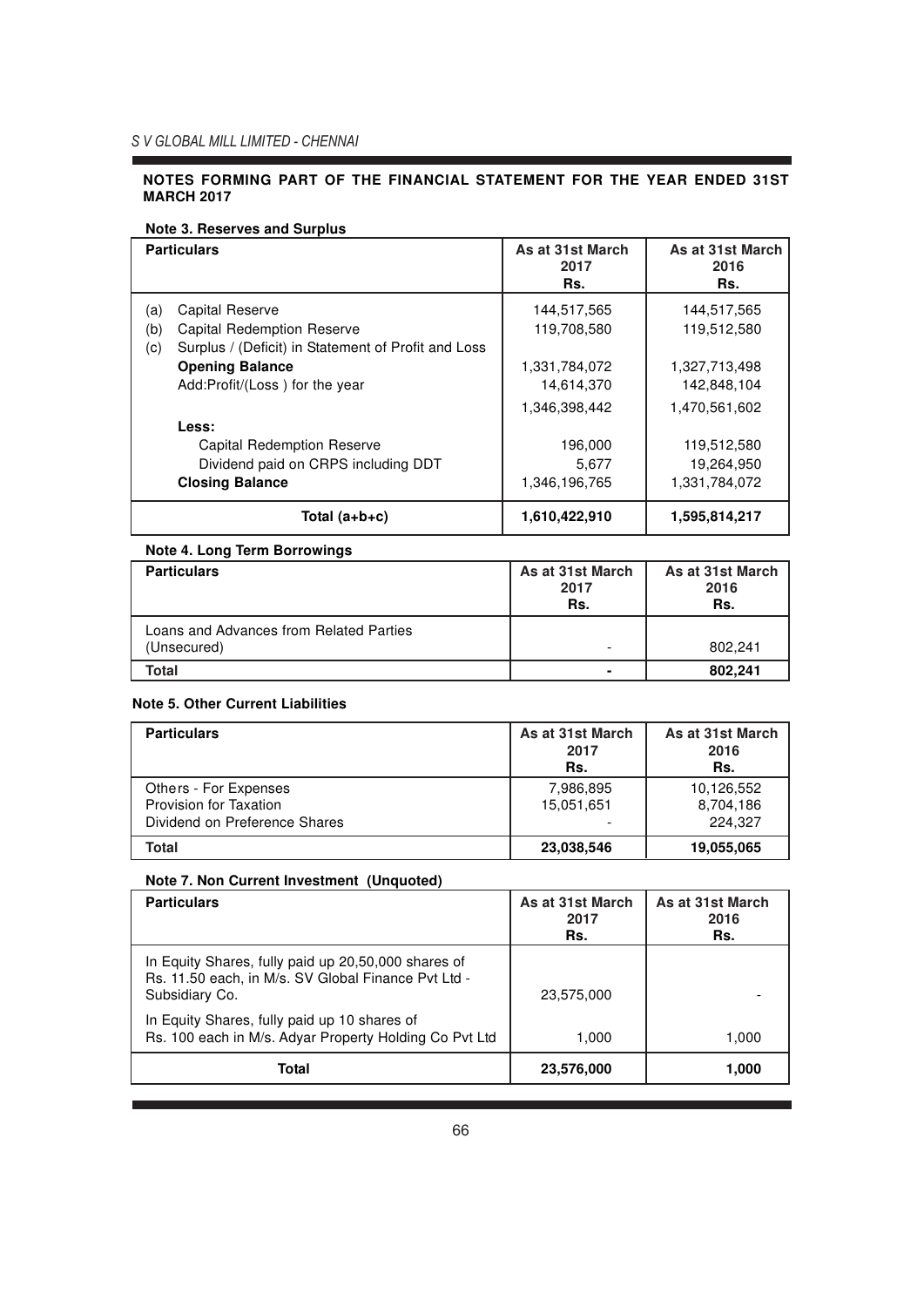| NOTES FORMING PART OF THE FINANCIAL STATEMENT FOR THE YEAR ENDED 31ST MARCH 2017 |                                         |
|----------------------------------------------------------------------------------|-----------------------------------------|
|                                                                                  |                                         |
|                                                                                  |                                         |
|                                                                                  |                                         |
|                                                                                  |                                         |
|                                                                                  | NOTE: 0 FIAEL ASSE IS<br>Lota CLYCH ACK |
|                                                                                  |                                         |

Note: 6 FIXED ASSETS

|                          |                          | GROSS BLOCK  |            |            |                  | DEPRECIATION |            |            | <b>NET BLOCK</b> |
|--------------------------|--------------------------|--------------|------------|------------|------------------|--------------|------------|------------|------------------|
| <b>PARTICULARS</b>       | As at                    | For the year |            | As at      | As at            | For the year | As at      | As at      | As at            |
|                          | $-2016$<br>$31 - 03 - 1$ | Additions    | Deletions  | 31-03-2017 | $31 - 03 - 2016$ |              | 31-03-2017 | 31-03-2017 | 31-03-2016       |
| Land                     | 78,583<br>24,97          |              |            | 24,978,583 |                  |              |            | 24,978,583 | 24,978,583       |
| Building                 | 4,902,524                | 52,390,012   |            | 57,292,536 | 3,369,768        | 627,765      | 3,997,533  | 53,295,003 | 1,532,756        |
| Office Equipments        | 244,733                  | 12,300       |            | 257,033    | 30,740           | 35,753       | 66,493     | 190,540    | 213,993          |
| Computer                 | 143,022                  | 167,600      |            | 310,622    | 106,731          | 67,562       | 174,293    | 136,329    | 36,290           |
| Furniture                | 10,927,245               |              |            | 10,927,245 | 10,375,867       |              | 10,375,867 | 551,378    | 551,378          |
| Vehicles                 | 799,351                  |              |            | 799,351    | 769,532          |              | 769,532    | 29,819     | 29,819           |
| Total                    | 41,995,458               | 52,569,912   |            | 94,565,370 | 14,652,638       | 731,080      | 15,383,718 | 79,181,652 | 27,342,819       |
| Previous Year            | 42,364,729               | 140,380      | 509,651    | 41,995,458 | 14,294,755       | 847,007      | 14,652,640 | 27,342,818 | 28,069,975       |
| Capital Work in Progress | 44,727,170               | 7,662,842    | 52,390,012 |            | I                | I            | ł          |            | 44,727,170       |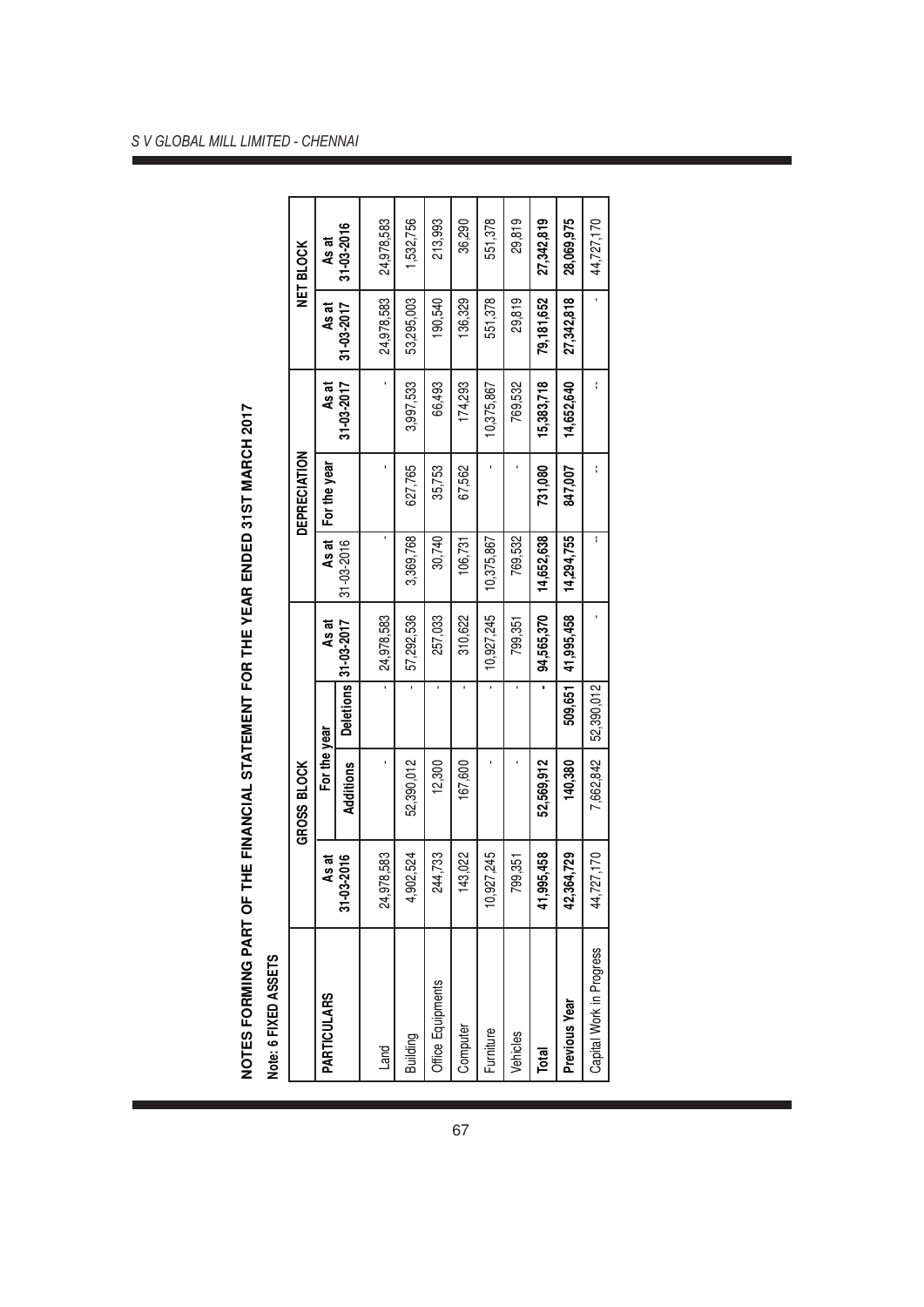## **Note 8. Long Term Loans and Advances**

| <b>Particulars</b>               | As at 31st March<br>2017<br>Rs. | As at 31st March<br>2016<br>Rs. |
|----------------------------------|---------------------------------|---------------------------------|
| Capital Advance                  | 213,419,601                     | 213,419,601                     |
| Advance for Purchase of Property | 310,000,000                     | 360,000,000                     |
| <b>Other Advances</b>            | 1,393,600                       | 1,353,600                       |
| Total                            | 524,813,201                     | 574,773,201                     |

#### **Note 9. Inventories**

| <b>Particulars</b>                                                                        | As at 31st March<br>2017<br>Rs. | As at 31st March<br>2016<br>Rs. |
|-------------------------------------------------------------------------------------------|---------------------------------|---------------------------------|
| Stock In Trade - Land and Building.<br>(Valued at Lower of cost and Net Realisable Value) | 91.313.239                      | 91.313.239                      |
| <b>Total</b>                                                                              | 91,313,239                      | 91,313,239                      |

## **Note 10. Cash & Cash Equivalents**

| <b>Particulars</b>        | As at 31st March<br>2017<br>Rs. | As at 31st March<br>2016<br>Rs. |
|---------------------------|---------------------------------|---------------------------------|
| Cash on Hand              | 85,051                          | 65,355                          |
| <b>Balance with Banks</b> |                                 |                                 |
| - in Fixed Deposits       | 949,310,321                     | 967,858,491                     |
| - in Current Accounts     | 50,946,197                      | 256,514                         |
| <b>Total</b>              | 1,000,341,569                   | 968,180,36                      |

## **Note 11. Other Current Assets**

| <b>Particulars</b>      | As at 31st March<br>2017<br>Rs. | As at 31st March<br>2016<br>Rs. |
|-------------------------|---------------------------------|---------------------------------|
| Tax Deduced at Source   | 25,582,264                      | 20,406,401                      |
| Interest Receivable     | 127,080                         | 150.517                         |
| <b>Prepaid Expenses</b> | 189,064                         | 51.297                          |
| Other Receivables       | 497,500                         | 313,221                         |
| <b>Other Deposits</b>   | 206.437                         | 205.349                         |
| <b>Total</b>            | 26,602,345                      | 21,126,785                      |

#### **Note 12: Other Income**

| <b>Particulars</b>                  | Year ended<br>31st March | Year ended<br>31st March |
|-------------------------------------|--------------------------|--------------------------|
|                                     | 2017                     | 2016                     |
|                                     | Rs.                      | Rs.                      |
| Interest receipts                   | 64,115,701               | 66,581,348               |
| Interest on delayed compensation on |                          |                          |
| compulsory acquisition              | -                        | 122,598,815              |
| Other Income                        | 1,894,209                | 546,397                  |
| <b>Total</b>                        | 66,009,910               | 189,726,560              |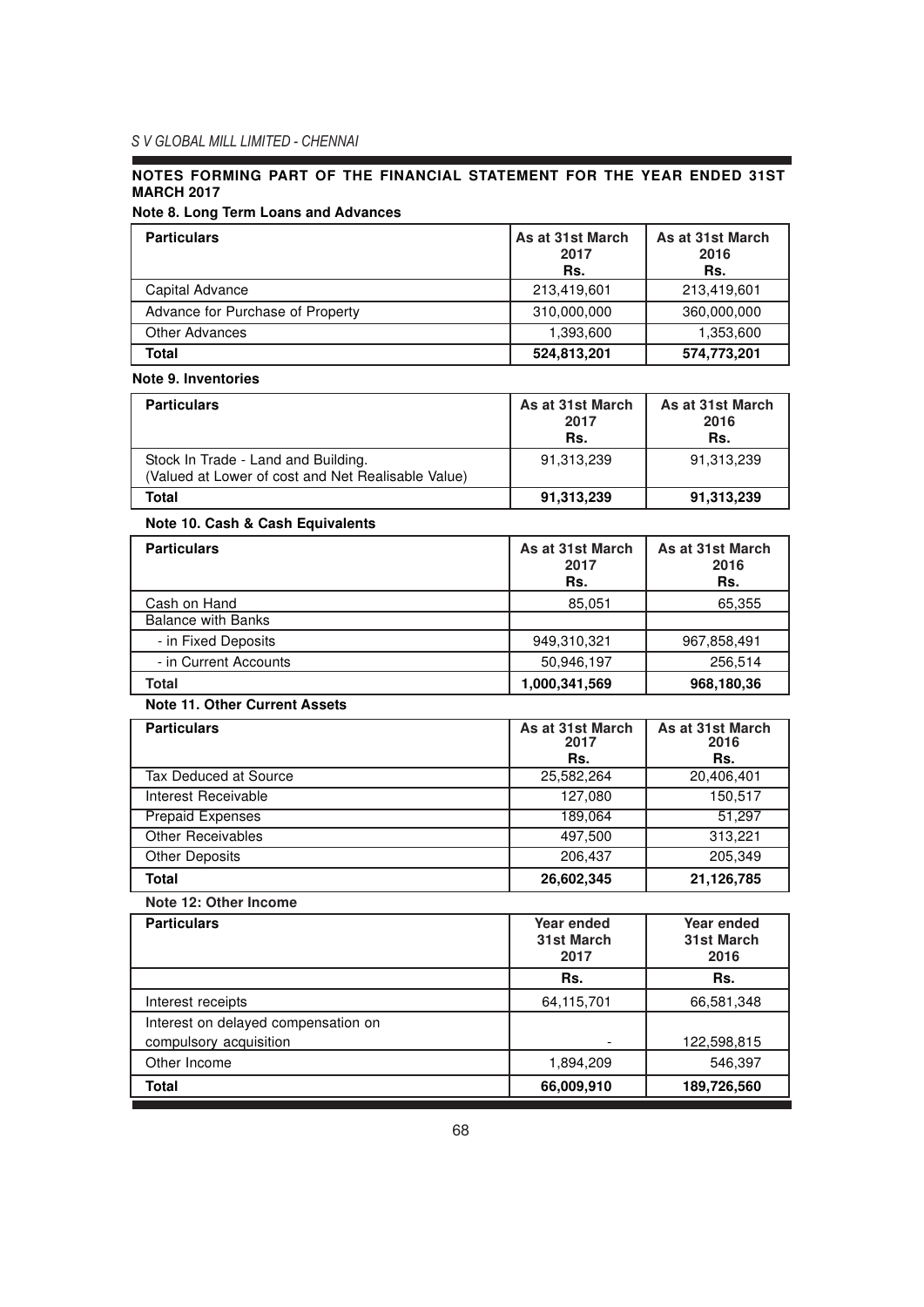# **Note 13: Employee Benefits Expense**

| <b>Particulars</b>          | <b>Year Ended</b><br>31st March<br>2017<br>Rs. | <b>Year Ended</b><br>31st March<br>2016<br>Rs. |
|-----------------------------|------------------------------------------------|------------------------------------------------|
| Salaries to Employees       | 4,642,382                                      | 4,155,547                                      |
| Salary to Managing Director | 48,000                                         | 48,000                                         |
| <b>Welfare Expenses</b>     | 2,069,051                                      | 1,082,636                                      |
| Total                       | 6,759,433                                      | 5,286,183                                      |

## **Note 14: Other Expenses**

| <b>Particulars</b>                        | <b>Year Ended</b><br>31st March<br>2017<br>Rs. | <b>Year Ended</b><br>31st March<br>2016<br>Rs. |
|-------------------------------------------|------------------------------------------------|------------------------------------------------|
| Power and Water                           | 1,961,148                                      | 1,842,734                                      |
| Rent                                      | 2,333,268                                      | 1,441,557                                      |
| Rates & Taxes & Insurance                 | 4,094,855                                      | 1,540,670                                      |
| <b>Staturoty Expenses</b>                 | 1,013,635                                      | 436,784                                        |
| <b>Printing &amp; Stationery</b>          | 273,864                                        | 261,260                                        |
| Postage, Courier & Telephone Expenses     | 403,015                                        | 347,360                                        |
| <b>Travelling and Conveyance Expenses</b> | 487,979                                        | 888,598                                        |
| <b>Advertisement Expenses</b>             | 403,162                                        | 85,591                                         |
| <b>Payment to Auditors</b>                |                                                |                                                |
| - Statutory Audit Fees                    | 230,000                                        | 251,850                                        |
| <b>Professional Fees</b>                  | 15,943,575                                     | 12,102,679                                     |
| Repairs & Maintenance                     | 2,780,577                                      | 7,299,608                                      |
| <b>Security Charges</b>                   | 2,109,837                                      | 2,325,776                                      |
| Donation                                  | 205,000                                        |                                                |
| Garden Maintenance                        | 2,089,944                                      | 948,950                                        |
| Sitting Fees to Directors                 | 75,000                                         | 141,633                                        |
| Miscellaneous Expenses                    | 2,383,203                                      | 2,126,030                                      |
| Total                                     | 36,788,062                                     | 32,041,080                                     |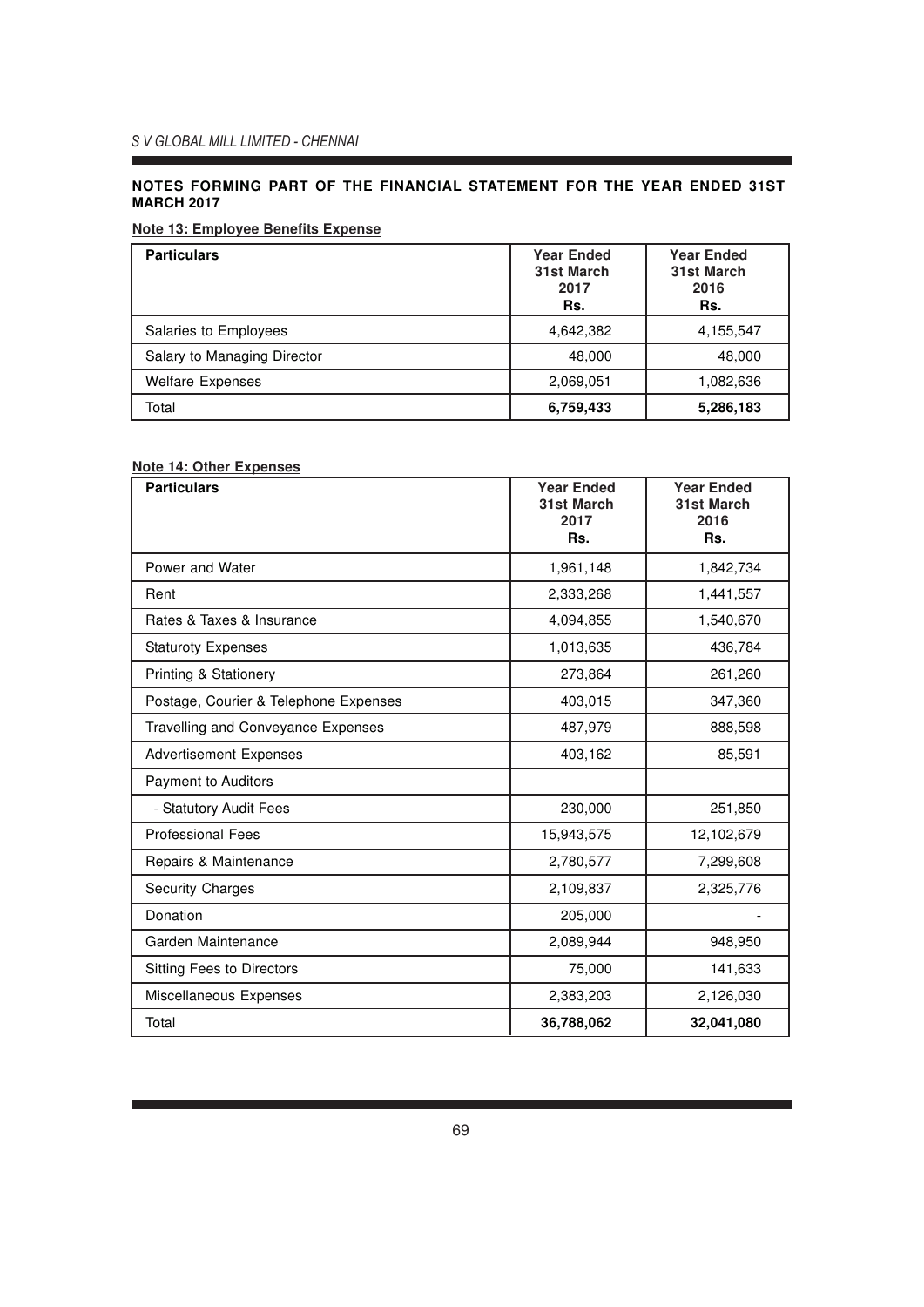## **Note 15: Earnings Per Share**

| <b>Particulars</b>                                                   | <b>Year Ended</b><br>31st March<br>2017<br>Rs. | <b>Year Ended</b><br>31st March<br>2016<br>Rs. |
|----------------------------------------------------------------------|------------------------------------------------|------------------------------------------------|
| Net Profit / (Loss) as per Statement of Profit and Loss              |                                                |                                                |
| attributable to Equity Shareholders                                  | 14,614,370                                     | 142,848,104                                    |
| Weighted Average Number of Shares Outstanding<br>Earnings per Share: | 22,319,410                                     | 22,319,410                                     |
| Basic & Diluted                                                      | 0.65                                           | 6.40                                           |
| Face Value per Equity Share                                          | 5.00                                           | 5.00                                           |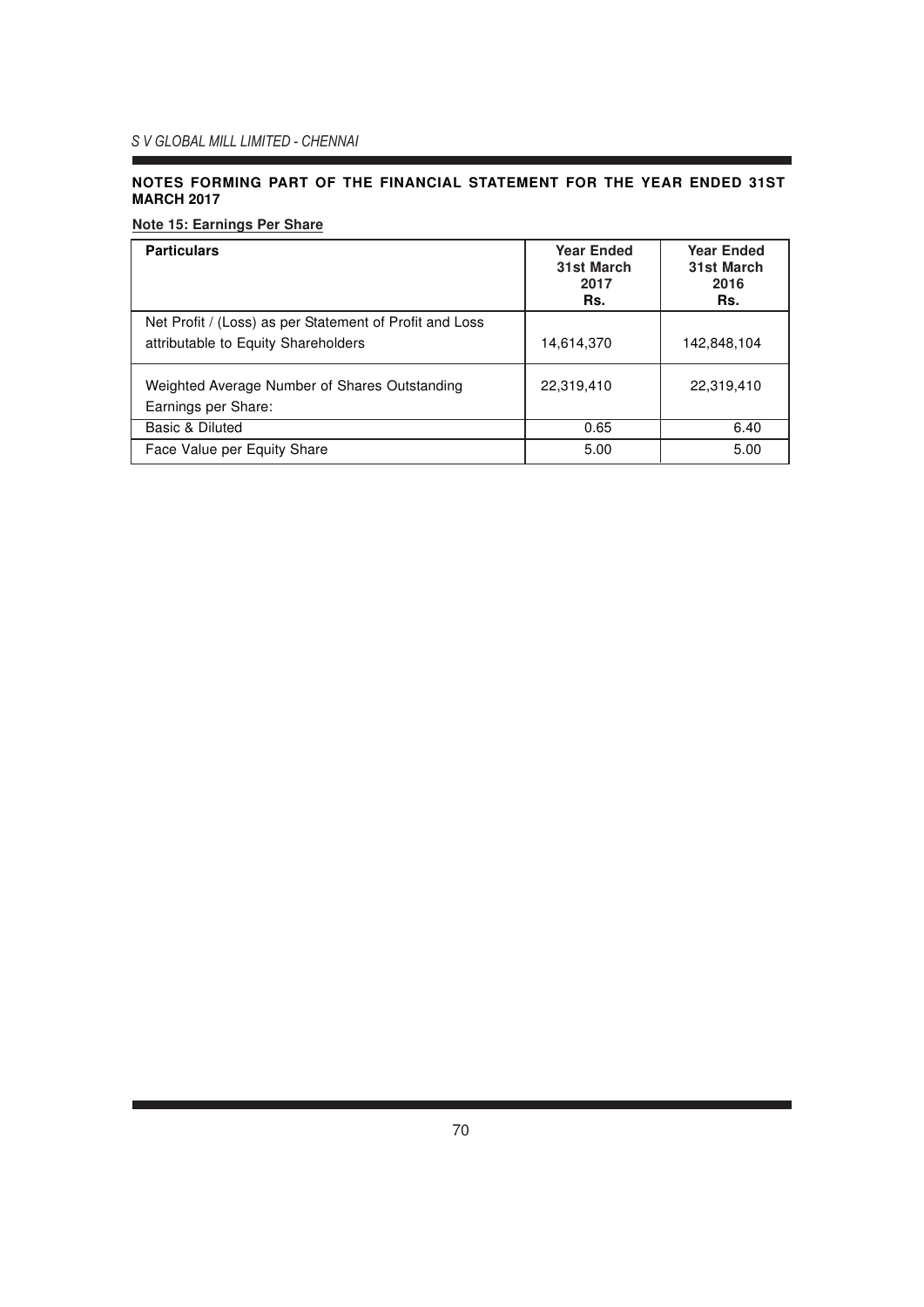### **NOTE 16: OTHER NOTES ON ACCOUNTS**

#### **1. Corporate Information**

S V Global Mill Limited was incorporated under the erstwhile Companies Act, 1956 and is listed in the BSE Ltd. The Company is engaged in the business of real estate.

2. Lands to the extent of 3 acres and 16 guntas was acquired during the year 2013-14, by Government of Karnataka for public purpose for which the Company received compensation under the Right to Fair Compensation & Transparency in Land Acquisition, Rehabilitation and Resettlement Act, 2013 (LARR 2013).The Company has made an application requesting enhancement of compensation which is pending before the appropriate authority.

## **3. Capital Advance:**

Pursuant to the scheme of demerger of erstwhile Binny Limited as approved by the Hon'ble High Court of Madras, the amounts payable by M/s Padmaadevi Sugars Ltd (erstwhile M/s S V Sugar Mill Limited) to erstwhile Binny Limited, was allocated to S V Global Mill Limited. The amount recoverable as at 31st March 2017 amounting to Rs. 21.34 crore (previous year Rs. 21.34 crores) from M/s Padmaadevi Sugars Ltd., is disclosed under the head Capital Advance in Note 8 of the Financial Statement.The Management is of the view that the same is recoverable.

### **4. Advance for Purchase of Property:**

The company entered into agreements for sale with M/s Baashyaam Constructions Private Limited (Developer) for acquisition of 90,000 sq. ft of constructed area in a prime residential location at Chennai. As the developer could not handover the constructed apartments within the stipulated time, the Company is in the process of cancellation of the agreements. Consequently, the developer has been asked to refund the advance as specified in the agreements. Additionally, the developer has offered for compensation for the delay in handing over the constructed flats. Pending determination of compensation,the developer has commenced the repayment of principal amount.

### **5. Investment in SV Global Finance Pvt Ltd:**

During the year the Company has acquired 20,50,000 shares of Rs. 10 each (entire shares of the Company) in erstwhile PSB Lending Tree Pvt Ltd at Rs.11.50 per share which is a Non Deposit taking Non-Banking Financial Company registered with Reserve Bank of India. Pursuant to the acquisition, the name of the company has been changed to SV Global Finance Pvt Ltd. SV Global Finance Pvt Ltd is a wholly owned subsidiary of the Company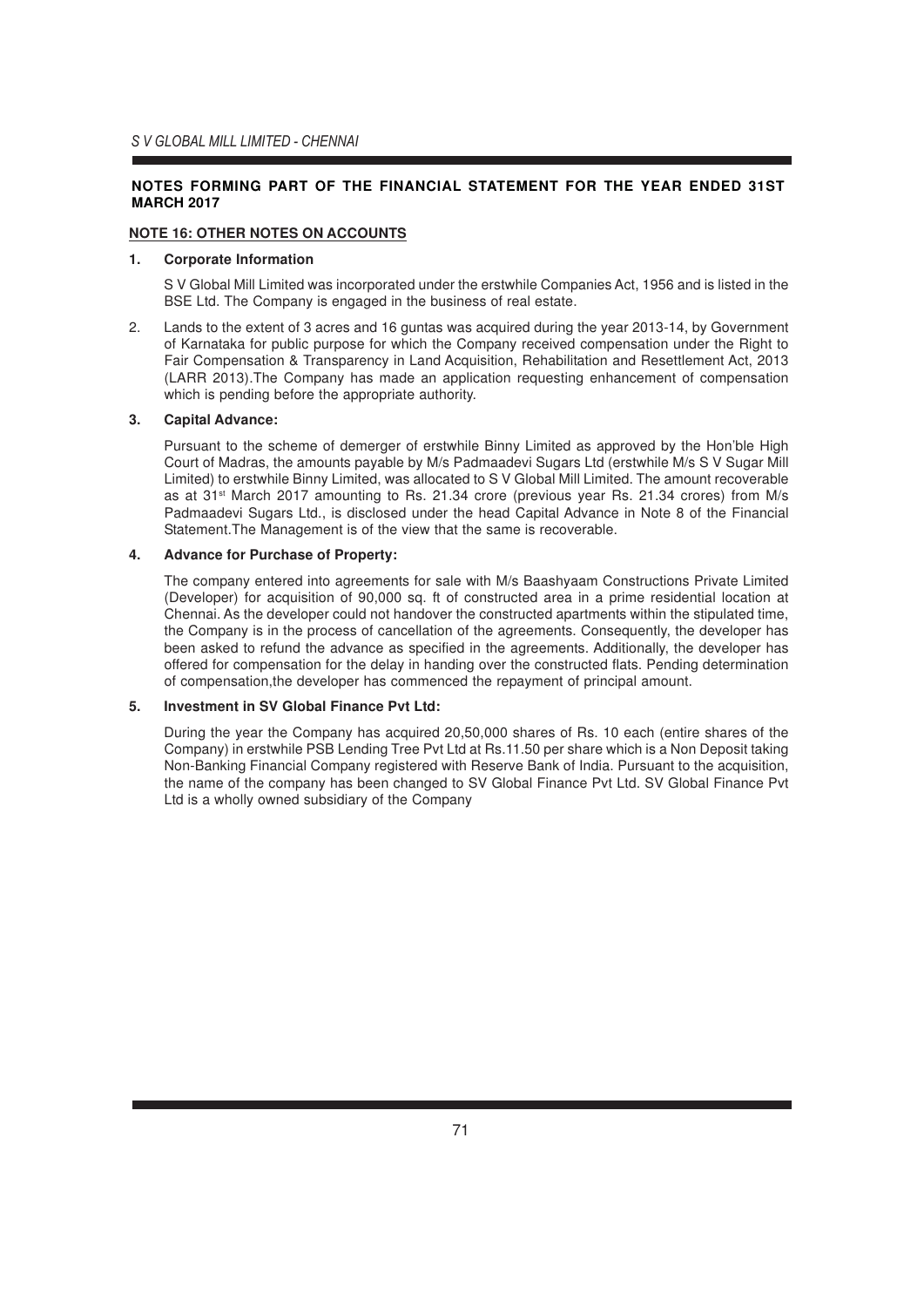- 6. Related Party Disclosure:
	- a) List of Related Parties

| SI. No | <b>Nature</b>                                            | Name of the Party                                                                                                                                                                                                                                                               |
|--------|----------------------------------------------------------|---------------------------------------------------------------------------------------------------------------------------------------------------------------------------------------------------------------------------------------------------------------------------------|
| 1.     | Subsidiary                                               | SV Global Finance Private Limited                                                                                                                                                                                                                                               |
| 2.     | Key Management Personnel (KMP)                           | M. Ethiraj<br>E. Shanmugam<br>S. Valli                                                                                                                                                                                                                                          |
| 3.     | List of entities<br>where KMP have significant influence | 1. Tiger Farms & Enterprises Pvt Ltd<br>2. Srinidhi Finance Pyt Ltd<br>3. The Thirumagal Mills Ltd<br>4. Thirumagal Enterprises Ltd<br>5. Sriraj Mills Pvt Ltd<br>6. Artha Farms Ltd<br>7. Artha Trading Pvt Ltd<br>8. SV Technology Solutions Pvt Ltd<br>9. Ethiraj Foundation |

b) Remuneration to KeyManagerial Persons

| SI. No | <b>Name</b>         | <b>Designation</b>             | <b>Remuneration</b> |
|--------|---------------------|--------------------------------|---------------------|
|        | M. Ethiraj          | Chairman                       | Nil                 |
| 2.     | E. Shanmugam        | <b>Managing Director</b>       | Rs. 48,000 + Perks  |
| З.     | K. Ramakrishnan     | <b>Chief Financial Officer</b> | Rs. 9,75,000        |
| 4.     | Govind Madhav Joshi | <b>Company Secretary</b>       | Rs. 14,00,000       |

The Managing Director, Mr E. Shanmugam is eligible for a Remuneration subject to a ceiling of Rs. 5 lakhs per annum plus perquisites and benefits as per the terms of appointment as resolved by the Board in their meeting dated 03rd February 2017. However, a sum of Rs. 48,000 plus a Rent-Free furnished Accommodation has been provided by the Company for the financial year 2016-17.

c) Transactions during the year

(Rs. in lakhs)

| SI. No | Name of the Party                                               | Max Amt $o/s$<br>during the year | $O/s$ as on<br>31.03.2017 |
|--------|-----------------------------------------------------------------|----------------------------------|---------------------------|
|        | Loans taken from<br>Mr.M.Ethiraj (Chairman)                     | 11.09                            | Nil                       |
| 2.     | Loans taken from<br>Mr.E.Shanmugam<br>(Managing Director)       | 17.00                            | Nil                       |
| 3.     | Amounts receivable from<br>SV Global Finance<br>Private Limited | 4.98                             | 4.98                      |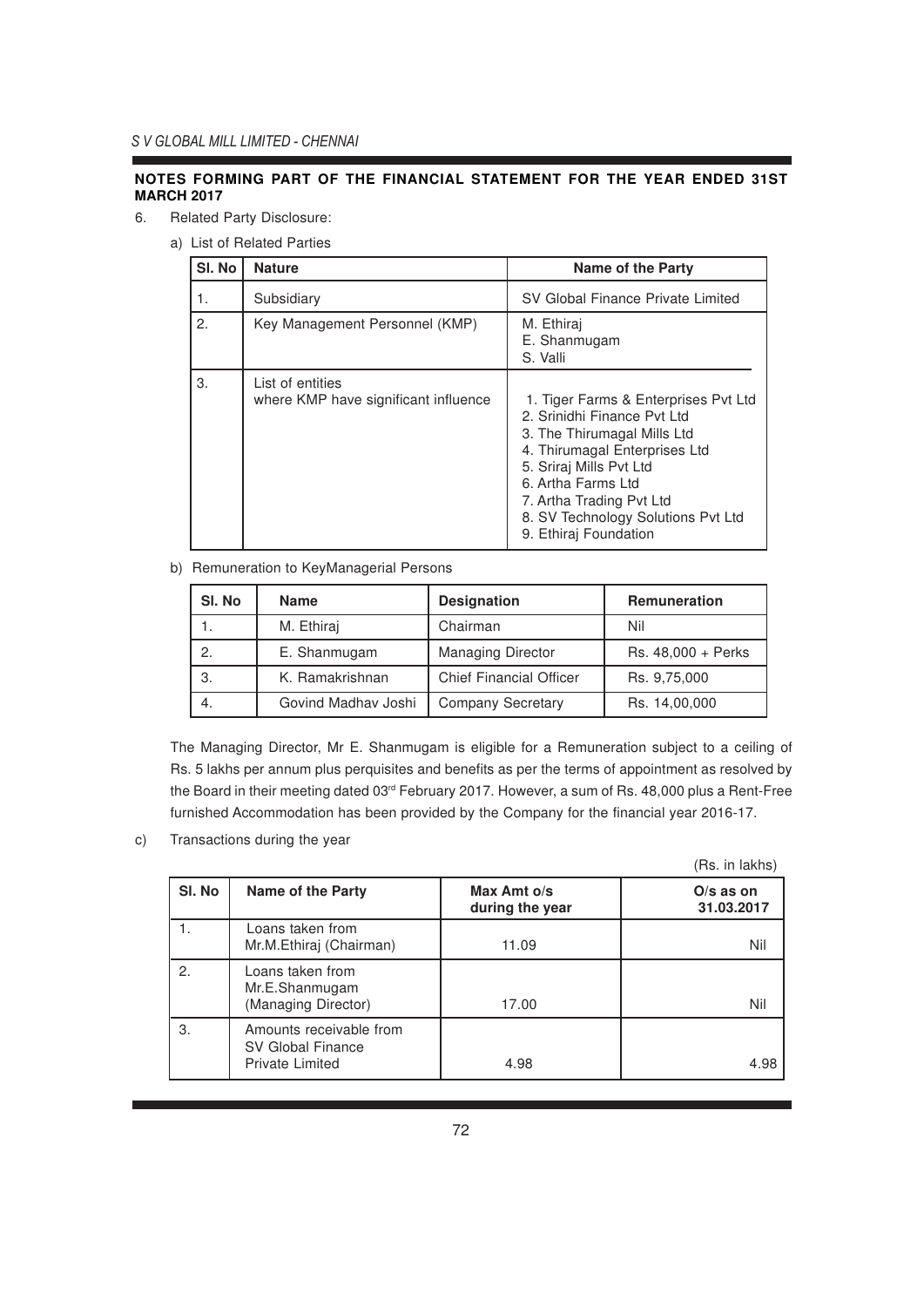#### **7. Claims against company not acknowledged as debt**

## **a) Labour case:**

The erstwhile Binny Limited could not operate the Bangalore Wollen, Cotton and Silk Mills, Bangalore and the factory declared a lock out during the period 26.12.1988 to 05.08.1989. Consequently, the dispute regarding wages during lock out period arose and Industrial Tribunal vide I.D. 9/1990 dated 03.11.1990 passed an award against Binny Ltd for payment of wages and other benefits for the lock out period.

Against the order of the Industrial Tribunal, a Writ Appeal was filed before the Hon'ble High Court of Karnataka, by erstwhile M/s Binny Ltd which was dismissed. Against the Order of the Hon'ble High Court of Karnataka, a Special Leave Petition was filed by erstwhile M/s Binny Ltd before the Hon'ble Supreme Court of India was also dismissed. Thereafter, the matter was referred back to the Deputy Labour Commissioner (DLC), Division – I, Bangalore.Pursuant to the above, as per the Scheme of demerger approved by the Hon'ble High Court of Madras, M/s. SV Global Mill Ltd has taken over this dispute.

The amounts payable towards wage settlement is unascertainable pending receipt of orders/ settlements. Hence, no provision is considered necessary.

#### **b) Others:**

The Company has received legal notices from various statutory authorities pertaining to the affairs of Binny Limited. As the Company is not involved in the allegations/disputes, the Company is challenging the issue of notices on M/s. S.V. Global Mill Limited.

8. Details of Specified Bank Notes (SBN) held and transacted during the demonetisation period 08.11.2016 to 30.12.2016

| <b>Particulars</b>                       | <b>SBNs</b> | Other<br>denomination<br><b>Notes</b> | Total    |
|------------------------------------------|-------------|---------------------------------------|----------|
| Closing cash in hand as on<br>08.11.2016 | 1,34,000    | 16,973                                | 1,50,973 |
| (+) Permitted Receipts                   |             | $3.06,550*$                           | 3,06,550 |
| (-) Permitted Payments                   | 1,14,000    | 2,92,703                              | 4,06,703 |
| (-) Amount deposited in Banks            | 20,000      |                                       | 20,000   |
| Closing cash in hand as on<br>30.12.2016 | Nil         | 30,820                                | 30,820   |

\* Represents withdrawal from bank accounts

- 9. Capital expenditure commitments pending and remaining to be executed as on March 31, 2017 Rs. 0.32 Crore (Previous Year Rs. 1.10 crore).
- 10. The Company has not received any information from suppliers regarding their status under the Micro, Small and Medium Enterprises Development Act, 2006 and hence disclosures, if any, relating to amounts unpaid as at the year end together with interest paid / payable as required under the said Act have not been made.
- 11. As there is no operating income for the year, the reporting requirements of Accounting Standard 17 are not applicable.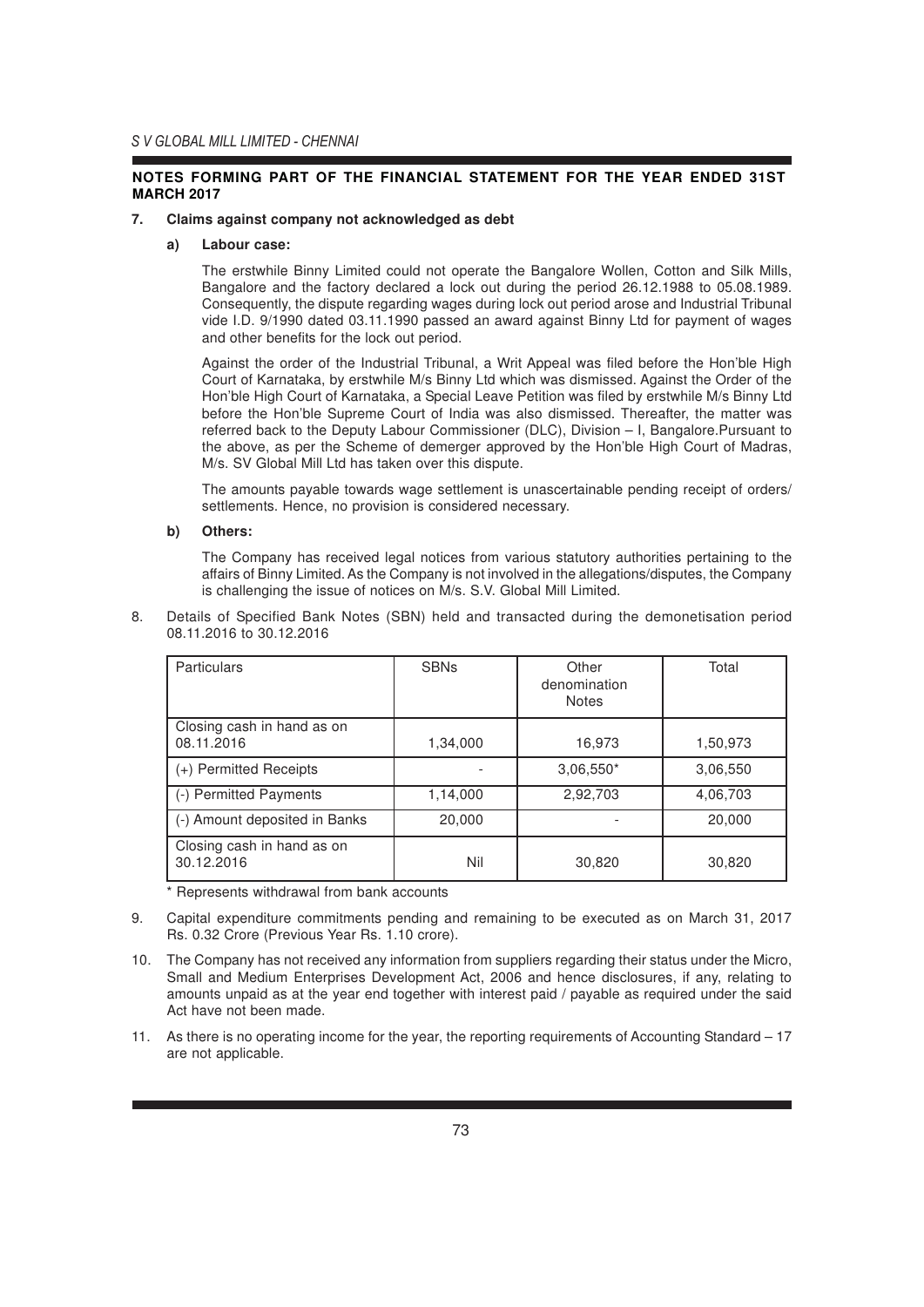# *S V GLOBAL MILL LIMITED - CHENNAI*

| SI. No | Name of the company                                                                                                                                                                               | Amount<br><b>Outstanding as</b><br>on 31.03.2017 | Amount<br><b>Outstanding as</b><br>on 31.03.2016 |
|--------|---------------------------------------------------------------------------------------------------------------------------------------------------------------------------------------------------|--------------------------------------------------|--------------------------------------------------|
| 1.     | SV Global Finance Pvt Ltd<br>(20,50,000 Equity Shares of<br>Rs. 11.50 each fully paid up)<br>Maximum amount held at any<br>time During the year - Rs.2.35 crore<br>During the previous year - Nil | 2,35,75,000                                      | Nil                                              |

12. Disclosure made in terms of Regulation 34(3) of SEBI (LODR) Regulations, 2015

- 13. Figures in the financial statements and in the Notes have been rounded off to the nearest rupee.
- 14. Previous year figures have been regrouped/reclassified wherever necessary to conform to current period classification/ grouping.

| As per our report attached of even date<br>For P. B. Vijayaraghavan & Co.,<br><b>Chartered Accountants</b><br><b>FRN: 004721S</b> | <b>For S V Global Mill Limited</b> |                                                |
|-----------------------------------------------------------------------------------------------------------------------------------|------------------------------------|------------------------------------------------|
| K. SRINIVASAN<br><b>Partner</b><br>Membership No: 226831                                                                          | <b>M.ETHIRAJ</b><br>Chairman       | <b>E.SHANMUGAM</b><br><b>Managing Director</b> |

**Chief Financial Officer** 

**Place : Chennai Chennai K. RAMAKRISHNAN GOVIND MADHAV JOSHI**<br> **Date** : 10.05.2017 **Chief Financial Officer Company Secretary**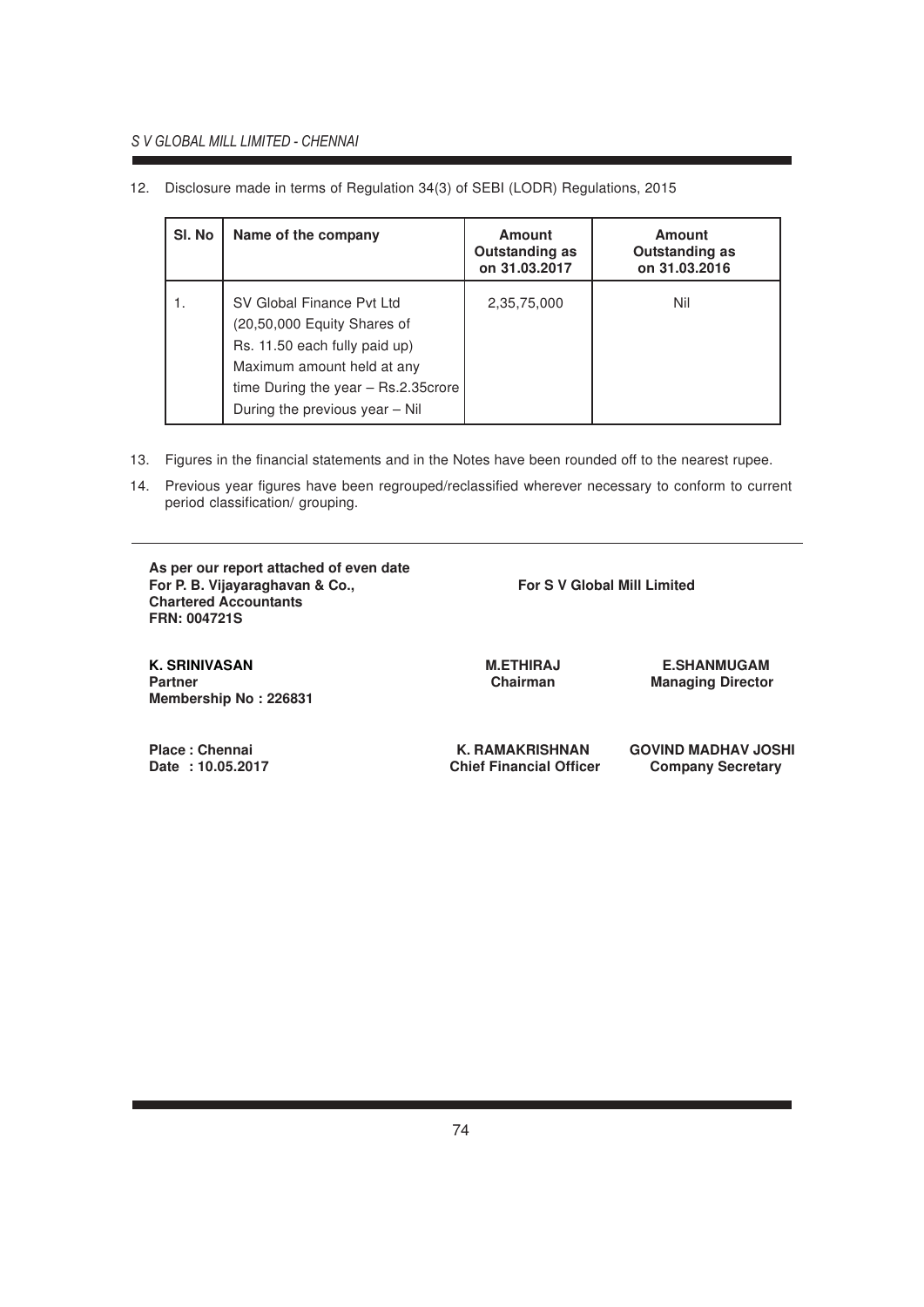# **CONSOLIDATED FINANCIAL STATEMENT**

#### **Independent Auditor's Report**

#### **To the Members of S V Global Mill Limited**

## **Report on the Consolidated Financial Statements**

We have audited the accompanying consolidated financial statements of M/s. S V Global Mill Limited ("hereinafter referred to as the Holding Company") and its subsidiary (the Holding Company and its subsidiary company together referred to as "the Group"), comprising the Consolidated Balance Sheet as at 31st March, 2017, the Consolidated Statement of Profit and Loss, the Consolidated Cash Flow Statement for the year then ended, and a summary of the significant accounting policies and other explanatory information (hereinafter referred to as "the consolidated financial statements").

## **Management's Responsibility for the Consolidated Financial Statements**

The Holding Company's Board of Directors is responsible for the preparation of these consolidated financial statements in terms of the Companies Act, 2013 (hereinafter referred to as "the Act") that give a true and fair view of the consolidated financial position, consolidated financial performance and consolidated cash flows of the Group in accordance with the accounting principles generally accepted in India, including the Accounting Standards specified under Section 133 of the Act, read with Rule 7 of the Companies(Accounts) Rules, 2014. The respective Board of Directors of the companies included in the Group are responsible for maintenance of adequate accounting records in accordance with the provisions of the Act for safeguarding the assets of the Group and for preventing and detecting frauds and other irregularities; selection and application of appropriate accounting policies; making judgments and estimates that are reasonable and prudent; and design, implementation and maintenance of adequate internal financial controls, that were operating effectively for ensuring the accuracy and completeness of the accounting records, relevant to the preparation and presentation of the financial statements that give a true and fair view and are free from material misstatement, whether due to fraud or error which have been used for the purpose of preparation of the consolidated financial statements by the Directors of the Holding Company, as aforesaid.

#### **Auditor's Responsibility**

Our responsibility is to express an opinion on these consolidated financial statements based on our audit. We have taken into account the provisions of the Act, the accounting and auditing standards and matters which are required to be included in the audit report under the provisions of the Act and the Rules made thereunder.

We conducted our audit in accordance with the Standards on Auditing specified under Section 143(10) of the Act. Those Standards require that we comply with ethical requirements and plan and perform the audit to obtain reasonable assurance about whether the financial statements are free from material misstatement.

An audit involves performing procedures to obtain audit evidence about the amounts and the disclosures in the consolidated financial statements. The procedures selected depend on the auditor's judgment, including the assessment of the risks of material misstatement of the consolidated financial statements, whether due to fraud or error. In making those risk assessments, the auditor considers internal financial control relevant to the Holding Company's preparation of the consolidated financial statements that give a true and fair view in order to design audit procedures that are appropriate in the circumstances. An audit also includes evaluating the appropriateness of the accounting policies used and the reasonableness of the accounting estimates made by the Company's Directors, as well as evaluating the overall presentation of the consolidated financial statements.

We believe that the audit evidence we have obtained is sufficient and appropriate to provide a basis for our audit opinion on the consolidated financial statements.

#### **Opinion**

In our opinion and to the best of our information and according to the explanations given to us, the aforesaid consolidated financial statements give the information required by the Act in the manner so required and give a true and fair view in conformity with the accounting principles generally accepted in India, of the consolidated state of affairs of the Group as at 31st March, 2017, and its consolidated profit and its consolidated cash flows for the year ended on that date.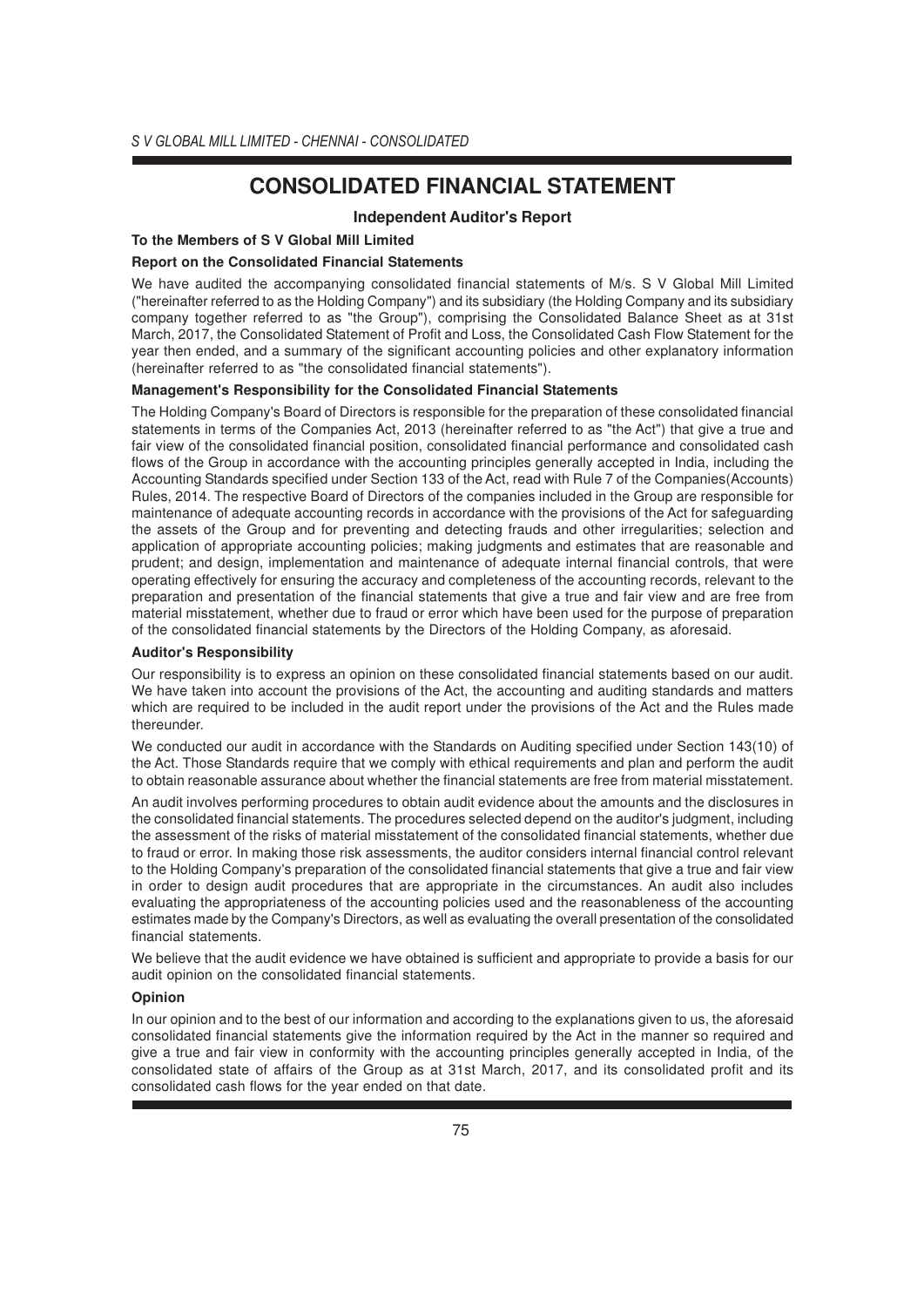Report on Other Legal and Regulatory Requirements

- 1. As required by Section 143 (3) of the Act, we report that:
- a) We have sought and obtained all the information and explanations which to the best of our knowledge and belief were necessary for the purposes of our audit of the aforesaid consolidated financial statements.
- b) In our opinion, proper books of account as required by law relating to preparation of the aforesaid consolidated financial statements have been kept by the Company so far as it appears from our examination of those books.
- c) The Consolidated Balance Sheet, the Consolidated Statement of Profit and Loss, and the Consolidated Cash Flow Statement dealt with by this Report are in agreement with the books of account maintained for the purpose of preparation of the consolidated financial statements.
- d) In our opinion, the aforesaid consolidated financial statements comply with the Accounting Standards specified under Section 133 of the Act, read with Rule 7 of the Companies (Accounts) Rules, 2014.
- e) On the basis of written representations received from the directors as on March 31, 2017, and taken on record by the Board of Directors, none of the directors are disqualified as on March 31, 2017, from being appointed as a director in terms of Section 164(2) of the Act.
- f) With respect to the adequacy of internal financial control systems and the operating effectiveness of such controls, we give our Report in Annexure - I
- g) With respect to the other matters to be included in the Auditor's Report in accordance with Rule 11 of the Companies (Audit and Auditors) Rules, 2014, in our opinion and to the best of our information and according to the explanations given to us:
	- i. The consolidated financial statements has disclosed the impact of pending litigations on its financial position in its financial statements - Refer Item No. 7 of Note 16 to the financial statements;
	- ii. The Group did not have any long-term contracts including derivative contracts for which there were any material foreseeable losses.
	- iii. There were no amounts which were required to be transferred, to the Investor Education and Protection Fund by the Holding Company and/or its Subsidiary Company.
	- iv. The Group has provided requisite disclosures in the consolidated financial statements as to holdings as well as dealings in Specified Bank Notes during the period from 8th November, 2016 to 30th December, 2016. Based on our audit procedures and relying on the management representation we report that the disclosures are in accordance with books of account maintained by the Company and as produced to us by the Management - Refer Item No. 12 of Note 16

**P. B. Vijayaraghavan & Co., Chartered Accountants FRN: 004721S**

> **K. Srinivasan Partner M. No. 226831**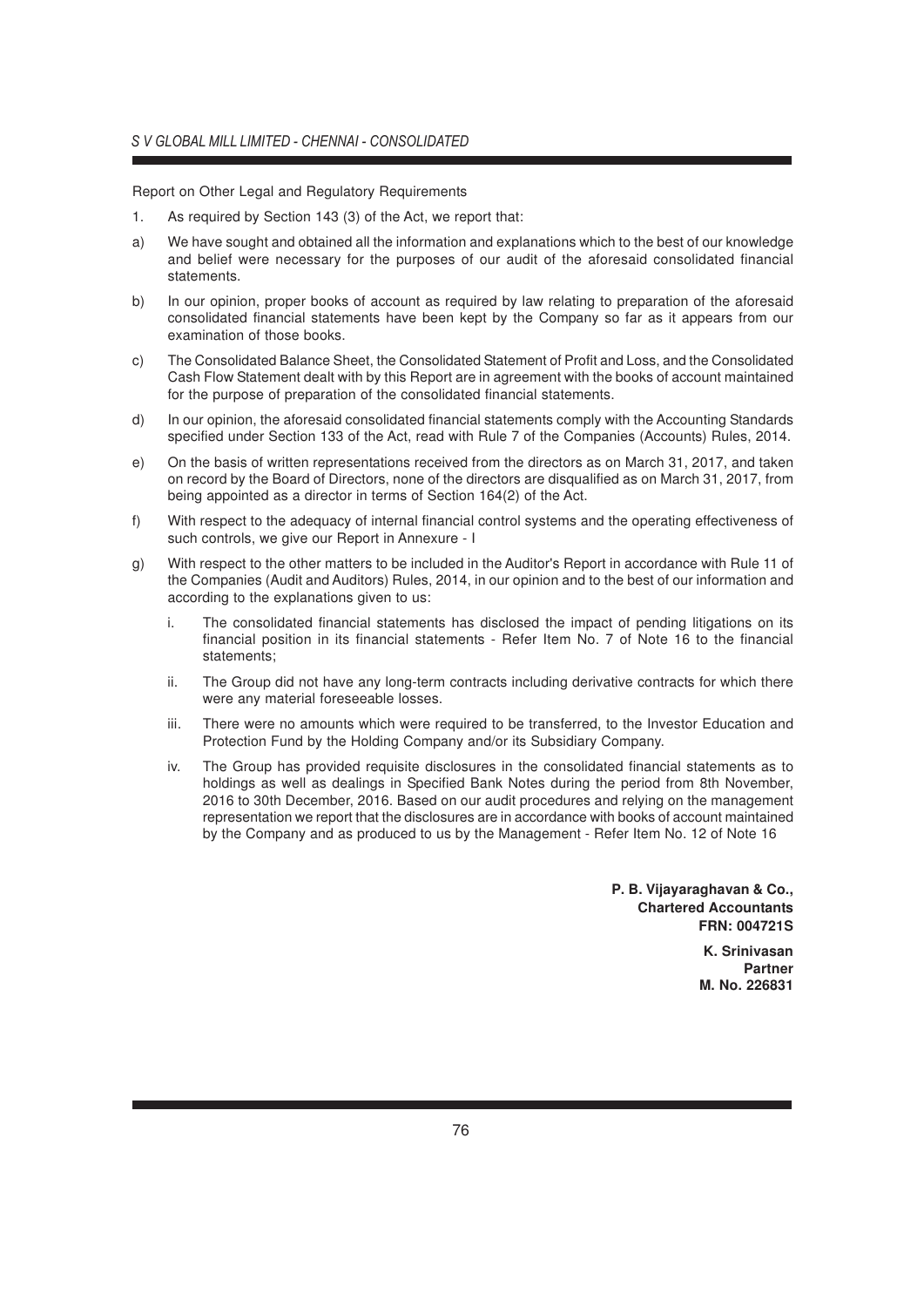#### **Annexure - I to Independent Auditor's Report**

# **Report on the Internal Financial Controls under Clause (i) of Sub-section 3 of Section 143 of the Companies Act, 2013 ("the Act")**

We have audited the internal financial controls over financial reporting of S V Global Mill Limited (hereinafter referred to as "the Holding Company") and its subsidiary company (the Holding Company and its subsidiary company together referred to as "the Group") as of March 31, 2017 in conjunction with our audit of the consolidated financial statements of the Company for the year ended on that date.

## **Management's Responsibility for Internal Financial Controls**

The respective Board of Directors of the Holding Company, its subsidiary company are responsible for establishing and maintaining internal financial controls based on the internal control over financial reporting criteria established by the Company considering the essential components of internal control stated in the Guidance Note on Audit of Internal Financial Controls over Financial Reporting issued by the Institute of Chartered Accountants of India. These responsibilities include the design, implementation and maintenance of adequate internal financial controls that were operating effectively for ensuring the orderly and efficient conduct of its business, including adherence to Company's policies, the safeguarding of its assets, the prevention and detection of frauds and errors, the accuracy and completeness of the accounting records, and the timely preparation of reliable financial information, as required under the Companies Act, 2013.

#### **Auditors' Responsibility**

Our responsibility is to express an opinion on the Company's internal financial controls over financial reporting based on our audit. We conducted our audit in accordance with the Guidance Note on Audit of Internal Financial Controls over Financial Reporting (the "Guidance Note") and the Standards on Auditing, issued by ICAI and deemed to be prescribed under section 143(10) of the Companies Act, 2013, to the extent applicable to an audit of internal financial controls, both applicable to an audit of Internal Financial Controls and, both issued by the Institute of Chartered Accountants of India. Those Standards and the Guidance Note require that we comply with ethical requirements and plan and perform the audit to obtain reasonable assurance about whether adequate internal financial controls over financial reporting was established and maintained and if such controls operated effectively in all material respects.

Our audit involves performing procedures to obtain audit evidence about the adequacy of the internal financial controls system over financial reporting and their operating effectiveness. Our audit of internal financial controls over financial reporting included obtaining an understanding of internal financial controls over financial reporting, assessing the risk that a material weakness exists, and testing and evaluating the design and operating effectiveness of internal control based on the assessed risk. The procedures selected depend on the auditor's judgement, including the assessment of the risks of material misstatement of the financial statements, whether due to fraud or error.

We believe that the audit evidence we have obtained is sufficient and appropriate to provide a basis for our audit opinion on the Company's internal financial controls system over financial reporting.

#### **Meaning of Internal Financial Controls over Financial Reporting**

A Company's internal financial control over financial reporting is a process designed to provide reasonable assurance regarding the reliability of financial reporting and the preparation of financial statements for external purposes in accordance with generally accepted accounting principles. A company's internal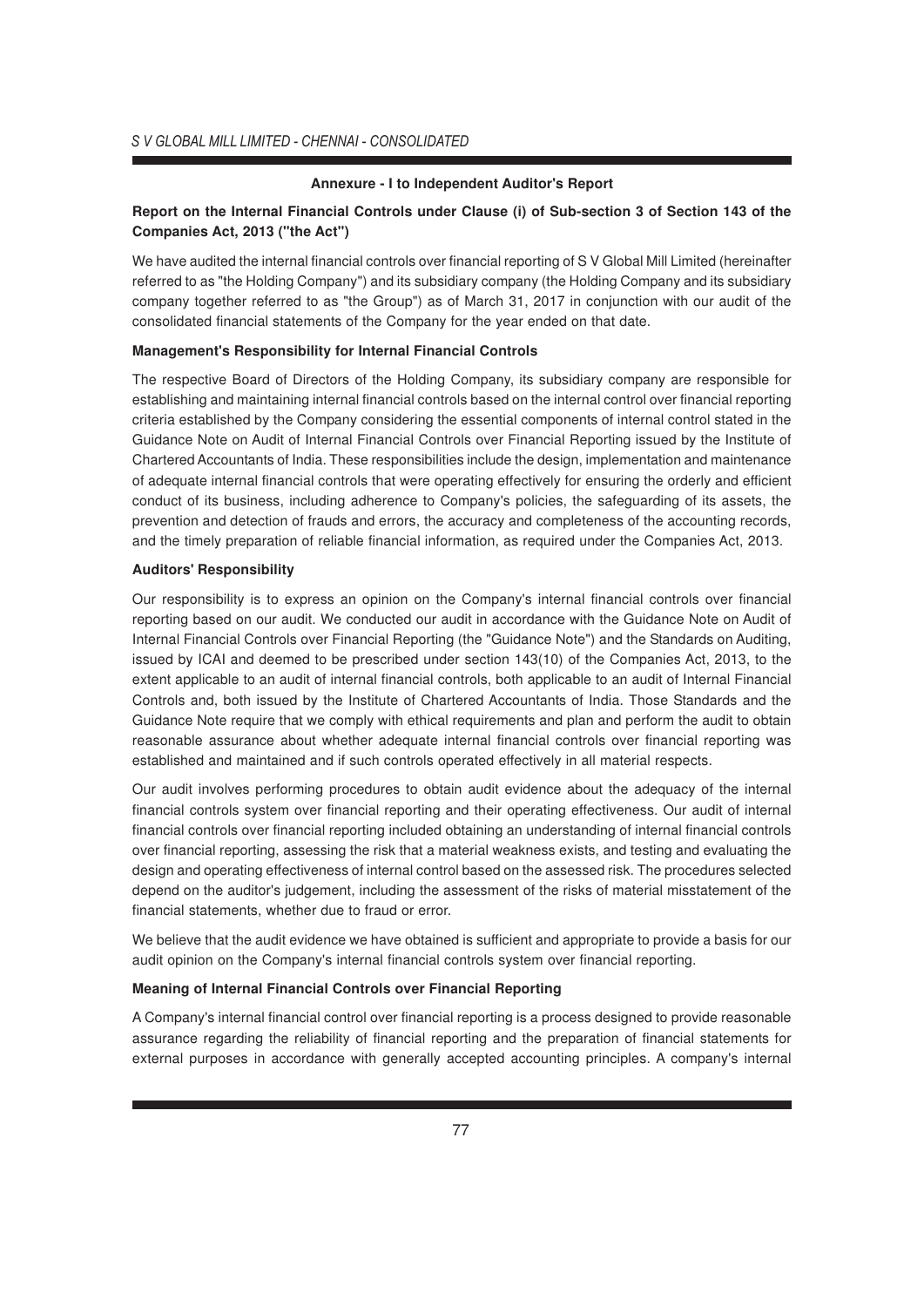financial control over financial reporting includes those policies and procedures that (1) pertain to the maintenance of records that, in reasonable detail, accurately and fairly reflect the transactions and dispositions of the assets of the Company; (2) provide reasonable assurance that transactions are recorded as necessary to permit preparation of financial statements in accordance with generally accepted accounting principles, and that receipts and expenditures of the Company are being made only in accordance with authorisations of management and Directors of the Company; and (3) provide reasonable assurance regarding prevention or timely detection of unauthorised acquisition, use, or disposition of the Company's assets that could have a material effect on the financial statements.

# **Inherent Limitations of Internal Financial Controls over Financial Reporting**

Because of the inherent limitations of internal financial controls over financial reporting, including the possibility of collusion or improper management override of controls, material misstatements due to error or fraud may occur and not be detected. Also, projections of any evaluation of the internal financial controls over financial reporting to future periods are subject to the risk that the internal financial control over financial reporting may become inadequate because of changes in conditions, or that the degree of compliance with the policies or procedures may deteriorate.

#### **Opinion**

In our opinion, the Holding Company, its subsidiary company, have in all material respects, an adequate internal financial controls system over financial reporting and such internal financial controls over financial reporting were operating effectively as at March 31, 2017, based on the internal control over financial reporting criteria established by the Company considering the essential components of internal control stated in the Guidance Note on Audit of Internal Financial Controls Over Financial Reporting issued by the Institute of Chartered Accountants of India.

> **P. B. Vijayaraghavan & Co.,** Chartered Accountants FRN: 004721S **K. Srinivasan** Partner M. No. 226831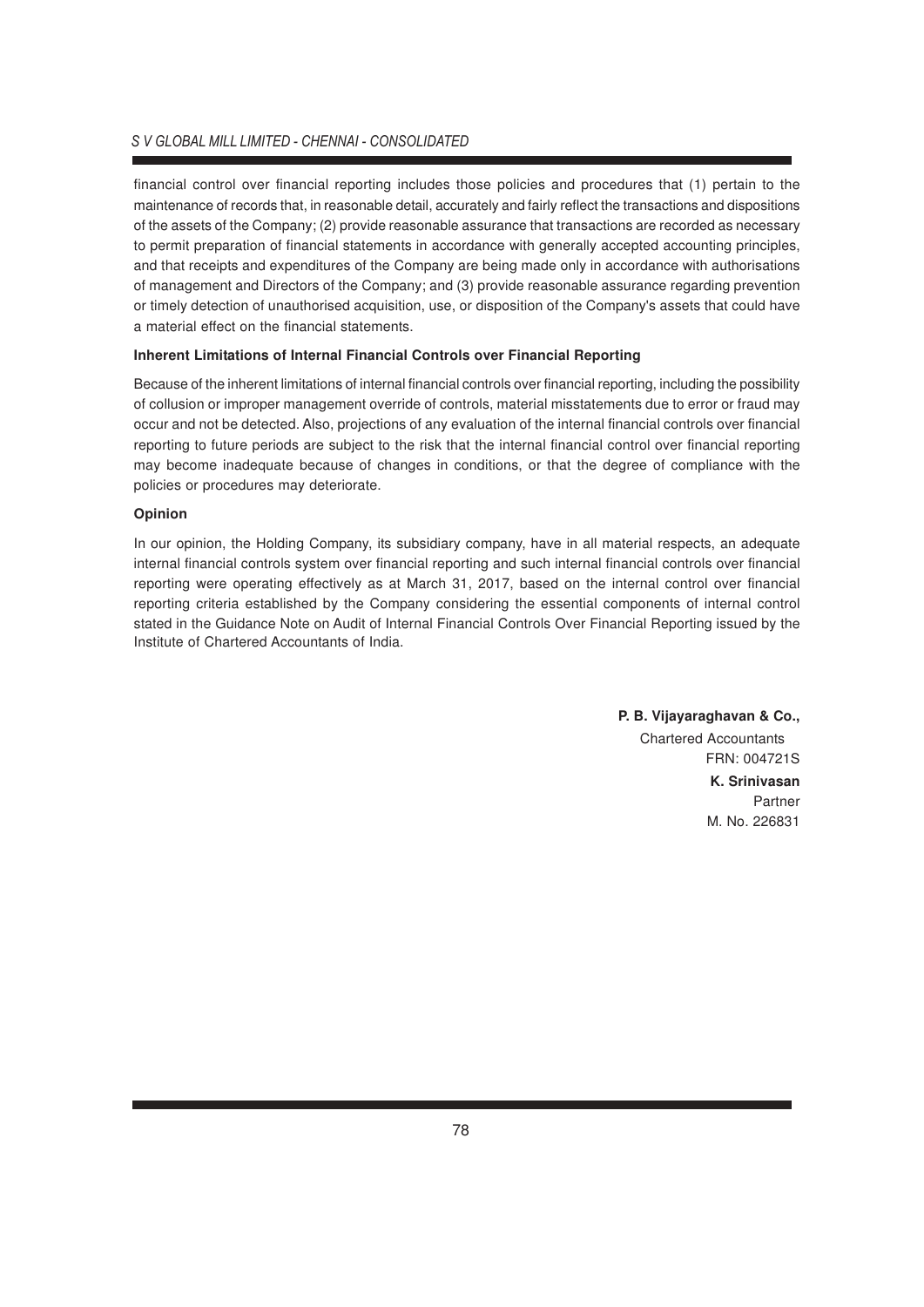|                                       |                                                        | Note No.       | As at 31st<br><b>March 2017</b> |
|---------------------------------------|--------------------------------------------------------|----------------|---------------------------------|
| <b>1. EQUITY AND LIABILITIES</b>      |                                                        |                |                                 |
| (1) Shareholders Funds                |                                                        |                |                                 |
| Share Capital<br>(a)                  |                                                        | $\overline{c}$ | 111,597,050                     |
| (b)<br>Reserves & Surplus             |                                                        | 3              | 1,610,549,993                   |
| <b>Non Current Liabilities</b><br>(2) |                                                        |                |                                 |
| (a) Long Term Borrowings              |                                                        |                |                                 |
| (b)                                   | Deferred Tax Liability                                 |                | 769,500                         |
| (3) Current Liabilities               |                                                        |                |                                 |
| <b>Other Current Liabilities</b>      |                                                        | 4              | 23,122,916                      |
|                                       | <b>Total</b>                                           |                | 1,746,039,459                   |
| <b>ASSETS</b>                         |                                                        |                |                                 |
| (1) Non - Current Assets              |                                                        |                |                                 |
| <b>Fixed Assets</b><br>(a)            |                                                        |                |                                 |
| <b>Tangible Assets</b>                |                                                        | 5              | 79,181,652                      |
|                                       | Capital Work-in-Progress                               |                |                                 |
| (b)                                   | Goodwill on Consolidation                              | 6              | 3,075,000                       |
| (c)                                   | Non Current Investment<br>Long Term - Trade (Unquoted) | $\overline{7}$ | 1,000                           |
| (d)                                   | Long Term Loans & Advances                             | 8              | 524,813,201                     |
|                                       |                                                        |                |                                 |
| (2) Current Assets                    |                                                        |                |                                 |
| (a) Inventories                       |                                                        | 9              | 91,313,239                      |
| (b)                                   | Cash & Cash Equivalents                                | 10             | 1,021,477,036                   |
| (c)                                   | <b>Other Current Assets</b>                            | 11             | 26,178,331                      |
|                                       | <b>Total</b>                                           |                | 1,746,039,459                   |
|                                       | Notes and Accounting Policies forming part of          |                |                                 |
| the Financial Statements              |                                                        | 1 to 16        |                                 |

# **CONSOLIDATED BALANCE SHEET AS AT 31st MARCH, 2017**

**As per our report attached of even date For P. B. Vijayaraghavan & Co., For S V Global Mill Limited Chartered Accountants FRN: 004721S**

**M.N. 226831**

**K. SRINIVASAN M.ETHIRAJ E.SHANMUGAM**<br> **Partner M.ETHIRAJ Chairman Managing Director Partner Chairman Managing Director**

**Chief Financial Officer** 

**Place: Chennai Channal <b>K.RAMAKRISHNAN GOVIND MADHAV JOSHI**<br> **Date: 10.05.2017 Chief Financial Officer Company Secretary**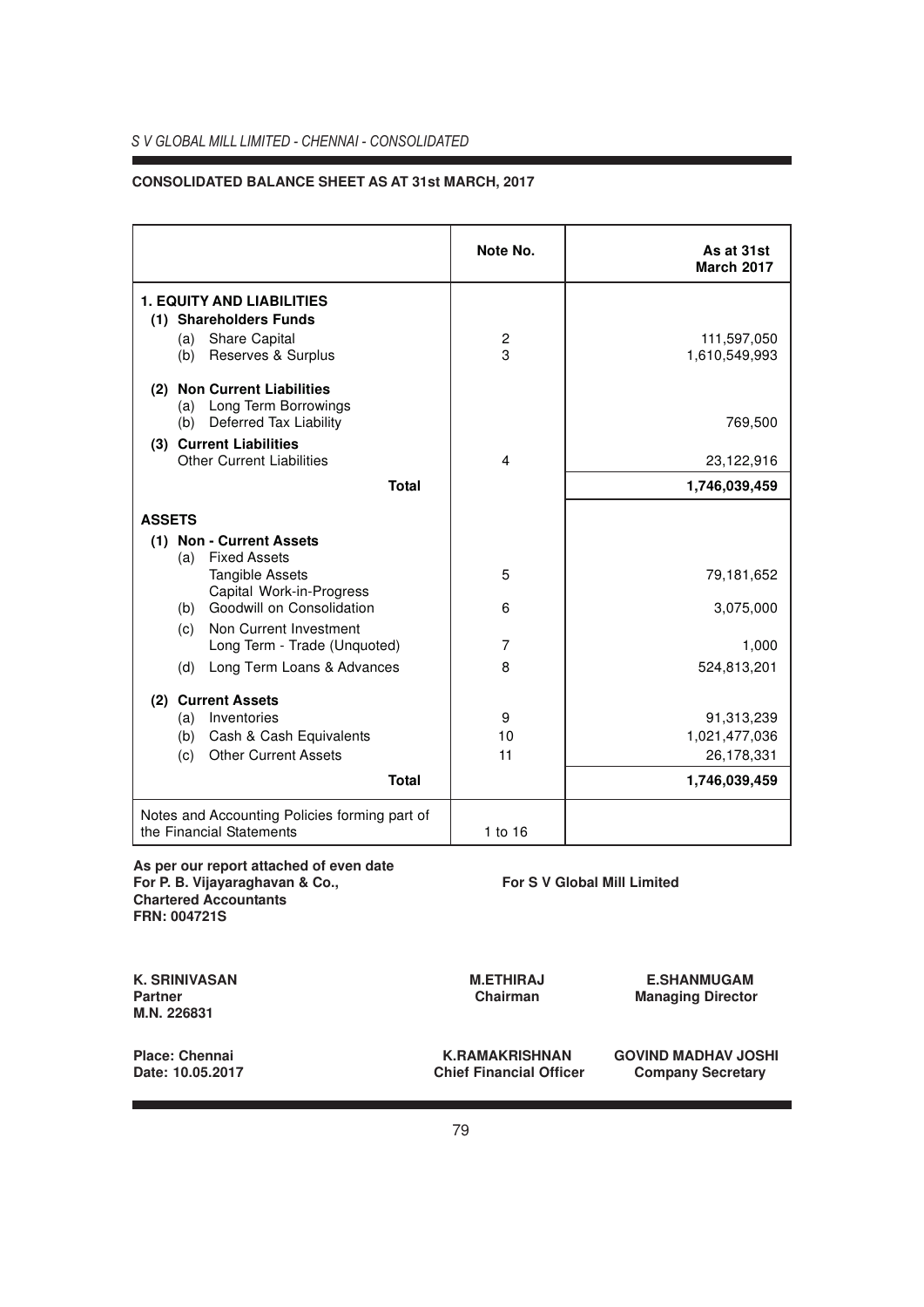# **CONSOLIDATED STATEMENT OF PROFIT AND LOSS FOR THE YEAR ENDED 31st MARCH 2017**

(Amount in Rupees)

| <b>Particulars</b>                                                                                                      | Note No.      | <b>Year Ended</b><br>31st March<br>2017          |
|-------------------------------------------------------------------------------------------------------------------------|---------------|--------------------------------------------------|
| <b>INCOME</b><br>Revenue from Operations<br>Other Income                                                                | 12            | 66,718,569                                       |
| <b>Total</b>                                                                                                            |               | 66,718,569                                       |
| <b>EXPENSES</b>                                                                                                         |               |                                                  |
| <b>Employee Benefits Expenses</b><br>(a)<br>Depreciation<br>(b)<br><b>Other Expenses</b><br>(c)                         | 13<br>6<br>14 | 7,059,433<br>731,080<br>37,010,962               |
| <b>Total</b>                                                                                                            |               | 44,801,475                                       |
| Profit / (Loss) before Tax<br><b>Tax Expenses</b><br><b>Current Tax</b><br>Deferred Tax<br>Profit / (Loss) for the year |               | 21,917,094<br>6,406,835<br>769,500<br>14,740,759 |
| Earnings per equity share of Rs.5/- each<br><b>Basic &amp; Diluted</b>                                                  | 15            | 0.66                                             |
| Notes and Accounting Policies<br>forming part of the Financial Statements                                               | 1 to 16       |                                                  |

| As per our report attached of even date                         |                                    |                    |
|-----------------------------------------------------------------|------------------------------------|--------------------|
| For P. B. Vijayaraghavan & Co.,<br><b>Chartered Accountants</b> | <b>For S V Global Mill Limited</b> |                    |
| <b>FRN: 004721S</b>                                             |                                    |                    |
| K. SRINIVASAN                                                   | <b>M.ETHIRAJ</b>                   | <b>E.SHANMUGAM</b> |

**M.N. 226831**

**Partner Chairman Managing Director**

**Chief Financial Officer** 

**Place: Chennai Channal Chennai K.RAMAKRISHNAN GOVIND MADHAV JOSHI**<br> **Date: 10.05.2017 Chief Financial Officer Company Secretary**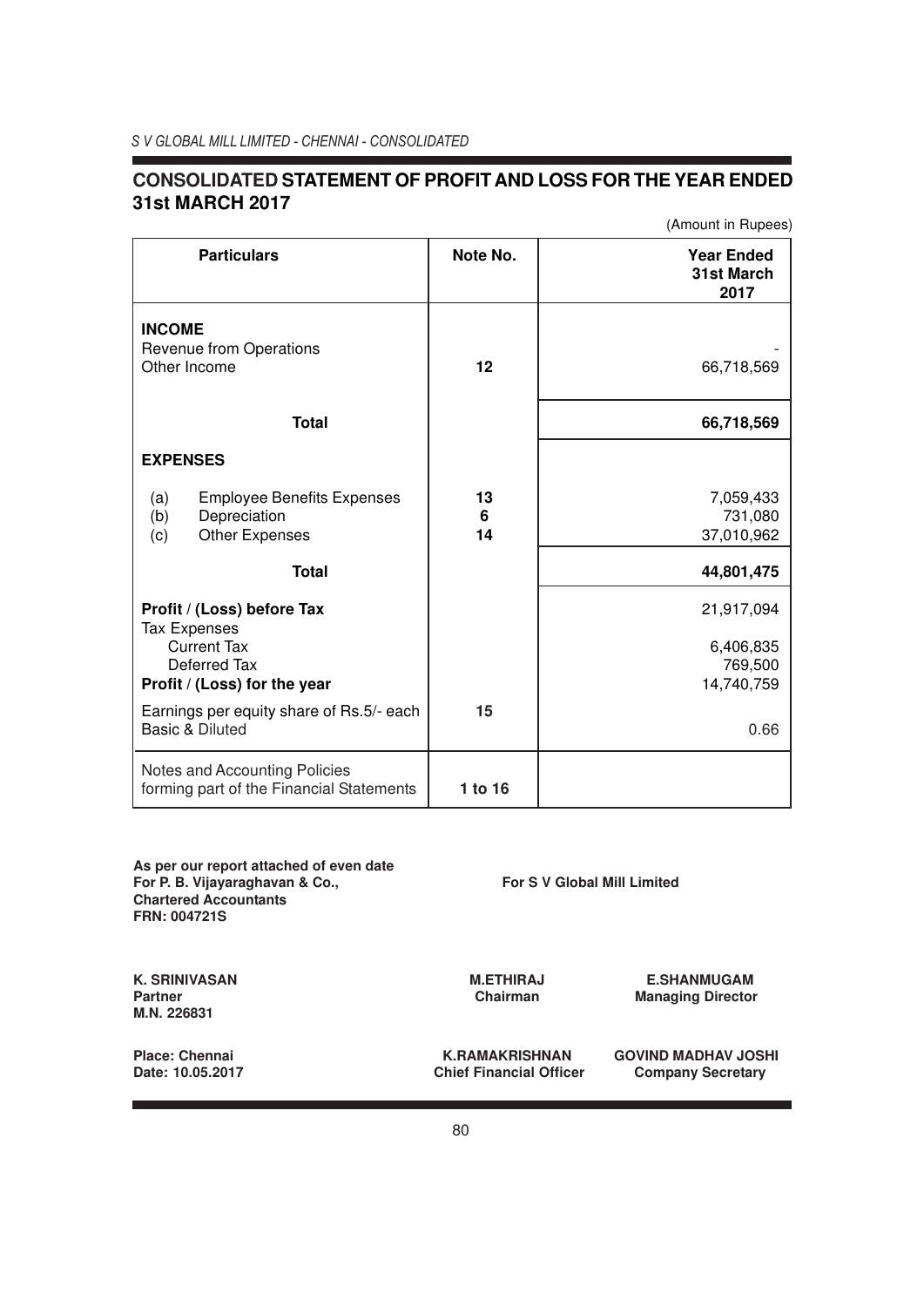# **CONSOLIDATED STATEMENT OF CASH FLOW FOR THE YEAR ENDED 31st MARCH 2017.**

|   | (Amount in Rupees)                                                                                |             |                                |                                |
|---|---------------------------------------------------------------------------------------------------|-------------|--------------------------------|--------------------------------|
|   | <b>Description</b>                                                                                | Ref         | <b>Year Ended</b><br>31.3.2017 | <b>Year Ended</b><br>31.3.2016 |
| A | <b>CASH FLOW FROM OPERATING ACTIVITIES</b>                                                        |             |                                |                                |
|   | Net Profit/Loss for the year                                                                      |             | 21,917,094                     | 151,552,287                    |
|   | Adjustment for:                                                                                   |             |                                |                                |
|   | Depreciation                                                                                      |             | 731,080                        | 847,007                        |
|   | Other Non-Cash Expenditure                                                                        |             | (59, 370)                      |                                |
|   | Profit from Sale of Fixed Asset                                                                   |             |                                | (26, 472)                      |
|   | Interest income                                                                                   |             | (64, 824, 360)                 | (189, 180, 163)                |
|   | Fixed Asset Written off                                                                           |             |                                |                                |
|   | Operating Income /(loss) before working capital changes                                           |             | (42, 235, 556)                 | (36,807,341)                   |
|   | Increase/Decrease in Other Current Liabilities for Expenses                                       |             | (1,782,116)                    | (81, 836, 415)                 |
|   | Net Cash from Operating Activities                                                                | A           | (44, 017, 672)                 | (118, 643, 756)                |
| B | <b>CASH FLOW FROM INVESTING ACTIVITIES</b>                                                        |             |                                |                                |
|   | <b>Additions to Fixed Assets</b>                                                                  |             | (52, 569, 912)                 | (140, 380)                     |
|   | Sale of Fixed Assets                                                                              |             |                                | 47,000                         |
|   | Additions/Capitalisation of Capital Work in progress                                              |             | 44,727,170                     | (31,667,953)                   |
|   | Increase in Investments - Goodwill                                                                |             | (23, 575, 000)                 |                                |
|   | Increase/Decrease in Loans and Advances                                                           |             | 49,960,000                     | (26, 353, 600)                 |
|   | Increase / Decrease in Short Term Loans & Advances<br>Increase / Decrease in Other Current Assets |             |                                |                                |
|   | Increase / Decrease in Other Non-Current Assets                                                   |             | (5,546,419)                    | 1,044,311,238                  |
|   | Interest income                                                                                   |             | 64,824,360                     | 189,029,646                    |
|   | Net cash from investing activities                                                                | B           | 77,820,199                     | 1,175,225,951                  |
| C | <b>CASH FLOW FROM FINANCING ACTIVITIES</b>                                                        |             |                                |                                |
|   | Increase / Decrease in Long Term Borrowings                                                       |             | (802, 241)                     | (5, 108, 543)                  |
|   | Decrease in Share Capital                                                                         |             | (196,000)                      | (119, 512, 580)                |
|   | Increase/Decrease in Deferred Tax                                                                 |             |                                |                                |
|   | Preference Dividend including DDT paid                                                            |             | (5,677)                        | (19, 264, 950)                 |
|   | Net cash used in financing activities                                                             | $\mathbf c$ | (1,003,918)                    | (143,886,073                   |
|   | Total Increase/ (Decrease) in cash and cash equivalents                                           |             |                                |                                |
|   | during the year $(A+B+C)$                                                                         |             | 32,798,609                     | 912,696,122                    |
|   | Cash and Cash Equivalents at the beginning of the year                                            |             | 988,678,427                    | 55,484,237                     |
|   | Cash and Cash Equivalents at the end of the year                                                  |             | 1,021,477,036                  | 968,180,360                    |

**As per our report attached of even date For P. B. Vijayaraghavan & Co., For S V Global Mill Limited Chartered Accountants FRN: 004721S**

**M.N. 226831**

**K. SRINIVASAN M.ETHIRAJ E.SHANMUGAM Managing Director** 

**Place: Chennai Chennai K.RAMAKRISHNAN GOVIND MADHAV JOSHI**<br> **Date: 10.05.2017 Chief Financial Officer Company Secretary Chief Financial Officer Company Secretary**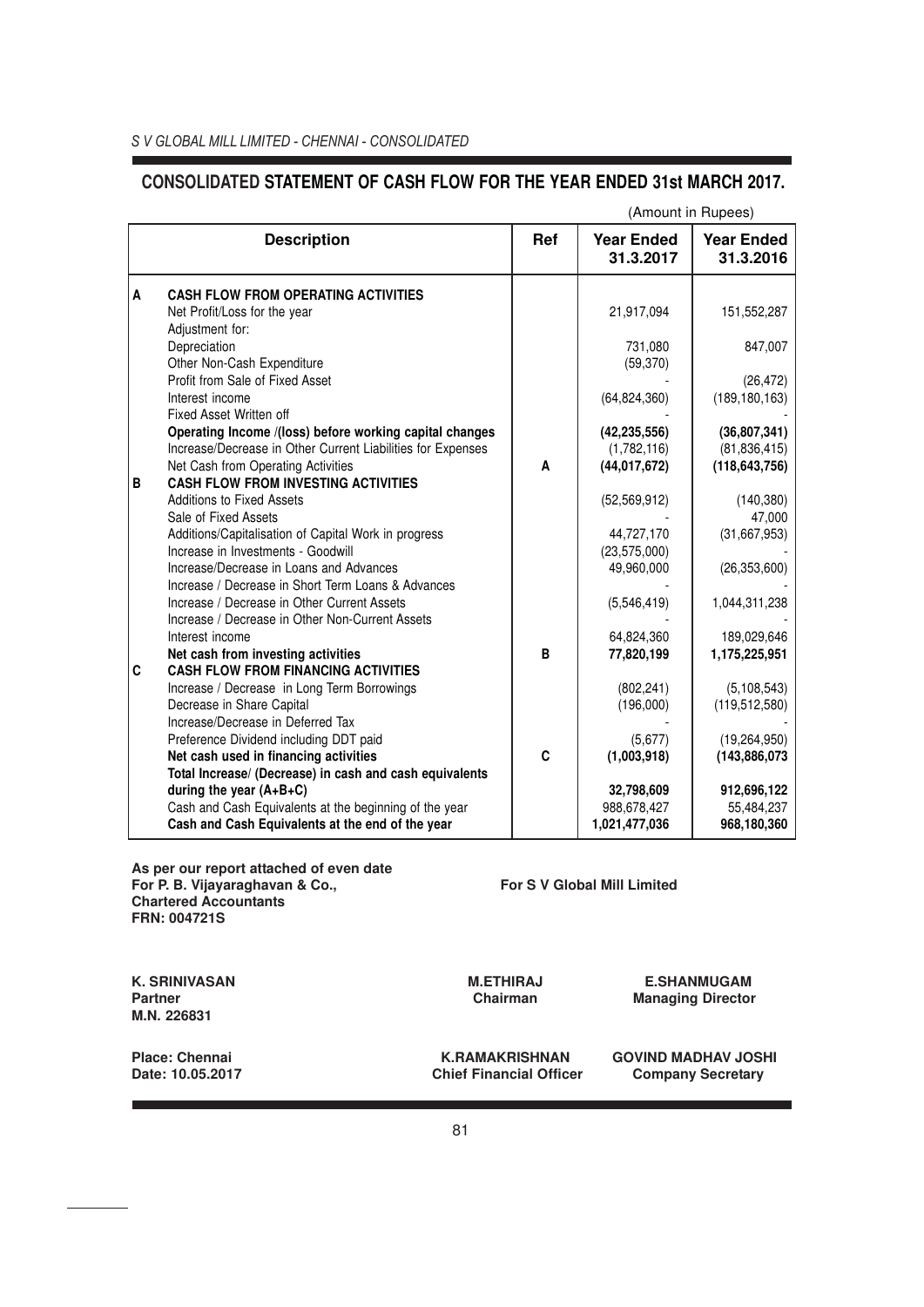#### **Notes forming part of the Consolidated Financial Statements for the year ended 31st Marcy, 2017**

#### **NOTE: 1 - SIGNIFICANT ACCOUNTING POLICIES**

# **1. BASIS OF PREPARATION OF FINANCIAL STATEMENTS**

The consolidated financial statements are prepared under the historical cost convention on accrual basis, in accordance with Generally Accepted Accounting Principles and the applicable Accounting Standards notified under Section 133 of the Companies Act, 2013 read together with Rule 7 of the Companies (Accounts) Rules, 2014 in the principles of a going concern. The accounting policies adopted in the preparation of the financial statements are consistent with those of the previous year.

# **2. BASIS OF CONSOLIDATION**

The Consolidated Financial Statement Comprises the financial statements of the Company and its subsidiaries as at 31st March, 2017. Subsidiaries are entities controlled by the Company. The Company controls an entity when it is exposed to, or has right to, variable returns from its involvement with the entity and has the ability to affect those returns through its control over the entity. The financial statements of subsidiaries are included in the Consolidated Financial Statement from the date on which control commences until the date on which control ceases.

Intra-group balances and transactions, and any unrealised income and expenses arising from intragroup transactions, are eliminated. Unrealised gains arising from transactions with equity accounted investees are eliminated against the investment to the extent of the Company's interest in the investee, Unrealised losses are eliminated in the same way as unrealised gains, but only to the extent that there is no evidence of impairment

#### **3. USE OF ESTIMATES**

The preparation of financial statements requires estimates and assumptions to be made that affect the reported amount of assets and liabilities on the date of the financial statements and the reported amount of revenues and expenses during the reporting period. Although these estimates are based on the management's best knowledge of current events and actions, uncertainty about these assumptions and estimates could result in the outcomes, requiring a material adjustment in the carrying amounts of assets or liabilities in the future periods. Difference between the actual results and estimates are recognized in the period in which the results are known or materialized.

#### **4. INVENTORIES**

Land and Buildings held as Stock-in-Trade for Property Development are stated at lower of cost and net realizable value.

## **5. CASH FLOW STATEMENT:**

Cash flow is reported using Indirect Method, whereby Profit/(Loss) before extraordinary items and tax is adjusted for the effects of transaction of non-cash nature and deferrals or accruals of past or future cash receipts or payments. The cash flow from operating, investing and financing activities of the Company is segregated based on available information.

#### **6. REVENUE RECOGNITION**

Revenue is recognized to the extent that it is probable that economic benefits will flow to the Company and the revenue can be reliably measured. Sales and other income are accounted on accrual basis. Revenue from sale is recognized when significant risks and rewards of ownership are transferred to the customers. Dividend income is recognized when the right to receive the same is established. Interest income is recognized on a time proportion basis taking into account the amount outstanding and the applicable interest rate.

## **7. FIXED ASSETS AND DEPRECIATION**

i. Fixed Assets are stated at cost (net of CENVAT / TNVAT wherever applicable) inclusive of expenses directly relating to bringing the asset to its working condition for the intended use,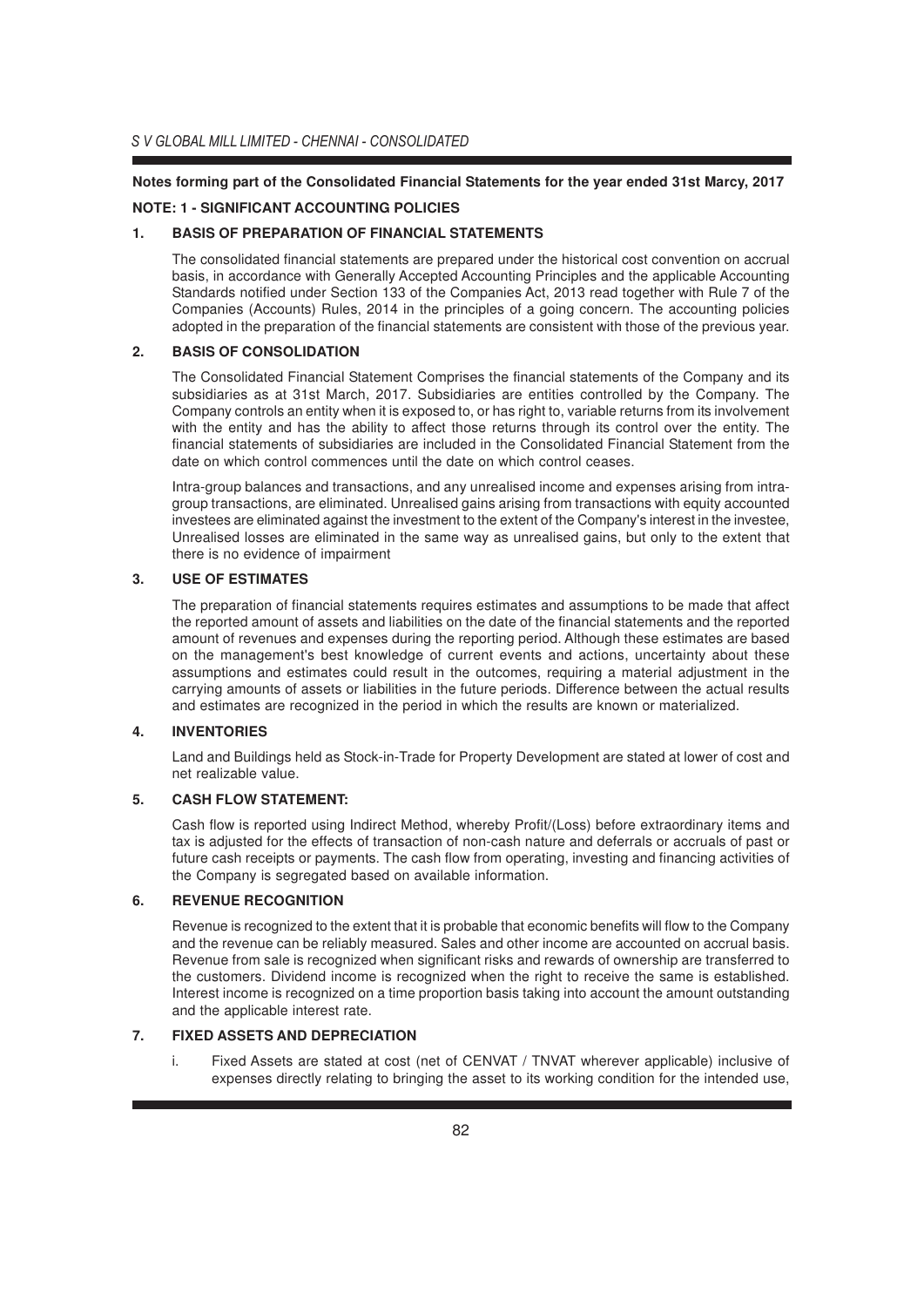less accumulated depreciation. Interest on borrowing utilized for acquisition of fixed assets is capitalized and considered as cost of the asset concerned if capitalization criteria are met.

ii. Depreciation is provided on Written Down Value method in accordance with Part A of Schedule II of the Companies Act, 2013.

#### **8. INVESTMENTS**

Long term investments are stated at cost. Diminution in the value of investments other than temporary in nature is provided for.

### **9. BORROWING COSTS**

Borrowing costs attributable to the acquisition, construction or production of qualifying assets are capitalized as a part of the cost of such assets up-to the date when such assets are ready for intended use. Other borrowing costs are charged as an expense in the year in which they are incurred.

#### **10. SEGMENT REPORTING**

Segment assets include all operating assets used by the business segments and consist principally of fixed assets, trade receivables and inventories. Segment liabilities include the operating liabilities that result from the operating activities of the business. Segment assets and liabilities that cannot be allocated between the segments are shown as part of unallocated corporate assets and liabilities respectively. Income / Expenses relating to the enterprise as a whole and not allocable on a reasonable basis to business segments are reflected as unallocated corporate income / expense

#### **11. LEASES**

Leases in which the Company does not transfer substantially all the risks and benefits of ownership of the asset are classified as operating leases. Lease rental received in respect of operating lease arrangements are recognized as income in the Statement of Profit and Loss on a straight line basis over the lease term.

#### **12. TAXES ON INCOME**

Provision for current tax is made after taking into consideration benefits admissible under the provisions of the Income Tax Act, 1961. Deferred tax resulting from "timing difference" between taxable and accounting income is accounted for using the tax rates and laws that are enacted or substantively enacted as on the Balance Sheet date. Deferred tax asset is recognized and carried forward only to the extent that there is a reasonable certainty that the asset will be realised in the future. In situations where the company has unabsorbed depreciation or carried forward losses for tax purposes, deferred tax assets are recognized only if there is a virtual certainty supported by convincing evidence that they can be realized against future taxable profits.

At each reporting date, the company re-assesses unrecognized deferred tax assets. It recognizes unrecognized deferred tax asset to the extent that it has become reasonably certain or virtually certain, as the case may be, that sufficient future taxable income will be available against which such deferred tax assets can be realized.

The carrying amount of deferred tax assets are reviewed at each reporting date. The Company writes-down the carrying amount of deferred tax asset to the extent that it is no longer reasonably certain or virtually certain, as the case may be, that sufficient future taxable income will be available against which deferred tax asset can be realized. Any such write-down is reversed to the extent that it becomes reasonably certain or virtually certain, as the case may be, that sufficient future taxable income will be available

Deferred tax assets and deferred tax liabilities are offset, if a legally enforceable right exists to set-off current tax assets against current tax liabilities and the deferred tax assets.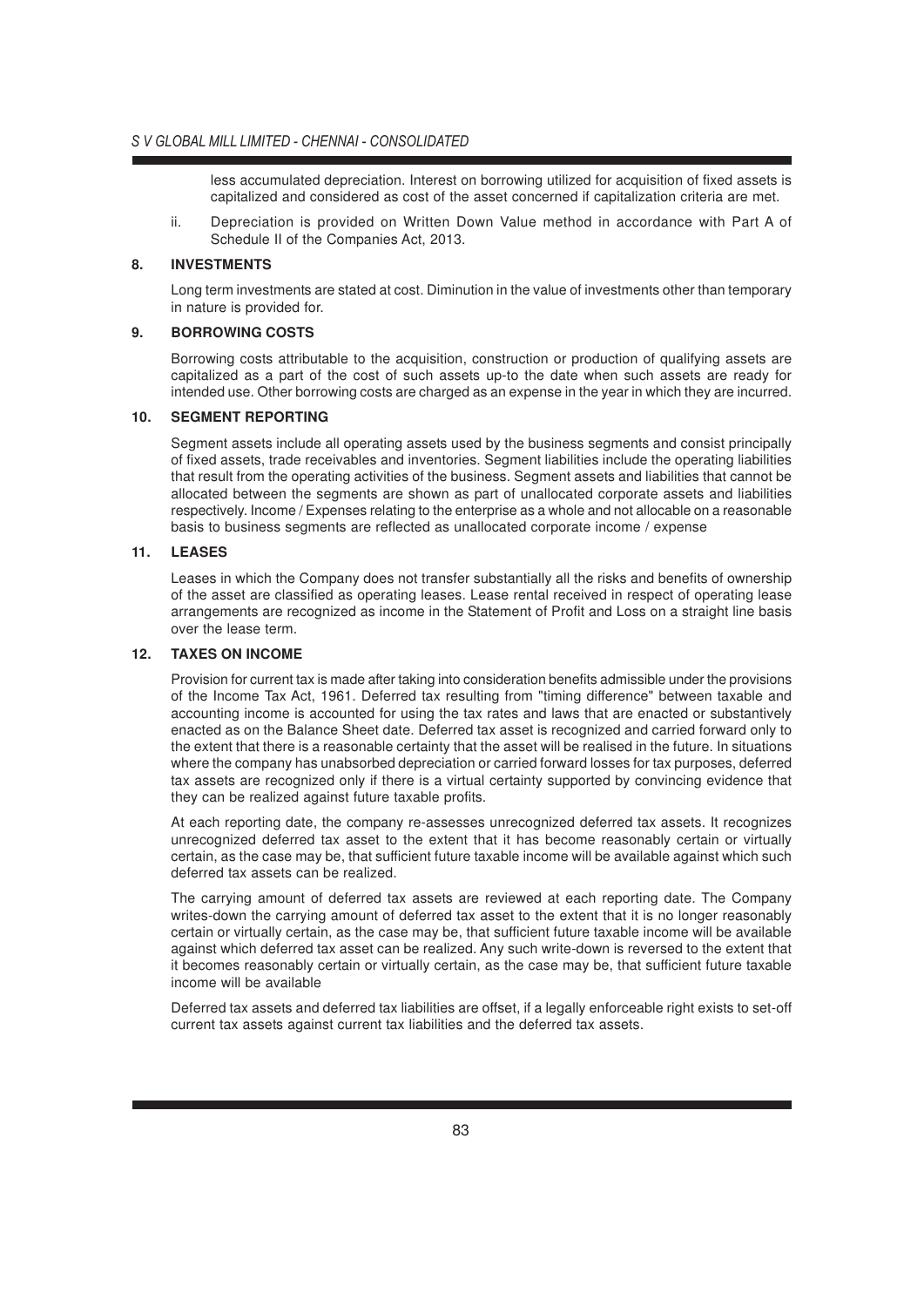#### **13. MAT CREDIT**

Minimum alternate tax (MAT) payable in a year is charged to the statement of profit and loss as current tax. The Company recognizes MAT credit available as an asset only to the extent that there is convincing evidence that the company will pay normal income tax during the specified period, i.e., the period for which MAT credit is allowed to be carried forward. In the year in which the Company recognizes MAT credit as an asset in accordance with the Guidance Note on Accounting for Credit Available in respect of Minimum Alternative Tax under the Income-tax Act, 1961, the said asset is created by way of credit to the statement of profit and loss and shown as "MAT Credit Entitlement." The Company reviews the "MAT credit entitlement" asset at each reporting date and writes down the asset to the extent the Company does not have convincing evidence that it will pay normal tax during the specified period.

#### **14. EARNINGS PER SHARE**

Basic earnings per share are calculated by dividing the net profit or loss for the period attributable to equity shareholders (after deducting preference dividends and attributable taxes) by the weighted average number of equity shares outstanding during the period

#### **15. IMPAIRMENT OF ASSETS**

All assets other than inventories are reviewed for impairment at every balance sheet date for events or changes in circumstances that indicate that the carrying amount may not be recoverable. There is no impairment loss during the year.

## **16. PROVISION AND CONTINGENCIES**

Provisions involving substantial degree of estimation in measurement are recognized when there is a present obligation as a result of past events and it is probable that there will be an outflow of resources and a reliable estimate can be made of the amount of the obligation. Contingent liabilities are not recognized but disclosed in the notes. Contingent assets are neither recognized nor disclosed in the financial statements.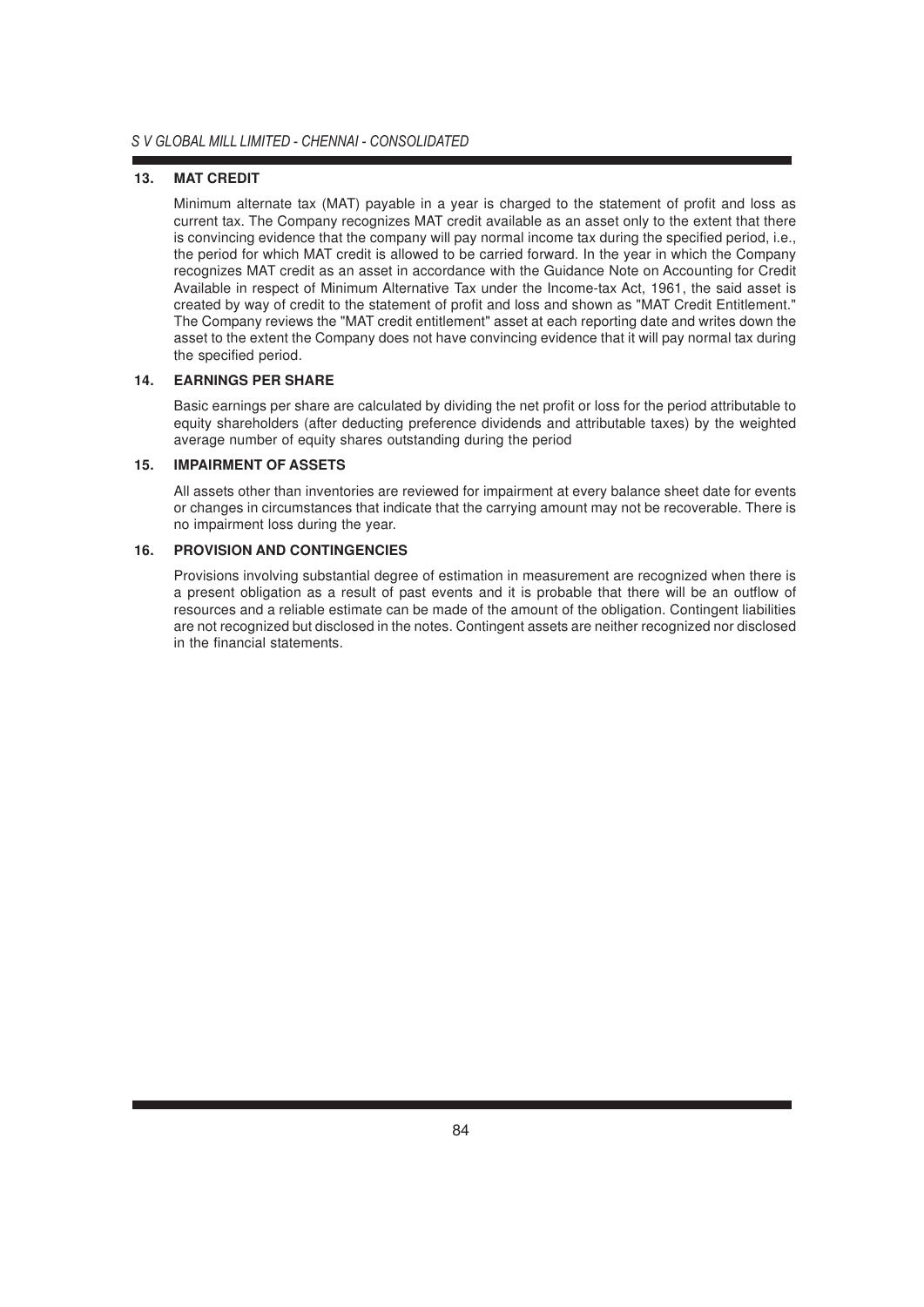## **Note 2: Share Capital**

|            | <b>Particulars</b><br>٠                                                             | As at 31st<br><b>March 2017</b><br>Rs. |
|------------|-------------------------------------------------------------------------------------|----------------------------------------|
| (i)<br>(a) | Authorised<br>2,24,00,000 Equity shares of Rs.5/- each                              | 112,000,000                            |
| (b)        | 1,00,000 9.75% Cumulative Redeemable Preference<br>Shares of Rs. 5/- each           | 500,000                                |
| (c)        | 24,000,000 9.00% Cumulative Redeemable Preference<br>Shares of Rs. 5/- each         | 120,000,000                            |
|            |                                                                                     | 232,500,000                            |
| (ii)       | Issued, Subscribed and fully paid up<br>(a) $22,319,410$ Equity shares of Rs.5 each | 111,597,050                            |
| (b)        | 39,200 9.75% Cumulative Redeemable Preference<br>Shares of Rs. 5/- each             |                                        |
| (c)        | 23,902,516 9.00% Cumulative Redeemable Preference<br>Shares of Rs. 5/- each         |                                        |
|            | <b>Total</b>                                                                        | 111,597,050                            |

# **The reconcilation of the number of shares outstanding is set out below:**

|                                                  | As at 31st March, 2017 |             |
|--------------------------------------------------|------------------------|-------------|
| <b>Particulars</b>                               | <b>Number</b>          | Amount      |
| Equity Shares outstanding at the                 |                        |             |
| beginning of the year                            | 22,319,410             | 111,597,050 |
| Equity Shares Issued during the year             |                        |             |
| Bonus Equity Shares Issued during the year       |                        |             |
| Equity Shares bought back during the year        |                        |             |
| Equity Shares outstanding at the end of the year | 22,319,410             | 111,597,050 |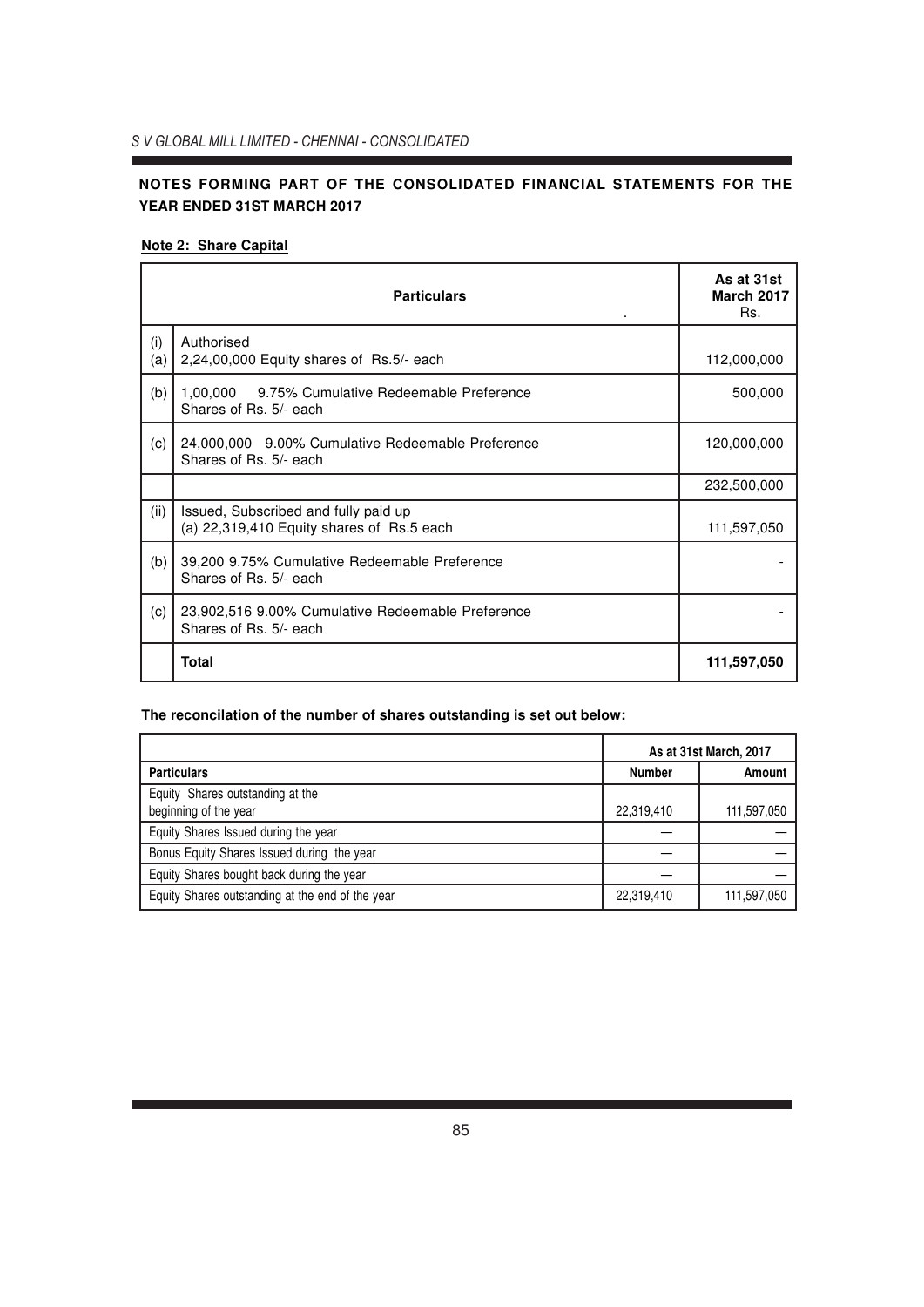**9.75% Cumulative Redeemable Preference Shares:**

|                                                           |               | As at 31st March, 2017 |  |
|-----------------------------------------------------------|---------------|------------------------|--|
| <b>Particulars</b>                                        | <b>Number</b> | Amount                 |  |
| 9.75% CRP Shares outstanding at the beginning of the year | 39,200        | 196,000                |  |
| 9.75% CRP Shares Issued during the year                   |               |                        |  |
| 9.75% Bonus CRP Shares Issued during the year             |               |                        |  |
| 9.75% CRP Shares bought back during the year              | 39.200        | 196.000                |  |
| 9.75% CRP Shares outstanding at the end of the year       |               |                        |  |

**9% Cumulative Redeemable Preference Shares:**

|                                                        | As at 31st March, 2017 |        |
|--------------------------------------------------------|------------------------|--------|
| <b>Particulars</b>                                     | <b>Number</b>          | Amount |
| 9% CRP Shares outstanding at the beginning of the year |                        |        |
| 9% CRP Shares Issued during the year                   |                        |        |
| 9% Bonus CRP Shares Issued during the year             |                        |        |
| 9% CRP Shares bought back during the year              |                        |        |
| 9% CRP Shares outstanding at the end of the year       |                        |        |

Terms/Rights attached to various classes of Shareholders

Equity Shareholders:

The Company has one class of equity shares having a face value of Rs. 5/ per share. Each shareholder is entitled to such rights as to attend the meeting of the shareholders, to receive dividend distributed and also has a right in the residual interest in the assets of the company. Each shareholder is also entitled to right of inspection of documents as provided in the Companies Act, 2013.

#### **Preference Shareholders:**

Every shareholder is entitled to the fixed rate of dividend (cumulative) as per the terms of issue. They are entitled to the capital in preference to the equity shareholders in case of liquidation.

#### **Terms of Issue and redemption of Cumulative Redeemable Preference Shares: (CRPS)**

2,39,02,516 (9%) CRPS of Rs.5 each issued on 02.06.2010 Redeemable on or before 12-5-2015

39,200 (9.75%) CRPS of Rs.5 each issued on 02.06.2010 Redeemable on or before 30-6-2016

The above CRPS were allotted in terms of the Scheme of Arrangement sanctioned by the Hon'ble High Court of Madras vide Order dated 22.04.2010

All the preference shares were duly redeemed by the Company on the date of redemption and the dividend payable on the preference shares were also duly paid

**Details of shares held by each shareholder holding more than 5% shares:**

|                                                         | As at 31st March, 2017   |                                         |
|---------------------------------------------------------|--------------------------|-----------------------------------------|
| Class of Shares / Name of Shareholder                   | Number of<br>shares held | % holding in<br>that class<br>of shares |
| <b>Equity Shares with voting rights:</b>                |                          |                                         |
| Mr.M.Ethiraj                                            | 2,014,920                | 9.03%                                   |
| Mr.E.Shanmugam                                          | 10,155,606               | 45.50%                                  |
| <b>Cumulative Redeemable Preference Shares</b>          |                          |                                         |
| 9.75% CRPS of Rs.5 each<br>The Thirumagal Mills Limited |                          |                                         |

As per records of the Company, including its register of members, the above shareholding represents legal ownership of shares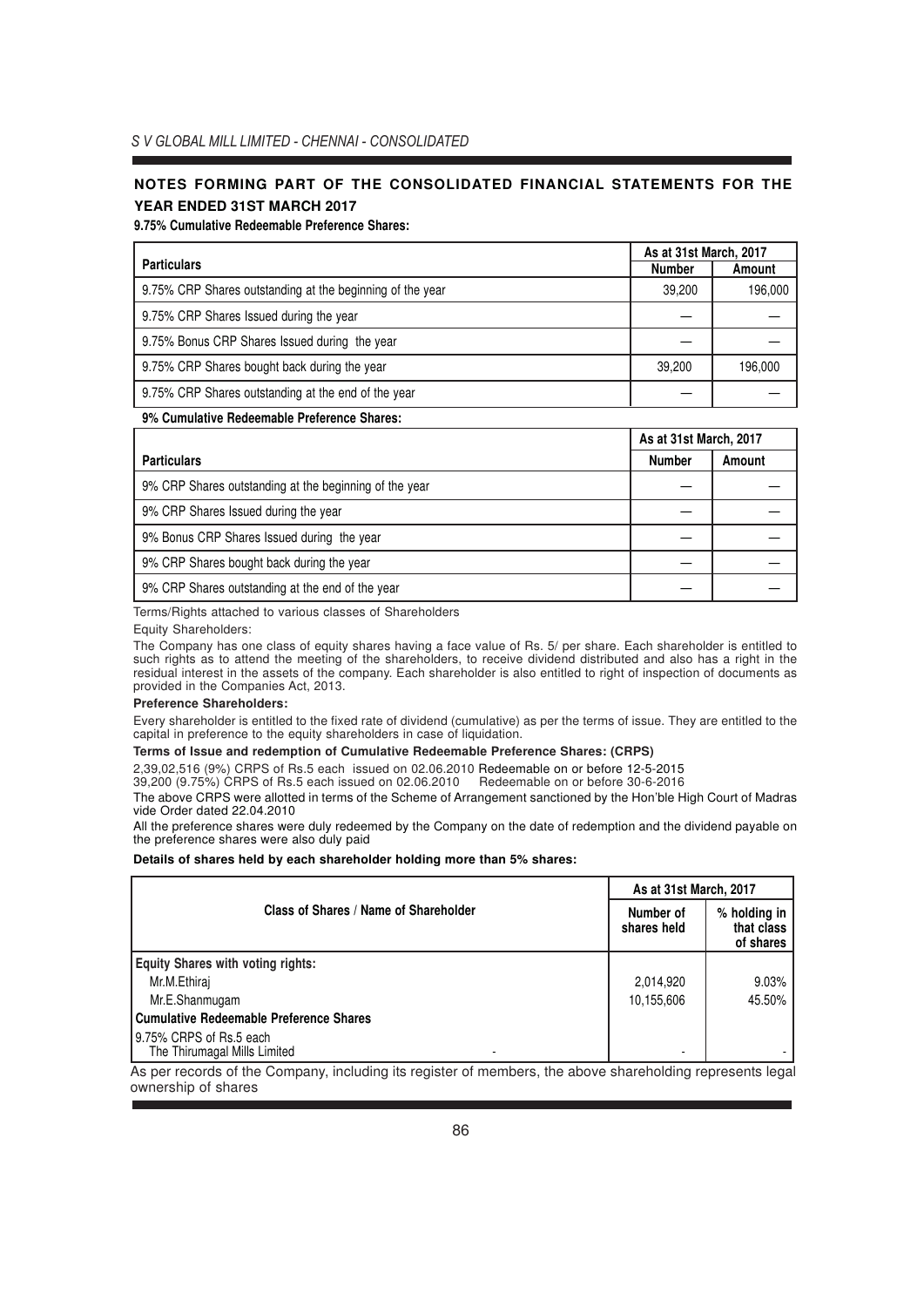# **Note 3. Reserves and Surplus**

| <b>Particulars</b>                                         | As at 31st March<br>2017<br>Rs. |
|------------------------------------------------------------|---------------------------------|
| Capital Reserve<br>(a)                                     | 144,517,565                     |
| <b>Capital Redemption Reserve</b><br>(b)                   | 119,708,580                     |
| Surplus / (Deficit) in Statement of Profit and Loss<br>(c) |                                 |
| <b>Opening Balance</b>                                     | 1,331,784,072                   |
| Add:Profit/(Loss) for the year                             | 14,740,759                      |
|                                                            | 1,346,525,525                   |
| Less:                                                      |                                 |
| <b>Capital Redemption Reserve</b>                          | 196,000                         |
| Dividend paid on CRPS including DDT                        | 5,677                           |
| <b>Closing Balance</b>                                     | 1,346,323,848                   |
| Total $(a+b+c)$                                            | 1.610.549.993                   |

# **Note 4. Other Current Liabilities**

| <b>Particulars</b>     | As at 31st March<br>2017<br>Rs. |
|------------------------|---------------------------------|
| Others - For expenses  | 8,011,895                       |
| Provision for Taxation | 15,111,021                      |
| Total                  | 23,122,916                      |

# **Note 6. Goodwill on Consolidation**

| <b>Particulars</b>                                                                                                                         | As at 31st March<br>2017<br>Rs. |
|--------------------------------------------------------------------------------------------------------------------------------------------|---------------------------------|
| Due to acquisition of 20,50,000 equity Shares of Rs. 10 each<br>of erstwhile PSB Lending Tree Pvt Ltd., fully paid up at<br>Rs. 11.50 each | 3,075,000                       |
| Total                                                                                                                                      | 3,075,000                       |

# **Note 7. Non Current Investment (Unquoted)**

| <b>Particulars</b>                                                                                     | As at 31st March<br>2017<br>Rs. |
|--------------------------------------------------------------------------------------------------------|---------------------------------|
| In Equity Shares, fully paid up 10 shares of Rs. 100 each in<br>M/s. Adyar Property Holding Co Pvt Ltd | 1,000                           |
| Total                                                                                                  | 1.000                           |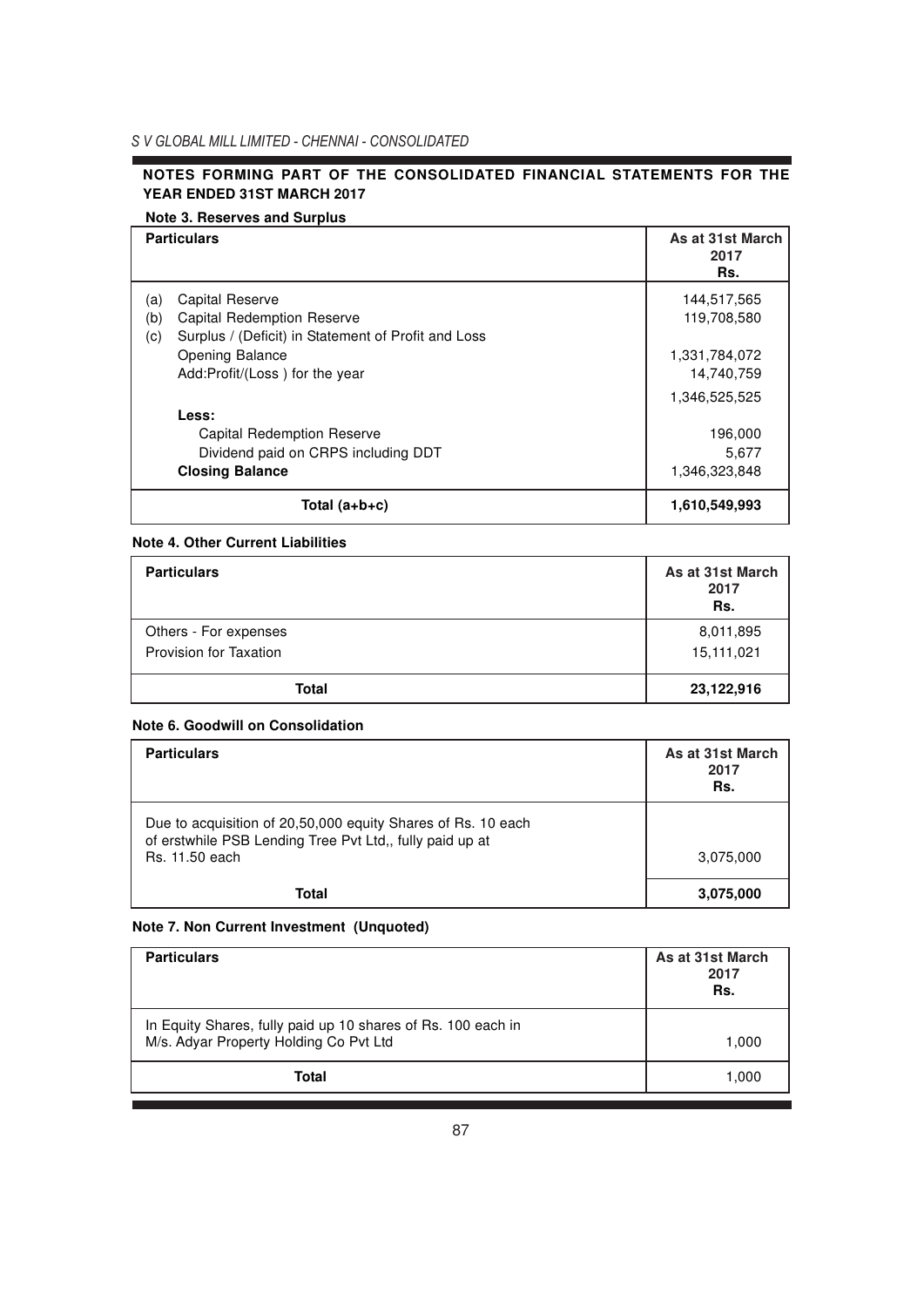| Note: 6 FIXED ASSETS     |                          |              |                  |                  |                   |              |            |            |                  |
|--------------------------|--------------------------|--------------|------------------|------------------|-------------------|--------------|------------|------------|------------------|
|                          |                          | GROSS BLOCK  |                  |                  |                   | DEPRECIATION |            |            | <b>NET BLOCK</b> |
| PARTICULARS              | As at                    | For the year |                  | As at            | As at             | For the year | As at      | As at      | As at            |
|                          | 03-2016<br>$\frac{1}{3}$ | Additions    | <b>Deletions</b> | $31 - 03 - 2017$ | $ 31 - 03 - 2016$ |              | 31-03-2017 | 31-03-2017 | 31-03-2016       |
| Land                     | 24,978,583               |              |                  | 24,978,583       |                   |              |            | 24,978,583 | 24,978,583       |
| Building                 | 902,524<br>4.            | 52,390,012   |                  | 57,292,536       | 3,369,768         | 627,765      | 3,997,533  | 53,295,003 | 1,532,756        |
| Office Equipments        | 244,733                  | 12,300       |                  | 257,033          | 30,740            | 35,753       | 66,493     | 190,540    | 213,993          |
| Computer                 | 143,022                  | 167,600      |                  | 310,622          | 106,731           | 67,562       | 174,293    | 36,329     | 36,290           |
| Furniture                | 10,927,245               |              |                  | 10,927,245       | 10,375,867        |              | 10,375,867 | 551,378    | 551,378          |
| Vehicles                 | 799,351                  |              |                  | 799,351          | 769,532           |              | 769,532    | 29,819     | 29,819           |
| Total                    | 41,995,458               | 52,569,912   |                  | 94,565,370       | 14,652,638        | 731,080      | 15,383,718 | 79,181,652 | 27,342,819       |
| Previous Year            | 42,364,729               | 140,380      | 509,651          | 41,995,458       | 14,294,755        | 847,007      | 14,652,640 | 27,342,818 | 28,069,975       |
| Capital Work in Progress | 44,727,170               | 7,662,842    | 52,390,012       |                  |                   |              |            |            | 44,727,170       |

| I                                                                                                                                                                                                                                    |
|--------------------------------------------------------------------------------------------------------------------------------------------------------------------------------------------------------------------------------------|
|                                                                                                                                                                                                                                      |
|                                                                                                                                                                                                                                      |
|                                                                                                                                                                                                                                      |
|                                                                                                                                                                                                                                      |
|                                                                                                                                                                                                                                      |
| ì                                                                                                                                                                                                                                    |
| I                                                                                                                                                                                                                                    |
|                                                                                                                                                                                                                                      |
|                                                                                                                                                                                                                                      |
|                                                                                                                                                                                                                                      |
|                                                                                                                                                                                                                                      |
|                                                                                                                                                                                                                                      |
| !<br>:<br>:                                                                                                                                                                                                                          |
|                                                                                                                                                                                                                                      |
|                                                                                                                                                                                                                                      |
|                                                                                                                                                                                                                                      |
|                                                                                                                                                                                                                                      |
|                                                                                                                                                                                                                                      |
|                                                                                                                                                                                                                                      |
|                                                                                                                                                                                                                                      |
|                                                                                                                                                                                                                                      |
|                                                                                                                                                                                                                                      |
| !<br>;<br>;                                                                                                                                                                                                                          |
|                                                                                                                                                                                                                                      |
|                                                                                                                                                                                                                                      |
|                                                                                                                                                                                                                                      |
|                                                                                                                                                                                                                                      |
|                                                                                                                                                                                                                                      |
|                                                                                                                                                                                                                                      |
|                                                                                                                                                                                                                                      |
|                                                                                                                                                                                                                                      |
|                                                                                                                                                                                                                                      |
|                                                                                                                                                                                                                                      |
| )<br>=<br>=                                                                                                                                                                                                                          |
|                                                                                                                                                                                                                                      |
|                                                                                                                                                                                                                                      |
|                                                                                                                                                                                                                                      |
|                                                                                                                                                                                                                                      |
|                                                                                                                                                                                                                                      |
|                                                                                                                                                                                                                                      |
|                                                                                                                                                                                                                                      |
|                                                                                                                                                                                                                                      |
| <b>Completed Complete Complete Complete Complete Complete Complete Complete Complete Complete Complete Complete Complete Complete Complete Complete Complete Complete Complete Complete Complete Complete Complete Complete Comp</b> |
|                                                                                                                                                                                                                                      |
|                                                                                                                                                                                                                                      |
| í                                                                                                                                                                                                                                    |

88

2017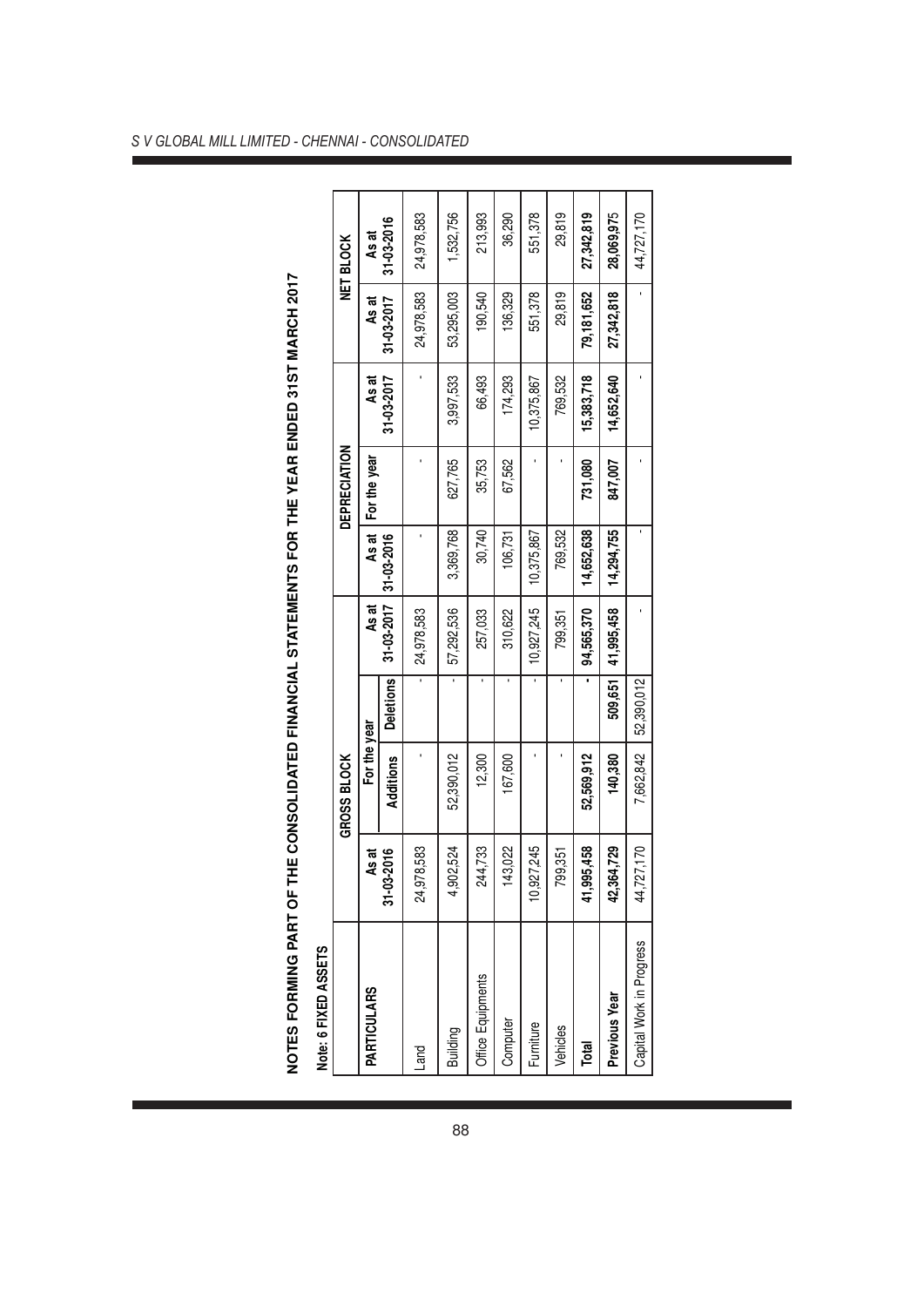# **Note 8. Long Term Loans and Advances**

| <b>Particulars</b>               | As at 31st March<br>2017<br>Rs. |
|----------------------------------|---------------------------------|
| Capital Advance                  | 213,419,601                     |
| Advance for Purchase of Property | 310,000,000                     |
| <b>Other Advances</b>            | 1,393,600                       |
| Total                            | 524,813,201                     |

# **Note 9. Inventories**

| <b>Particulars</b>                                 | As at 31st March<br>2017<br>Rs. |
|----------------------------------------------------|---------------------------------|
| Stock In Trade - Land and Building.                | 91.313.239                      |
| (Valued at lower of cost and Net Realisable Value) |                                 |
| Total                                              | 91,313,239                      |

# **Note 10. Cash & Cash Equivalents**

| <b>Particulars</b>        | As at 31st March<br>2017<br>Rs. |
|---------------------------|---------------------------------|
| Cash on Hand              | 85,051                          |
| <b>Balance with Banks</b> |                                 |
| - in Fixed Deposits       | 969,560,321                     |
| - in Current Accounts     | 51,831,664                      |
| Total                     | 1,021,477,036                   |

# **Note 11. Other Current Assets**

| <b>Particulars</b>      | As at 31st March<br>2017<br>Rs. |
|-------------------------|---------------------------------|
| Tax Deduced at Source   | 25,653,123                      |
| Interest Receivable     | 127,080                         |
| <b>Prepaid Expenses</b> | 191.691                         |
| <b>Other Deposits</b>   | 206.437                         |
| Total                   | 26,178,331                      |

# **Note 12: Other Income**

| <b>Particulars</b> | <b>Year Ended</b><br>31st March<br>2017 |
|--------------------|-----------------------------------------|
|                    | Rs.                                     |
| Interest receipts  | 64,824,360                              |
| Other Income       | 1,894,209                               |
| <b>Total</b>       | 66,718,569                              |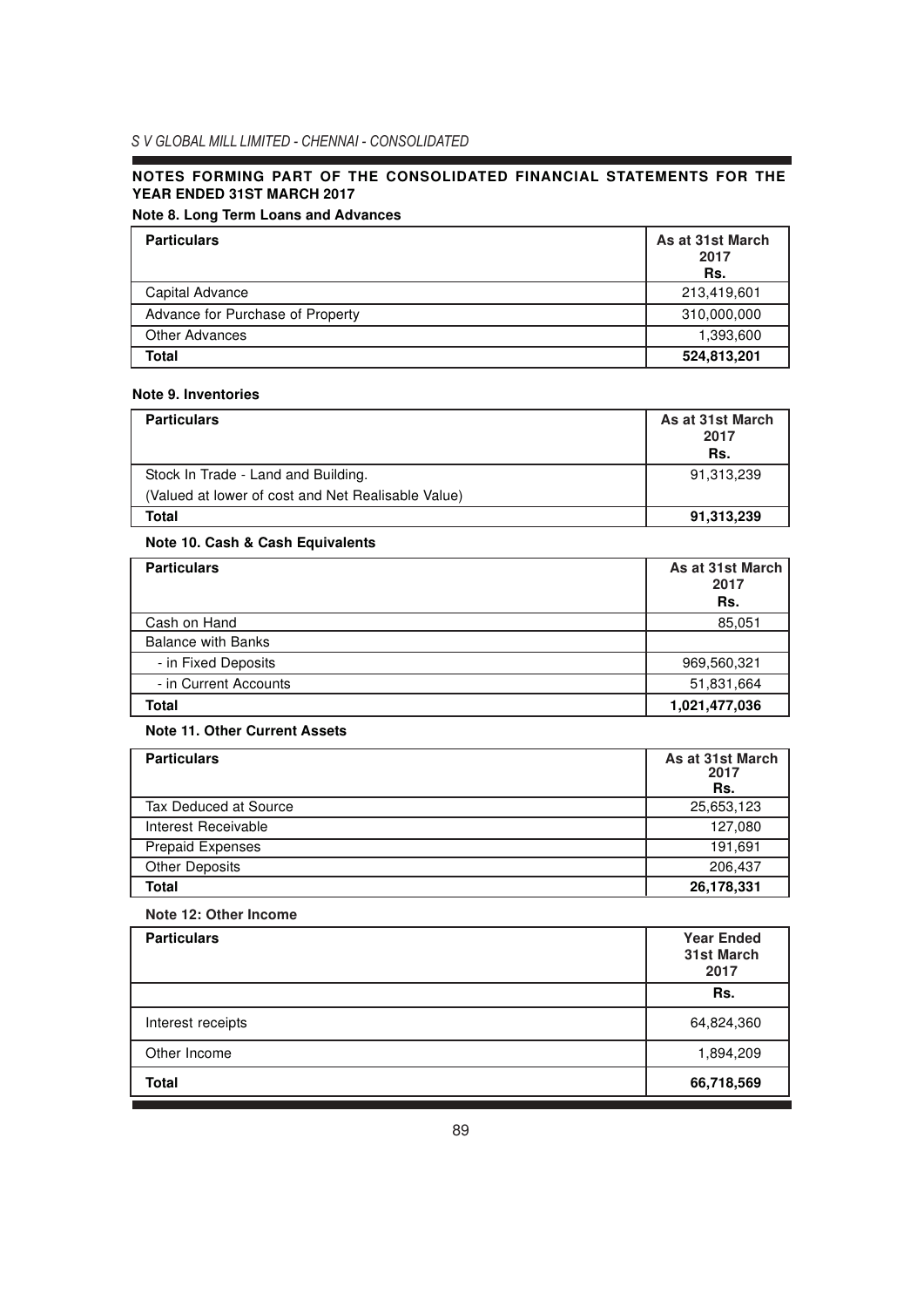# **Note 13: Employee Benefits Expense**

| <b>Particulars</b>          | <b>Year Ended</b><br>31st March<br>2017<br>Rs. |
|-----------------------------|------------------------------------------------|
| Salaries to Employees       | 4,942,382                                      |
| Salary to Managing Director | 48,000                                         |
| <b>Welfare Expenses</b>     | 2,069,051                                      |
| Total                       | 7,059,433                                      |

## **Note 14: Other Expenses**

| <b>Particulars</b>                    | <b>Year Ended</b><br>31st March<br>2017<br>Rs. |
|---------------------------------------|------------------------------------------------|
| Power and Water                       | 1,961,148                                      |
| Rent                                  | 2,333,268                                      |
| Rates & Taxes & Insurance             | 4,094,855                                      |
| <b>Statutory Expenses</b>             | 1,013,635                                      |
| Printing & Stationery                 | 273,864                                        |
| Postage, Courier & Telephone Expenses | 403,015                                        |
| Travelling and Conveyance Expenses    | 487,979                                        |
| <b>Advertisement Expenses</b>         | 403,162                                        |
| Payment to Auditors                   |                                                |
| - Statutory Audit Fees                | 230,000                                        |
| <b>Professional Fees</b>              | 16,166,475                                     |
| Repairs & Maintenance                 | 2,780,577                                      |
| <b>Security Charges</b>               | 2,109,837                                      |
| Donation                              | 205,000                                        |
| Garden Maintenance                    | 2,089,944                                      |
| Sitting Fees to Directors             | 75,000                                         |
| <b>CSR Expenses</b>                   | 331,389                                        |
| Miscellaneous Expenses                | 2,051,814                                      |
| Total                                 | 37,010,962                                     |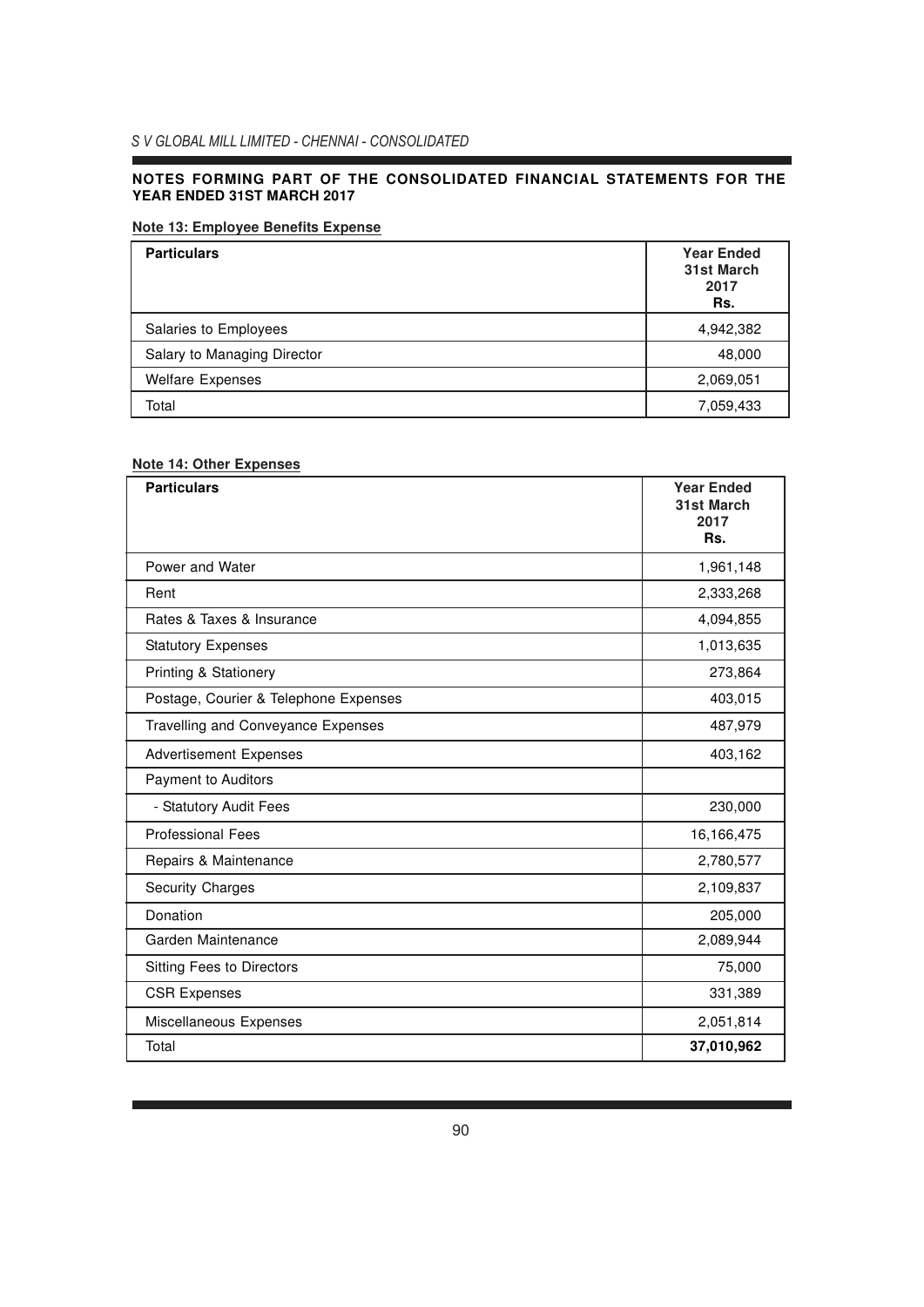# **Note 15: Earnings Per Share**

| <b>Particulars</b>                                                                             | <b>Year Ended</b><br>31st March<br>2017<br>Rs. |
|------------------------------------------------------------------------------------------------|------------------------------------------------|
| Net Profit / (Loss) as per Statement of Profit and Loss<br>attributable to Equity Shareholders | 14,740,759                                     |
| Weighted Average Number of Shares Outstanding                                                  | 22,319,410                                     |
| Earnings per Share - Basic & Diluted                                                           | 0.66                                           |
| Face Value per Equity Share                                                                    | 5.00                                           |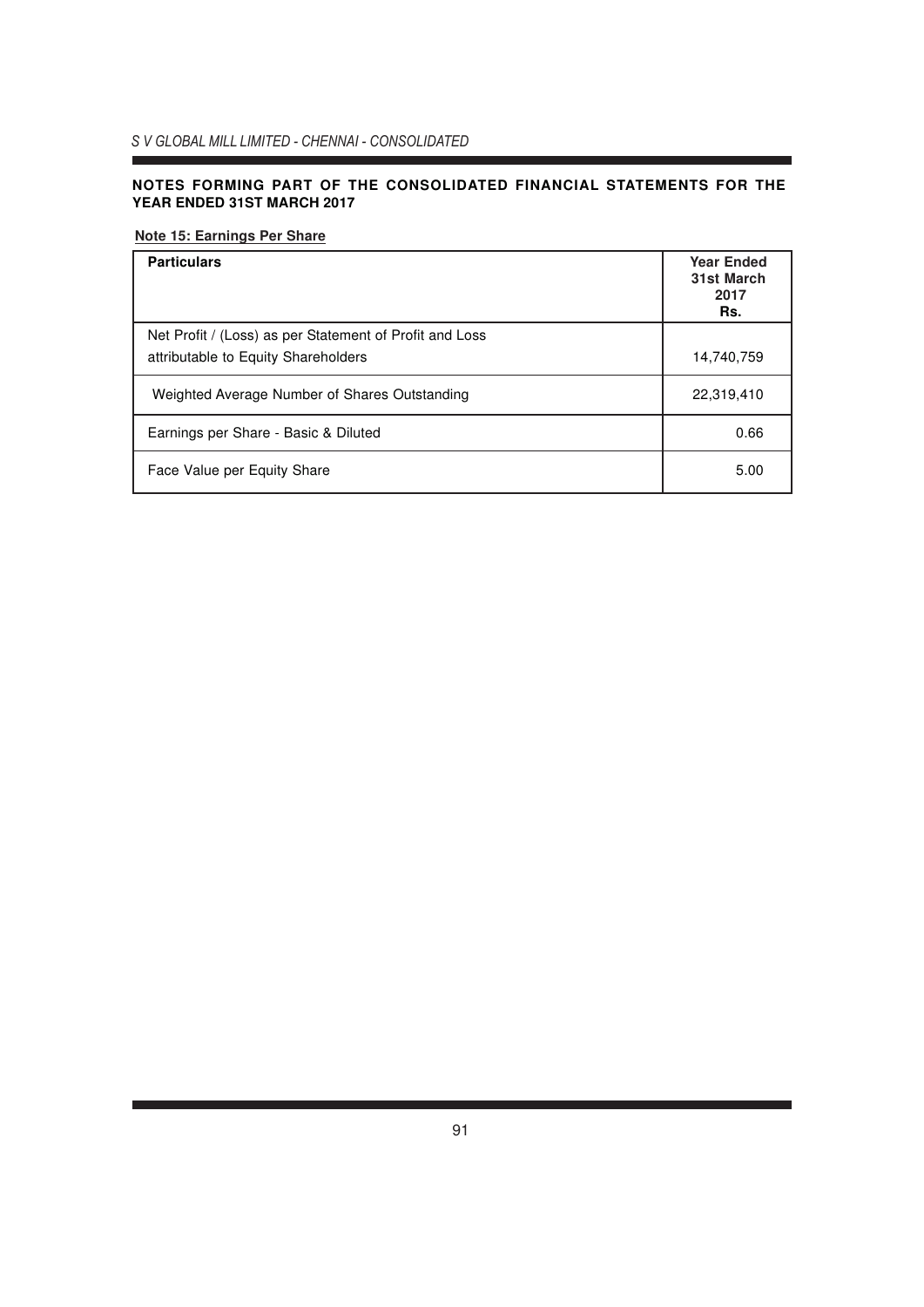#### **NOTE 16 : OTHER NOTES ON ACCOUNTS**

### **1. Corporate Information**

S V Global Mill Limited Group (the company) together with its subsidiary (collectively referred to as Group) was incorporated under the erstwhile Companies Act, 1956 and is listed in the BSE Limited. The Company is engaged in the business of real estate and the subsidiary is a Non-Deposit taking Non-Banking Financial Company.

- 2. M/s SV Global Finance Private Ltd (erstwhile PSB Lending Tree Private Limited) was taken over by the Company during the current financial year and hence comparative figures are not required to be presented by virtue of the transitional provisions contained in Accounting Standard - 21 on Consolidated Financial Statements.
- 3. Lands to the extent of 3 acres and 16 guntas was acquired during the year 2013-14, by Government of Karnataka for public purpose for which the Company received compensation under the Right to Fair Compensation & Transparency in Land Acquisition, Rehabilitation and Resettlement Act, 2013 (LARR 2013).The Company has made an application requesting enhancement of compensation which is pending before the appropriate authority.

## **4. Capital Advance:**

Pursuant to the scheme of demerger of erstwhile Binny Limited as approved by the Hon'ble High Court of Madras, the amounts payable by M/s Padmaadevi Sugars Ltd (erstwhile M/s S V Sugar Mill Limited) to erstwhile Binny Limited, was allocated to S V Global Mill Limited. The amount recoverable as at 31st March 2017 amounting to Rs. 21.34 crore (previous year Rs. 21.34 crores) from M/s Padmaadevi Sugars Ltd., is disclosed under the head Capital Advance in Note 8 of the Financial Statement. The Management is of the view that the same is recoverable.

# **5. Advance for Purchase of Property:**

The company entered into agreements for sale with M/s Baashyaam Constructions Private Limited (Developer) for acquisition of 90,000 sq. ft of constructed area in a prime residential location at Chennai. As the developer could not handover the constructed apartments within the stipulated time, the Company is in the process of cancellation of the agreements. Consequently, the developer has been asked to refund the advance as specified in the agreements. Additionally, the developer has offered for compensation for the delay in handing over the constructed flats. Pending determination of compensation, the developer has commenced the repayment of principal amount.

# **6. Related Party Disclosure:**

## a) List of Related Parties

| SI. No | <b>Nature</b>          | <b>Name of the Party</b>             |
|--------|------------------------|--------------------------------------|
| 1.     | Subsidiary             | SV Global Finance Private Limited    |
| 2.     | Key                    | M. Ethirai                           |
|        | Management             | E. Shanmugam                         |
|        | Personnel (KMP)        | S. Valli                             |
| З.     | List of entities where | 1. Tiger Farms & Enterprises Pvt Ltd |
|        | KMP have significant   | 2. Srinidhi Finance Pvt Ltd          |
|        | influence              | 3. The Thirumagal Mills Ltd          |
|        |                        | 4. Thirumagal Enterprises Ltd        |
|        |                        | 5. Sriraj Mills Pvt Ltd              |
|        |                        | 6. Artha Farms Ltd                   |
|        |                        | 7. Artha Trading Pvt Ltd             |
|        |                        | 8. SV Technology Solutions Pvt Ltd   |
|        |                        | 9. Ethiraj Foundation                |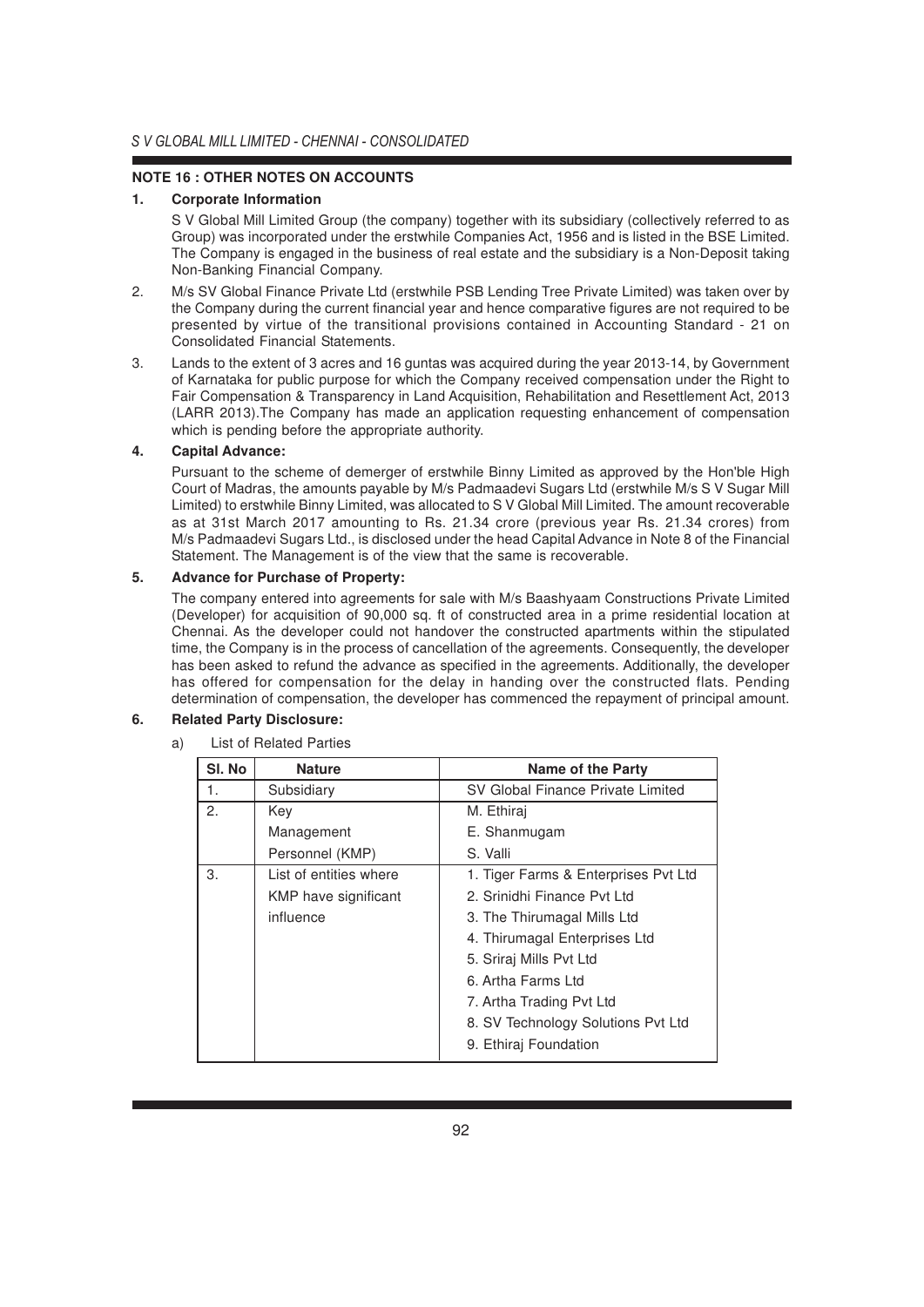#### **b) Remuneration to Key Managerial Persons**

| SI. No | Name               | Designation                    | Remuneration       |
|--------|--------------------|--------------------------------|--------------------|
|        | M. Ethirai         | Chairman                       | Nil                |
| 2.     | E. Shanmugam       | <b>Managing Director</b>       | Rs. 48,000 + Perks |
| З.     | K. Ramakrishnan    | <b>Chief Financial Officer</b> | Rs. 9,75,000       |
| 4.     | GovindMadhav Joshi | <b>Company Secretary</b>       | Rs. 14,00,000      |

The Managing Director, Mr E. Shanmugam is eligible for a Remuneration subject to a celing of Rs. 5 lakhs per annum plus perquisites and benefits as per the terms of appointment as resolved by the board in their meeting dated 03rd February 2017. However, a sum of Rs. 48,000 plus a Rent-Free furnished Accommodation has been provided by the company for the financial year 2016-17.

## **c) Transactions during the year**

| SI. No        | <b>Name of the Party</b>                                  | Max Amt o/s<br>during the year | $O/s$ as on<br>31.03.2017 |  |  |
|---------------|-----------------------------------------------------------|--------------------------------|---------------------------|--|--|
|               | Loans taken from<br>Mr.M.Ethiraj (Chairman)               | 11.09                          | Nil                       |  |  |
| $\mathcal{P}$ | Loans taken from<br>Mr.E.Shanmugam<br>(Managing Director) | 17.00                          | Nil                       |  |  |

7. Claims against company not acknowledged as debt

## **a) Labour case:**

The erstwhile Binny Limited could not operate the Bangalore Wollen, Cotton and Silk Mills, Bangalore and the factory declared a lock out during the period 26.12.1988 to 05.08.1989. Consequently, the dispute regarding wages during lock out period arose and Industrial Tribunal vide I.D. 9/1990 dated 03.11.1990 passed an award against Binny Ltd for payment of wages and other benefits for the lock out period.

Against the order of the Industrial Tribunal, a Writ Appeal was filed before the Hon'ble High Court of Karnataka, by erstwhile M/s Binny Ltd which was dismissed. Against the Order of the Hon'ble High Court of Karnataka a Special Leave Petition was filed by erstwhile M/s Binny Ltd before the Hon'ble Supreme Court of India was also dismissed. Thereafter, the matter was referred back to the Deputy Labour Commissioner (DLC), Division - I, Bangalore. Pursuant to the above, as per the Scheme of demerger approved by the Hon'ble High Court of Madras, M/s. SV Global Mill Ltd has taken over this dispute.

The amounts payable towards wage settlement is unascertainable pending receipt of orders/ settlements. Hence, no provision is considered necessary.

# **b) Others:**

The Company has received legal notices from various statutory authorities pertaining to the affairs of Binny Limited. As the Company is not involved in the allegations/disputes, the Company is challenging the issue of notices on M/s. SV Global Mill Limited.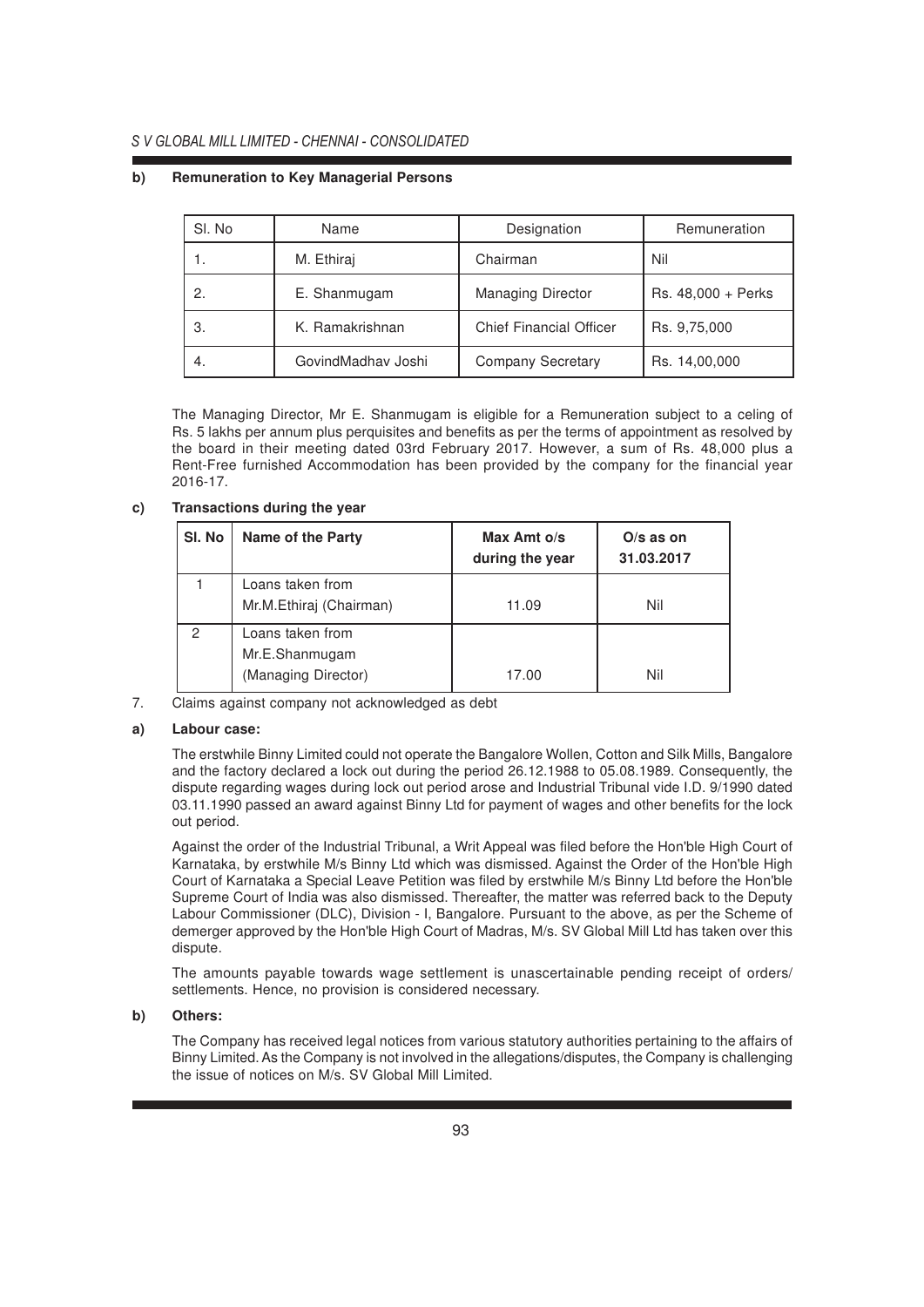- 8. Capital expenditure commitments pending and remaining to be executed as on March 31, 2017 Rs. 0.32 Crore (Previous Year Rs. 1.10 crore).
- 9. The Company has not received any information from suppliers regarding their status under the Micro, Small and Medium Enterprises Development Act, 2006 and hence disclosures if any relating to amounts unpaid as at the year end together with interest paid / payable as required under the said Act have not been made.
- 10. As there is no operating income for the year for the Group, the reporting requirements of Accounting Standard - 17 are not applicable.
- 11. Details of Specified Bank Notes (SBN) held and transacted during the demonetisation period 08.11.2016 to 30.12.2016

| <b>Particulars</b>            | <b>SBNs</b> | Other        | <b>Total</b> |
|-------------------------------|-------------|--------------|--------------|
|                               |             | denomination |              |
|                               |             | <b>Notes</b> |              |
| Closing cash in hand as on    |             |              |              |
| 08.11.2016                    | 1,34,000    | 1,47,363     | 2,81,363     |
| (+) Permitted Receipts        |             | $3,06,550*$  | 3,06,550     |
| (-) Permitted Payments        | 1,14,000    | 2,92,703     | 4,06,703     |
| (-) Amount deposited in Banks | 20,000      |              | 20,000       |
| Closing cash in hand as on    |             |              |              |
| 30.12.2016                    | Nil         | 1,61,210     | 1,61,210     |

\* Represents withdrawal from bank accounts

12. Figures in the financial statements and in the Notes have been rounded off to the nearest rupee. Statement pursuant to section 129, Companies Act 2013, read with Schedule III

Additional information on net assets and share of profits as at 31st March 2017

| Name of the entity                             | <b>Net Assets</b><br>(Total Assets -<br><b>Total Liabilities)</b> |        | Share of Profit (or) loss                   |                    |  |  |
|------------------------------------------------|-------------------------------------------------------------------|--------|---------------------------------------------|--------------------|--|--|
|                                                | As $%$ of<br>Amount<br>Consolidated<br>in crore<br>Net Assets     |        | As $%$ of<br>Consolidated<br>Profit or Loss | Amount<br>in crore |  |  |
| <b>Parent Company</b><br>SV Global Mill Ltd    | 99.00                                                             | 170.10 | 99.15                                       | 2.17               |  |  |
| <b>Subsidiary</b><br>SV Global Finance Pvt Ltd | 2.11<br>1.00                                                      |        | 0.85                                        | 0.02               |  |  |
| Total                                          | 100                                                               | 172.21 | 100                                         | 2.19               |  |  |

Statement pursuant to first proviso to sub-section (3) of section 129 read with rule 5 of Companies (Accounts) Rules 2014

Statement containing salient features of the financial statement of Subsidiaries/Associate Companies/ Joint ventures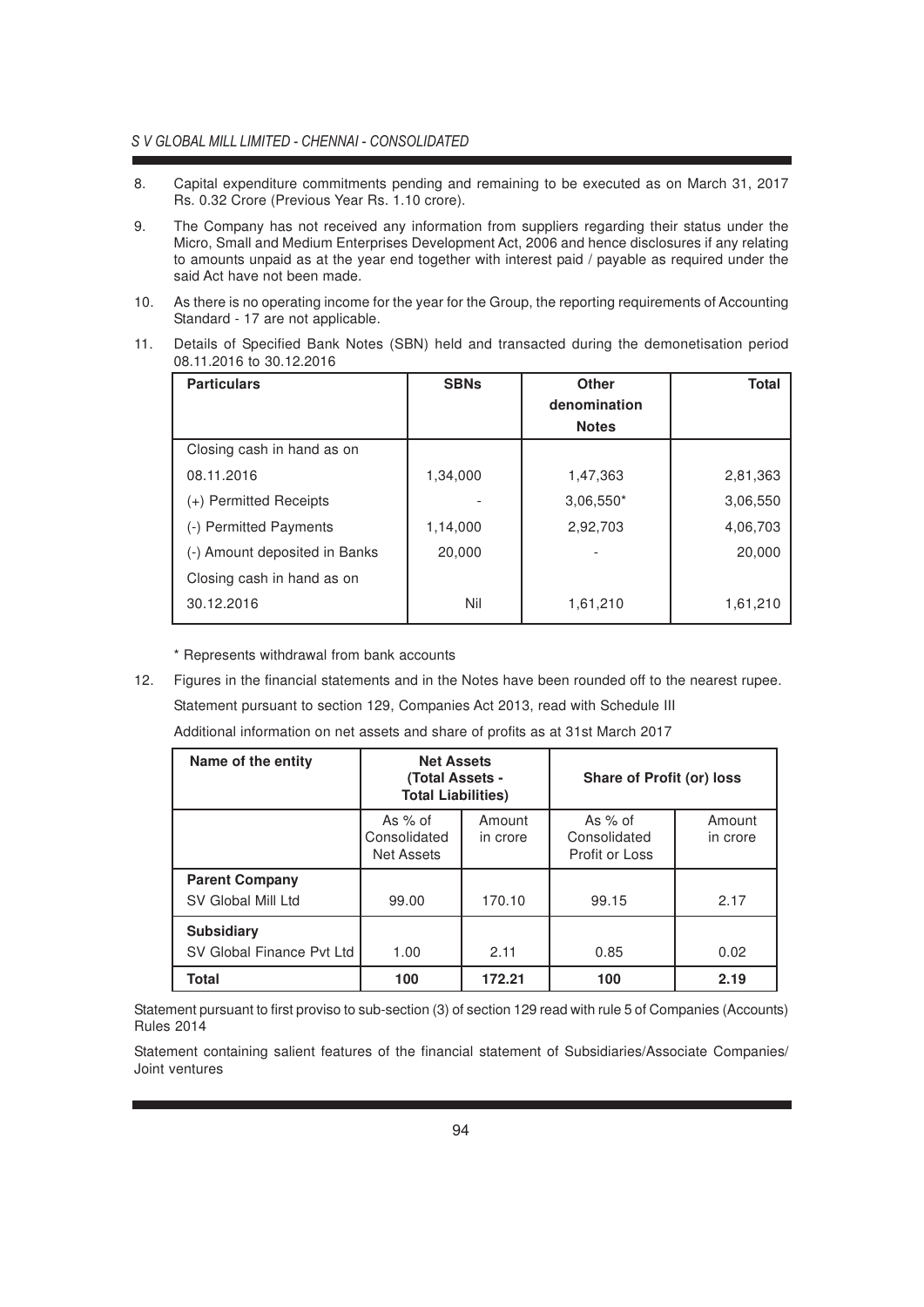| <b>Particulars</b>                                                                                     | 1                      |
|--------------------------------------------------------------------------------------------------------|------------------------|
| Name of the Subsidiary                                                                                 | SV Global Finance      |
|                                                                                                        | <b>Private Limited</b> |
| The date since when subsidiary was acquired                                                            | 14.09.2016             |
| Reporting period for the subsidiary concerned if                                                       |                        |
| different from the holding company's reporting period                                                  | 14.09.2016             |
|                                                                                                        | t٥<br>31.03.2017       |
| Reporting currency and exchange and rate as<br>on the last date of the relevant financial year in case |                        |
| of foreign subsidiaries                                                                                | <b>NA</b>              |
| <b>Share Capital</b>                                                                                   | 2,05,00,000            |
| Reserve and Surplus                                                                                    | 1,27,083               |
| <b>Total Assets</b>                                                                                    | 2,12,08,953            |
| <b>Total Liabilities</b>                                                                               | 5,81,870               |
| Investments                                                                                            | Nil                    |
| Turnover                                                                                               | Nil                    |
| Profit before taxation                                                                                 | (1,50,913)             |
| Provision for taxation                                                                                 | 59,370                 |
| Profit after taxation                                                                                  | (2, 10, 283)           |
| Proposed dividend                                                                                      | Nil                    |
| Percentage of shareholding                                                                             | 100%                   |

|  |  |  |  |  |  |  |  |  |  |  |  |  |  |  | <b>PART - A - SUBSIDIARIES</b> |  |
|--|--|--|--|--|--|--|--|--|--|--|--|--|--|--|--------------------------------|--|
|--|--|--|--|--|--|--|--|--|--|--|--|--|--|--|--------------------------------|--|

**As per our report attached of even date For P. B. Vijayaraghavan & Co., For S V Global Mill Limited Chartered Accountants FRN: 004721S**

**K. SRINIVASAN M.ETHIRAJ E.SHANMUGAM**<br> **Partner M.ETHIRAJ E.SHANMUGAM**<br> **Partner Managing Director Membership No : 226831**

**Managing Director** 

**Place: Chennai K. RAMAKRISHNAN GOVIND MADHAV JOSHI Company Secretary**